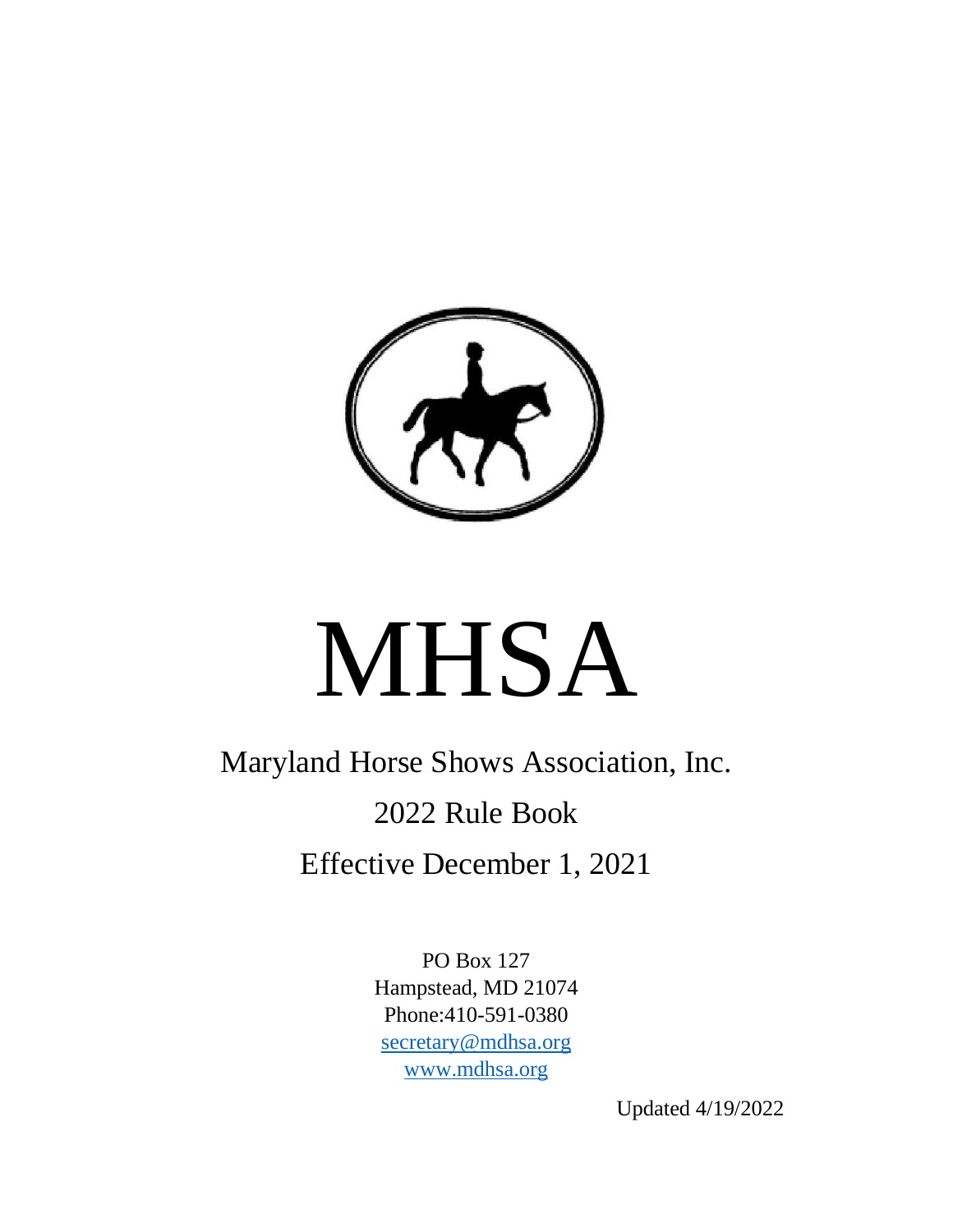

# THIS BOOK SUPERSEDES ALL PREVIOUS EDITIONS

# THE RULES PUBLISHED HEREIN ARE EFECTIVE DECEMBER 1, 2021 AND REMAIN IN EFFECT EXCEPT AS SUPERSEDED BY ANY RULL CHANGES ENACTED BY THE BOARD OF DIRECTORS OR EXECUTIVE COMMITTEE OR BY SUBSEQUENT EDITIONS OR SUPPLEMENTS TO THE RULE BOOK

The MHSA follows United Stated Equestrian Foundation (USEF) Rules except where stated. USEF rules copyright 2019 by the United Stated Equestrian Federation, Inc. used with permission. No further reproduction may be made without the express advance written consent of the federation.

#### *Published by*

#### MARYLAND HORSE SHOWS ASSOCIATION, INC.

PO Box 127 Hampstead, MD 21074 Phone: 410-591-0380 [secretary@mdhsa.org](mailto:secretary@mdhsa.org) [www.mdhsa.org](http://www.mdhsa.org/)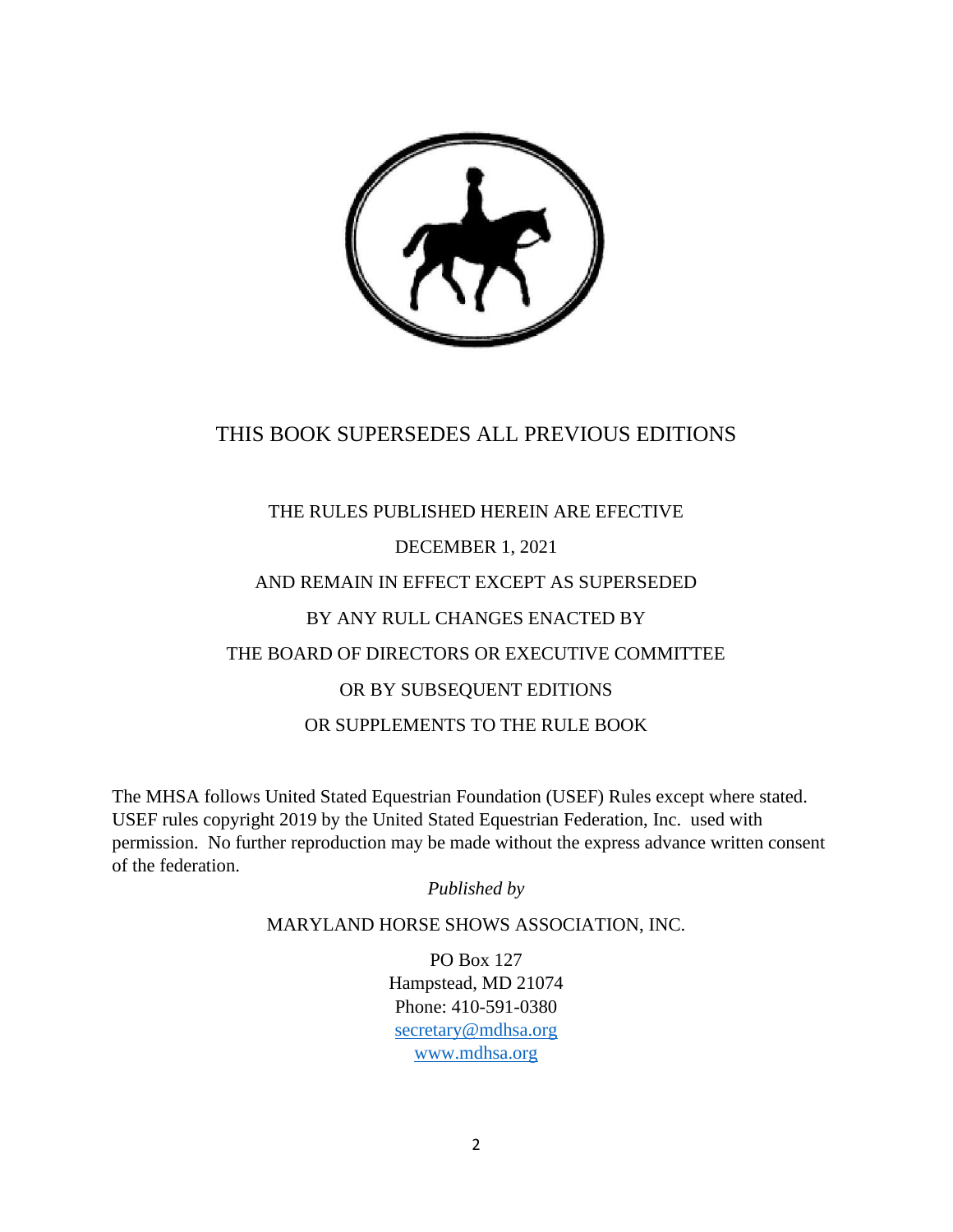# TABLE OF CONTENTS

# CHAPTER I

# CHAPTER 2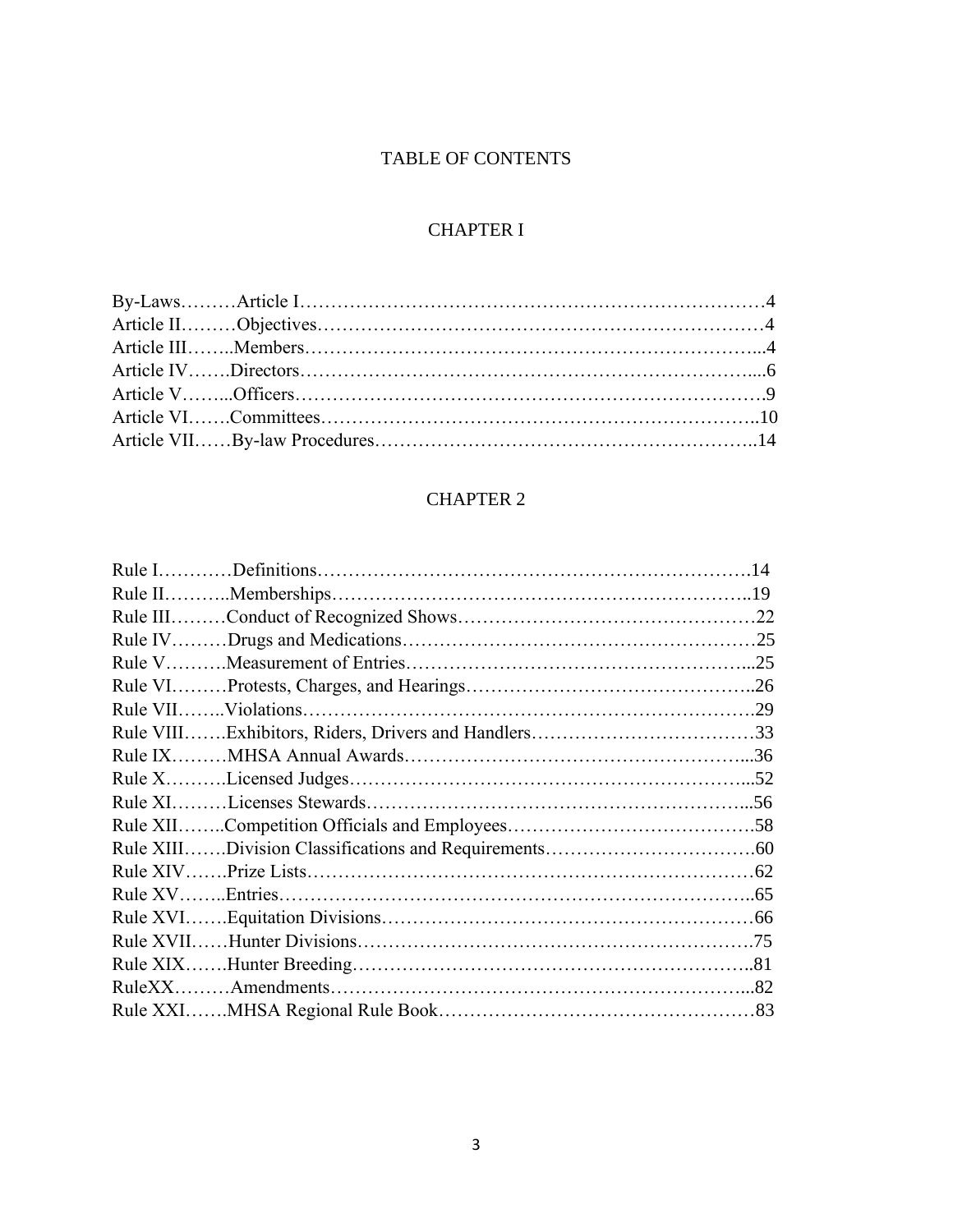# **BY-LAWS of MARYLAND HORSE SHOWS ASSOCIATION, INC.**

#### **ARTICLE I**

The full corporate name of the association, as amended by Resolution to amend the Charter adopted by the Annual Meeting of Members on Friday, January 22, 1965 is:

#### **Maryland Horse Shows Association, Inc.**

#### **ARTICLE II**

#### **OBJECTIVES**

The objectives of this Association, as set forth in the Certificate of Incorporation, are:

- a) To promote and/or conduct horse shows, forums, clinics, and other special events
- b) To coordinate and cooperate with the show committees and exhibitors of horse shows
- c) To work in the interest of and for the improvement of horses and in furtherance of such objects
- d) To assign show dates to member shows and to make adequate and fair rules governing competitions and to enforce them for the common benefit
- e) To serve and promote the best interests of members shows and exhibitors who participate in them
- f) To license horse show judges, stewards, and other officials
- g) To otherwise assist in connection with the exhibition of horse and ponies
- h) To protect the health, safety, and well-being of participants

#### **ARTICLE III**

#### **MEMBERS**

#### **SECTION 1.** INDIVIDUAL MEMBERS

Individual annual members and life members shall be those personal admitted to membership in this Association. Membership in the MHSA is a privilege and is offered to those persons who pay their current dues, abide by the rules of the MHSA, and conduct themselves in a manner compatible with the best interests of the association.

a) Senior Members – those members who reached their eighteenth birthday prior to December 1<sup>st</sup> of the current year, but do not possess an amateur certification. An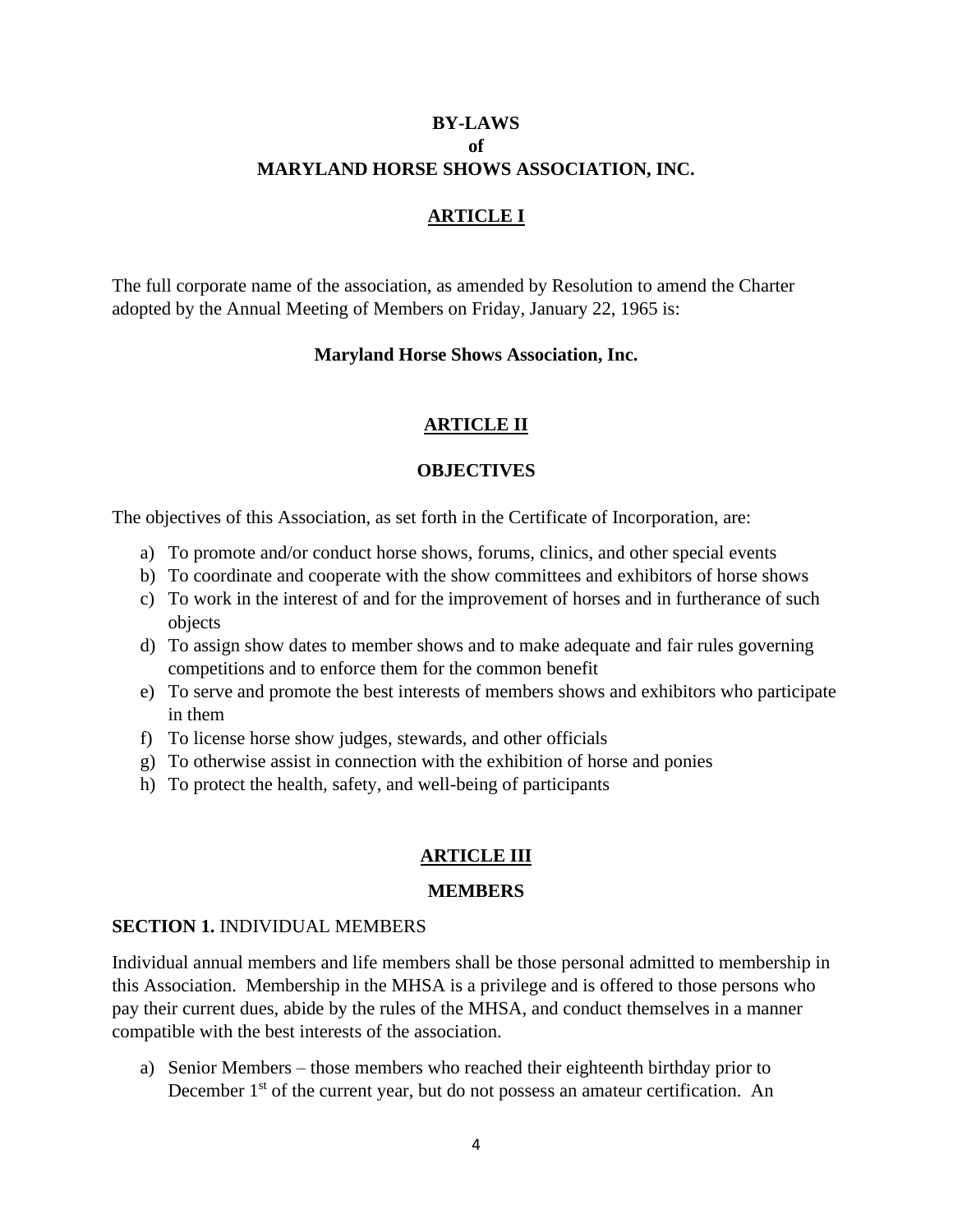individual Senior Member shall be eligible to vote at the Annual Meeting only if (1) he/she shall have been a Member of the MHSA during the current year and (2) his/her dues for the upcoming fiscal year of the MHSA shall have been paid to and received by the MHSA before the date of such Annual Meeting.

- b) Senior Amateur Members those members who reached their eighteenth birthday prior to December  $1<sup>st</sup>$  of the current year and comply with USEF Rule GR1306 outlining amateur certification. Senior Amateur Members must sign the MHSA Amateur Certification clause at the time of membership registration each year in order to be able to compete in amateur-defined classes/divisions at MHSA recognized competitions. An individual Senior Amateur Member shall be eligible to vote at the Annual Meeting only if (1) he/she shall have been a Member of the MHSA during the current year and (2) his/her dues for the upcoming fiscal year of the MHSA shall have been paid to and received by the MHSA before the date of such Annual Meeting.
- c) Junior Members those members who have not reached their eighteenth birthday prior to December  $1<sup>st</sup>$  of the current year, and who do not qualify as senior/senor amateur members. Juniors members shall not be entitled to vote at any meetings of members, but may attend such meetings.

#### **SECTION 2.** SHOW MEMBERSHIPS

Show members shall be those corporations, organizations, associations or other conducting or holding horse or pony shows, or exhibitions in the State of Maryland, neighboring states, District of Columbia, and North Carolina which have been elected to membership by the Board of Directors with full privileges and responsibilities and shall consist of three classes.

Types of show membership:

- a) Regular Show Member
- b) Regional Show Member

#### **SECTION 3.** ANNUAL MEETINGS

Annual meetings of the members of the Association shall be held within the State of Maryland at such place, time and date in the months of November, December or January as the President may designate. At each annual meeting the Individual Senior/Senior Amateur Members shall elect directors and all annual meeting shall be general meetings. They are open for the transaction of any business proper for consideration by members of the Association and within the powers of the Association without special notice of such business except in cases in which special notice is required by statue, by the charter or the by-laws.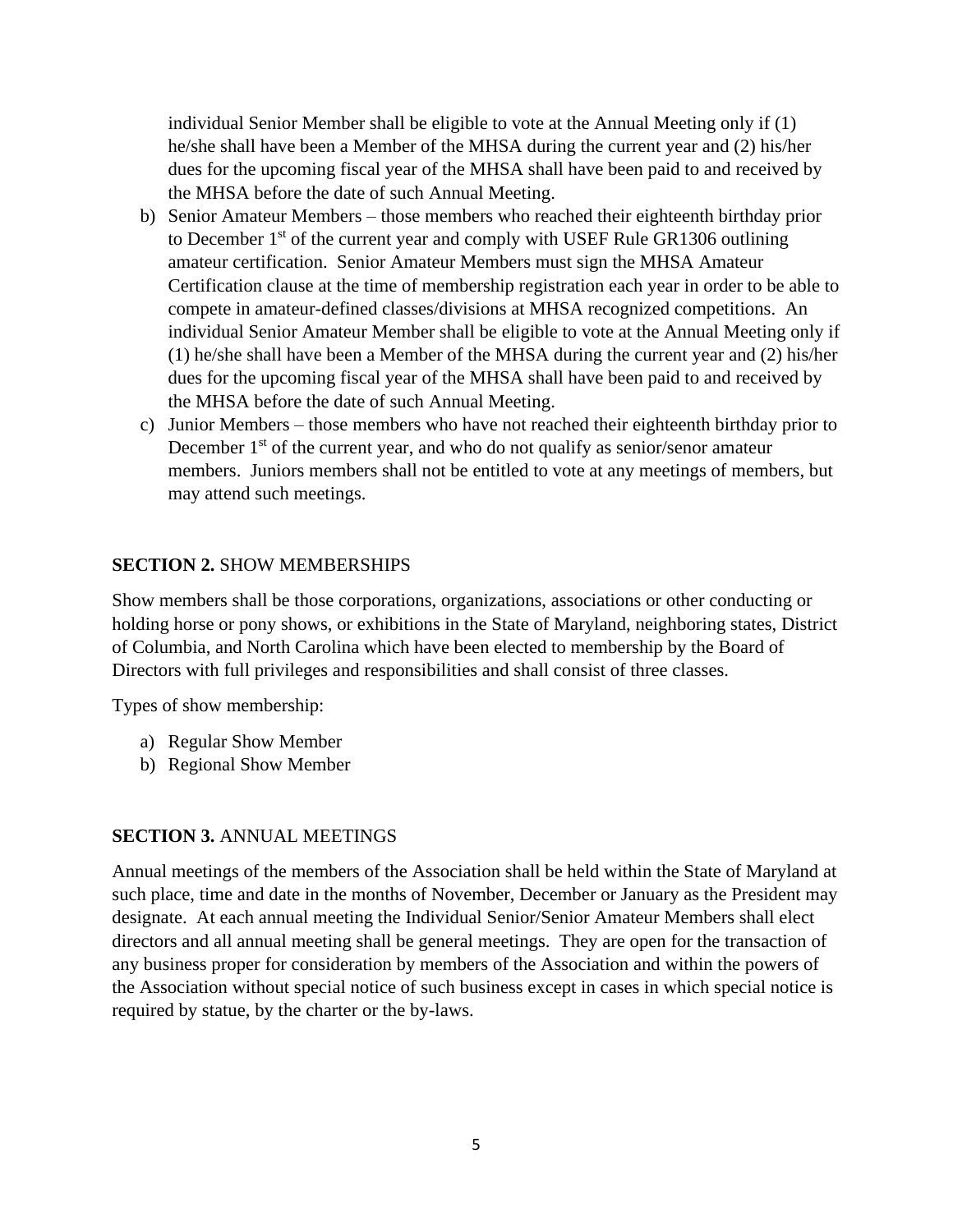#### **SECTION 4.** SPECIAL MEETINGS

At any time in the interval between annual meetings, special meeting of the member may be called by: (1) President or (2) majority of the Board of Directors by vote at a meeting or in writing to the Secretary or (3) by the Secretary upon the written request (stating the purpose or purposes and the matters to be acted on there at) of not less than twenty percent (20%) of the Individual Senior/Senior Amateur Members of the Association.

#### **SECTION 5.** NOTICE OF MEETINGS

Written or printed notice of every annual or special meeting of members shall be given to each individual Senior/Senior Amateur Member entitled to vote at such meeting not less than fifteen days nor more than sixty (60) days before the date of such meeting. Prepaid mailing to the member's post office address, as it appears on the records of the Association, shall state the time and place of the meeting and in the case of a special meeting, the purpose or purposes for which it is called. No business shall be transacted at a special meeting except that named in the notice. Any member who attends in person waives such notice. Notice may also be waived in writing, signed and filed with the records of the meeting (either before or after). Any meeting of members, annual or special, any adjourn from time to time to reconvene at the same or some other place and no notice need be given or any such adjourned meeting other than by announcement.

#### **SECTION 6.** QUORUM

At all meeting of members, the presence in person of not less than twenty percent (20%) of the Senior/Senior Amateur members entitled to vote shall constitute a quorum. Except in cases in which it is by statue or by the charter otherwise provided, a majority of all votes cats at any meeting shall be sufficient to take of authorize action upon any matter which may properly come before the meeting.

#### **ARTICLE IV**

#### **DIRECTORS**

**SECTION 1.** At the annual meeting of members, the Individual Senior/Senior Amateur Members shall, by plurality vote, elect the Directors from Individual Senior/Senior Amateur Members in good standing. The statement "Individual Senior/Senior Amateur Members in good standing" shall not exclude any such member of the MHSA, even if these members are in the same family. The number of Directors elected, fixed by the Charter, shall be fifteen. Five (5) Directors shall be elected for a term of three years, so that only one third of the Directors will be elected at any annual meeting. Directors elected for a three-year term many not serve a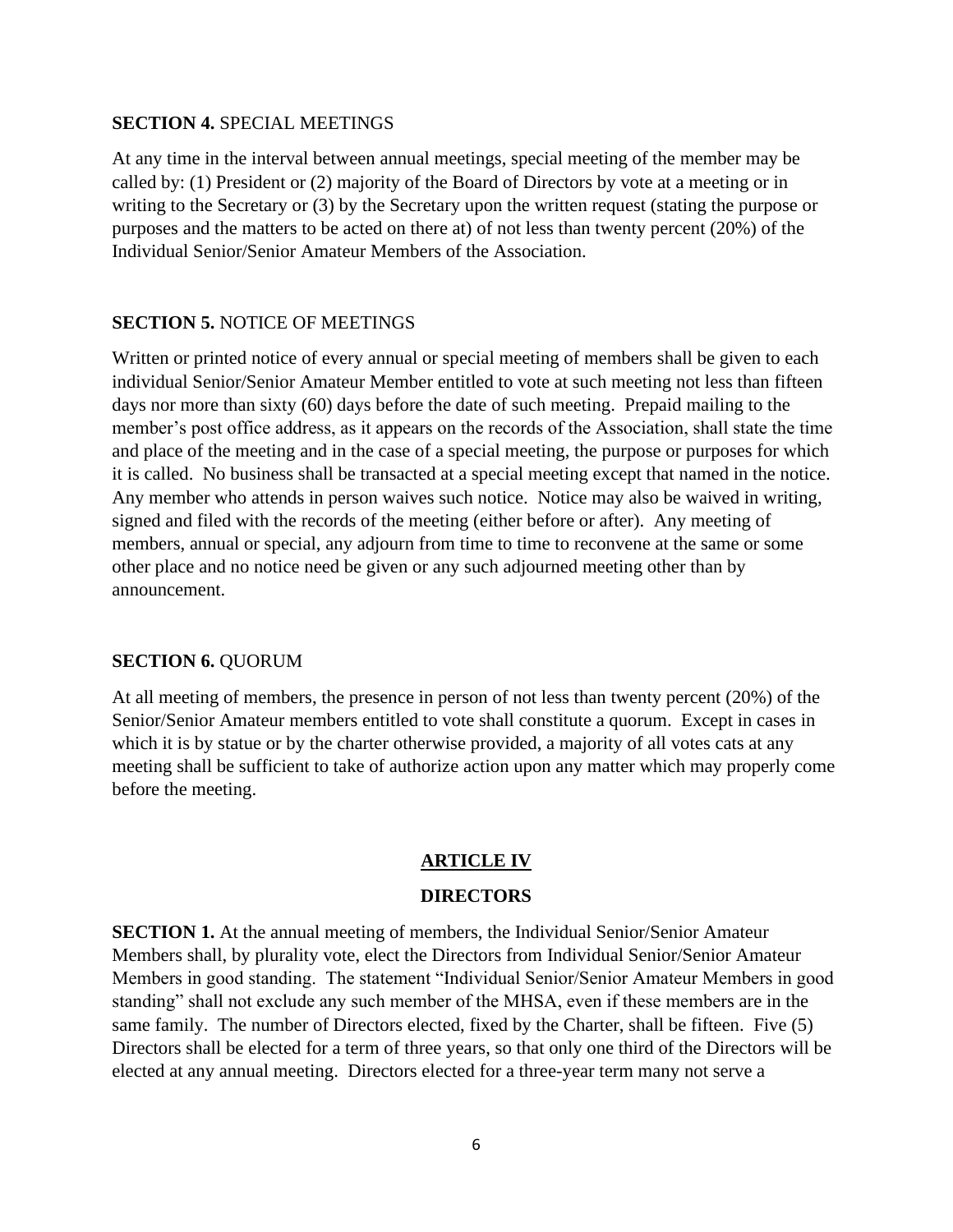consecutive term. In the event of a vacancy of the Board of Directors, the remaining Directors shall fill such vacancy by electing a Director to fill the unexpired term.

Any director who shall be absent from two consecutive meetings of the Board of Directors, without being excused by the Board, shall there upon be subject to removal as a Director by majority vote of the Directors present at a duly constituted meeting of the Board of Directors.

**SECTION 2.** In addition to the elected Directors, the Directors may from time-to-time elect Honorary Directors in recognition of loyal or distinguished service rendered to the Association. Any Honorary Director shall serve for life with full voting privileges, but shall be exempt from the payment of dues and shall not be required to attend meetings. Such Honorary Directors shall not at any given time excess five in number. Honorary Directors shall not be counted n determining the presence of a quorum nor in determining the number of Directors required to constitute a quorum.

**SECTION 3.** The Board of Directors and their appointed Committee shall conduct and manage the business affairs of the Association and may exercise all the powers of the Association (except such as are by statute, by the charter or by the by-laws conferred upon or reserved to the members including but not limited to the following powers:

- a) To accept members as provided in these by-laws an under the rules of the Association
- b) To elect the officers of the Association and to remove an officer at any time with or without cause
- c) To assign show dates to member shows and to license horse show judges, stewards and other officials deemed necessary for the operation of such shows.
- d) To establish divisions in which riders, horses, and ponies compete and to maintain official records of competing members and recorded horses and ponies.
- e) To make, alter, amend, repeal and enforce rules governing Show Members, Individual Members, Judges, Stewards, and all other persons bound by the Association Rules
- f) After hearing, to censure, suspend, revoke and/or find the membership or license of, or expel from membership any Show Member, Individual Member, show official, rider, driver, show employee or any person or person in violation of the rules or who act in a manner deemed prejudicial to the best interests of the Association.
- g) To determine any issues concerning the interpretation or application of the by-laws

# **SECTION 4.** REGULAR MEETINGS

After election of the Board of Directors, those Directors so elected shall meet as soon as practice, for the purpose of organization and the transaction of other business. No written notice of such meeting shall be necessary. Other regular meetings of the Board of Directors shall be held on such dates and at such places within the State of Maryland as may be designated from time to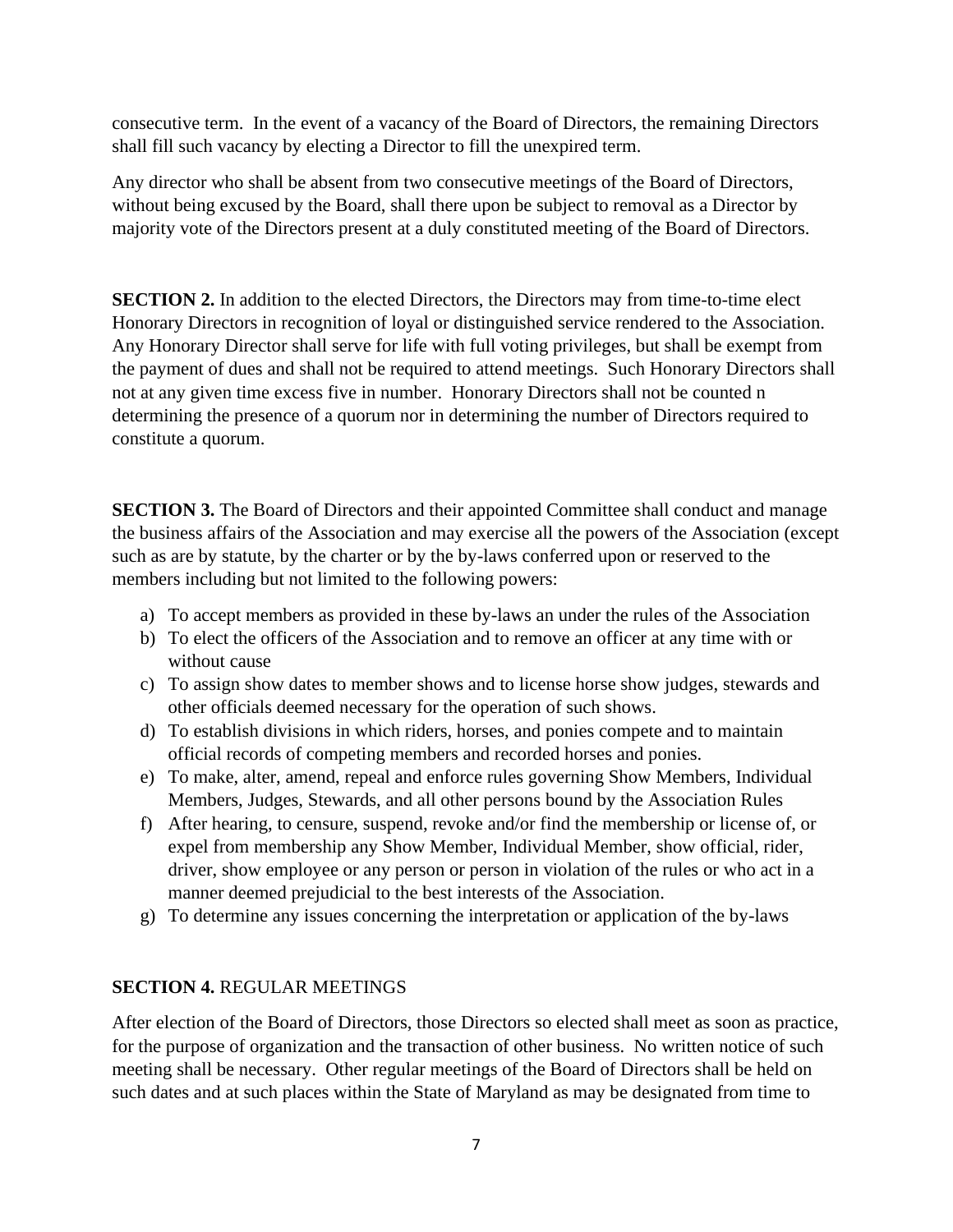time by the Board of Directors. The Board of Directors meetings are not open to the general membership. Members wishing to bring business before the Board of Directors may request an opportunity to be heard at any meetings. Such request shall be made in writing to the Secretary of the Association and shall state the nature of the business to be brought before the Board.

#### **SECTION 5.** SPECIAL MEETINGS

Special meetings of the Board of Directors may be called at any time by the Secretary upon the written request of the President or five Directors. Such meetings shall be held within the State of Maryland.

# **SECTION 6.** NOTICE OF MEETINGS

Except as provided in Section 4 of this Article IV, notice of the place, day and hour of every regular and special meeting shall be given to each director at least five days before the meeting. Notice shall be by e-mail or US Postal Service mail. Any meeting of the Board of Directors, regular or special, may adjourn from time to time to reconvene at the same or some other designated place, and no notice need be given of any such adjourned meeting other than by announcement.

# **SECTION 7.** QUORUM

At all meetings of the Board of Directors, a majority of the directors shall constitute a quorum for the transaction of business. Except in cases in which it is by statute, by the charter or by the by-laws otherwise provided, the vote of a majority of directors present at a duly constituted meeting shall be the act of the Board of Directors. Honorary Directors shall not be counted in determining the presence of a quorum, nor in determining the number of directors required to constitute a quorum.

#### **SECTION 8.** REMOVAL

Any officer, director or employee of the Association may be removed at any time with or without cause, by the affirmative vote f 2/3 of the Board of Directors.

# **SECTION 9.** UNANIMOUS WRITTEN CONSENT

Any action required or permitted to be taken at any meeting of the Board of Directors may be taken without a meeting pursuant to the provisions of Section 2-408 of the Corporations and Associations Article of the Maryland Code, as from time to time may be amended. The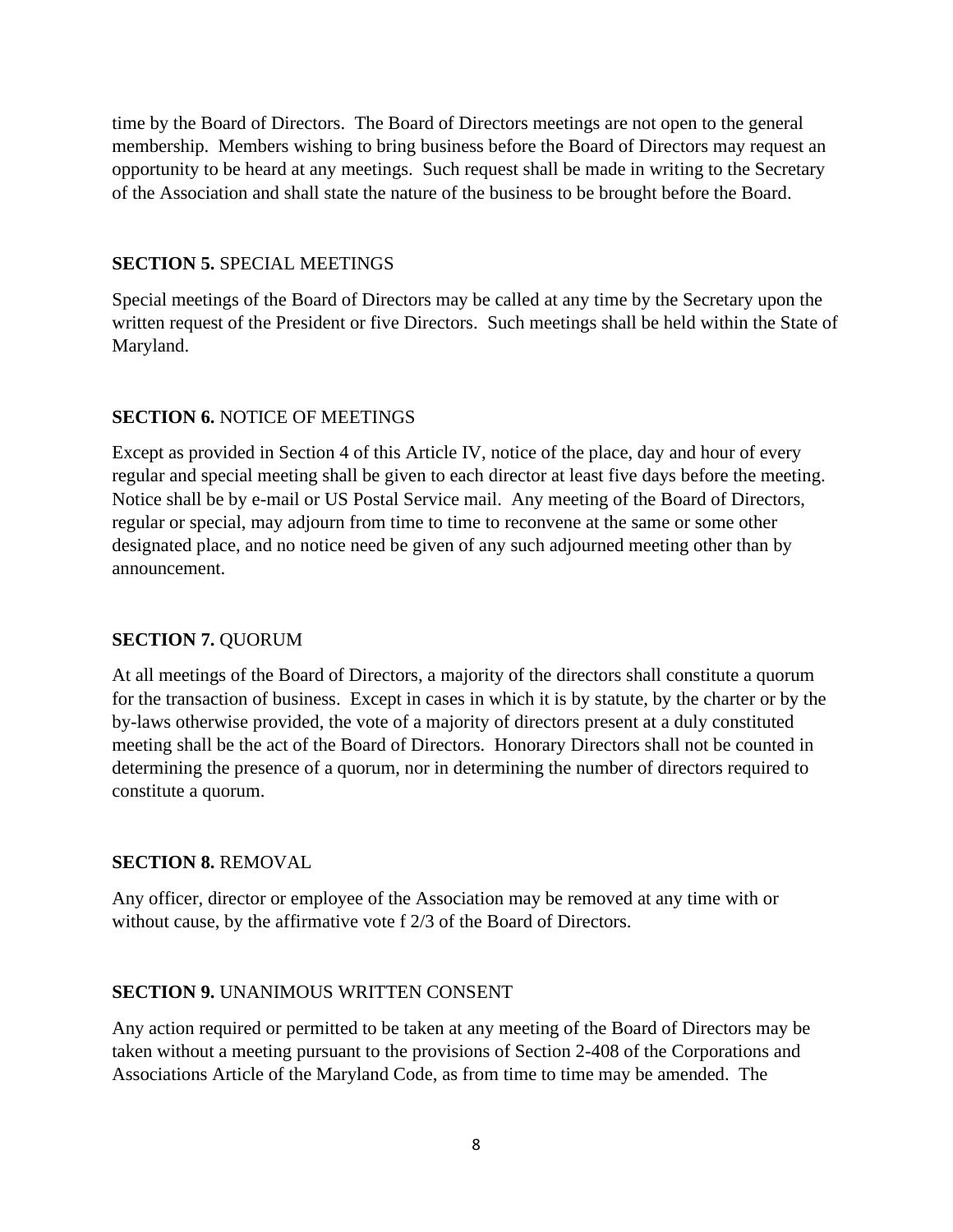unanimous consent must set forth the action to be taken, must be signed by each member of the board or committee, and must be file with the minutes of the proceedings.

#### **ARTICLE V**

#### **OFFICERS**

**SECTION 1.** The officers of the Association shall be a President, a First Vice-President, and a Second Vice-President, all of who shall be directors, a Secretary and a Treasurer, neither of whom need to be a director, but must be a member. The offices of Secretary and Treasurer may be combined. The Board of Directors may elect an Assistant Secretary, an Assistant Treasurer and such additional officers and employees as it may determine to be necessary. Each such officer shall hold office until a new Board of Directors has been elected or until he/she shall have resigned or have been removed.

**SECTION 2.** The President shall be the Chief Executive Officer of the Association and shall preside at all meetings of members and directors at which he/she shall be present and perform such other duties as may be assigned to him/her by the Board of Directors. The President shall appoint from the Senior/Senior Amateur Individual members in good standing committees which she/she deems necessary for the proper conduct of the Association. The President shall be a member and Chairman of the Executive Committee and the Enforcement Committee and an ex-officio member of all other committees, except that he/she shall not be a member of the Nominating Committee.

**SECTION 3.** Each Vice-President shall have such powers and shall perform such duties as shall be assigned to him/her by the Board of Directors or these by-laws. In the absence of the President, the First Vice-President or in his/her absence, the Second Vice-President shall preside at all meetings and shall perform all other duties of the President, including committee memberships.

**SECTION 4.** The Secretary shall: (1) confirm show dates to show members in good standing; (2) give notice of all meetings of members and Directors in accordance with the provisions of the by-laws or as required by law; (3) keep minutes of such meetings; (4) keep the correspondence and all the records of the members horse, and ponies recorded with this Association; (5) furnish to the Treasurer the names of all those paid members; (6) keep custody of the seal of the Association; (7) notify all show members of the expulsion or suspension of any person and the period thereof; (8) perform such other duties as may be from time to time assigned to him/her by the President, Directors or are assigned to him/her by the by-laws and rules. In general, he/she shall perform all duties incident to the office of a Secretary of a corporation. In the absence of the Secretary the President shall perform the duties of the Secretary.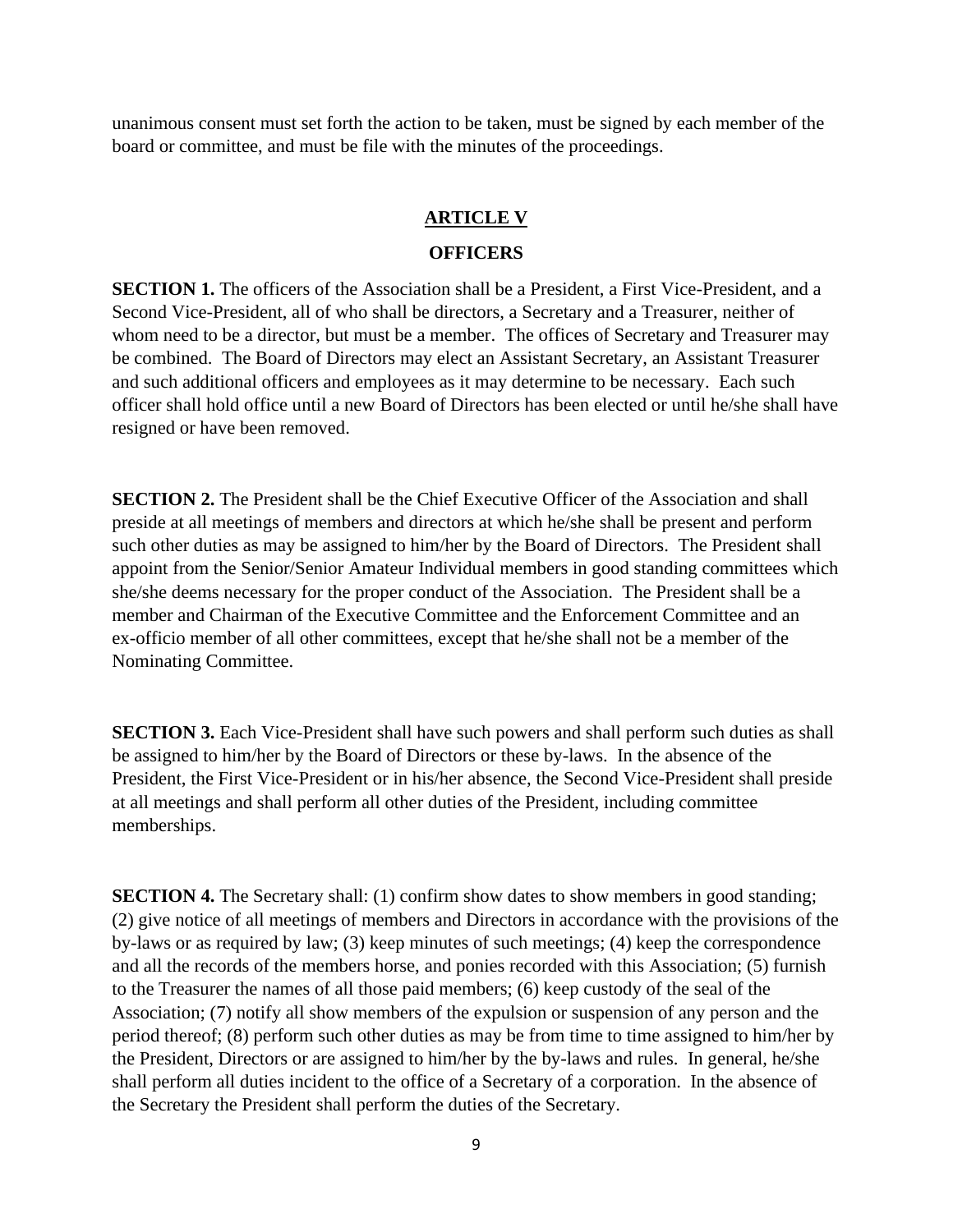**SECTION 5.** The treasurer shall collect all monies due to the Association and shall have the care and custody of and be responsible for all funds, securities, receipts, and disbursements. Funds shall be deposited in the name of the Association in such banks, trust companies or other depositories as the Board of Directors shall designate. The current President and Secretary shall be added to all MHSA accounts as authorized signatures. He/She shall render to the President, and the Board of Directors, whenever requested, an account of the financial condition of the Association. He/she shall make a full written financial report at each annual meeting of the Association and at all meetings of the Board of Directors. In the absence of the Treasurer, the President shall perform his/her duties.

#### **SECTION 6.** REMOVAL

See by-laws, Article IV, Section 8

# **SECTION 7.** INDEMNIFCATION

The Association shall indemnify each present and former director of the Association against liabilities (including judgements, fines, and reasonable attorney's fees, costs and expenses) incurred by him/her in connection with any actual or threatened action, suit or proceeding, whether civil, criminal, administrative, arbitrative or investigative (any of which is hereinafter referred to as a "proceeding"), to which he/she may be made party by reason of his/her being or having been a director or officer of the Association to the fullest extent permitted by Maryland law.

Every reference herein to a director or officer shall include every director and officer and former director and officer of the Association and every person who may have served at the request of the Association as a director or officer or in a similar capacity of another corporation (stock or non-stock), partnership, joint venture, trust or other enterprise and, in all such cases, the heir, executors, and administrators of such director or officer.

# **ARTICLE VI**

#### **COMMITTEES**

**SECTION 1.** Within thirty (30) days after the first meeting of the Board of Directors, the President shall appoint committees from the Individual Senior/Senior Amateur Members in good standing. He/She shall designate one such member of each committee as Chairman, except that the Nominating Committee shall be appointed 45 days preceding the annual meeting. Each committee shall be required to have one meeting a year. It may be among the committee members or open to the general membership.

The president shall have the power to increase or decrease the size of committees and the makeup thereof.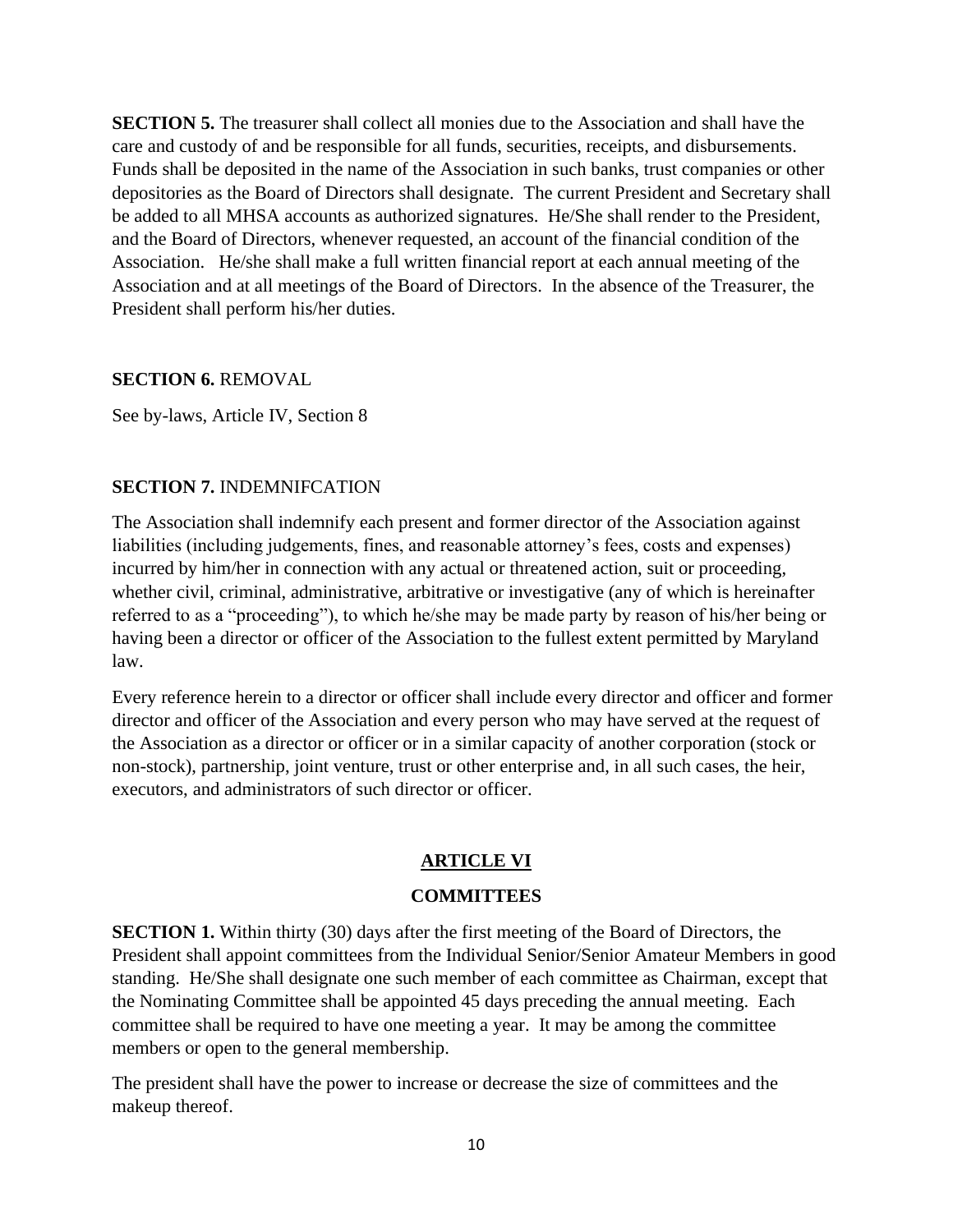In all committees a majority of its members shall constitute a quorum.

#### **SECTION 2.** The following Committees are hereby created:

#### **a) Awards and Banquet**

The Awards and Banquet Committee shall be responsible for administering the logistics of the Annual Awards and MHSA Banquet

#### **b) Budgeting, Auditing, Executive and Enforcements**

This committee shall consist of the MHSA President, 1<sup>st</sup> Vice-President, and 2<sup>nd</sup> Vice-President. The President shall serve as Chairman, and in the President's absence, the 1<sup>st</sup> Vice-President shall serve as Chairman or in the 1<sup>st</sup> Vice-President's absence the 2<sup>nd</sup> Vice-President shall serve as Chairman. Members of the Board of Directors may attend any or all meetings of this committee. This committee shall keep minutes of its proceedings which shall be presented to the next meeting of the Board of Directors thereafter. The committee shall see that the MHSA books are audited and a current financial statement is presented to the Annual Meeting and (2) advise Committee Chairmen on proposed budgetary expenditures. This committee hear protests and charges in connection with alleged violations of the Rules, (2) consider the evidence, render decisions thereon and determine and impose penalties according to the Rules. It will (1) review all decisions of Show Committees who may have rendered a decision as result of a protest or charge, (2) consider appeals by either party to a protest or charge from decisions of Show Committees and (3) in the event a Show Committee fails to hold a hearing within 15 days after a hearing thereon, this committee may take jurisdiction of the matter and take such further action as it deems necessary to have the matter finally adjudicated. This committee shall keep minutes of its proceedings which shall be presented to the next meeting thereafter of the Executive Committee and/or the Board of Directors.

# **c) By-laws and Rules**

A By-laws and Rules Committee, two of whom shall be Directors, shall consider the bylaws and Rules and recommend to the Board of Directors such additions, alterations or amendments as the Committee deems proper for the best interests of the Association, the members, exhibitors and all others connected with the Association

# **d) Communications Committee**

The Communications Committee shall increase brand awareness for the MHSA through a variety of marketing mediums in order to improve member participation and attract prospective members.

# **e) Fundraising**

A Fundraising Committee, one of whom shall be a director, shall oversee fundraising for the Association (namely: Silent Auction, Elizabeth Solter Emerging Athlete Award)

# **f) Gittings Horsemanship Finals**

This committee shall oversee the administrative duties associated with hosting the annual Gittings Horsemanship Finals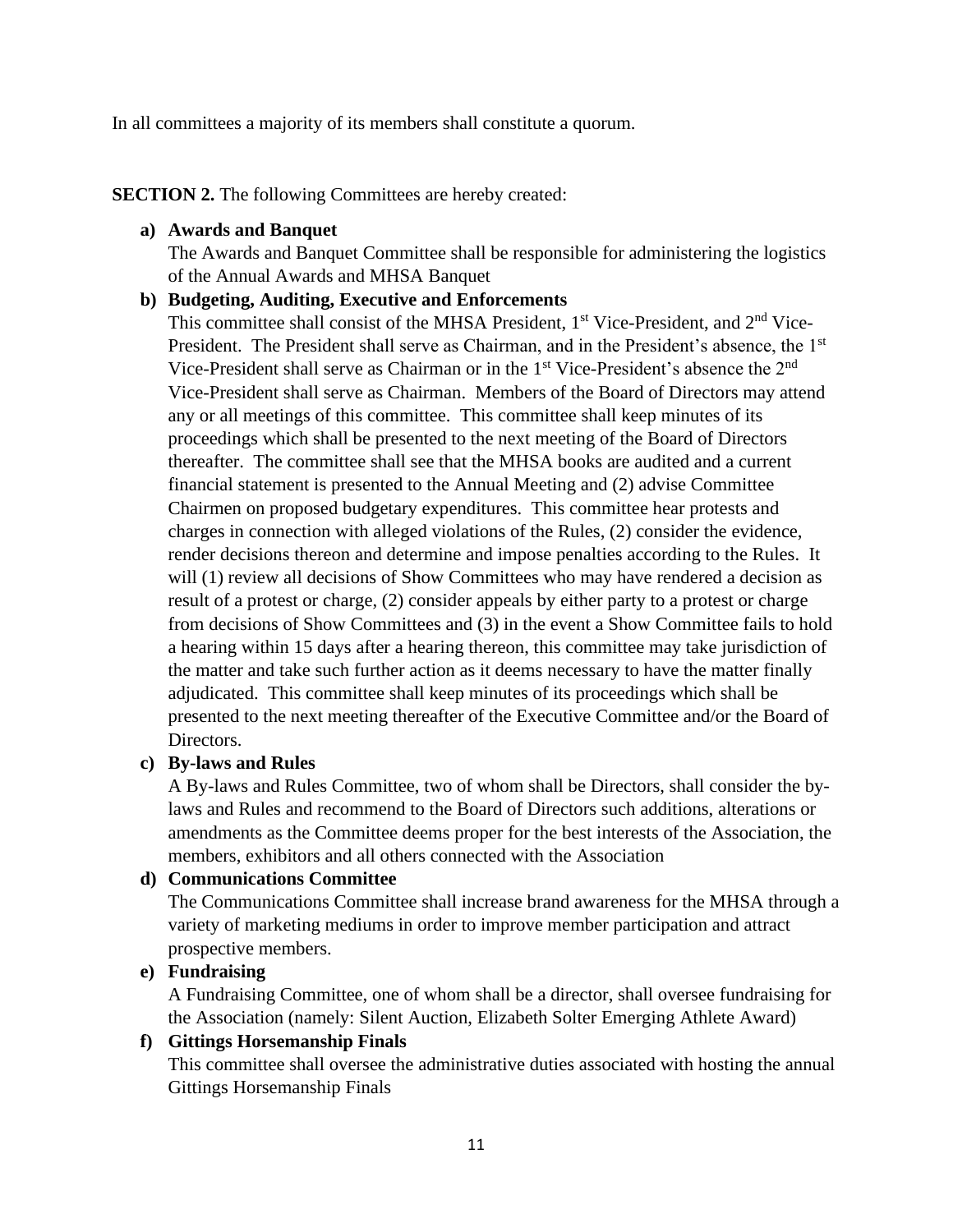# **g) Hall of Fame**

A Hall of Fame Committee will consist of members, each of whom shall be appointed for a period of three (3) years. The committee is charged with creating a program for recognition for those individuals who have been outstanding in their contributions to the sport and/or the Association.

# **Guidelines for the Hall of Fame:**

- 1. The Committee shall consist of not more than five Individual Senior/Senior Amateur Members of the MHSA who are in good standing. The Chairman to be appointed by the President.
- 2. The Committee will exercise extreme care in the selection of individual/horses and shall not feel that it is necessary to induct new members yearly.
- 3. One of the purposes of the Hall of Fame is to honor persons while they are still living. Therefore, the Committee will find a balance in its inductees.
- 4. Each year, the Committee will select not more than four individuals to be considered for the Hall of Fame. The Board of Directors will vote for not more than two individuals to be inducted into the Hall of Fame.
- 5. The Committee must be unanimous in its support of candidates. Each inductee must receive greater than 50% approval of the Board of Directors

# **Suggested Guidelines for Inductees into the Hall of Fame:**

- 1. An individual who is or has been a member of the MHSA for at least ten (10) years
- 2. An individual born in Maryland or has been a legal resident of the state for at least ten (10) years.
- 3. An individual who has made major contributions to the sport of showing horses/ponies influencing the lives of others in the horse field and/or in the guidance of the policies and dedicated service to the MHSA.
- 4. To be eligible, a horse/pony must be owned by a legal Maryland resident, and should have done well not only locally, but nationally as well.

# **h) Horse Show Management**

To provide oversight on horse show management and resolve any issues that arise.

# **i) Hunter Breeding**

This committee shall work with hunter breeding members to devise conditions, rules, and a points system conducive to hunter breeding participation with the MHSA.

# **j) Junior Exhibitors and Parents**

A Junior Members Committee chaired by a member of the Board of Directors, shall consist of one or more juniors(s). Members may attend meetings of the Board of Directors but shall not be entitled to vote at such meetings. Request to attend any Board of Directors meetings shall be made in writing to the Secretary of the Association. The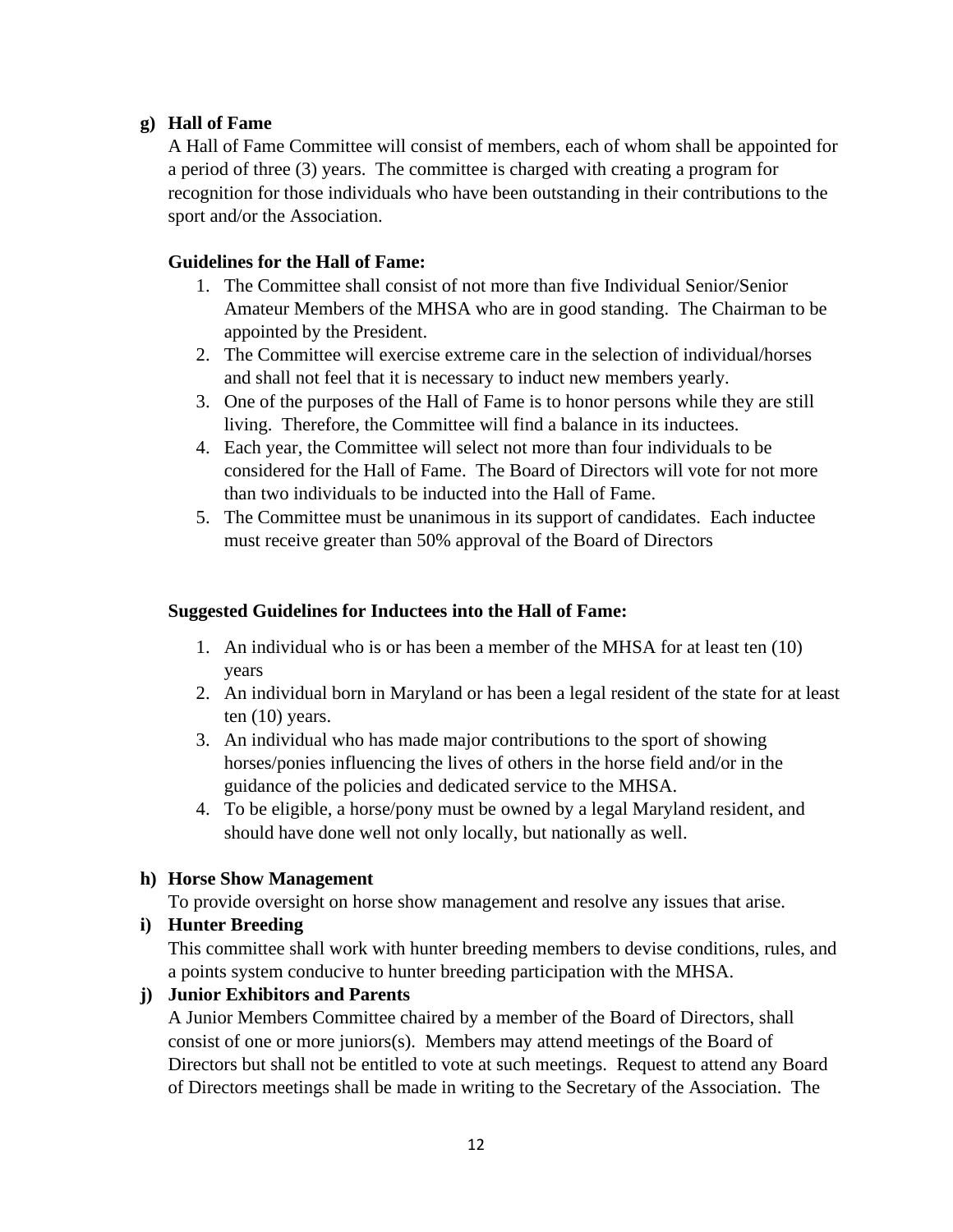Committee will work to promote an interest among junior in the MHSA which may include special competitions such as junior jumper teams, etc. Also, the Committee will help other MHSA Committees in forums, clinics, MHSA Equitation Finals, etc.

# **k) Licensed Officials**

A Licensed Officials Committee two of whom shall be Directors shall act upon every application, for enrollment, annual renewal, promotion, reinstatement and classification of Judges and Stewards, and Committee shall transmit to the Secretary a record of its actions and recommendations together with the application acted upon.

# **l) Membership**

A Membership Committee, two of whom shall be Directors shall review applications for membership from individual members.

# **m) MHSA Adult Amateur Hunter Seat Medal Finals**

The committee shall oversee the administrative duties associated with hosting the annual MHSA Adult Amateur Hunter Seat Medal Finals.

# **n) MHSA Children's Pony Medal Finals**

The committee shall oversee the administrative duties associated with hosting the annual MHSA Children's Pony Medal Finals

# **o) MHSA Hunter Seat on Horses Medal Finals**

The committee shall oversee the administrative duties associated with hosting the annual MHSA Hunter Seat on Horses Medal Finals

# **p) MHSA Hunter Seat on Ponies Medal Finals**

This committee shall oversee the administrative duties associated with hosting the annual MHSA Hunter Seat on Ponies Medal Finals

# **q) MHSA Thoroughbred Hunter Finals**

This committee shall oversee the administrative duties associated with hosting the annual MHSA Thoroughbred Hunter Finals.

# **r) Nominating**

A nominating committee shall submit nominations for elections to the Board of Directors. All nominations for Directors made by the Nominating Committee must be made in writing and delivered to the Secretary at least ten (10) days prior to the date of the annual meeting.

# **s) Performance**

The committee shall oversee the hunter, jumper, and equitation divisions to ensure that the MHSA is complying with USEF/USHJA guidelines. They will also bring recommendations to the Board of Directors on how to increase participation and awareness of these divisions at MHSA shows.

# **t) Recording and Measurement**

A Recording and Measurement Committee shall be to measure all ponies and horses required to be measured under the Rules and to renew and recommend procedures for the recording of hoses and ponies.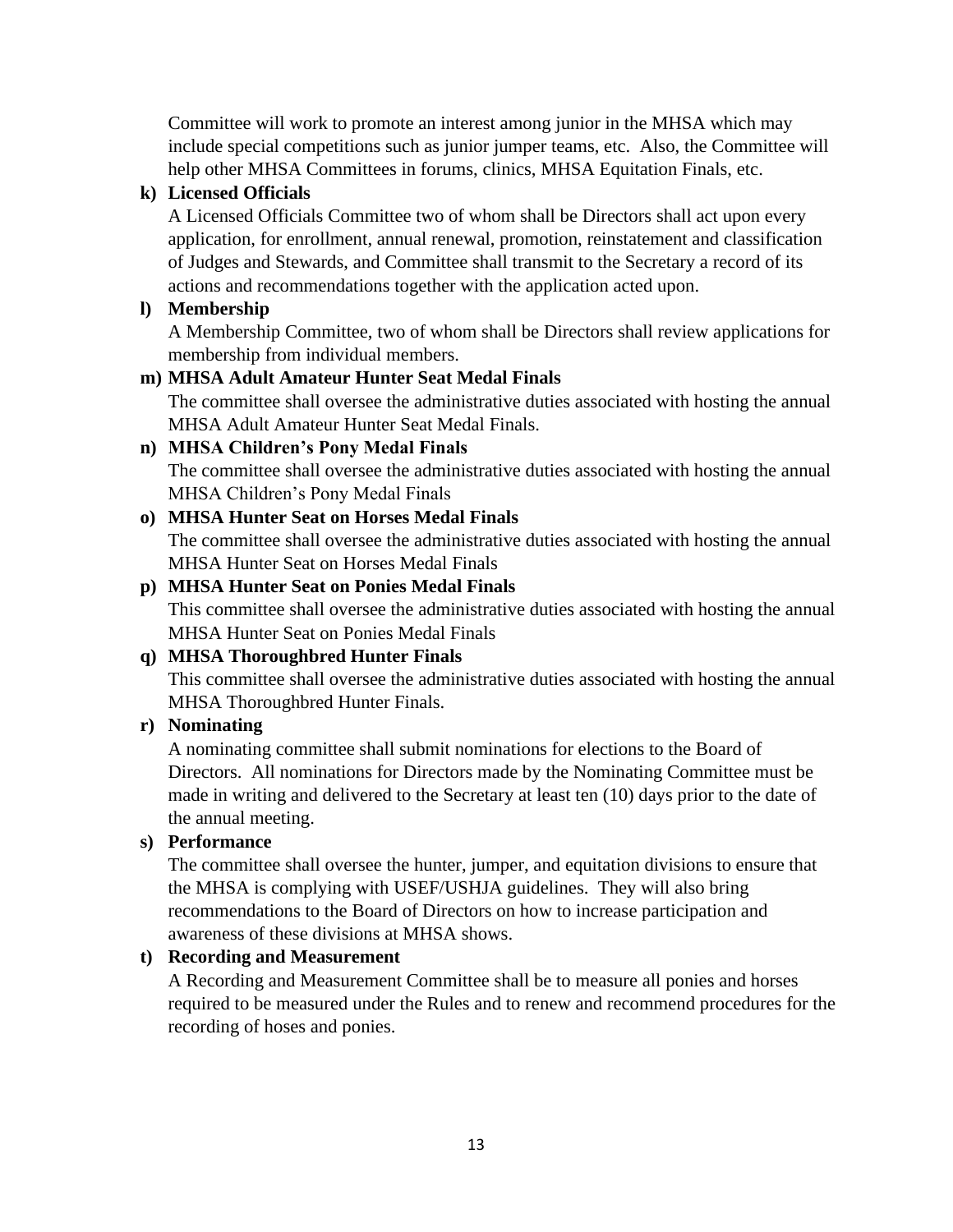#### **u) Regional Program**

This Regional Program Committee shall work to enforce the by-laws of the MHSA Regional Shows Program. They shall work increase participation and awareness of this program annually. They shall also oversee the administrative duties associated with hosting the annual MHSA Regional Program Championship Show, Low Adult Hunter Medal Finals and the Low Children's Hunter Medal Finals.

#### **ARTICLE VII**

#### **BY-LAWS PROCEDURES**

**SECTION 1.** These by-laws may be amended or repealed and new by-laws may be (1) the Board of Directors at a regular or special meeting or (2) the members of the Association at a regular or special meeting.

In the event any portion of these by-laws is subsequently rendered invalid by an act of the General Assembly of Maryland, those portions hereof which are not affected by such legislation shall remain in full force and effect until and unless altered or repealed in accordance with the terms hereof.

#### **RULE I – DEFINITIONS**

#### **MHSA RULES**

All horse shows recognized by the Maryland Horse Shows Association, Inc., all members, exhibitors, riders, drivers, trainers, agents, grooms, handlers, spectators, and others in attendance at a recognized show shall be governed by the rules of this Association.

In the event a show member of this Association is also a member of the United States Equestrian Federation Inc., and there is a conflict of rules, the rules of United States Equestrian Federation, Inc., shall prevail.

In the event a show member of this association (held within the boundaries of the State of Maryland) is also a member of another horse show association (excluding USEF) and there is a conflict of rules, the rules of the MHSA shall prevail.

#### **PART I – CLASSES AND CONDITIONS**

#### **SECTION 1. Amateur Classes**

- 1. Every contestant must be eligible to hold an amateur card issued by the USEF. *See USEF GR1306, GR1307 and GR Subchapter 13-B.*
- 2. Amateur classes are restricted to riders, drivers of handlers who are no longer eligible to compete as junior exhibitor and have signed on their membership application that they are eligible to compete as an amateur.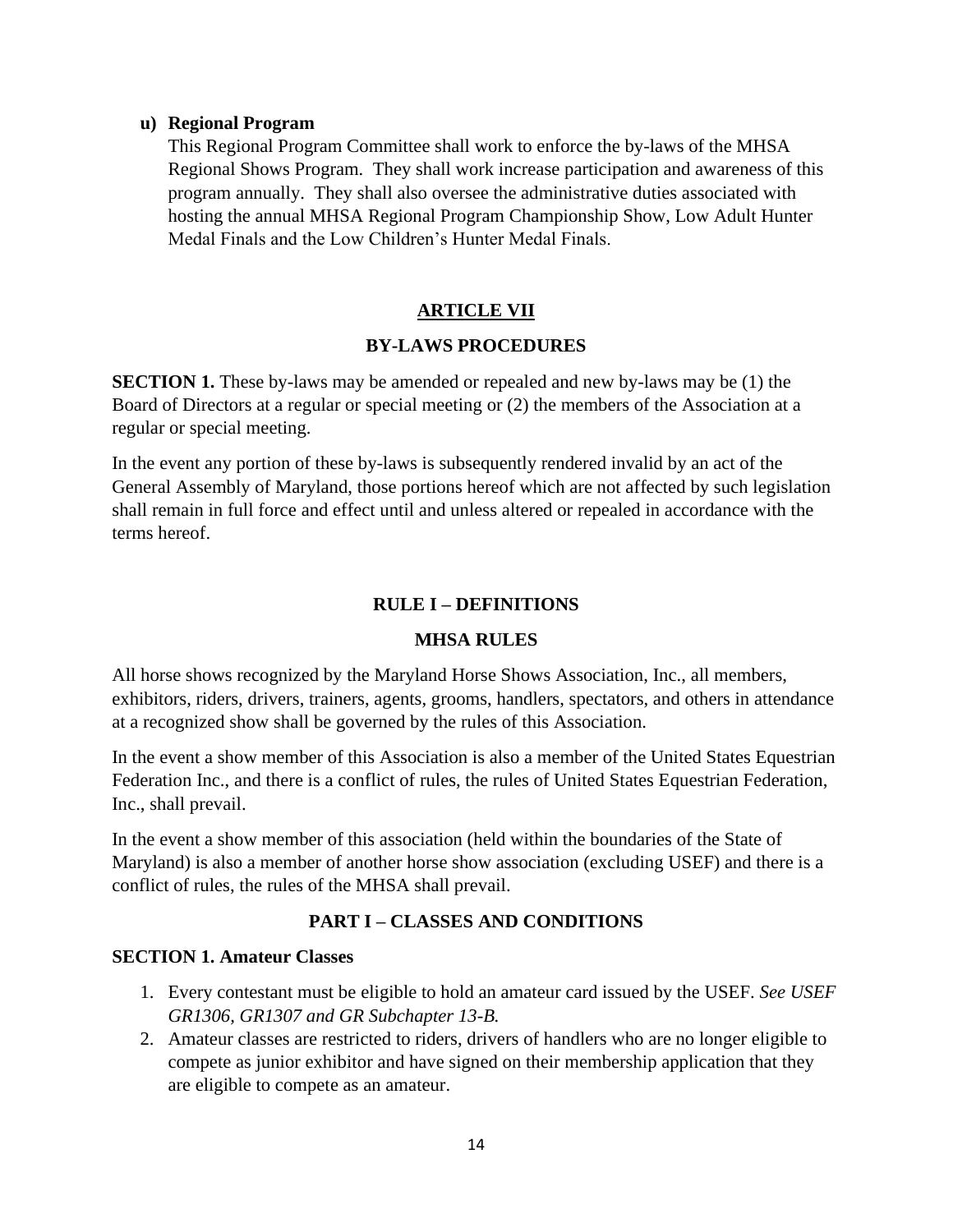# **SECTION 2. Ladies' Classes –** *See USEF GR129*

# **SECTION 3. Local Classes**

- 1. Entry is restricted by management as to territory of reasonable size and character and which is so described in the prize list and catalog.
- 2. Local classes are not considered in reckoning Show Championships swarded on points nor do they count toward Horse of the Year Award.
- 3. Classes restricted to members of a club are considered "Local" unless membership is open to and easily obtainable by all exhibitors.
- 4. In classes which restrict entries by state such as "Maryland Bred" the word "bred" is defined as foaled in the state (not necessarily mated). For competition purposes "bred" means foaled.

#### **SECTION 4. Maiden, Novice, and Limited**

- 1. Maiden, Novice, and Limit classes are open to horses which have not won one/three/six first place ribbons respectively, at Regular Member Competitions in the particular performance division in which they are shown.
- 2. The Maiden, Novice, and Limit status of riders is affected by winnings at Regular and Local Member Competitions. Exception: Equitation
	- A. The Maiden, Novice, and Limit status of riders at Regular and Local Member competitions is determined from the closing date of entries. Ribbons won in classes restricted to a particular breed will affect a rider's status. Ribbons won as a junior affect a rider's status when competing as an adult.
	- B. Ribbons won in lead-line classes and in classes where entries are not required to ride at all gaits will not affect Maiden, Novice, Limit and Intermediate status.
	- C. In the Hunter Seat section, ribbons won in classes not to jimp do not affect a rider's status in classes over jumps. However, ribbons won in classes over jumps do affect a rider's status. Ribbons won in short stirrup classes and in classes over obstacles lower than 2'3" will not be counted in determining Maiden, Novice, Limit, Intermediate or Open status.
- 3. The status of Maiden, Novice and Limit entries is as of the closing date of entries for any particular recognized competition.
- 4. A Maiden, Novice, or Limit Pair is one which has not won more than the specified number of ribbons as a pair.
- 5. Winnings in Four-In-Hands, Tandems, Teams, Unicorns and Pairs; and winning in Combination, Local, Local, Model, Breeding, and Futurity classes are not considered in earning the status of Maiden, Novice or Limit horses.
- 6. Ponies or horses which lose their Maiden, Novice, Limit or other classification in any division or section will not regain those classifications when shown in the Hunter Pony division or Junior Hunter division. Ponies and horses shown in the Hunter Pony division or Junior Hunter division which lost their classification will not regain them when shown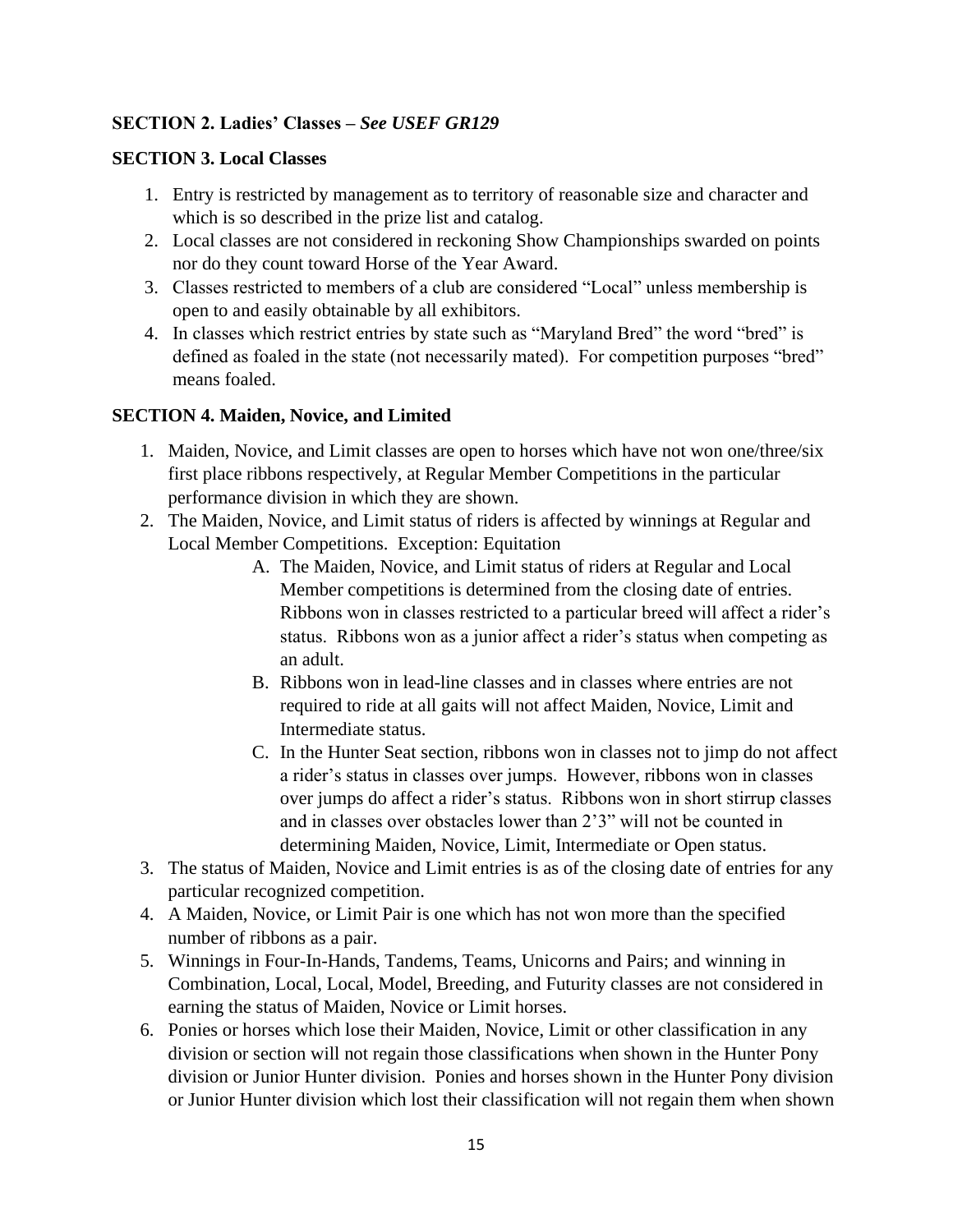in any other divisions or sections, unless specific regulations are set forth (e.g., Jumper division). *See USEF GR 136*

# **SECTION 5. Open**

1. An Open class is open to all horses of any age, size, or sex regardless of the ribbons previously won. There is no qualification for the rider, driver, and handler.

# **SECTION 6. Owners Classes**

- 1. Every competitor must be an amateur and the owner or an amateur member of the owner's family, unless the prize list states otherwise.
- 2. Owners' classes may be restricted to riders, drivers or handles who are no longer eligible to compete as a junior exhibitor.
- 3. Combined ownership is not permitted in Owners and Amateur Owners classes unless all owners are members of the same family. Leased horses are not eligible.

# **PART II – INDIVIDUALS**

#### **SECTION 1. Adult or Senior**

1. An individual who has reached his/her  $18<sup>th</sup>$  birthday as of December  $1<sup>st</sup>$  of the current competition year. *See USEF GR101*

# **SECTION 2. Agent.** *See USEF GR104*

# **SECTION 3. Amateur.** *See USEF GR 1306 + GR1307*

- 1. Every contestant must be eligible to hold an amateur card issued by the USEF. *See USEF GR1306 & GR1307.*
- 2. Amateur classes are restricted to riders, drivers of handlers who are no longer eligible to compete as a junior exhibitor and have signed on their membership application that they are eligible to compete as an amateur.

# **SECTION 4. Competitor**

1. The horse and rider combination entered in a class. *See USEF GR116*

# **SECTION 5. Competition Staff**

1. Includes and refers to all designated and assigned persons engaged directly by the competition. *See USEF GR112*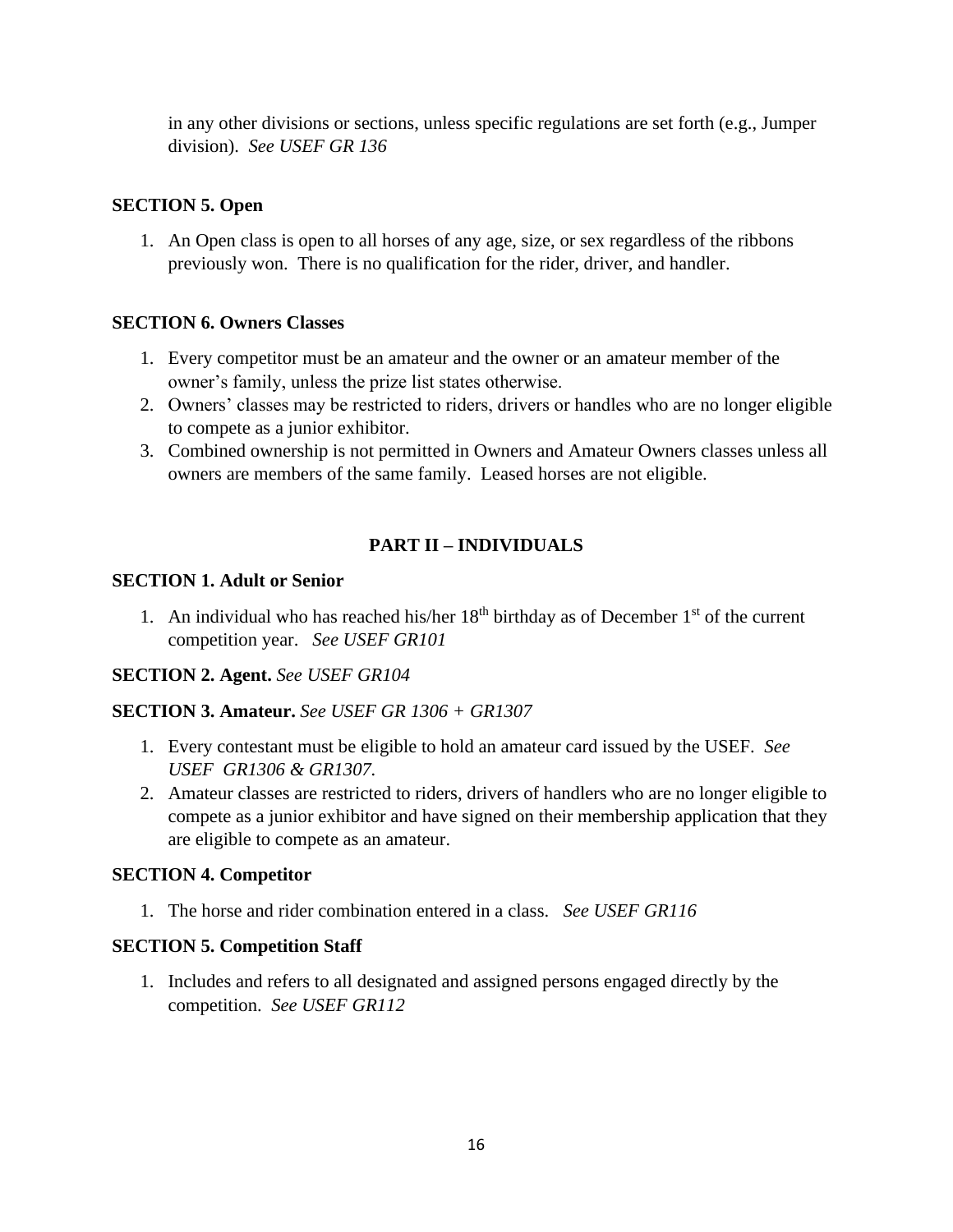# **SECTION 6. Competition Officials**

1. Includes and refers to the following persons: Directors, Officers, Chairman of the Show Committee, Manager, Secretary, Judges, Stewards, Technical Delegates, Veterinarians, Farriers, Course Designer, Timekeepers, Announcer, and Ringmaster. *See USEF GR113*

# **SECTION 7. Exhibitor**

1. The owner or lessee of a horse when entered in a class where only the merits of the horse are to be considered. In Equitation classes "Exhibitor" refers to the rider. *See USEF GR121*

# **SECTION 8. Junior**

1. An individual who has not reached his  $18<sup>th</sup>$  birthday as of December  $1<sup>st</sup>$  of the current competition year. The age of an individual on December  $1<sup>st</sup>$  will be maintained throughout the entire competition year. Persons born on December  $1<sup>st</sup>$  assume the greater age on that date. If a competition is in progress on any November  $30<sup>th</sup>$ , junior status at the start of the competition will be maintained throughout that competition. *See USEF GR128*

# **SECTION 9. Lease**

1. A registered horse may be shown under a lessee's ownership provided an official lease is registered with the Association. For points to count with respect to any competition, such agreement and fees must be received by the MHSA office on or before the first day of such COMPETITION. The lessee become the bona fide owner of the horse for the period of the lease. To be official, a copy of a lease must be registered with the Association and accompanied by a fee of \$20. *See USEF GR1108*

# **SECTION 10. Owner**

- 1. Ownership of an MHSA recorded horse may be transferred during the competition year without affecting the animal's points provided proper authorization and fee are received by the MHSA office. Authorization for transfer of ownership of a horse holding a lifetime recording with the MHSA may be submitted in the form of the original MHSA recording certificate. Authorization must be signed by the previously recorded owner. The fee for transfer of ownership is \$20.00.
- 2. Entries may be made in a name other than that of an individual or Horse of the Year Awards, provided such name (Stable/Farm, corporation, etc.) is registered with the Association. Horse shown under a partnership, i.e., Smith  $\&$  Smith, must be duly registered. All applications for registration must be signed by each of the bona fide owners.
- 3. In order for points to count toward MHSA Horse of the Year Awards, at least one owner must be a MHSA member.
- 4. Additional owners may be included at no extra fee.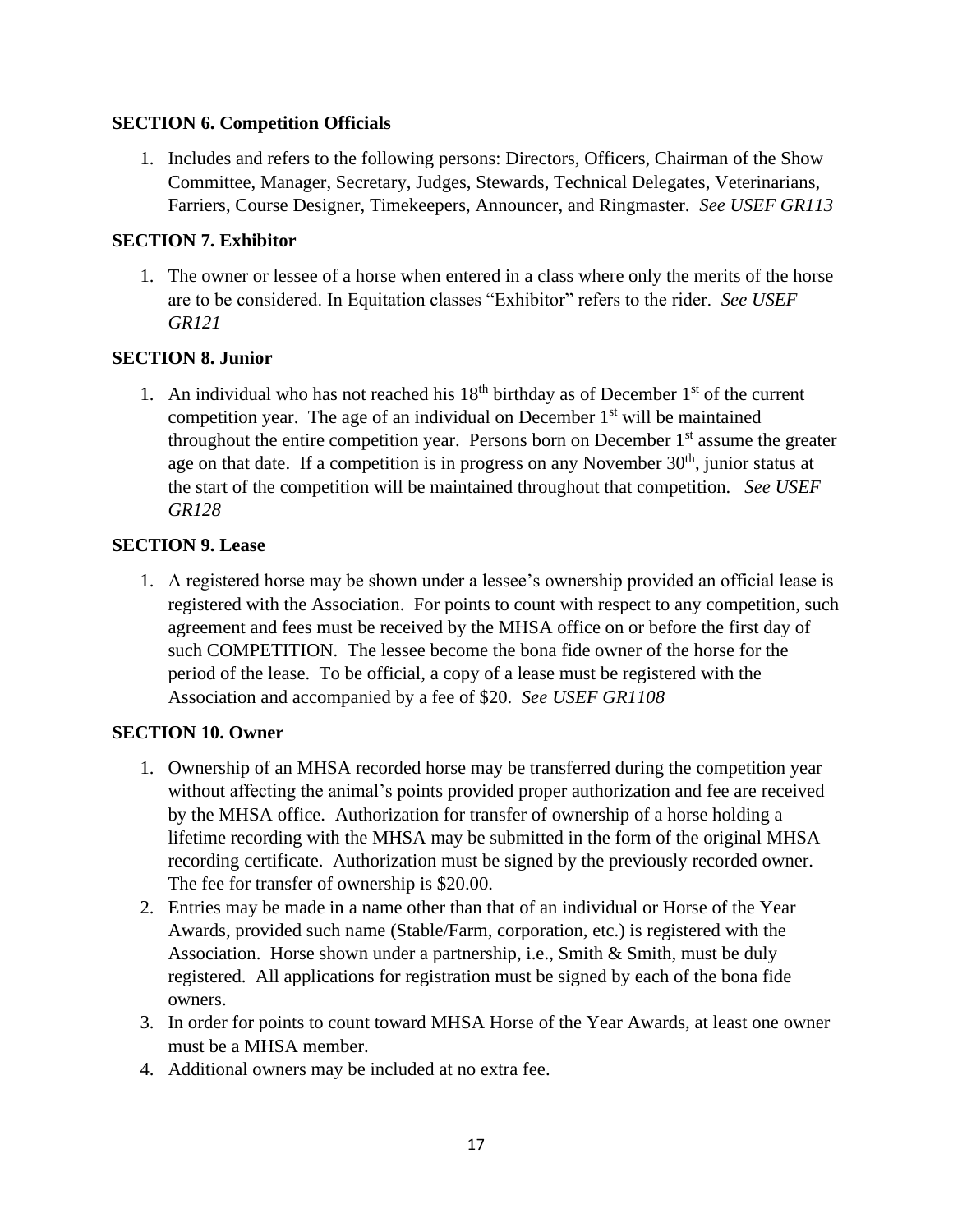#### **SECTION 11. Professional**

1. A person who engages in the activities described in MHSA Rule I, Part II, Section 3 is considered a professional for all competitions conducted under MHSA rules. For more information, please refer to USEF GR1306.

#### **SECTION 12. Trainer**

1. Any adult or adults who has the responsibility for the care, training, custody or performance of a horse. Said person must sign the entry blank of any Recognized competition whether said person be an owner, rider, agent, and/or coach as well as the trainer. Where a minor exhibitor has no trainer, a parent or guardian must sign and assume responsibility of trainer. The name of the trainer must be designated as such on the entry blank. *See USEF GR148*

#### **SECTION 13. Young Rider.** *See USEF GR150*

# **PART III – HORSES AND PONIES**

#### **SECTION 1. Age**

- 1. For competition purposes any horse is considered to be one year old on the first day of January following the actual date of foaling.
- 2. A mature horse is one that is over four years of age.
- 3. A junior horse is one that is four years of age or younger.

#### **SECTION 2. Hand**

1. The height of all animals is stated in hands. A hand is 4'. Horses must be over 14.2 hands. Ponies are 14.2 hands and under.

#### **SECTION 3. Horse**

- 1. The term "horse" as used in these rules denotes either a horse or a pony.
- 2. When the term "Horse" or "Pony" is used intended in prize lists and catalogs of recognized competitions where height is one of the qualifications of the class, the word "Horse" denotes animals over 4.2 hands.

#### **SECTION 4. Pony**

1. Ponies are animals that do not exceed 14.2 hands.

# **PART IV – TERMS**

#### **SECTION 1. Competition Management**

1. For the purpose of evaluating date applications, the Association will consider competition management to be the party or parties financially responsible for the competition (i.e., the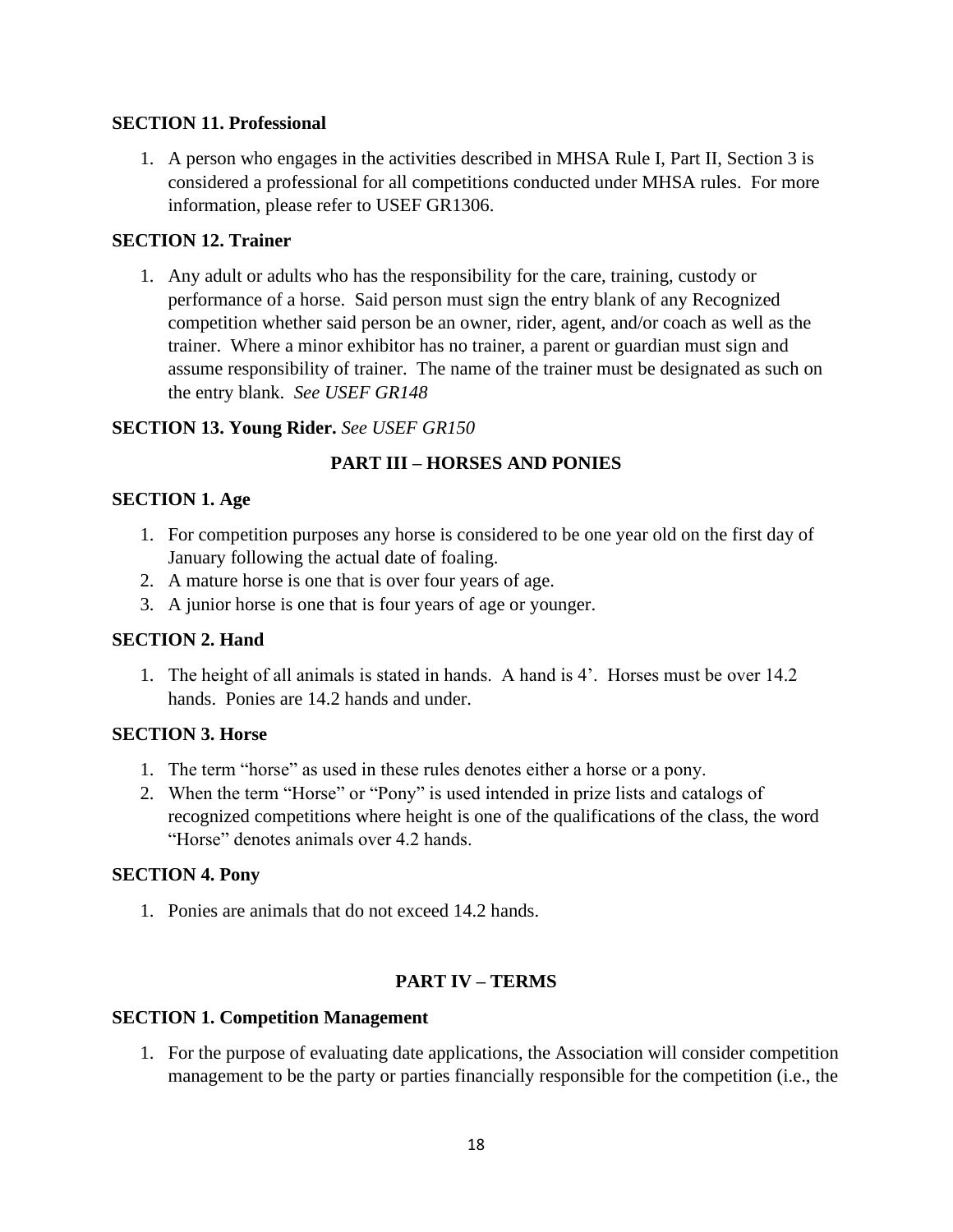entity, person or persons who will retain or disburse any profits an who will be responsible for the competition's debts and bear any losses).

#### **SECTION 2. Competition Year**

1. For the purposes of these rules, the show year is defined as starting December  $1<sup>st</sup>$  and ending October 31<sup>st</sup>.

#### **SECTION 3. Disqualified**

1. A person who has been deprived of the right of participating in a given competition by the Directors of that competition for cause. *See USEF GR117*

#### **SECTION 4. Falls**

- 1. A rider is considered to have fallen when he/she is separated from his/her horse, that has not fallen, in such a way as to necessitate remounting or vaulting into the saddle.
- 2. A horse is considered to have fallen when the shoulder and the haunch on the same side have touched the ground or an obstacle and the ground. *See USEF GR122*

# **SECTION 5. Family**

1. For competition purposes the term "family" includes husband, wife, parent, stepparent, child, brother, stepchild, sister, half-brother and sister, aunt, uncle, niece, grandmother, grandfather, and in-laws of the same relation as stated above. *See USEF GR123*

#### **SECTION 6. Not in Good Standing**

1. Any person who has been expelled or suspended by the Association. *See USEF GR137*

# **SECTION 7. Shown and Judged**

1. To be "shown and judged" in any class in which horses compete together, an animal must perform at all required gaits both ways of the ring in the original workout and must remain in the ring until excused by the judge. *See USEF GR147*

# **RULE II – MEMBERSHIPS**

Membership in the MHSA is a privilege and is offered to those persons who pay their current dies, abide by the rules of the MHSA and conduct themselves in a manner compatible with the best interest of the Association.

# **PART I – INDIVIDUAL MEMBERSHIP**

**SECTION 1.** Application for individual membership, as defined in Article III, Section I, of the by-laws shall be made to the Secretary of the Association on forms provided therefor and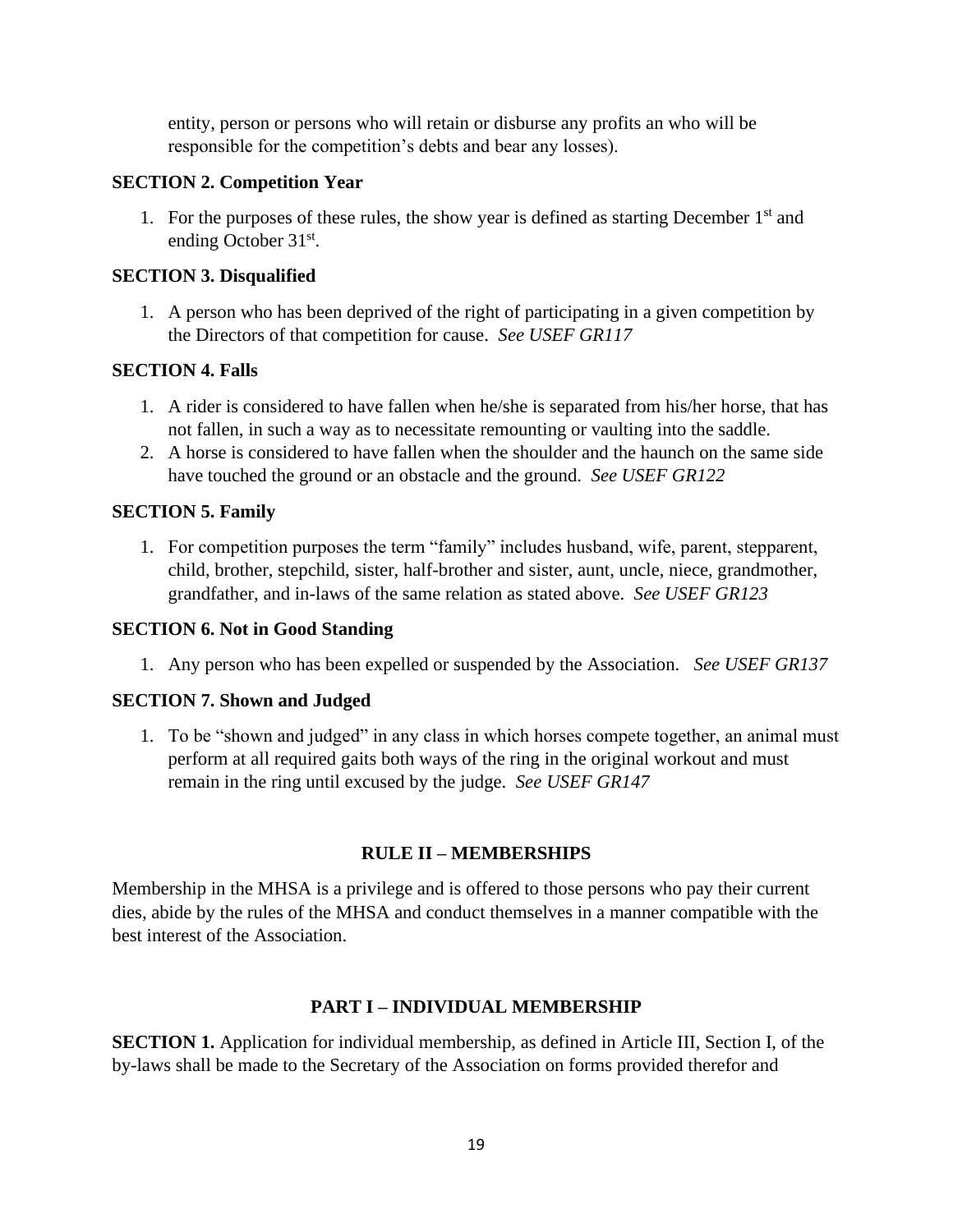available from the MHSA Secretary or Show Secretary. Dues for the current year must accompany the application. All memberships are non-refundable.

**SECTION 2.** All such applications shall be promptly recorded by the Secretary.

**SECTION 3.** Rights and privileges of Individual Members not available to non-members include:

- 1. Right to vote as Individual Senior/Senior Amateur Members.
- 2. Eligibility to serve as Director or Committee Member.
- 3. Eligibility to become a licensed recognized MHSA Judge.
- 4. Eligibility to compete in MHSA High Score Award.
- 5. Eligibility as Individual Junior Member to compete in all MHSA equitation classes.
- 6. Eligibility as Individual Senior/Senior Amateur Member to compete in all MHSA equitation classes.
- 7. A fee measurement card for a horse and pony.

# **SECTION 4. Dues**

- 1. Individual
	- 1. Annual dues for Individual Senior/Senior Amateur Members shall be \$50.
	- 2. Annual dues for Individual Junior Members shall be \$40.
	- 3. Life dues for Individual Junior, Senior, and Senior Amateurs Member shall be \$450.
- 2. Dues for the current year must accompany each application for membership. Dues renewals may be paid up until the Annual Meeting, and still retain voting privileges.
- 3. The fiscal year of all memberships shall begin December 1<sup>st</sup>.
- 4. The MHSA will charge a \$15 fee for all changes in status and/or duplicates of documents due to loss.
- 5. The MHSA will charge \$45 for all returned checks.
- 6. Horse Recording
	- a. Lifetime Horse/Pony Recording shall be \$50
	- b. Lifetime Farm Name shall be \$60
	- c. Transfer of ownership shall be \$20
	- d. Record of lease shall be \$20
	- e. Change of Name shall be \$35
- 7. All membership and recording fees are non-refundable.
- 8. All owners of a horse must be current members of the MHSA for points to count.

**SECTION 5.** An Individual Senior/Senior Amateur shall be eligible to vote at the Annual Meeting only if (1) he/she shall have been a Member of the MHSA during the current year and (2) his/her dues for the upcoming fiscal year of the MHSA shall have been paid to and received by the MHSA before the date of such Annual Meeting.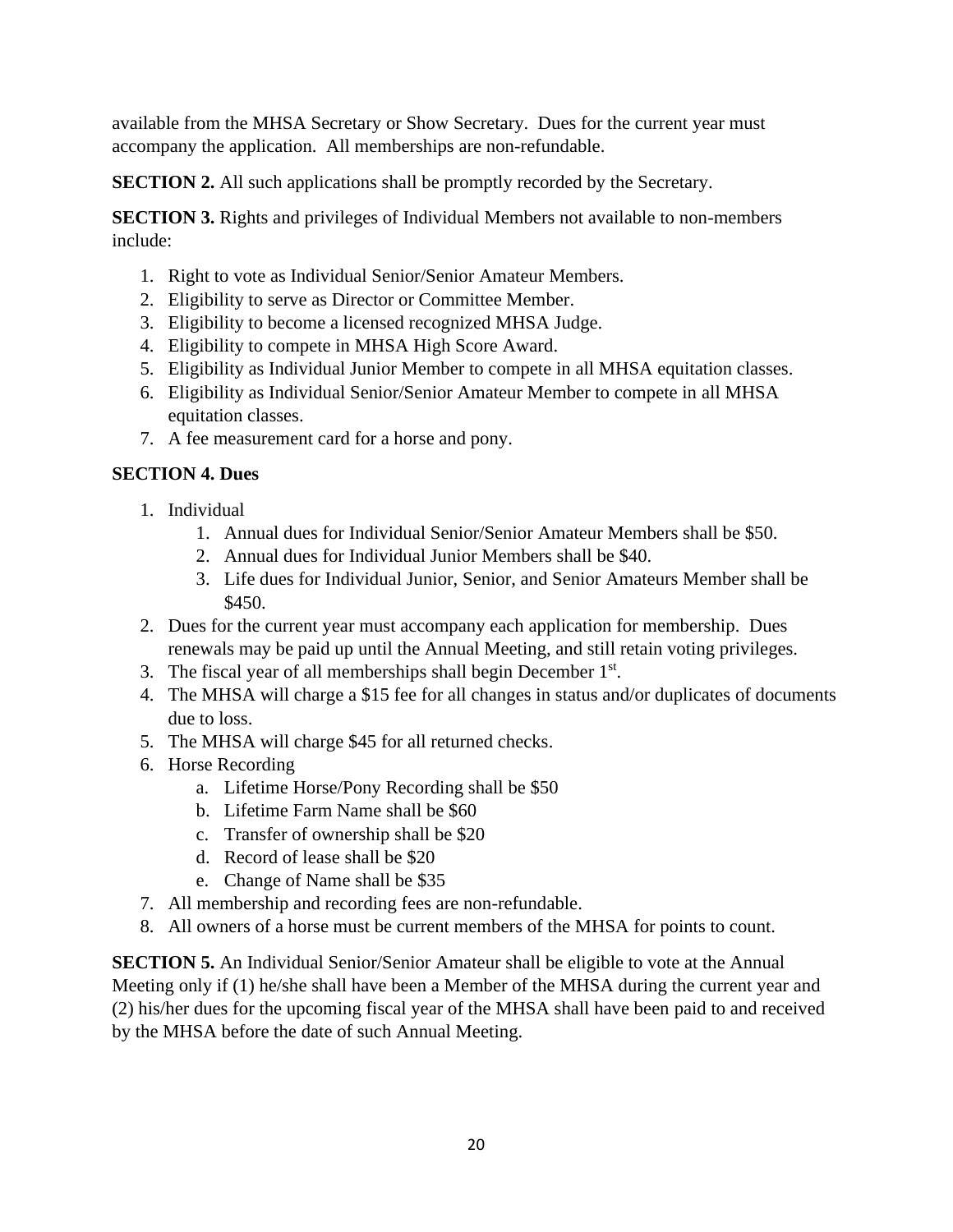# **PART II – SHOW MEMBERSHIP**

# **SECTION 1. Recognized Shows**

The term recognized shows when used herein includes all shows which are members of this association. Only a recognized show in good standing may claim to operate under the rules of this association.

1. Regular Show Member

Divisions and sections of Regular Member Shows shall be classified A, B, or C for the purpose of earning points toward MHSA High Score Awards. It is mandatory that each prize list and catalog contain the proper classification of the division or section in each show on the MHSA page.

#### **SECTION 2. Applications of Show Membership**

Applications and payment of show membership must be received at least sixty (60) days prior to the show date. Application is to be sent to the Secretary on forms available from the Secretary accompanied by the current year dues for the show and its representative. When the MHSA office receives a horse show application, the horse show that is applying for sanctioning will be placed on the respective MHSA show calendar. The horse show will be marked on the calendar as PENDING until the horse show application fee has been processed and recorded as income for MHSA.

#### **SECTION 3. Show Dates**

Show dates will be assigned by the Board of Directors after the Annual Meeting and priority shall be given for previous comparable show dates to Show Members who file timely applications on or before ten (10) days prior to the Annual Meeting. Show dates shall be assigned by the Board of Directors and/or the MHSA Secretary to Show Members who file applications thereafter.

In the case of a conflict the Board of Directors shall arbitrate and make a decision. Dates for Recognized Shows for the current ear shall be considered in the following order:

- 1. Regular Member Shows
- 2. Regional Member Shows

# **SECTION 4. Dues**

Show member dues are as follows for each recognized show applied for:

- 1. \$100 for one day show
- 2. \$125 for a two-day show
- 3. \$150 for a show three or more days
- 4. \$100 per day for a MHSA Regional Show
- 5. \$50 for a one day hunter breeding show
- 6. The MHSA will charge a \$45 fee for all returned checks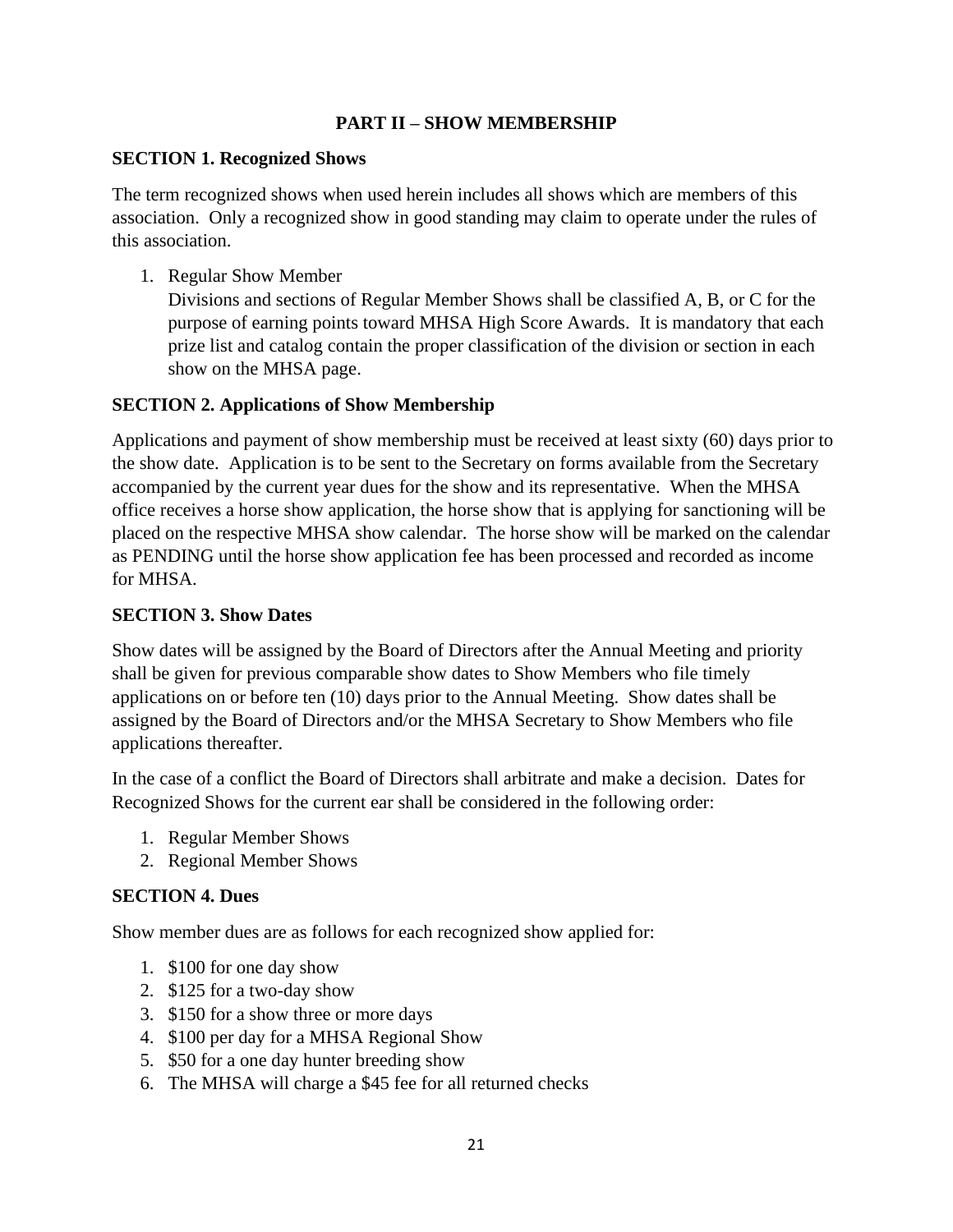7. No show dates will be assigned to a show member who has not paid dues, fees, or fines owing to the MHSA

**SECTION 5.** A show member shall be deemed not in good standing and shall have no rights of membership until its current year's dues have been paid.

# **SECTION 6. Cancellation of horse shows**

A MSHA show member may cancel a Recognized Show by providing the MSHA with written notice cancellation. If notice is received at least sixty (60) days prior to the first day of the show, 75% of the dues will be refunded. If less than sixty (60) days' notice is given, no refund will be allowed and all dues paid for the canceled show shall be forfeited. If the cancelation is due to severe weather or other acts of God, the dues paid will be refunded to the show member less a \$25.00 office fee. Any other dues, fees, fines, or indebtedness owing to the MHSA is not affected by this provision.

# **Revocation of show membership**

A MHSA show member may be revoked by the Board of Directors if such show fails to abide by the by-laws and rules of the MHSA for holding and conducting horse shows; or without reasonable cause, fails to hold its show(s) on the date(s) assigned to it. See also Article IV, Section 3(c) and (f) of the by-laws.

# **RULE III – CONDUCT OF RECOGNIZED SHOWS**

# **PART I – GENERAL**

**SECTION 1.** The rules of this Association take precedence over any other Association except the USEF, Inc. All divisions and sections for which rules are provided herein must be conducted accordingly.

Every recognized show and every person participating therein including exhibitor, owner, lessee, manager, agent, rider, driver, judge, steward, show official or employee is subject to the by-laws and rules of the MHSA and to the local rules of the show.

Every person participating in any show including spectators and those in attendance recognized by this Association is subject to the provisions of Rule VI and VII whether or not the particular class in which he/she participates is operated under the Association rules.

Rules for the current yea will become effective December  $1<sup>st</sup>$  and shall take precedence over any previous rules.

Any recognized show which issues its prize list before December 1<sup>st</sup> and begins its show on or after December 1<sup>st</sup> show all be governed by the current rules.

# **SECTION 2. Cruelty-Abuse & Horse Welfare.** *See USEF GR838 – HU100 – JP102*

**SECTION 3. Soundness.** *See USEF GR840*

**SECTION 4. Falls.** *See USEF GR841*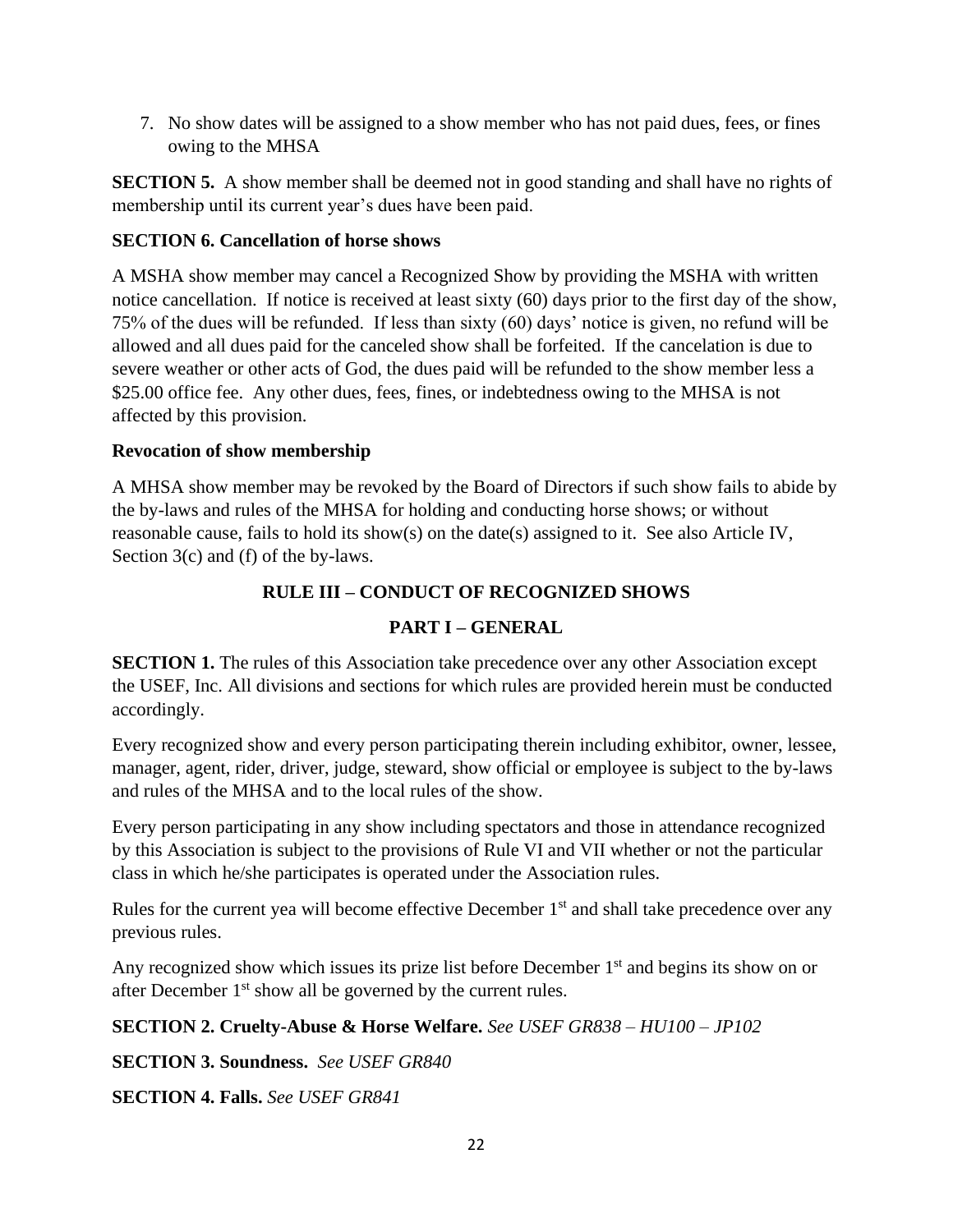**SECTION 5. Retirement Ceremony.** *See USEF GR812*

**SECTION 6. Sweeptstakes.** *See USEF GR811*

**SECTION 7. Poling.** *See USEF GR843*

#### **PART II – SCHEDULING PROCEDURE**

**SECTION 1. Length of Competition.** *See USEF GR829*

**SECTION 2. Time Schedule.** *See USEF GR830*

**SECTION 3. Delay of Classes.** *See USEF GR831*

#### **SECTION 4. Interruption of Procedure.** *See USEF GR832*

Cancellation of shows:

1. In event of a storm, or other emergency rendering the condition of show grounds unsafe for the holding of a horse show, the judgement to cancel shall be between the Show Committee, and at least one Office of the MHSA. If cancelled, the Show Committee must notify exhibitors by every means available i.e., email, social media, phone, in person and the like. The show should not be cancelled unless it is impossible for horses and ponies to perform safely.

#### **PART III – SCHOOLING**

**SECTION 1. General.** *See USEF GR834 – HU App A-JP App A*

**SECTION 2. Designated Areas.** *See USEF GR835*

**SECTION 3. Trail.** *See USEF GR836*

**SECTION 4. Hunter.** *See USEF GR837- HU App A*

**SECTION 5. Jumper.** *See USEF GR837 + JP103 + App A*

#### **PART IV – ATTIRE AND EQUIPMENT**

**SECTION 1. Dress.** *See USEF GR801*

**SECTION 2. Artificial Markings and Appliances.** *See USEF GR802*

**SECTION 3. Use of Whips.** *See USEF GR803*

#### **PART V – ELIGIBILITY**

**SECTION 1. Stallions.** *See USEF GR824*

**SECTION 2. Ponies.** *See USEF GR825*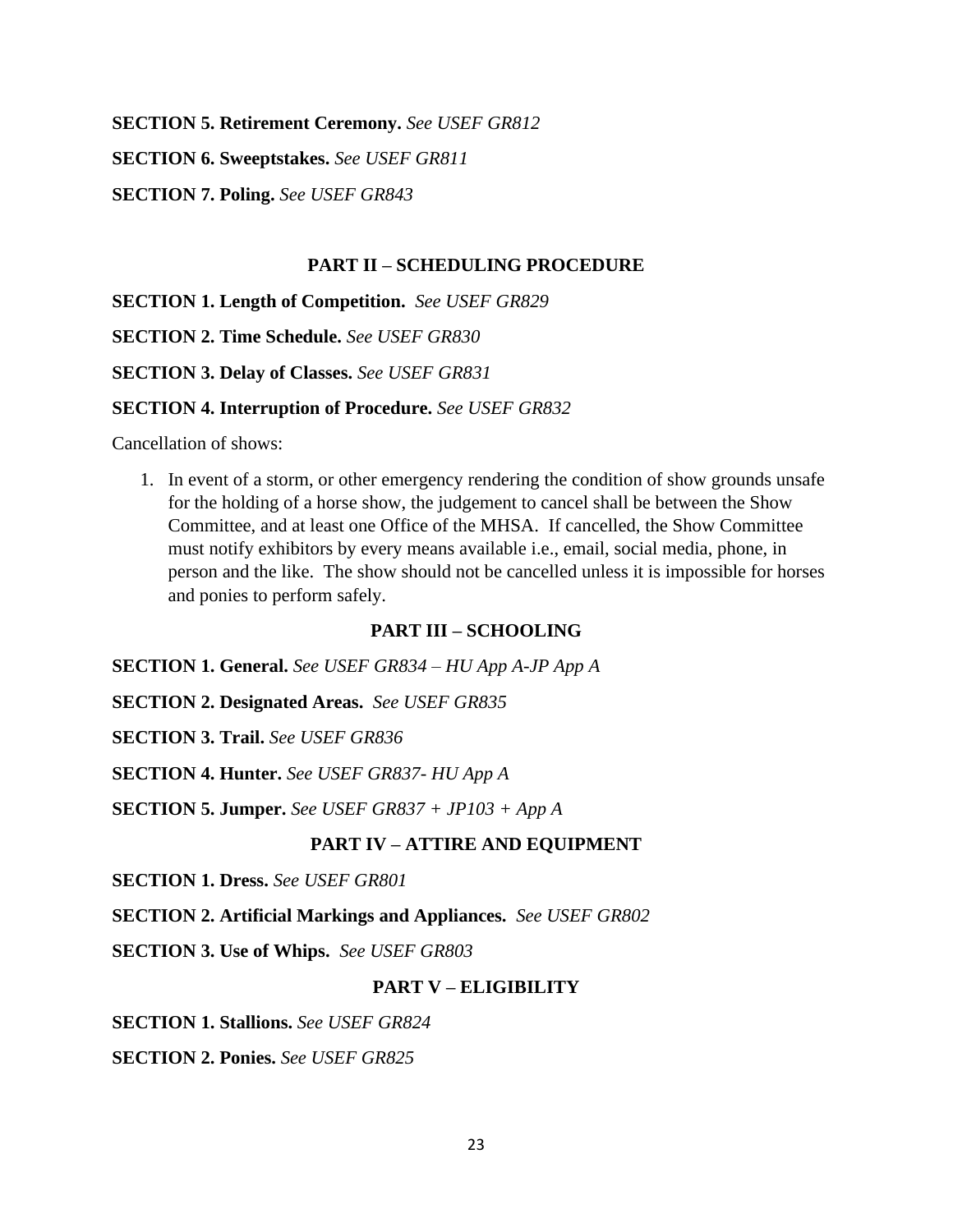#### **PART VI – CLASS CONDITIONS AND PROCEDURES**

**SECTION 1. Classes for Horse and Rider.** *See USEF GR92*

**SECTION 2. Amateur.** *See USEF GR814*

**SECTION 3. Junior Exhibitor.** *See USEF GR816*

**SECTION 4. Ladies.** *See USEF GR817*

**SECTION 5. Local.** *See USEF GR818*

**SECTION 6. Maiden, Novice, and Limit.** *See USEF GR819*

**SECTION 7. Model Classes.** *See USEF GR820*

**SECTION 8. Owners.** *See USEF GR822*

**SECTION 9. Dividing Classes.** *See USEF GR823*

#### **PART VII – CHAMPIONSHIPS**

#### **SECTION 1. Awarding Championships.** *See USEF GR808 + GR809*

#### **PART VII – TROPHIES AND RIBBONS**

**SECTION 1. Challenge Trophies.** *See USEF GR805 + HU156*

- 1. A challenge trophy is a trophy donated to or offered by a show or the MHSA which must be won a specific number of times under specific conditions. When originally placed in competition it becomes the property of the show committee, or the MHSA as the case may be, and cannot be withdrawal by the donor.
- 2. Should be show or class be discontinued or not held for a period of time or cease to be a member of the Association, any un-retired challenge trophies offered at such show must be returned at the expiration of ten (10) months to and become the property of the Association to be awarded for further competition in a like class at another Member Show.
- 3. Parties interested in donating a trophy to the MHSA must submit a written proposal to the MHSA Board of Directors. The trophy must be a Challenge trophy, unless otherwise approved by the Board of Directors. Trophy must be made of sterling silver, pewter, crystal, or bronze unless otherwise approved by the Board of Directors. A picture of the trophy should be sent to the MHSA for approval; picture can be sent via email or postal mail.

#### **SECTION 2. Perpetual Trophies.** *See USEF GR806*

1. A perpetual trophy is a trophy donated to or offered by a show or the MHSA, which never is awarded permanently to an exhibitor, but remains the property of an in the possession of a competition in a like class at another Member Show.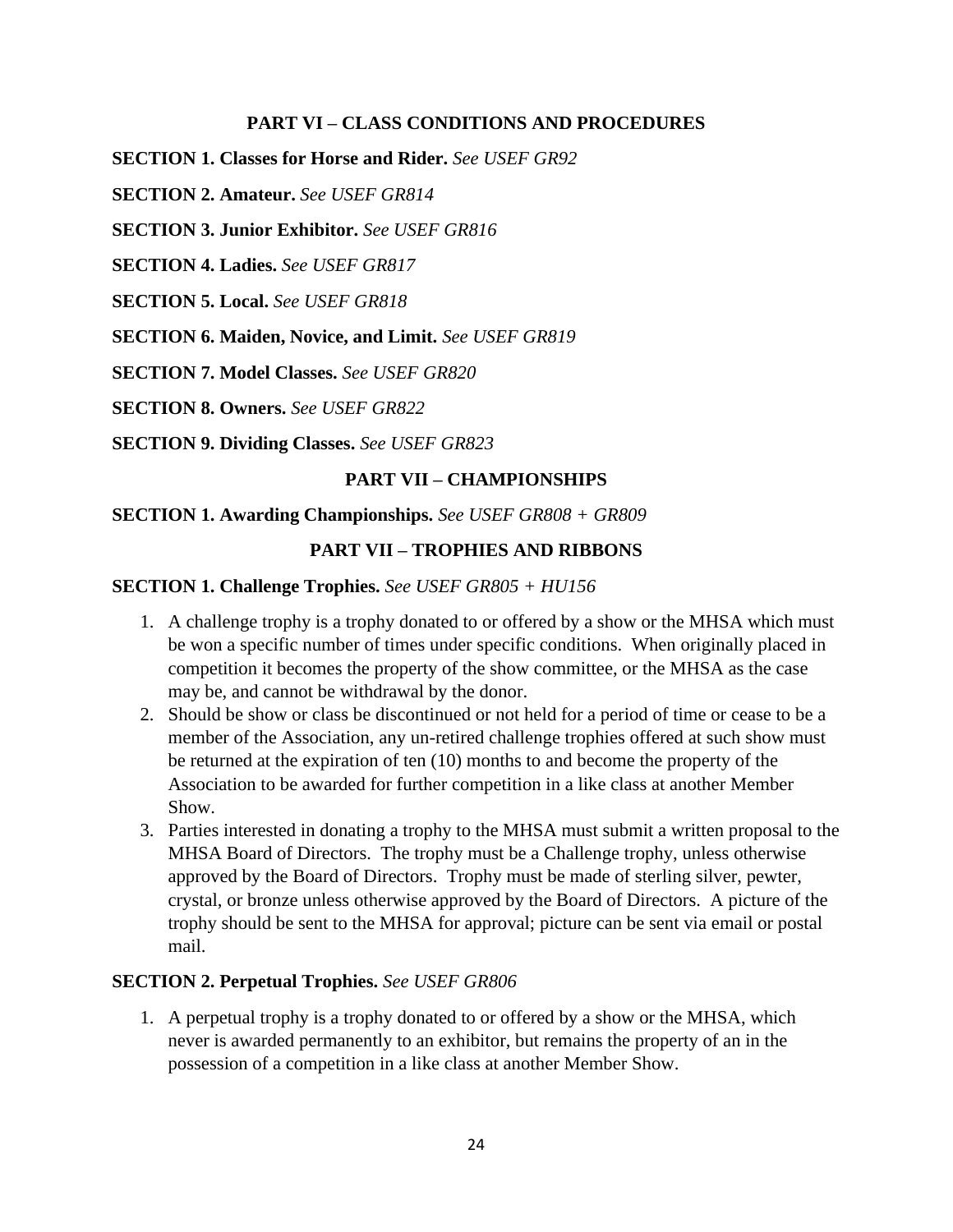2. A perpetual trophy is a trophy donated to or offered by a show or the MHSA, which never is awarded permanently to an exhibitor but remain the property of and in the possession of a show or the MHSA as the case may be, which may at its discretion present to the annual winner a replica or souvenir trophy. The conditions of such trophy are identical with those of a challenge trophy insofar as moving from one class to another, etc. are concerned, except that previous winners need not be consulted when and if specifications are changed.

# **SECTION 3. Prize Ribbons.** *See USEF GR807*

# **RULE IV – DRUGS AND MEDICATIONS**

#### See USEF GR401-414

In addition, at all MHSA Regional Shows, no injectable substances may be administered to any horse or pony within 12 hours prior to competing.

# **RULE V – MEASUREMENTOF ENTRIES**

# **PART I – CONDITIONS**

# **SECTION 1. General.** *See USEF GR501-518*

The MHSA recognizes USEF current measurement cards. USEF measurement cards may not be protested at a show rated only by the MHSA.

# **PART II – PROCEDURES**

# **SECTION 1. Membership Requirements.**

The owner of any animal to be measured must be a member of the MHSA.

# **SECTION 2. Completing the Measurement Form.** *See USEF GR505 and MHSA*

*measurement form*

- 1. The official completing the form must designate on the form that the required fee has been paid. The carbon copy is given to the owner, or trainer and the original copy, along with the proper fee is returned to the MHSA office.
- 2. The owner will retain the carbon copy which when properly signed by the two officials who have made the measurement, is valid for 45 days.

# **PART III – MEASURING**

# **SECTION 1. Measurement Device.** *See USEF GR506*

MHSA Stewards must use their own USEF approved measurement stick.

**SECTION 2. Measurement Surface.** *See USEF GR507*

**SECTION 3. Position of Animal.** *See USEF GR508*

# **SECTION 4. Method of Measurement.** *See USEF GR509 and GR510*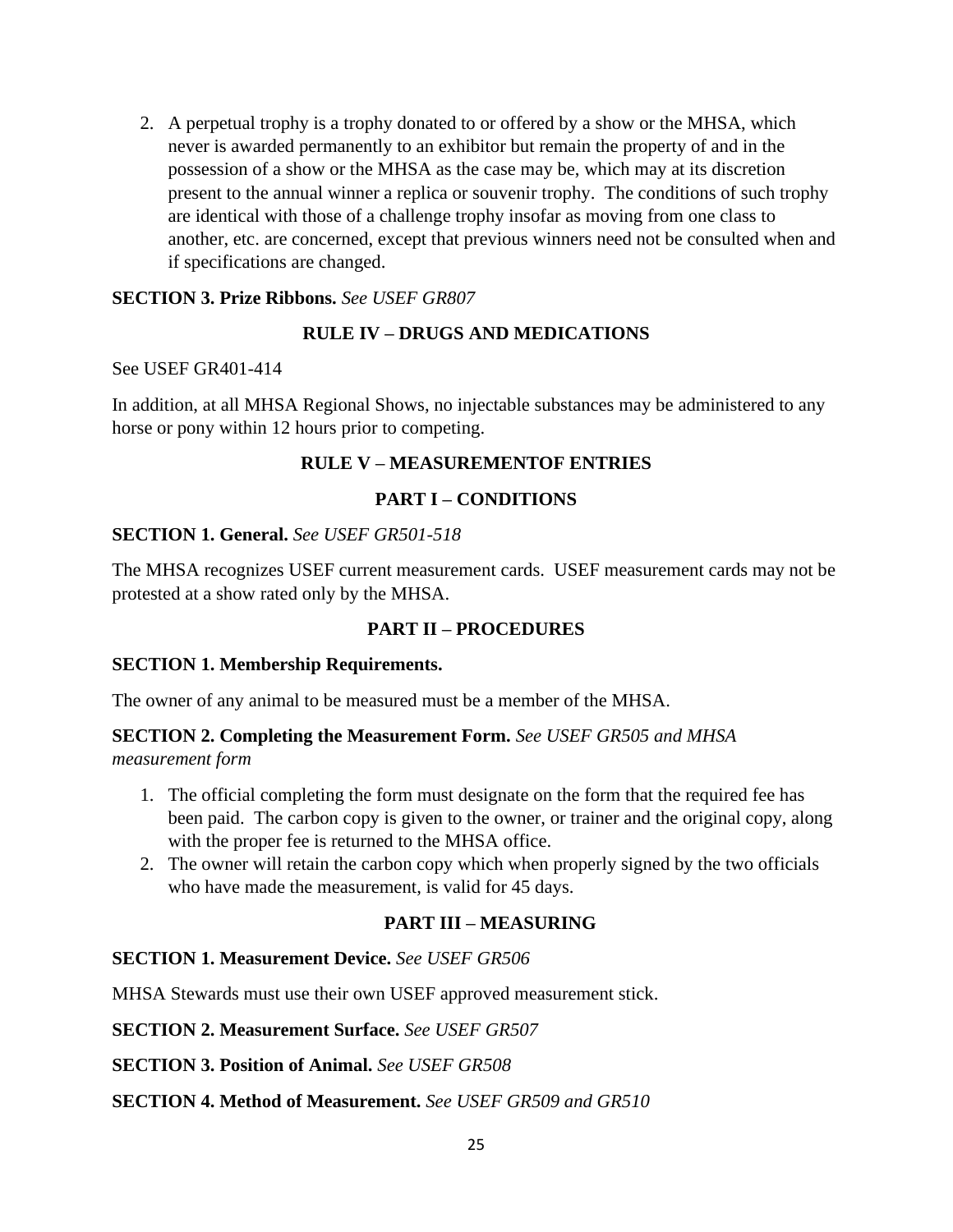#### **PART IV – QUESTIONING AND PROTESTING**

**SECTION 1. Height.** *See USEF GR512.*

**SECTION 2. Animals Five Years of Age or Under.** *See USEF GR512.2a and b*

**SECTION 3. Animals Six Years of Age or Over.** *See USEF GR512.1*

**SECTION 4. Results of Questioning or Protesting.** *See USEF GR514*

#### **PART V – MEASUREMENT APPEAL**

#### **SECTION 1. Conditions.** *See USEF GR515*

#### **SECTION 2. Procedures.** *See USEF GR516*

1. If the appeal is upheld, a measurement card is issued to animal six (6) years of age or over. The entry fees from the competition where the animal was disqualified and the \$100 deposit will be returned to the appellant, and the animal will receive credit for all points accumulated.

#### **PART VI – PROTESTS, CHARGES, AND HEARINGS**

#### **PART I – FILING AND CONTENTS**

**SECTION 1.** A protest may be made to a Show Committee by an exhibitor, an agent, a trainer or the parent of a junior exhibitor for any violation of these rules.

- 1. A protest must be:
	- a. In writing
	- b. Signed by the protestor
	- c. Addressed to the Secretary of the show at which the alleged violation occurred
	- d. Accompanied by a deposit of \$100, made out to Maryland Horse Shows Association, Inc.
- 2. When personally delivered, a protest must be presented to a member of the show committee, the show management or the show secretary of the show at which the alleged violation occurred at a time no later than 72 hours after the last class of the horse show is completed.
- 3. When mailed, a protest must be presented to a member of the show committee, the show management, or the show secretary of the show at which the alleged violation occurred and postmarked no later than 72 hours after the last class of the horse show is completed.
- 4. A protest which does not conform to the requirements of this section shall be ineffective. A deposit with a protest shall be refunded upon the finding that the protest does not conform to the requirements of this section.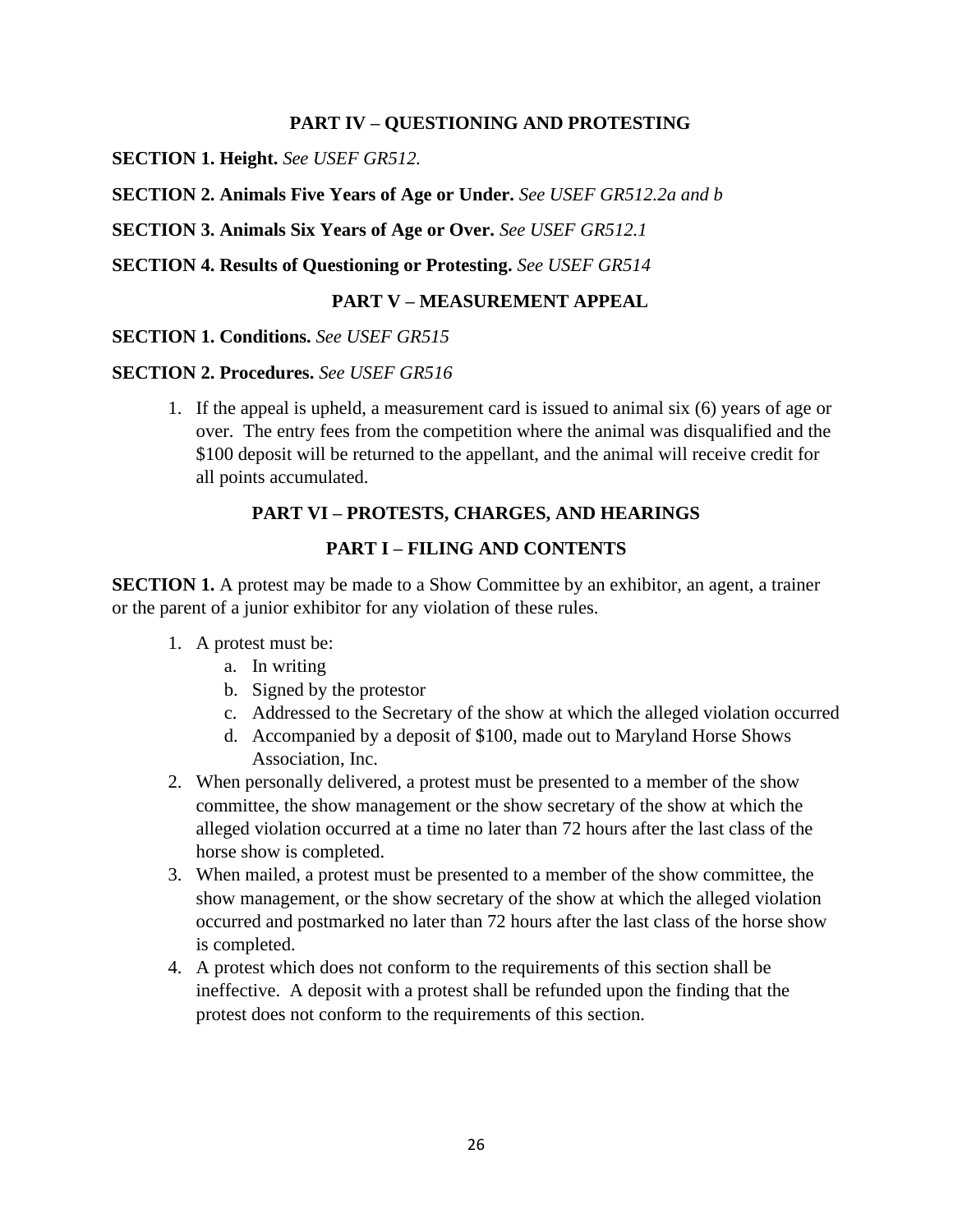# **SECTION 2. Amateur Certification Protest Procedures.**

Members competing in classes restricted to amateurs must meet the requirements of USEF Rule GR1306. A protest concerning the amateur status of a Senior MHSA member may be made by an exhibitor, a trainer, a Senior MHSA member, or the parent of a junior exhibitor or junior MHSA member.

The protest must:

- 1. Be in writing
- 2. Be signed by the protestor
- 3. Be addressed to the MSHA enforcement Committee with a postmark no later than 3 days after the completion of the horse show where the alleged violation occurred.
- 4. Contain the full name and address of the Senior MHSA member who allegedly violated the MHSA amateur status rule and contain a complete and definite statement including the precise details to support the protest of the non-amateur status of a Senior MHSA member. Please note that the protestor must be prepared to substantiate the protest by personal testimony at a hearing or by sworn statements, witness or other evidence.
- 5. Be accompanied by a deposit of \$100, made out to the Maryland Horse Shows Association, Inc.
- 6. A protest which does not conform to the requirements of this section shall be ineffective.

A deposit with a protest shall be refunded upon finding that the protest does not conform to the requirements of this section.

After an investigation as to proper amateur status of a Senior MHSA member has been initiated, an upon request by the MHSA Enforcement Committee and to the satisfaction of the MHSA Enforcement Committee, an amateur shall submit verifiable proof of amateur status. If the MHSA Enforcement Committee deems such proof insufficient, then the MHSA Enforcement Committee may initiate proceedings under MHSA Rule VI. If the protest is sustained, the deposit shall be returned to the protestor. If not sustained, the deposit shall be forfeited to the MHSA.

# **SECTION 3. Charges**

A charge may be made to a Show Committee or to the Enforcement Committee by an official of the show, a Director or an Officer of the MHSA for any violation of these rules. A charge must be:

- 1. In writing;
- 2. Signed by the person making the charge and;
- 3. Addressed to the Secretary of the show at which the violation occurred to the Enforcement Committee.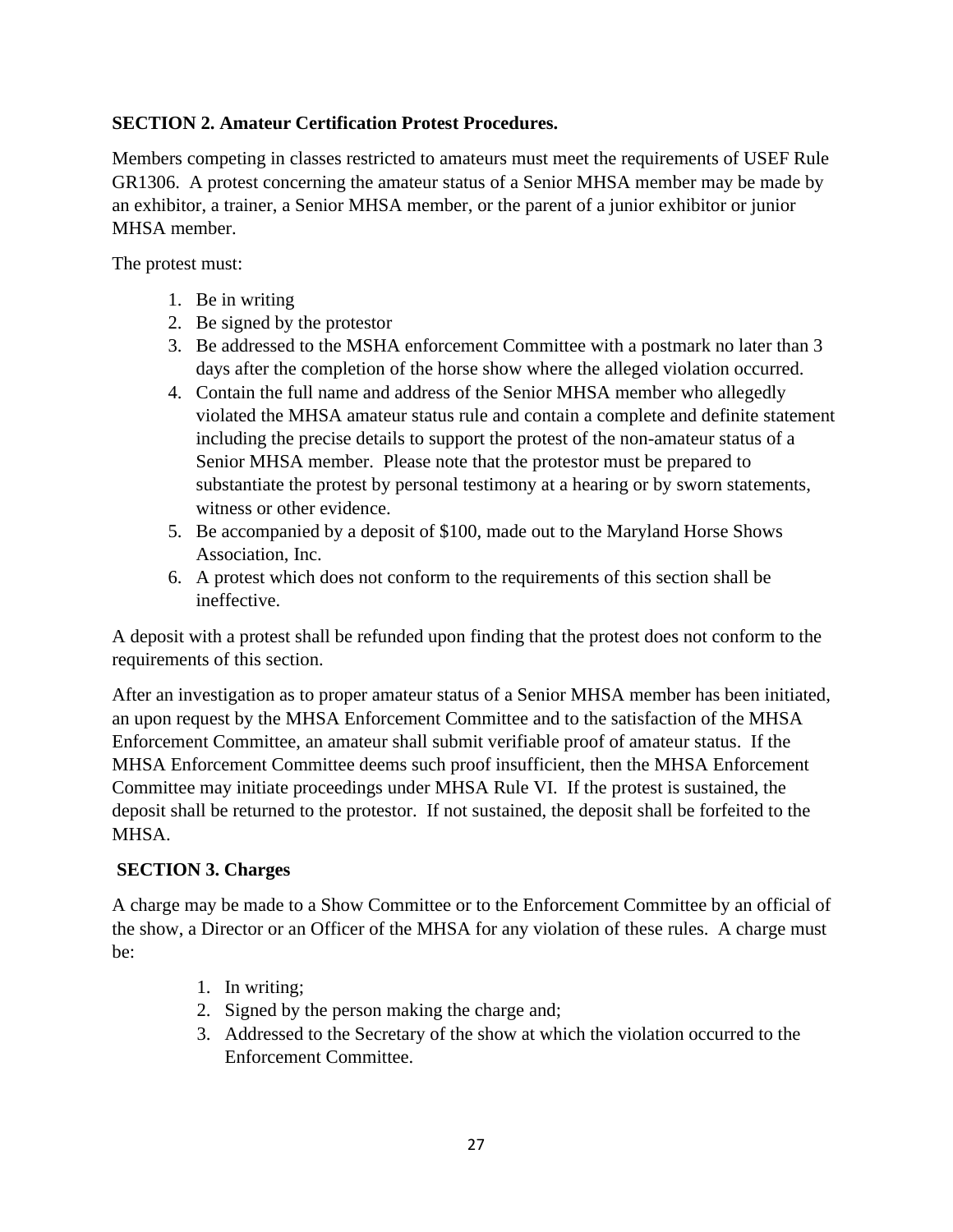4. If made to a Show Committee it must received by a member of the committee within 72 hours of the alleged violation. If made to the Enforcement Committee; it must be received by the Association within a reasonable time.

**SECTION 4.** A protest or charge must state the full name and address of the accused and contain a complete and definite statement of the acts which constitute the alleged violation. Precise details regarding a violation of the rules are necessary. The maker must be prepared to substantiate the protest or charge by personal testimony at a hearing or by sworn statements, witnesses or other evidence.

**SECTION 5.** A charge or protest against a Recognized Show must be referred to the Enforcement Committee through the Show Committee, Show Manager, or Show Secretary.

**SECTION 6.** The Association may investigate any protest, charge, or alleged violation; and may intervene in any protest and present evidence concerning any protest, charge, or alleged violation at its discretion.

# **PART II – NON-PROTESTABLE DECISIONS**

The soundness of a horse, when determined by an official veterinarian of the show or by a judge, is not protestable.

A judge's decision, representing his/her individual preference, is not protestable unless it is alleged to be in violation of the rules.

A protest with respect to the height of an animal may only be made to the Committee of the Show. Remeasurement shall take place immediately, to the end that there be no change in height by re-shoeing. The decision of show officials shall not be reviewable by this Association. For method of measurement see MHSA Rule III, Part I, Section 2.

# **PART III – HEARING**

**SECTION 1.** Any person or show against whom a protest or charge is filed shall be entitled to a hearing. Such hearing shall be after ten days' notice to the accused except that a Show Committee may hold a hearing during or within 72 hours of a show after reasonable notice.

**SECTION 2.** Notice of hearing shall contain a brief statement of the facts constituting the alleged violation and shall specify the time and place at which the hearing is to be held.

**SECTION 3.** An accused person may attend the hearing at their option and may bring witness, sworn statements or other evidence in their own behalf.

**SECTION 4.** Any person who shall fail to produce evidence or testify if requested by the Enforcement Committee for a hearing may be found to be in violation of the best interests of the MHSA and hence subject to penalty under Rule VII. The self-damaging nature of any such evidence or testimony shall not excuse the failure to produce the same, or to testify on request of the Enforcement Committee.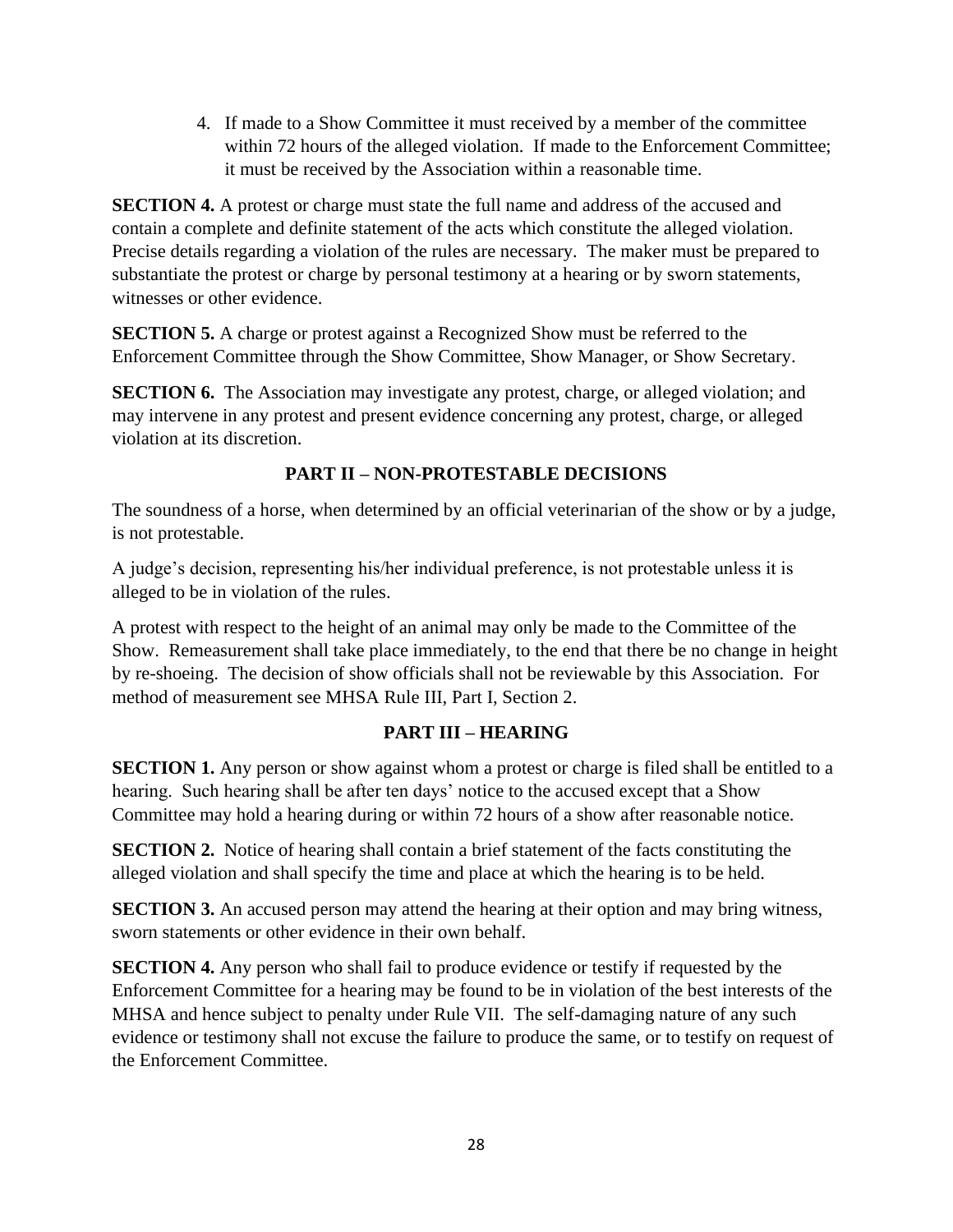**SECTION 5.** A show Committee receiving a protest or charge shall notify those directly concerned in writing and shall be given the opportunity to appear. It shall the adjudicate the issue impartially, make effective its decision upon the parties in interest and report its determination to the Enforcement Committee. If the protest is sustained, the deposit shall be returned to the protestor; if not sustained, the deposit shall be forfeited to the MHSA. A Show Committee may disqualify a person and/or his/her entries at that show. In all other cases, the facts and findings and a recommendation shall be reported to the Enforce Committee for further action if deemed appropriate in its sole discretion. In the event a Show Committee cannot reach a decision in regard to a protest or charge against an individual, either must be referred to the Enforcement Committee. A party to a protest or charge desiring to appeal a decision of the Show Committee to the Enforcement Committee must file such appeal in writing within fifteen (15) days of the initial decision.

**SECTION 6.** The Enforcement Committee shall hear protests and charges in connection with alleged violations of the rules, consider the evidence, render final decisions thereon and determine and impose penalty. I may refer any protest or charge to the Board of Directors for a hearing. The findings of a Show Committee, after a hearing, shall be reviewed by the Enforcement Committee and it may take such action as it deems necessary. In the vent a Show Committee fails to hold a hearing within 72 hours of the show, the Enforcement Committee shall take jurisdiction of the matter and take such further action as may be necessary to have the matter finally adjudicated.

#### **PART IV – SUSPENSION**

The Enforcement Committee may temporarily suspend any person and/or horse/pony against whom a protest or charge has been filed from participating in any matter in the affairs of the Association or at Member Shows for a period not exceeding ninety (90) days or until the charge is determined, whichever is sooner. If the Enforcement Committee deems it necessary, it may extend the suspension for a further period not to exceed 90 days.

#### **PART V – APPEAL**

Upon the discovery of new facts not presented at a hearing, a party may request a rehearing before the Enforcement Committee. Such requests shall be in writing and shall contain a statement of the new facts on which it is based.

#### **RULE VII – VIOLATINS AND PENALTIES**

**SECTION 1.** The provisions of this rule shall apply at any Recognized Show to the following persons: owner, exhibitor, agent, trainer, manager, rider, drive, show official, show employee (see Rule XII) or member of the family of the above, individual member of MHSA or any person who acts in a manner in violation of the rules of the Association or deemed prejudicial to its best interests.

Any act at a Recognized Show in violation of the Rules by a member of the family of a person participating in the show who is described in the previous sentence, may be deemed to have been committed by such persons and subject him/her to penalties.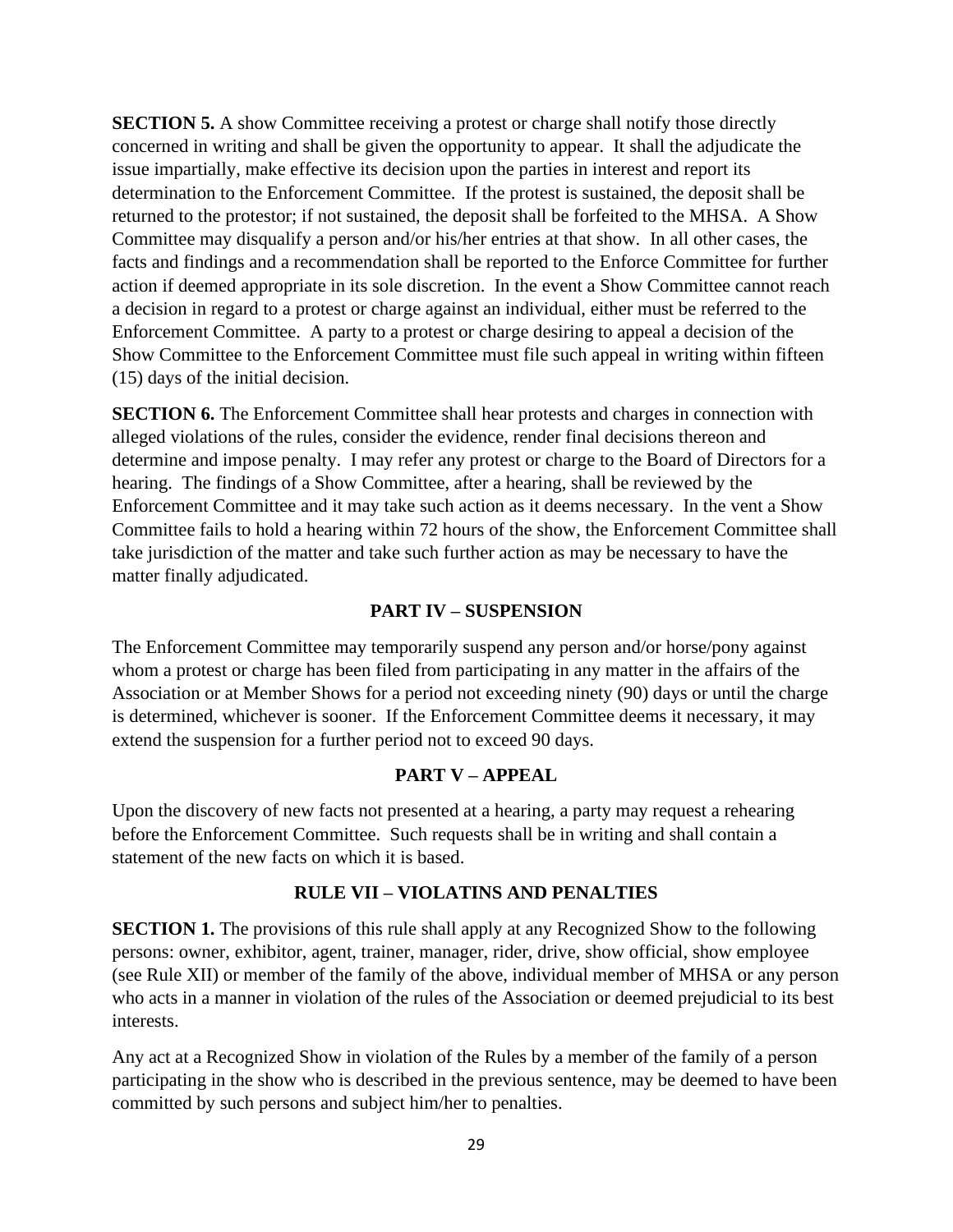# **SECTION 2. Violations**

A violation is any act prejudicial to the best interests of the Association, including but not limited to the following:

- 1. Violation of the rules of the Association
- 2. Disqualification by a Recognized Show
- 3. Penalization by another Horse Association, Humane Society or Court of Law for violation of Association Rules
- 4. Acting or inciting or permitting any other to act in a manner contrary to the rules of the Association, or in a manner deemed improper, unethical, dishonest, unsportsmanlike or intemperate, or prejudicial to the best interest of the Association
- 5. Any act committed or remark made during the show considered offensive and/or made with intent to influence or cast aspersions on the character, integrity of the judging; approaching a judge before or after a decision without obtaining permission from the show committee or steward; inspecting a judge's card without the judge's permission
- 6. Failure of a Show Official to perform his/her duties at a show in accordance with the rules.
- 7. Failure of an exhibitor or his/her representative to sign the entry blank of a show in which he/she competes.
- 8. Physical assault upon a person and/or cruelty to a horse
- 9. Failure to obey any penalty imposed by the Association.
- 10. Exhibiting any horse while in the care, training, or custody of a suspended trainer
- 11. Riding, exhibiting, coaching, or training for the benefit, credit, reputation, or satisfaction of a suspended trainer.
- 12. Attempting to influence Member Shows in the selection of judges and/or steward by threat of boycott if certain judges and/or stewards are designated.

# **SECTION 3. Penalties**

If found guilty, the accused shall be subject to such penalty as the Enforcement Committee may affirm, including by not limited to:

- 1. CENSURE. A vote of censure shall be listed under the defendant's name in the Secretary's Record of Penalties. If found guilty of further violation the defendant shall be subject to heavier penalty than for a first offense.
- 2. SSUSPENSION of such persons for any period from showing or having others show, exhibit or train for him. A suspended person is forbidden for the time specified in the sentence to hold or exercise office in the Association or in any Recognized Show, from the privilege of taking any part whatsoever in any Recognized Show, and is excluded from all show ground during Recognized Shows, as an exhibitor, participant or spectator.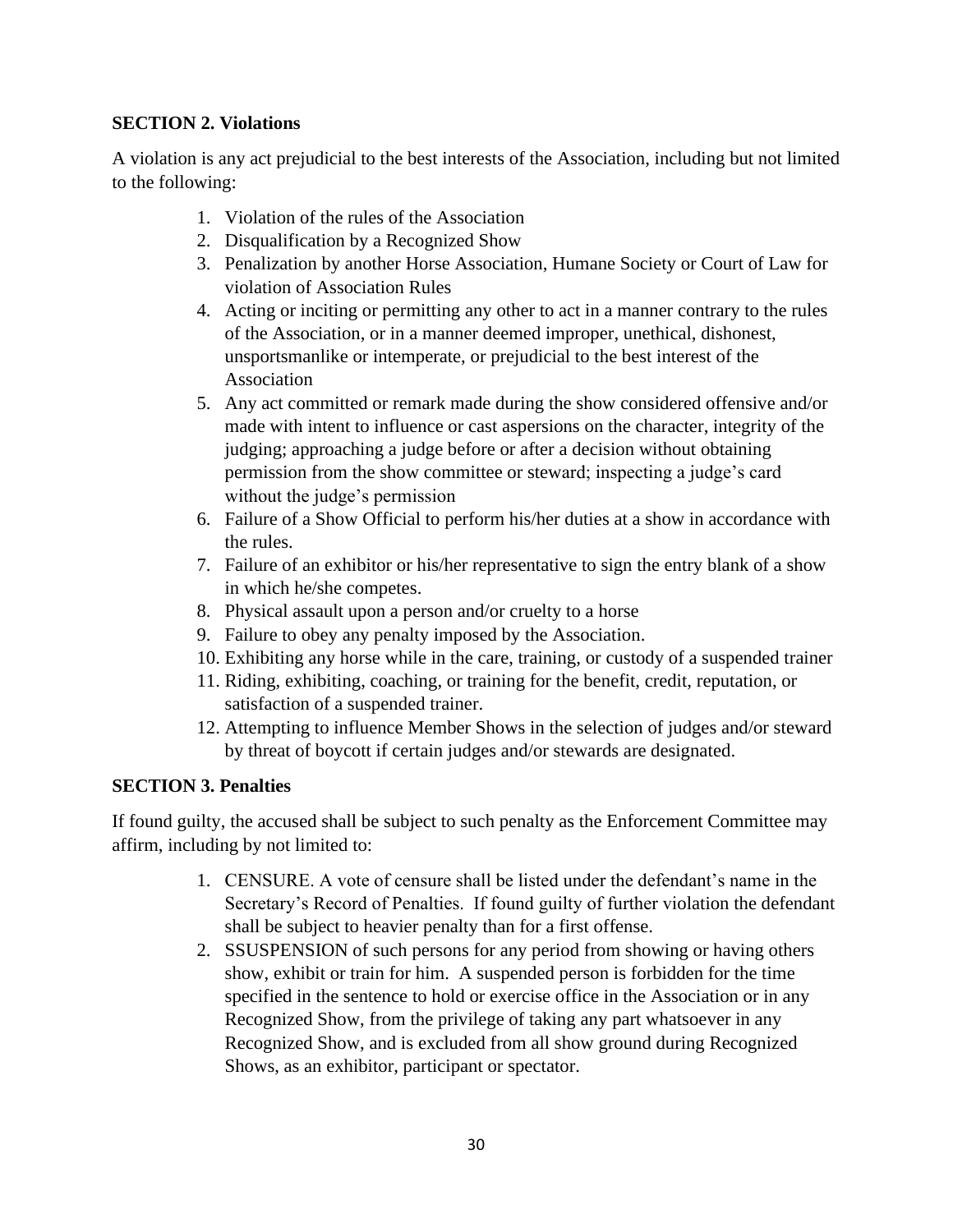- 3. SUSPENSION for any period of the horse or horses, completely or in part owned, leased or of the stable of such person at the time of the alleged violation. The Executive Committee or the Enforcement Committee may at a later date remove the suspension of said horse or horses if a sale thereof is made in such manner as to be a bona fide transaction and not with the intention of relieving the suspended owner of penalty.
- 4. SUSPENSION for any period of any volunteer or any employed person who rides or exhibits for the benefit, credit, reputation or satisfaction of the person disciplined.
- 5. EXPULSION from all Recognized Show
- 6. EXPULSION or SUSPENSION from membership in the Association
- 7. FORFEITURE of trophies, ribbons, and prize money won in connection with the offense committed.
- 8. SUSPENSION from office as Steward, Judge, Show Official
- 9. REVOCATION of Judge's or Steward's license
- 10. FINE

#### **SECTION 4. Notification**

Any Recognized Show which allows a suspended or expelled person to participate is itself liable to suspension or expulsion and will be notified by email or US Postal Service Mail.

**SECTION 5.** An officer of the Association may report disciplinary action taken by the Association to another association if in their opinion such course is advisable for the protection of mutual interests.

# **SECTION 6. Reciprocity**

On receipt of official notice that disciplinary actin has been taken by a horse association, humane society or court of law against a person for an act which may be a violation of Association rules, an officer of this Association may make a charge against such person, and the Association after a hearing of such discipline person may take such action as it deems in its own best interest.

# **SECTION 7. USEF Suspension List**

The MHSA adopts and recognizes the current USEF suspension list. A suspended person is forbidden for the time specified in the sentence: (1) to hold or exercise office with the MHSA or any MHSA Recognized Show, including a MHSA Regional Horse Show; (2) from taking any part in a MHSA Recognized Show, including a MHSA Regional Horse Show, as an exhibitor, participant, trainer, or spectator; and (3) is excluded from the grounds of a MHSA Recognized Show, including a MHSA Regional Horse Show, on the show dates, during schooling days or other such days prior to the start of the show for any purpose, including such things as coaching riders, training or schooling horses, or trailering horses on or off grounds.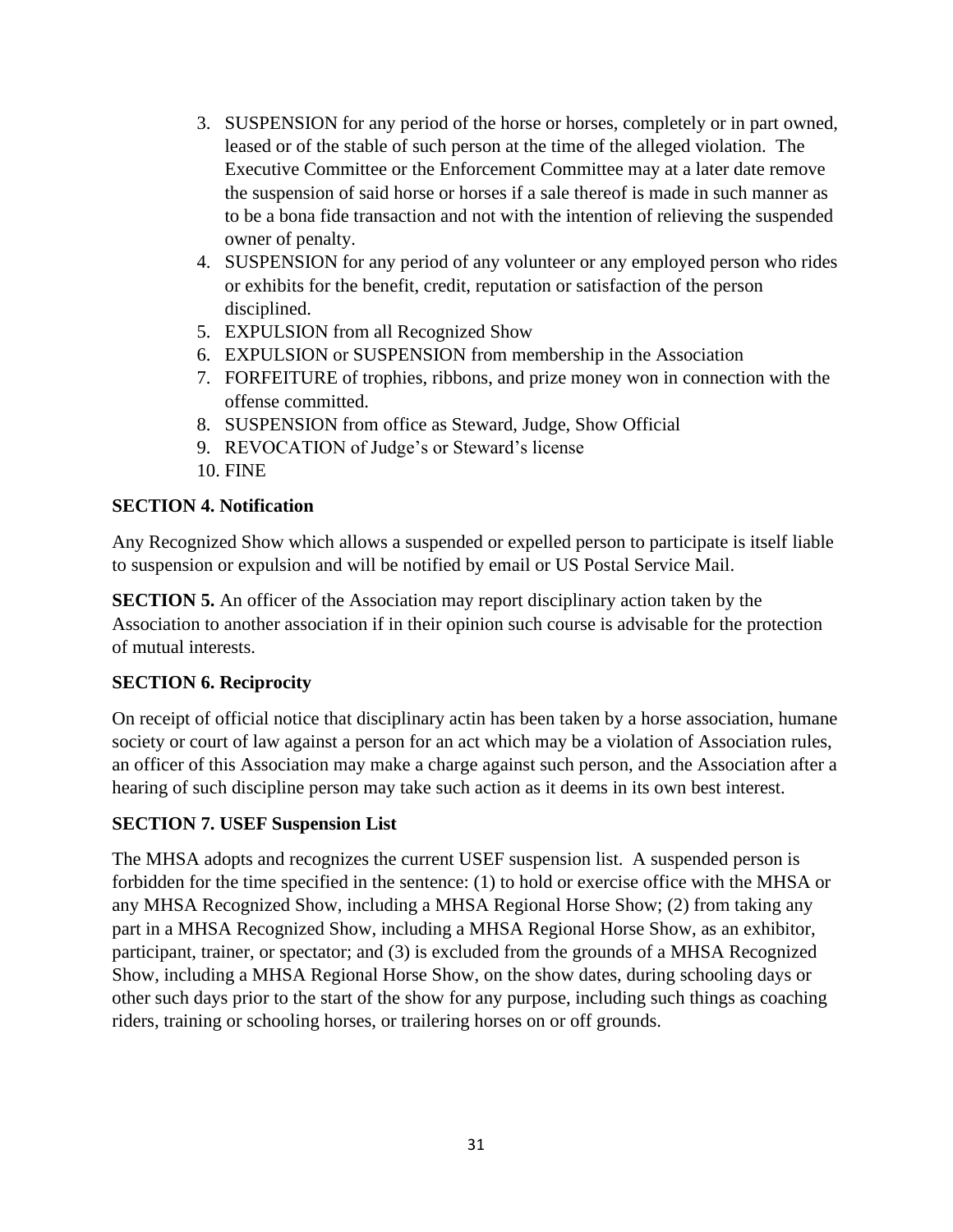#### **PART VII – RECOGNIZED SHOWS**

**SECTION 1.** The provisions of this shall apply to all Regular Member Shows.

#### **SECTION 2. Violations**

A Recognized Show will be subject to penalty by the Board of Directors or Executive Committee for violation of the rules. Violations shall be, but are not limited to, the following:

Violations:

Failure to:

- 1. Conduct a show in accordance with Association rules
- 2. Failure to obtain the required insurance
- 3. Use brief standard specifications for classes
- 4. Print the current MHSA page in the prize list and catalog
- 5. Print the Association certificate on each entry blank
- 6. Secure signature of exhibitor or his/her representative and trainer on entry blank
- 7. Provide qualified medical personnel with no other duties, and suitable medical equipment, i.e., and EMT, paramedic, doctor, nurse, or certified athletic trainer
- 8. Have qualified veterinarian present or on call throughout the show
- 9. Have animals measured if required by rules
- 10. Have a farrier present at shows that offer an "A" Division or Section
- 11. Pay its indebtedness to the Association
- 12. Pay premiums and other indebtedness within 60 days
- 13. File lists of winners, names, and addresses of all exhibitors and of all horses and ponies and owners, mailed within ten (10) days
- 14. Hold a show if a date has been requested and granted unless notice shall have been given the Association in writing sixty (60) days prior to the date
- 15. Report the disqualification of a person at a show
- 16. Present correct Hunter and Jumper courses
- 17. Honor valid contracts with judges, stewards, other sow officials and employees
- 18. Provide convenient and ample water facilities
- 19. Provide adequate and sanitary toilet facilities
- 20. Provide proper schooling and exercise areas
- 21. Furnish the Association entry blanks, judge's card, class sheets and any other documents as requested
- 22. Obtain the permission of the Association at least 30 days prior to the competition to add a division, not offer an approved division or change the rating of an approved division
- 23. Hold a show at the location stated on the date application unless a request to change the location is submitted to the Association at least 60 days prior to the show date, and permission is duly given
- 24. The use of Non-Recognized Judges in those divisions covered by the rules
- 25. The use of judges in divisions in which they have not been enrolled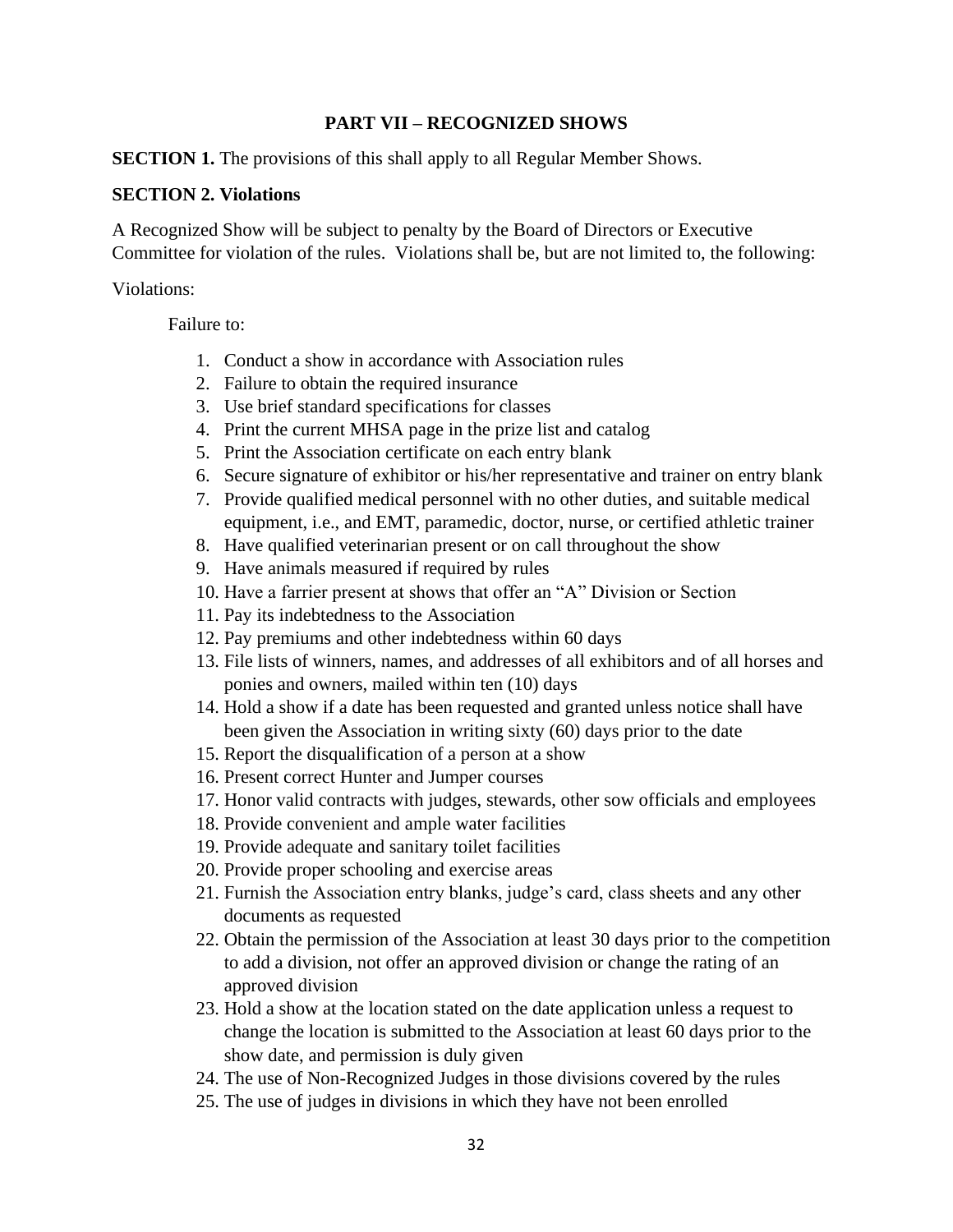- 26. The use of Non-Recognized Stewards
- 27. The listing of a Judge or Steward in the prize list or catalog before the invitation to serve has been accepted
- 28. Permitting persons or horses not in good standing to participate in any manner
- 29. Permitting acts which are improper, intemperate, dishonest, unsportsmanlike or contrary to the rules of the Association
- 30. Acting in a manner prejudicial to the best interests of the Association

# **SECTION 3. Penalties**

A Recognized Show found guilty of a violation shall be subject to penalty including, but not limited to the following:

- 1. Fine
- 2. Censure. A vote of Censure shall be listed under the defendant's name in the Secretary's Record of Penalties. If found guilty of a further violation the defendant shall be liable to a heavier penalty than for a first offense.
- 3. Suspension for any period from the list of Recognized Shows
- 4. Expulsion form membership in the Association.

# **RULE VII – EXHIBITORS, RIDERS, DRIVERS, AND HANDLERS**

# **PART I RESPONSIBILITIES**

# **EXHIBITORS ATTENTION IS DIRECTED TO CHAPTER 8 WHICH INCLUDES RULES PERTAINING TO CONDUCT AT LICENSED COMPETITIONS.**

# **SECTION 1. General.** *See USEF GR1301*

# **SECTION 2. Duties.** *See USEF GR1302*

- 1. Every exhibitor or his/her agent and trainer must sign an entry blank. In the event of his/her failure to do so, his/he first entrance into the ring as an exhibitor shall be construed as his/her acceptance of the rules of the competition involved and of the MHSA render him/her subject to said rules.
- 2. The following credentials must be made available to competition management and the MHSA Steward:
	- a. MHSA or USEF measurement cards
	- b. USEF Amateur Certifications
	- c. MHSA horse recordings
- 3. If the above information cannot be verified, (with the exception of MHSA or USEF measurement cards) the exhibitor must sign a statement giving his/her name, address, the fact that he/she is in possession of the proper credentials and the reason the information is not available. These statements will be subject to the MHSA office with the results of the competition.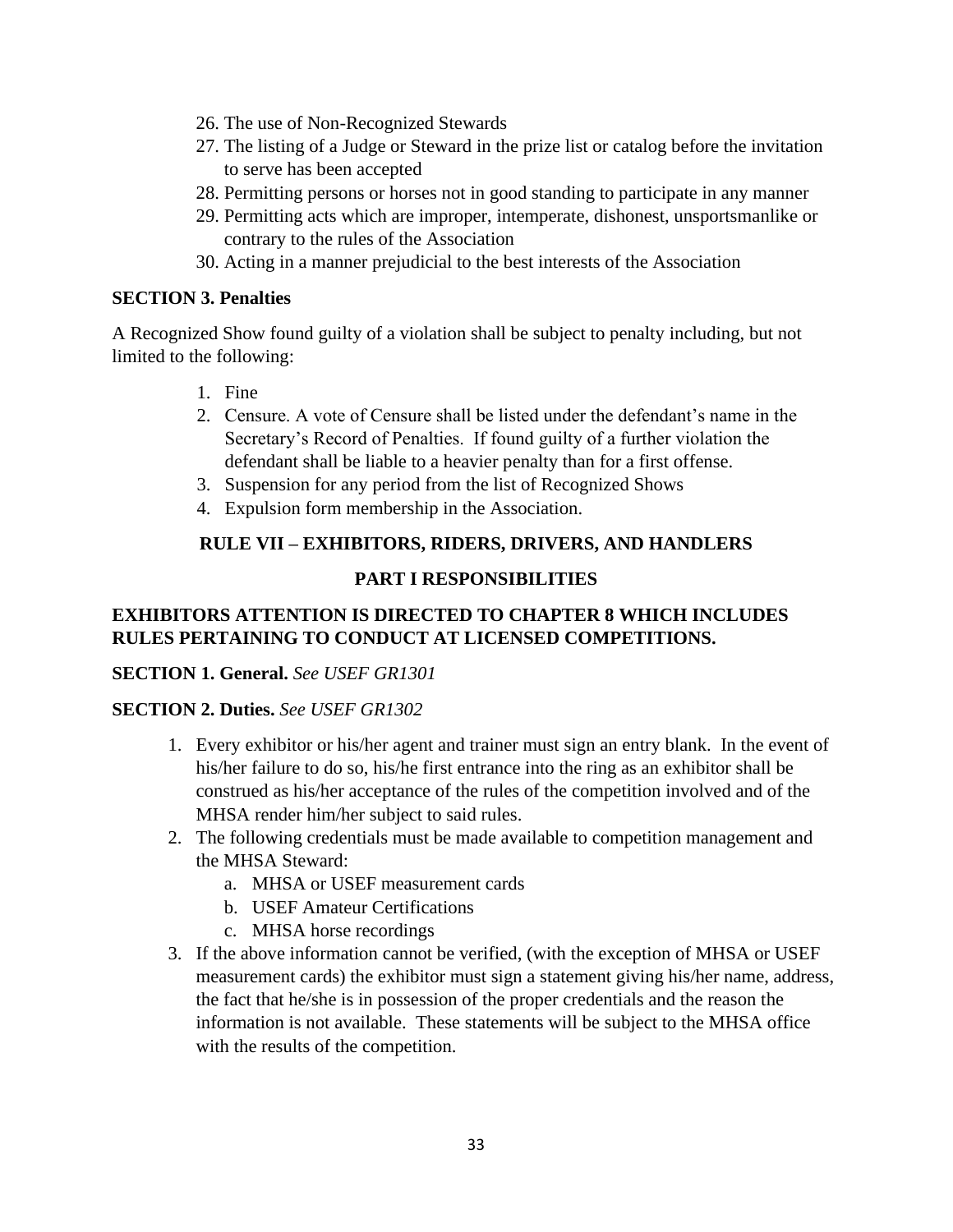# **PART II – COMPETING**

#### **SECTION 1. Regulations Governing Showing Under Judges and Stewards.** *See USEF GR1304*

- 1. An exhibitor may not serve as a judge, steward at any competition in which he/she exhibits, whether or not the classes are conducted under MHSA Rules.
- 2. No member of a judge's family nor any of the judge's clients may compete as an exhibitor, rider, driver, handler, owner of lessee in any division unless relationship is terminated 30 days prior to the competition.
- 3. No member of a steward's family, nor any of the steward's clients, may take part as an exhibitor at a competition where the steward is officiating.
- 4. If a horse is presented to a judge by a person the judge knows is ineligible to compete under these rules, the judge may advise the ring steward that he/she believes they entry to be ineligible and request that the entry be excused, or the judge may proceed to judge the entry and file a charge under Rule VI, alleging a violation of this Rule. If the judge has any doubt to the eligibility of any entry, he/she show judge the entry and file a charge alleging the violation.

# **SECTION 2. Elimination and Withdrawal from Competition.** *See USEF GR1305*

# **PART III – AMATEURS AND PROFESSIONALS**

**SECTION 1. Professional/Amateur Status.** *See USEF GR1306 + MHSA Rule I + GR Subchapter 13-B*

# **SECTION 2. Amateur Certification.** *See USEF GR1301 + MHSA Rule I*

# **PART IV – MEMBERSHIP AND DOCUMENT REQUIREMENTS**

*See USEF GR1308 + MHSA Rule II*

# **SECTION 1. General**

This Association maintains the only official record of winnings at all member shows. Application for recording shall be made on forms provided form the MHSA Secretary. Fees must accompany the application. In order to keep these records accurate and complete, every horse and pony must be recorded in the same name under which it is exhibited. In the event the animal is registered in a Breed Registry, such registered name must also be given. All entries two years old or over must be named. Unnamed entries must list sire's and dam's names and foaling date.

#### **SECTION 2. Recording Fees**

- 1. The recording fee for the life of the horse or pony is \$50
- 2. The recording fee for Maryland Bred Pony status is \$10
	- a. Must provide proof of having been foaled in the State of Maryland
	- b. Ponies foaled 2004 or later stallion service certificate and foaling affidavit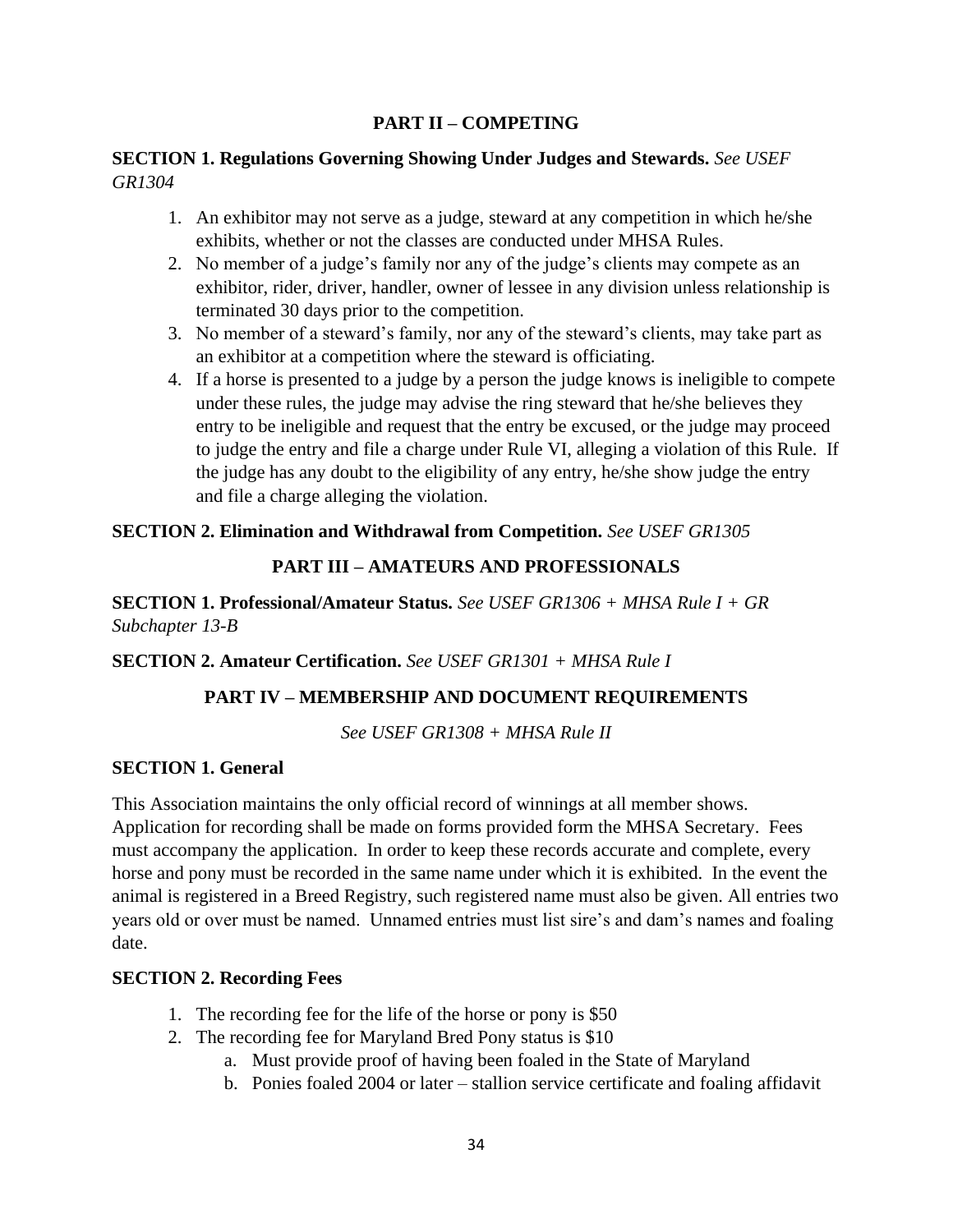- c. Ponies foaled 2000 2003 veterinary and/or stallion service certificate and foaling affidavit
- d. Ponies foaled prior to 2000 ONLY breed registration papers and foaling affidavit
- 3. Information required for recording: Name of Pony, Sire, Dam, foaling date, sex, markings, breeder and owner
- 4. Pony must be lifetime recorded with the Association

# **SECTION 3. Points Towards High Score Awards**

No points will be credited to horses or ponies toward High Score Awards until they are recorded with this Association and unless they are entered under their officially recorded names. The responsibility for such recording shall rest entirely with the exhibitor.

Note: To be eligible for an award a horse and pony must be recorded with this Association and its owner of record must be a current Individual Member in good standing.

# **SECTION 4. Transfer of Ownership**

When a recorded horse or pony which is registered with this Association is sold a transfer of ownership must be submitted to the Secretary of the Association of the original recording certificate, properly endorsed and stating the name and address of the purchaser. If the original certificate has been lost, a proper bill of sale from the seller to the purchase will be accepted with the request for the transfer. The charge for such transfers is \$20.

# **SECTION 5. Change of Name**

- 1. The recorded name of a horse or pony not registered in a breed registry may be changed by submission of the original certificate to the Secretary of the Association with the request for such change. The fee for the change of name is \$35.
- 2. Directors of the MHSA may from time to time require re-recording of horse and ponies in selected categories. No charge will be made for re-recording. Failure to rerecord as required by the Board of Directors shall be a violation of these Rules and shall make the horse or pony involved ineligible for High Score Awards.

# **SECTION 6. Registered Stable for Farm Name**

Entries may be made in the name of a stable or farm for High Score Awards, provided such stable or farm is registered with the Association. All applications for registration must be signed by the bona fide owner or owners who must be individual members. The fee for each registration shall be \$60. The use of a registered name by an y person other than the registered owner is prohibited and constitutes a violation of the rules.

# **SECTION 7. Lease Registration**

A registered horse may be shown under a lessee's ownership for points provided an official lease is registered with the Association; and for points to count with respect to any show, such agreement and a fee of \$20 must be received by the MHSA office on or before the first day of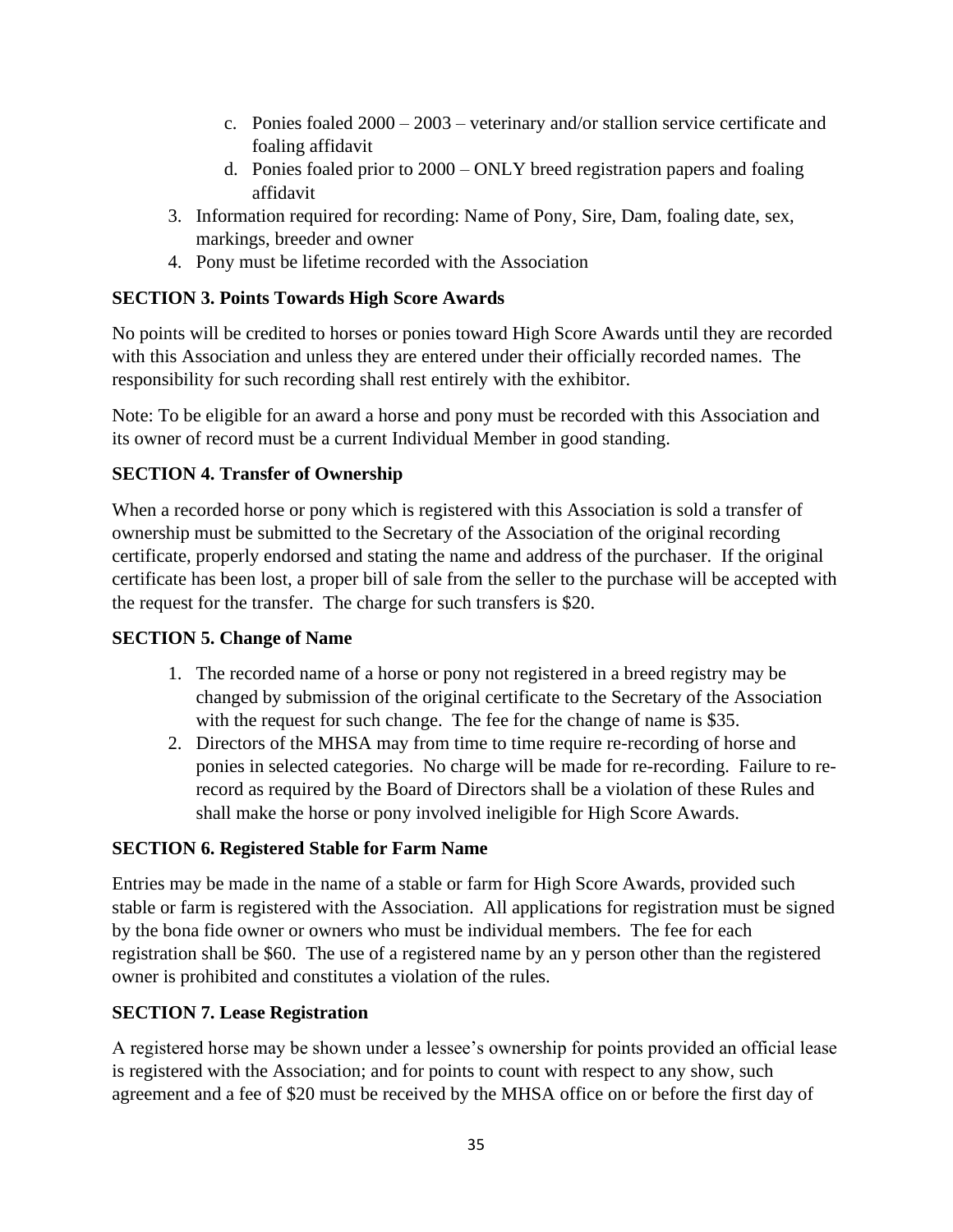such show. The lessee becomes the bona fide owner of the horse/pony for the period of the lease (except for owners' classes).

# **SECTION 8. Competition Records**

Competition records are available to owners of MHSA recorded points/horses, provided written request, signed by the recorded owner, is received by the MHSA.

# **SECTION 9.**

Th MHSA will charge \$15 fee for all changes in status and/or duplicates of documents due to the less in the above sections.

# **SECTION 10.**

The MHSA will charge a \$45 fee for all returned checks paid for registration and documents as required by the above sections.

# **RULE IX – MHSA ANNUAL AWARDS**

- 1. The Association offers annual awards in numerous divisions under the regulations set forth.
- 2. The purpose of these awards is to encourage participation at Member Shows. In making the awards the Association in no way implies that the winners are the best in their respective divisions, although they may well be, but it certifies that these horses and ponies properly recorded with this Association and exhibited by MHSA Individual Members, acquired the greatest number of points during a given year.
- 3. Trophies and ribbons will be given to the owners of recorded horses and ponies compiling the highest point score in their respective divisions, section throughout the year and ribbons will be given to the owners of recorded horses and ponies compiling second, third, fourth, fifth and sixth highest points score in said divisions or sections, as set forth in Part I.
- 4. No points acquired by a recorded horse or pony will be credited toward the Annual MHSA High Score Awards during any period of time in which the owner of such horse or pony is not an Individual Member in good standing.
- 5. In addition to the MHSA Annual Awards the following awards will also be presented: W. Gary Baker; Gittings Horsemanship; MHSA Hunter Seat Finals; MHSA Adult Amateur Hunter Seat Finals; MHSA Pony Medal Finals; MHSA Children's Pony Medal Finals; John A. Wagner Jr; Short Stop; MHS Horse Show of the Year, Elizabeth Solter Emerging Athlete Award; and Maryland Horse and Pony of the Year.
- 6. All awards will be presented annual by the Association.

# **PART I – ANNUAL HIGH SCORE AWARDS**

# **SECTION 1. Eligibility**

To be eligible for an Annual High Score Award a horse or pony must be recorded with this Association and its owner must be an Individual Member in good standing. No points will be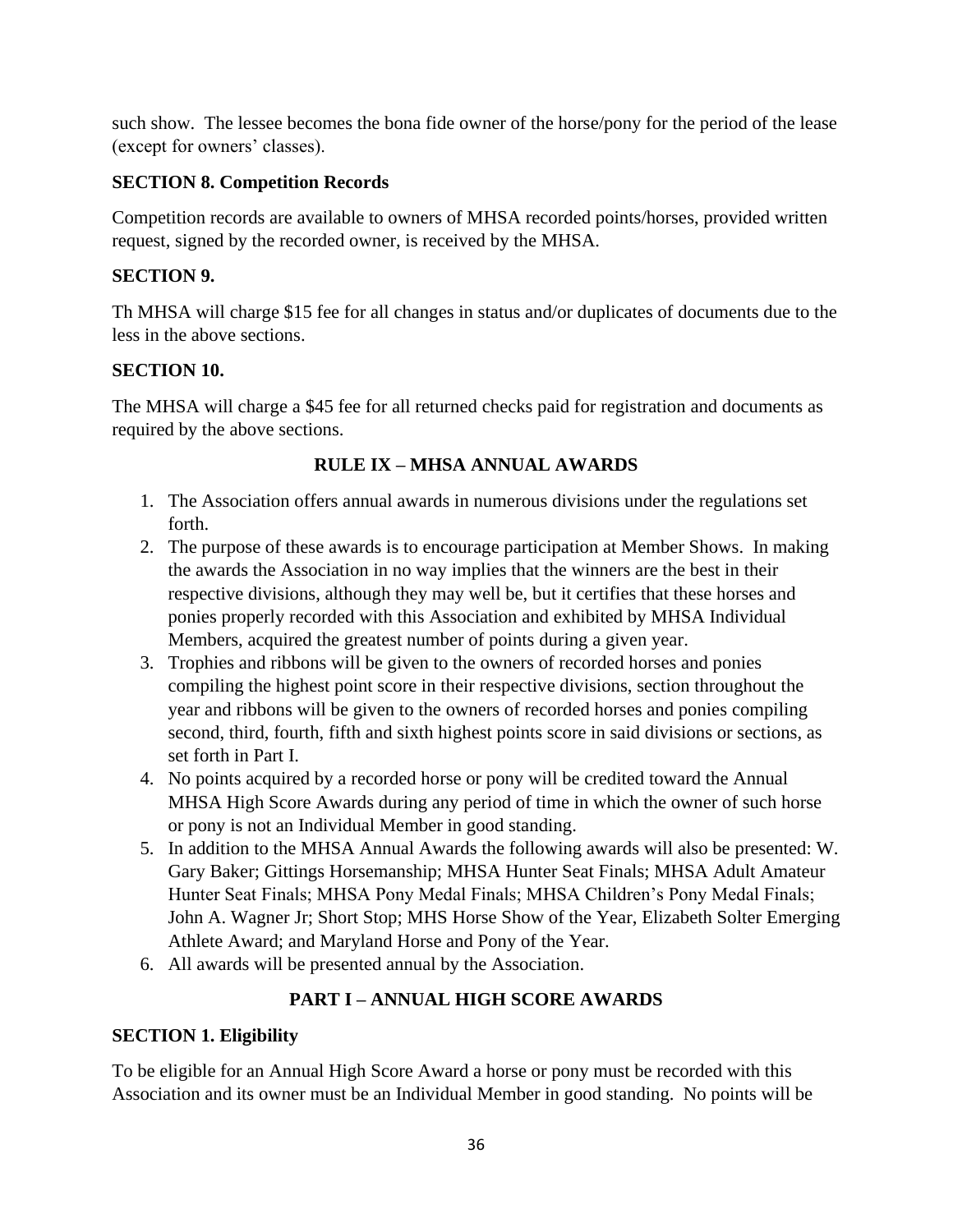credited toward the Annual High Score Award before a horse or pony is recorded and its owner becomes an Individual Member. No points acquired by a recorded horse or pony will be credited toward the Annual High Score Award during any period of time in which the owner is not an Individual Member in good standing.

## **SECTION 2. Transfer of Ownership**

Ownership of a horse or pony may be transferred during the year without affecting the animal's score, the award being made to the owner as shown in the MHSA recording files at the time the animal wins its last point in the competition year.

## **SECTION 3. Annual High Score Awards**

Annual High Score Awards will be offered in the following divisions:

- a. High Performance Hunter
- b. Conformation Hunter
- c. Green Hunter  $-3'6''$ ,  $3'9''$
- d. Green Hunter  $-3'3''$
- e. Green Hunter 3'
- f. 3'3" Performance Hunter
- g. Thoroughbred Hunter
- h. Adult Amateur Hunter (Younger, Middle, and Older)
- i. 3'6" Amateur Owner Hunter
- j. 3'3" Amateur Owner Hunter (Younger and Older)
- k. Hunter Breeding
- l. 3'3" Small Junior Hunter
- m. 3'3" Large Junior Hunter
- n. 3'6" Small Junior Hunter
- o. 3'6" Large Junior Hunter
- p. Children's Hunter (Younger and Older)
- q. Small Pony Hunter
- r. Medium Pony Hunter
- s. Large Pony Hunter
- t. Small/Medium Green Pony Hunter
- u. Large Green Pony Hunter
- v. Small/Medium Children's Hunter Pony
- w. Large Children's Hunter Pony
- x. Low Children's Hunter (Horse and Pony\_
- y. Low Adult Hunter
- z. Amateur/Junior/Amateur Owner Jumper
- aa. Combined Jumper (Open/Modified)
- bb. Children's Jumper
- cc. Adult Amateur Jumper
- dd. Low Children's/Adult Amateur Jumper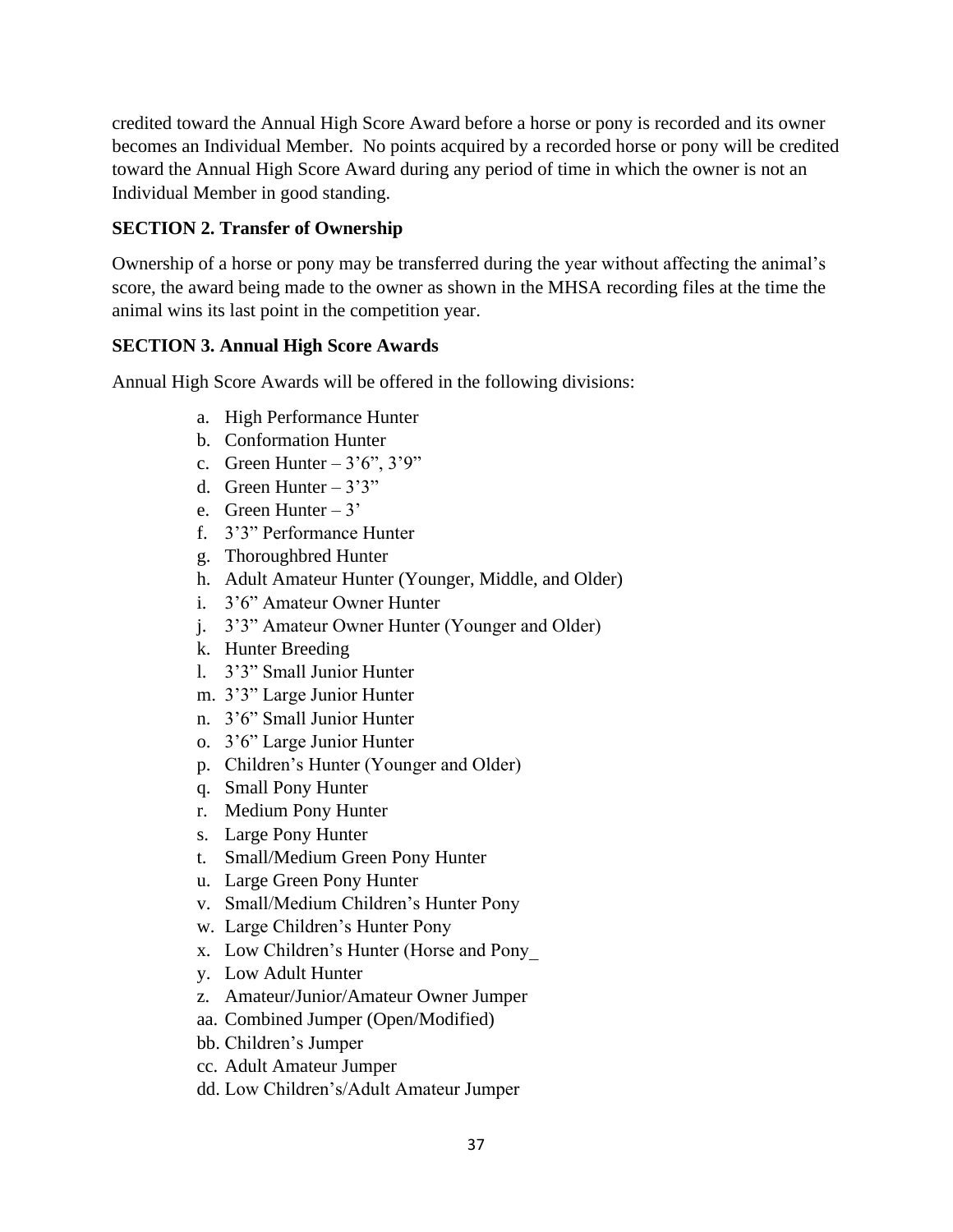ee. Adult Amateur Equitation

## **SECTION 4. Terms of Competition**

- 1. Winners shall be those horses or ponies which score the highest number or points in their classifications at Recognized Member Shows from December  $1<sup>st</sup>$  of the prior year through October  $31<sup>st</sup>$  of the current year, except that all points won at any show which beings prior to November  $1<sup>st</sup>$  and ends after October  $31<sup>st</sup>$  shall could for the show year in which such show began.
- 2. Points won at the MHSA Regional Finals Show in November will count towards the current show year.
- 3. Points for all Hunter divisions will count toward MHSA High Score Awards, regardless of USEF Zone 3 specifications, providing classes are run in accordance with USEF rules. Classes which are not covered under USEF rules must be run in accordance to MHSA rules for credit to be given toward MHSA High Score Awards.
- 4. No credit will be given in classes if less than three entries have shown and placed. Exception: in Hunter Classes, a minimum of three entries must have completed (per HU120) to receive full points. If a minimum of 3 entries compete (per HU119), but only two entries complete (per HU120), half points will be awarded (GR1113)
- 5. Credit will be given according to current point system.

## **SECTION 5. Points**

Points in all classes will be scored as follows except MHSA Hunter Seat on Pony, MHSA Hunter Seat on Horses, MHSA Adult Amateur Hunter Seat Medal, MHSA Children's Pony Medal, Gittings Horsemanship, MHSA Low Children's Medal, MHSA Low Adult Amateur Medal, Short Stirrup, Lead Line, Ladies Side Saddle Mount, Combined Jumper, Junior/Amateur Jumper and Hunter Classics.

In the Hunter Divisions, points are determined by both the rating of the competition as well as the number of horses shown. Points are calculated utilizing a combination of the base points per competition rating (see chart below) and adding one point for each entry shown in the first performance class. The number of entries for the Hunter Division is determined by the number of entries shown in the first performance class of the section, except in sections where individual classes may be entered in which case the number of entries will be determined by the number of entries that competed in each individual class (HU135).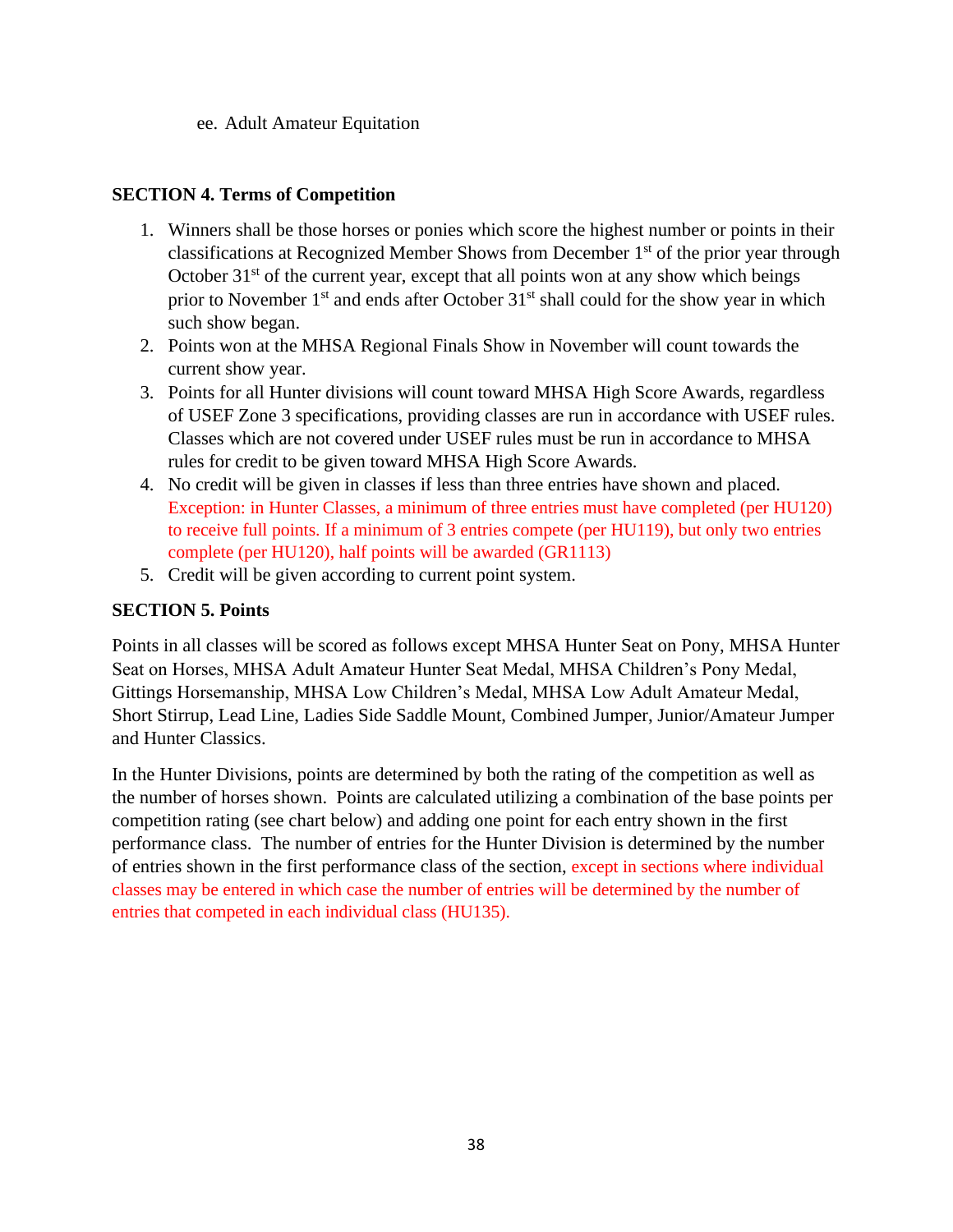#### **Hunter Division Increment Chart**

| Rating                   | "A"       | "B"       | $\lq\lq\lq\lq$ |
|--------------------------|-----------|-----------|----------------|
| Champion                 | 2.0 times | 2.0 times | 2.0 times      |
| Reserve                  | 1.2 times | 1.2 times | 1.2 times      |
| $1st$ place              | 30        | 20        | 10             |
| 2 <sup>nd</sup><br>place | 25        | 15        |                |
| $3rd$ place              | 20        | 10        |                |
| $4^{\rm th}$<br>place    | 15        | 6         |                |
| 5 <sup>th</sup><br>place | 14        |           |                |
| 6 <sup>th</sup><br>place | 13        |           | 1.5            |
| $\tau$ th<br>place       | 12        |           |                |
| $8th$ place              |           |           |                |

*(based points per competition rating)*

Hunter Division Champions will be awarded 2.0 times the total  $1<sup>st</sup>$  place point value of the first class in that section. Reserve Champions will be awarded 1.2 times the total  $1<sup>st</sup>$  place value of the first class in that section.

Example: B Rated show – number of entries in the first class of the division – 20 entries

| $1st$ place | 20 points plus 20 points | Total 40 points |
|-------------|--------------------------|-----------------|
| $2nd$ place | 15 points plus 20 points | Total 35 points |
| $3rd$ place | 10 points plus 20 points | Total 30 points |
| $4th$ place | 6 points plus 20 points  | Total 26 points |
| $5th$ place | 5 points plus 20 points  | Total 25 points |
| $6th$ place | 4 points plus 20 points  | Total 24 points |
| $7th$ place | 3 points plus 20 points  | Total 23 points |
| $8th$ place | 2 points plus 20 points  | Total 22 points |
| Champion    | 40 points $X$ 2.0        | 80 points       |
| Reserve     | 40 points $X$ 1.2        | 48 points       |

Points shall be awarded in Hunter Classics, and shall count toward MHSA High Score Awards as follows:

| "A" Rated            |              | "B" Rated   |                |  |
|----------------------|--------------|-------------|----------------|--|
| <sup>1st</sup> place | 80           | $1st$ place |                |  |
| $2nd$ place          | 64           | $2nd$ place |                |  |
| $3rd$ place          | $50^{\circ}$ | $3rd$ place | $\overline{4}$ |  |
| $4th$ place          | 48           | $4th$ place |                |  |
| $5th$ place          | 40           | $5th$ place |                |  |

#### Hunter Classic Points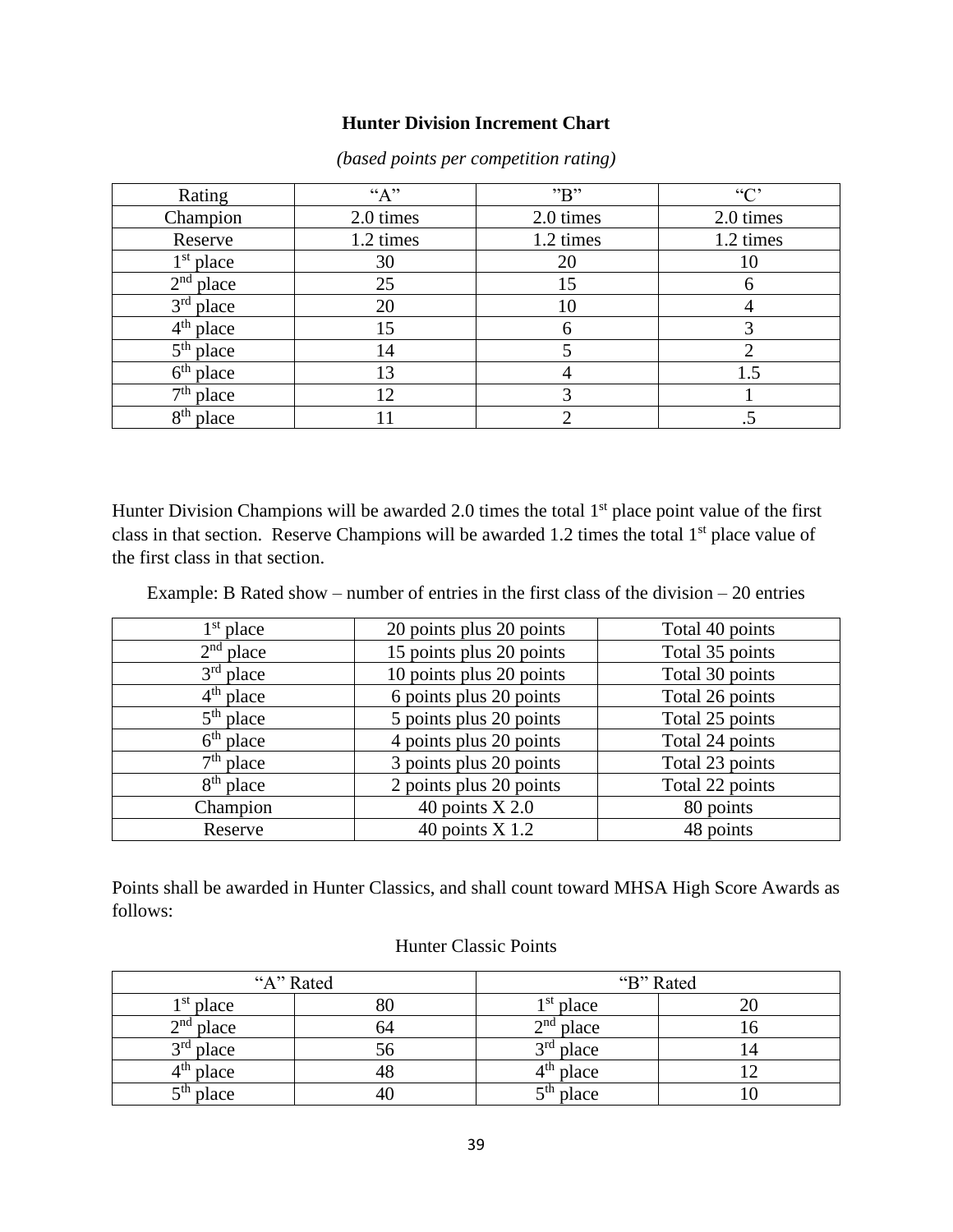| 5 <sup>th</sup> place | 32  | $6th$ place     |  |
|-----------------------|-----|-----------------|--|
| $7th$ place           | 24  | $7th$ place     |  |
| $8th$ place           |     | $8th$ place     |  |
| $9th$ place           | l b | $9th$ place     |  |
| $10^{th}$ place       |     | $10^{th}$ place |  |
| $11th$ place          |     | $11th$ place    |  |
| $12^{th}$ place       |     | $12th$ place    |  |

Points show be award in Children's Jumper, Adult Jumper, and Pony Jumper Year End Awards as follows:

**Children's, Adult, Low Children's/Adult, and Pony Jumper Increment Chart**

| # of Exhibitors       | $9 - 15$ | $16 - 25$ | $26+$ |
|-----------------------|----------|-----------|-------|
| 1 <sup>st</sup> Place |          |           |       |
| $2nd$ Place           |          |           |       |
| 3rd Place             |          |           |       |
| 4 <sup>th</sup> Place |          | w         |       |
| 5 <sup>th</sup> Place |          |           |       |
| place                 |          |           |       |

*Determined by the number of entries that competed in the class.*

## **Jumper Classic Points**

|                                     | "A" Rated      |                            | "B" Rated      |
|-------------------------------------|----------------|----------------------------|----------------|
| $1st$ place                         | 80             | $1st$ place                | 20             |
| 2 <sup>nd</sup><br>place            | 64             | 2 <sup>nd</sup><br>place   | 16             |
| 3 <sup>rd</sup><br>place            | 56             | 3 <sup>rd</sup><br>place   | 14             |
| $4th$ place                         | 48             | $4th$ place                | 12             |
| 5 <sup>th</sup><br>place            | 40             | $5^{\text{th}}$<br>place   | 10             |
| $6th$ place                         | 32             | $6th$ points               | 8              |
| $7th$ place                         | 24             | $7th$ place                | 6              |
| 8 <sup>th</sup><br>place            | 20             | 8 <sup>th</sup><br>place   | 5              |
| 9 <sup>th</sup><br>place            | 16             | 9 <sup>th</sup><br>place   | 4              |
| $10^{th}$ place                     | 12             | 10 <sup>th</sup><br>place  | 3              |
| $11th$ place                        | 8              | $\overline{11^{th}}$ place | $\overline{2}$ |
| $\overline{12}$ <sup>th</sup> place | $\overline{4}$ | $12th$ place               |                |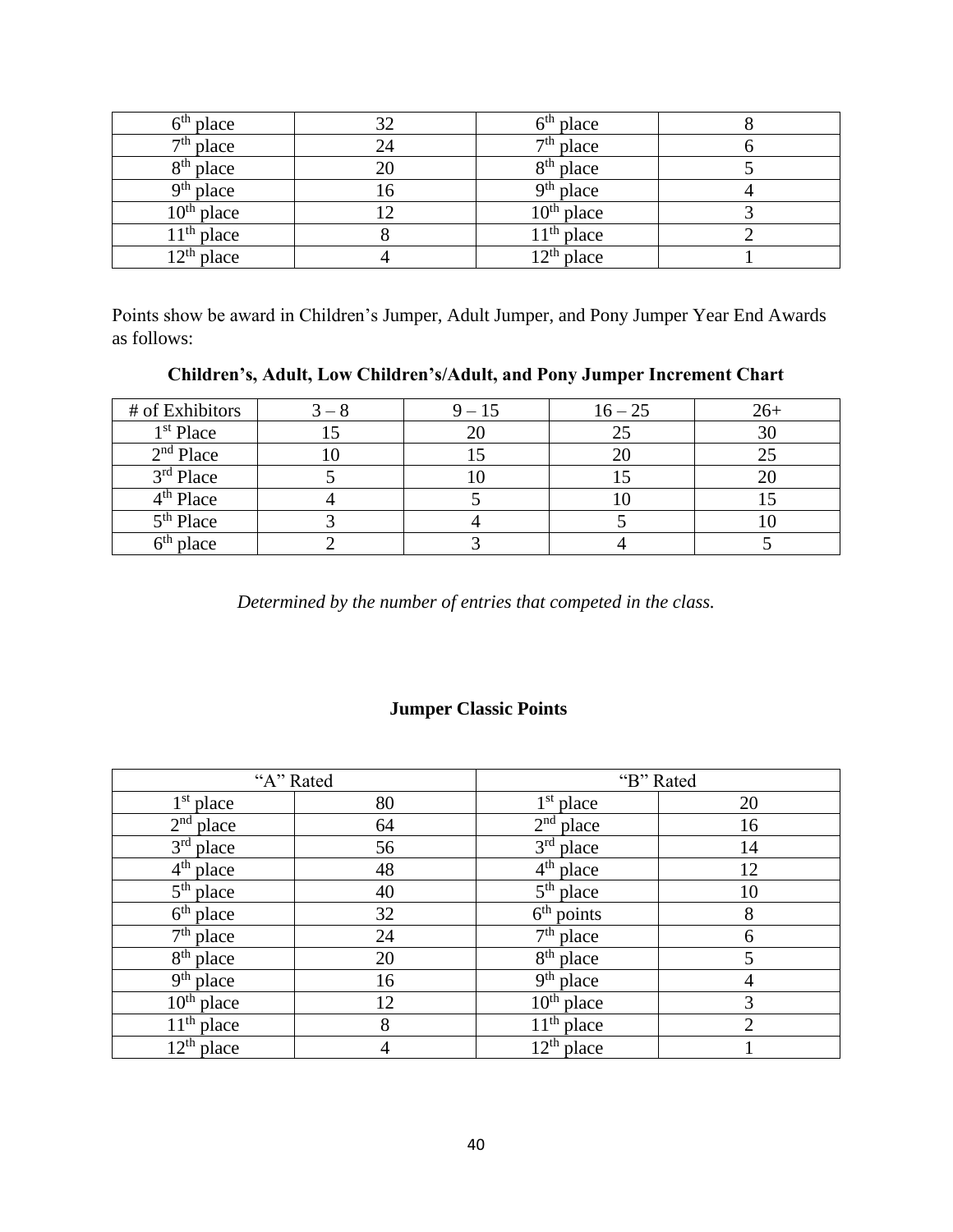### **Amateur/Junior/Amateur Owner Jumper and Combined Jumper**

- 1. The Amateur/Junior/Amateur Owner Jumper and Combined Jumper divisions will be based on one point for every dollar won in the class.
- 2. No credit will be given in any class that does not count toward a division or section rating; exception, points shall be given in any Pony Jumper, Combined Jumper (Open and Modified), Ladies Side Saddle Mount, or Short Stirrup Equitation classes that do not count toward Division or Section ratings.
- 3. No points will be credited in any class restricted to area, place, or resident nor classes restricted to age (except in the Junior and Amateur divisions); nor classes restricted to membership in another organization; nor where any factor other than the individual animal exhibited is taken into consideration.
- 4. Points shall be awarded in Hunter Classics, and shall count toward MHSA High Score Awards.

## **SECTION 6.**

The score of all horse and ponies shall be kept by this Association. This Association will use every care to achieve accuracy in compiling the score, but shall not be liable for show errors and omissions in the marking thereof, nor responsible beyond the point of accurately figuring scores furnished by the proper authorities of each show.

## **SECTION 7.**

In the event of a tie, the High Score Award will be awarded to each competitor.

## **SECTION 8.**

Any question or dispute in connection with the competition will be referred to the Executive Committee whose verdict will be final.

## **PART II – SPECIAL TROPHY AWARDS**

**SECTION 1. The "Goose Bumps" Challenge Trophy**, donated by the Simcik Family. To be awarded annually to the member owner of the pony recorded with the Association that acquires the highest number of points in the Small Pony Hunter Division. This trophy must be won three times by the same owner for permanent possession.

**SECTION 2. The "A.M. Jack Worsham" Memorial Perpetual Trophy**, donated by the members of his family. To be awarded annually to the member owner of the pony recorded with the Association that acquires the highest number of points in the Regular Pony Hunter Divisions.

**SECTION 3. The "Sand Castle" Challenge Trophy**, donated by the Gorman family. To be awarded annually to the member owner of the pony recorded with the Association accumulating the highest number of points in the Regular Medium Pony Hunter Division.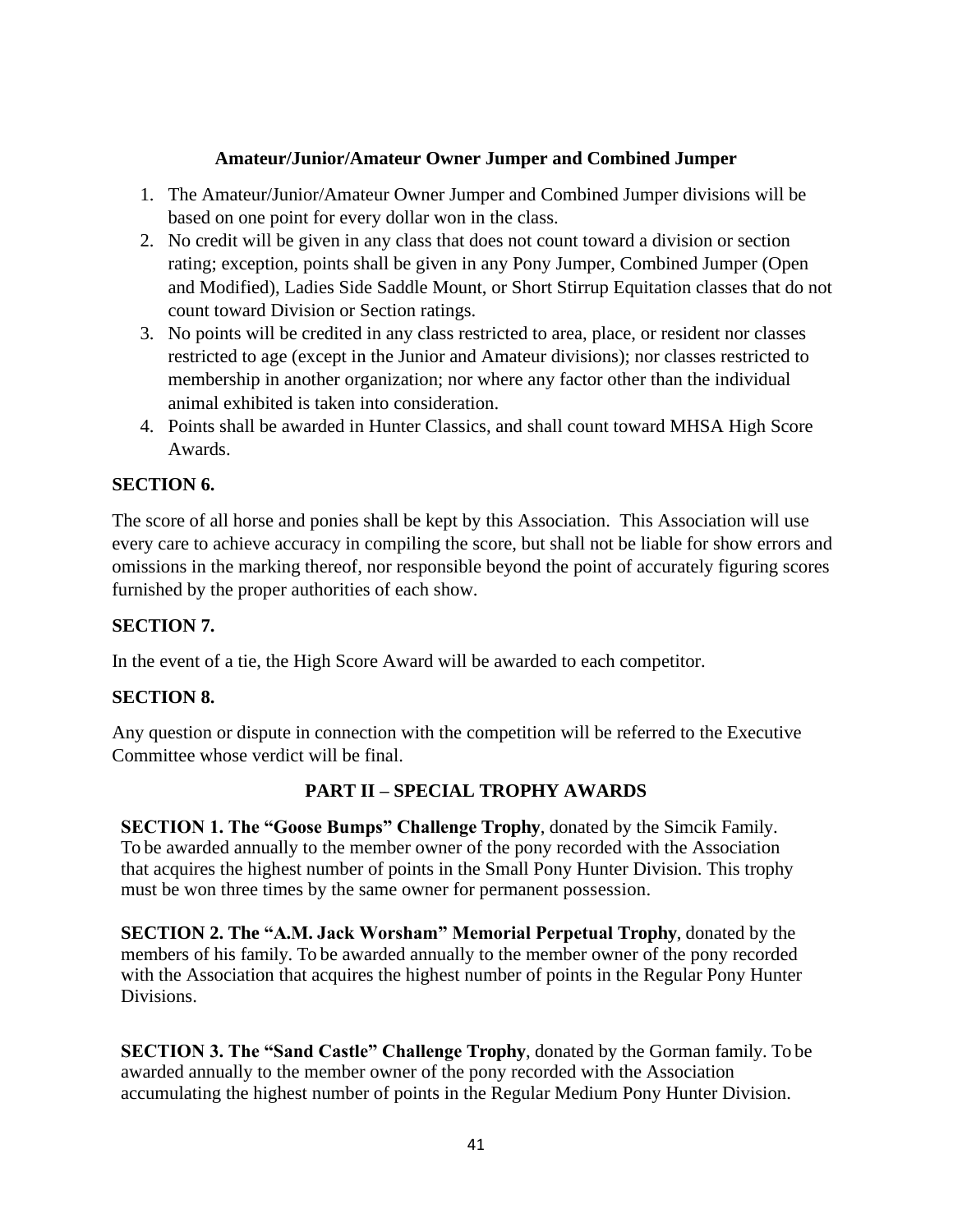This trophy must be won three times by the same owner for permanent possession.

**SECTION 4. The "Best Kept Secret" Challenge Trophy**, donated by the Parker family. To be awarded annually to the member owner of the pony recorded with the Association accumulating the highest number of points in the Regular Large Pony Hunter Division. This trophy must be won three times by the same owner for permanent possession.

**SECTION 5. The "Rowfantina Apollo" Challenge Trophy**, donated by the Morrison family. To be awarded annually to the member owner of the pony recorded with the Association accumulating the highest number of points in the Small/Medium Green Pony Hunter Division. This trophy must be won three times by the same owner for permanent possession.

**SECTION 6. The "Tartan Farms" Challenge Trophy**, donated by Tartan Farms. To be presented annually to the member owner of the pony recorded with the Association that acquires the highest number of points in the Green Hunter Pony Divisions. This trophy must be won three times by the same owner for permanent possession.

**SECTION 7. The "Jane E. Tyrie" Challenge Trophy**, donated by Maryland Horse and Pony Show. To be presented annually to the member recorded with the Association that was awarded first place in the MHSA Hunter Seat on Ponies Medal Finals. This trophy must be won three times by the same member for permanent possession.

**SECTION 8. The "Betty Boop" Memorial Challenge Trophy**, donated by the Paterakis Family. To be awarded annually to the member owner of the pony recorded with the Association that acquires the highest number of points in the Small/Medium Children's Hunter Pony Division. This trophy must be won three times by the same owner for permanent possession.

**SECTION 9. The "Pointer's Run" Challenge Trophy**, donated by Pembroke Pointe LLC - the Bernini Family, to be awarded annually to the pony recorded with the Association who acquires the highest number of points in the Large Children's Hunter Pony Division.

**SECTION 10. The "Hunting Horn Farm" Perpetual Trophy**, donated by the Hafets Family, to be awarded annually to the pony recorded with the Association who acquires the highest number of points in the Children's Pony Hunter Division.

**SECTION 11. The "King of the Road" Challenge Trophy**, donated by the Simcik Family. To be presented annually to the member recorded with the Association that was awarded first place in the MHSA Children's Pony Medal Finals. This trophy must be won three times by the same member for permanent possession.

**SECTION 12. The "Canzady's Afty" Perpetual Trophy**, donated by Michelle Price to be awarded annually to the member owner of the horse recorded with the Association that acquires the highest number of points in the Children's Hunter Horse Division.

**SECTION 13. The "Aragorn" Challenge Trophy**, donated by the Kennedy Family. To be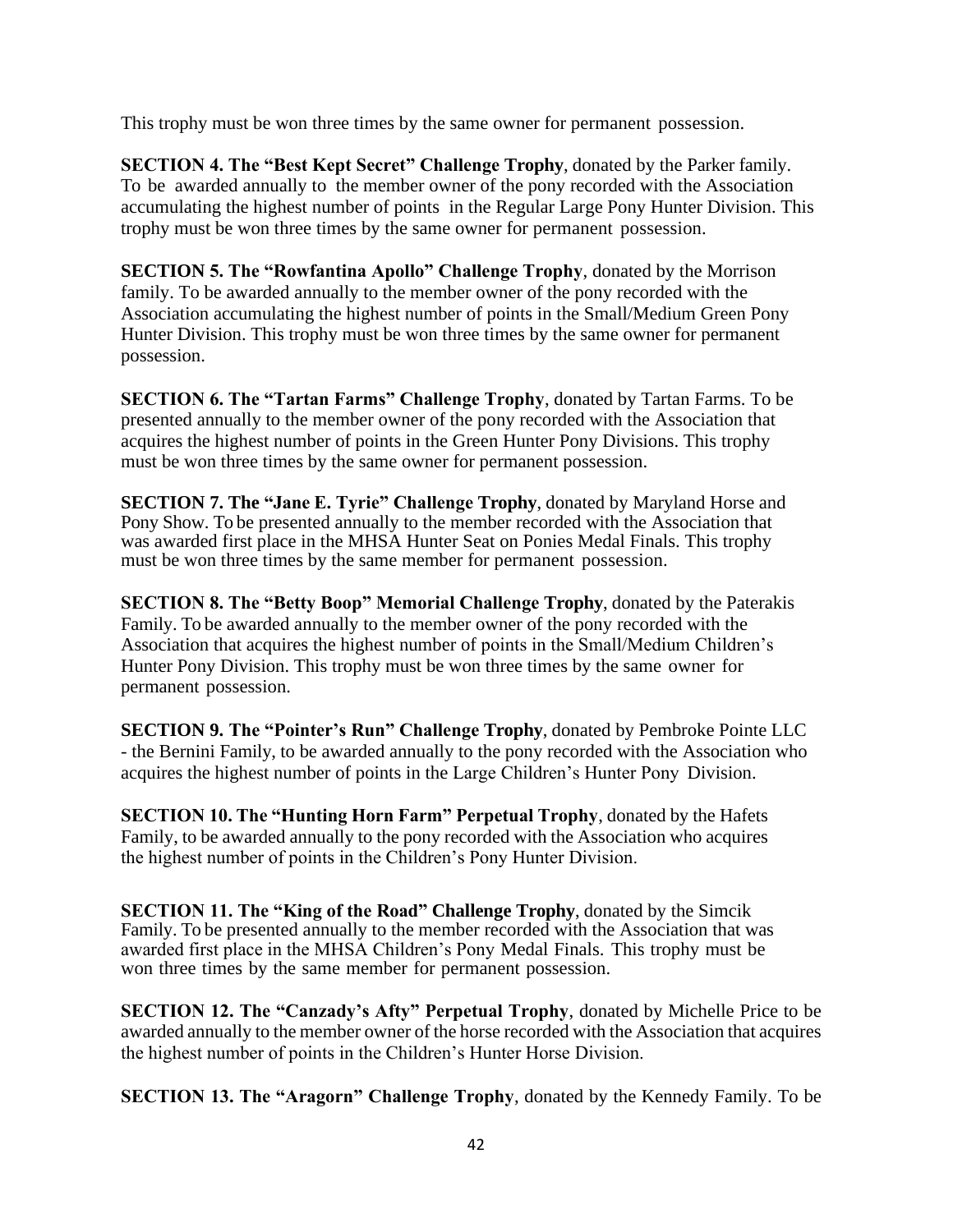awarded annually to the member owner of the horse recorded with the Association accumulating the highest number of points in the Children's Hunter - Younger Division. This trophy must be won three times by the same owner for permanent possession.

**SECTION 14. The "Fargo" Perpetual Trophy**, donated by the McGinnis Family. To be awarded annually to the member owner of the horse recorded with the Association accumulating the highest number of points in the Children's Hunter - Older Division.

**SECTION 15. The "D. Sterett" Gittings Trophy**, donated by Martha S. Breedlove. To be awarded annually to the member recorded with the Association that was awarded first place in the MHSA Gittings Horsemanship

Finals.

**SECTION 16. The "Linky Smith" Memorial Trophy**, donated by Martha S. Breedlove. To be awarded annually to the trainer of the first-place rider in the MHSA Gittings Horsemanship Finals.

**SECTION 17. The "Bandit" Challenge Trophy**, donated by Mr. and Mrs. Richard Solter. To be presented annually by a member of the Solter Family to the member owner of the horse recorded with the Association that acquires the highest number of points in the Small Junior Hunter Division. This trophy must be won three times by the same owner for permanent possession. Retired and re-donated in 1998 by Chiara Parlegreco. Stolen in 2012 and replacement trophy donated by Milly Welsh.

**SECTION 18. The "Frances Ann Merryman" Memorial Perpetual Trophy**, donated by Beverly Abbott. To be presented annually to the member owner of the horse recorded with the Association that acquires the highest number of points in the Large Junior Hunter Division.

**SECTION 19. The "Professional Horseman's Association" Challenge Trophy**, donated by the Maryland Horse and Pony Show. To be presented annually to the member recorded with the Association that was awarded first place in the MHSA Hunter Seat Medal Finals. This trophy must be won three times by the same member for permanent possession.

**SECTION 20. The "Ana Bewitch" Memorial Challenge Trophy**, donated by Janet A. Bradley. To be awarded annually to the member owner of the horse recorded with the Association that acquires the greatest number of points in the 3'3" Amateur Owner Hunter - Younger division. This trophy must be won three times by the same owner for permanent possession. Stolen in 2012 and replacement trophy donated by Milly Welsh.

**SECTION 21. The "Second Hand News" Perpetual Trophy**, donated by Wayne VanBrocklin. To be awarded annually to the member owner of the horse recorded with the Associaton that acquires the highest number of points in the Amateur Owner Hunter Division.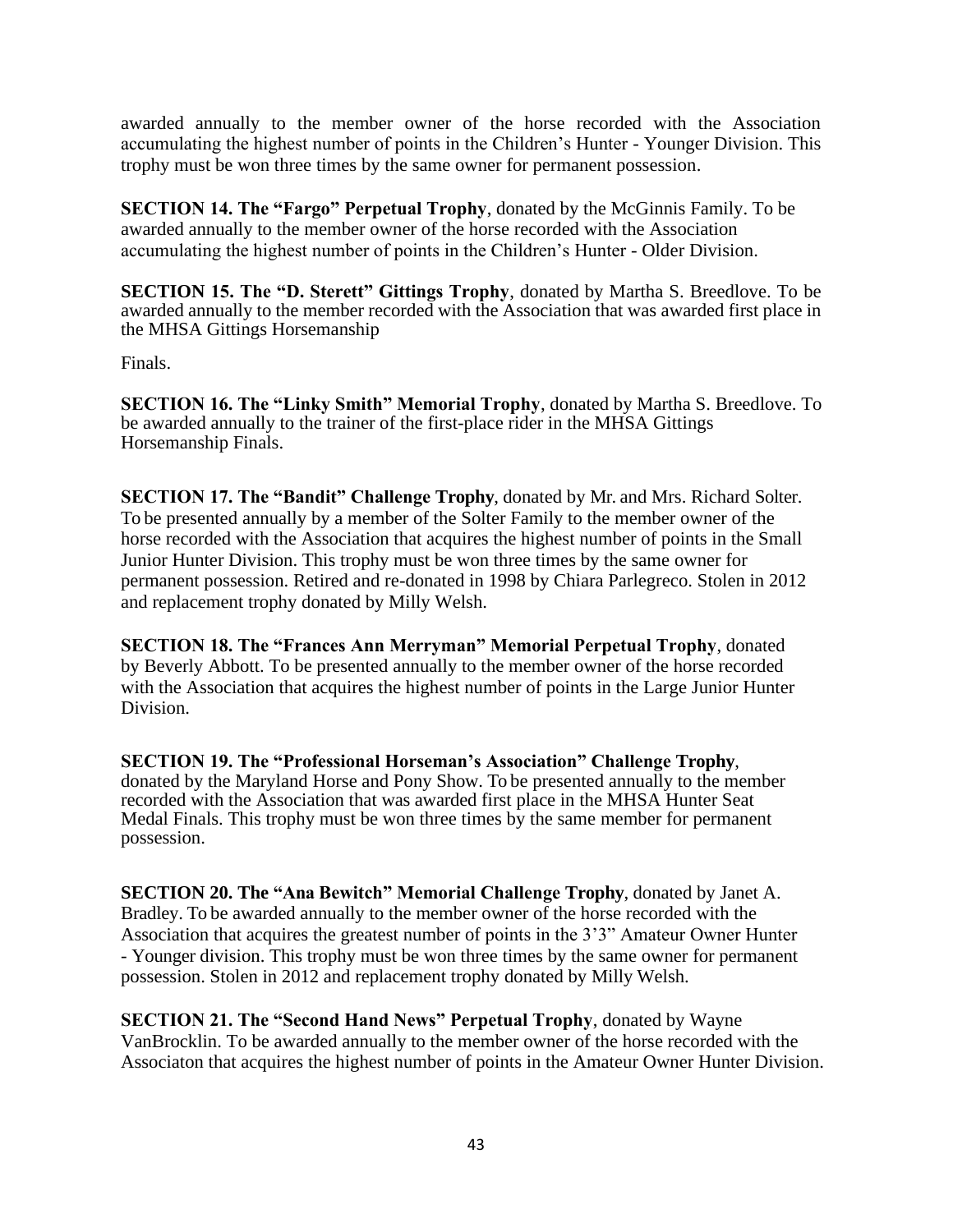**SECTION 22. The "Ancient Line" Perpetual Trophy**, donated by Cool Meadows Farm and the Gowl Family, and awarded in memory of the horse Ancient Line. To be awarded annually to the horse recorded with the Association who acquires the highest number of points in the Amateur Owner Hunter 3'3" - Older Division.

**SECTION 23. The "Certified Check" Memorial Challenge Trophy**, donated by Janet A. Bradley. To be awarded annually to the member owner of the horse recorded with the Association that acquires the greatest number of points in the Adult Amateur Hunter - Younger Division. This trophy must be won three times by the same owner for permanent possession.

**SECTION 24. The "Marcia Barr" Perpetual Trophy**, donated by Carol Allen. To be awarded annually to the member owner of the horse recorded with the Association that acquires the greatest number of points in the Adult Amateur - Older Division.

**SECTION 25. The "Laura Pickett" Memorial Perpetual Trophy**, donated by Leslie and Adam Persans. To be awarded annually to the member owner of the horse recorded with the Association that acquires the highest overall number of points in the Adult Amateur Hunter division.

**SECTION 26. The "Billy Blitz" Memorial Trophy**, presented as a Perpetual Trophy by Mr. Carl E. Shaffer, in memory of his famous hunter "Billy Blitz" will be awarded annually to the member owner of the horse recorded with the Association that acquires the highest number of points in the Hunter Divisions.

**SECTION 27. The "Positive Returns" Perpetual Trophy**, donated by Nicole Wood. To be awarded annually to the member recorded with the Association that receives first place in the MHSA Adult Amateur Medal Finals.

**SECTION 28. The "MHSA Adult Amateur Medal Year End" Perpetual Trophy**, donated by the Director Family. To be awarded annually to the member of the Association that acquires the highest number of points in the MHSA Adult Amateur Medal Division.

**SECTION 29. The "Kanavas" Trophy**, donated by Karolyn Rohr. To be presented annually to the member owner of the horse recorded with the Association that acquires the highest number of points as a Second Year Green Hunter.

**SECTION 30. The "Treasure Island" Memorial Challenge Trophy**, donated by Connie Boyce Whitescarver. To be awarded annually to the member owner of the 1st Year Green horse recorded with the Association that acquires the highest number of points in the Green Working Hunter Division. This trophy must be won three times by the same owner for permanent possession.

**SECTION 31. The "Oh So Sweet" Challenge Trophy**, donated by Robin Schmuhl-Masino. To be awarded annually to the member owner of the horse recorded with the Association that acquires the highest number of points in the Pre-Adult Hunter Division.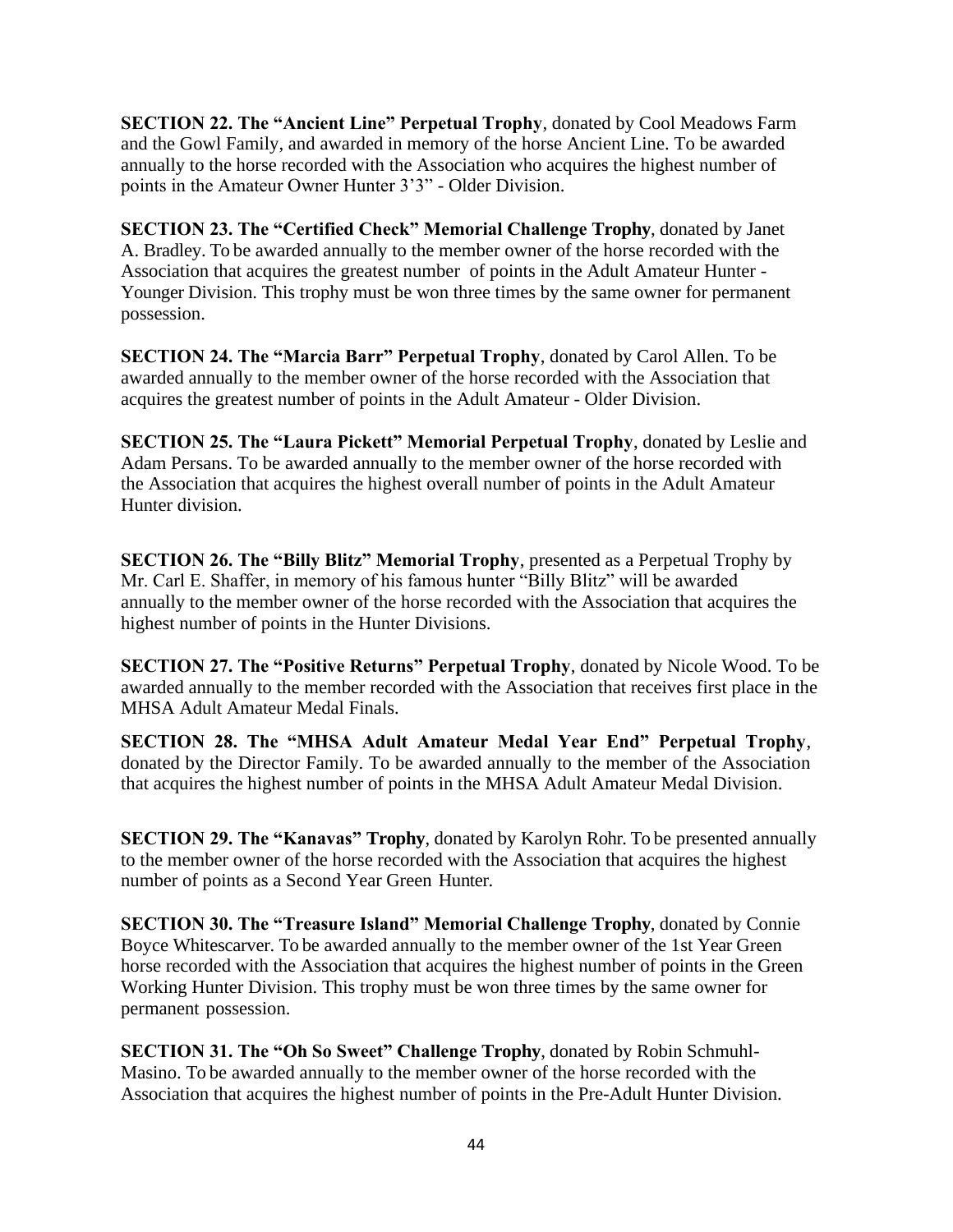This trophy must be won three times by the same owner for permanent possession.

**SECTION 32. The "Promises In The Wind" Challenge Trophy**, donated by the Charles T. Williams Family. To be awarded annually to the member owner of the pony recorded with the Association that acquires the highest number of points in the Pony Jumper Division. This trophy must be won three times by the same owner for permanent possession.

**SECTION 33. The "Ferns Ruby" Challenge Trophy**, donated by Raymond Coutley. To be awarded annually tothe horse recorded with the Association who acquires the most points in the Children's Jumper division. To be won three times by the same owner for permanent possession.

**SECTION 34. The "Rufus Gardner" Memorial Trophy**, donated by the Nicholson Family and Rolling Acres Farm, to be awarded annually to the horse recorded with the Association who acquires the most points in the Combined Jumper division.

**SECTION 35. The "Sin City" Challenge Trophy**, donated by Quiet Haven Farm. To be awarded annually to the horse recorded with the Association who acquires the most points in the High-Performance Hunter division. To be won three times by the same owner for permanent possession.

**SECTION 36. The "Carol Harris" Memorial Challenge Trophy**, donated by her Friends. To be awarded annually to the member owner of the pony recorded with the Association accumulating the highest number of points in the Pony Hunter Breeding division. This trophy must be won three times by the same owner for permanent possession.

**SECTION 37. The "Mr. and Mrs. L. B. Gutman" Memorial Perpetual Trophy**, donated by the Hubbard Family. To be awarded annually to the member owner of the pony bred and foaled in Maryland recorded with the Association accumulating the highest number of points in the Pony Hunter Breeding Division. Retired and re- donated in 1994 by Richard J. Strauss. **Note**: Only shows that offer a full slate of pony breeding classes (*Broodmare, Foal, Yearling, 2-Year-Old and 3-Year-Old*) will be used to tabulate winner.

**SECTION 38. The "Argyle" Perpetual Trophy**, donated by the Finder family. To be awarded annually to the member owner of the Thoroughbred horse recorded with the Association that acquires the greatest number of points in the Thoroughbred Hunter division.

**SECTION 39. The "Maryland Pony Breeders" Challenge Trophy**, donated by the Maryland Pony Breeders, Inc. To be awarded annually to the member owner of the MD Bred Pony recorded with the Association that

acquires the greatest number of points in the MD Bred Pony Performance Section.

**SECTION 40. The "Marvin" Memorial Perpetual Trophy**, donated by the Peterson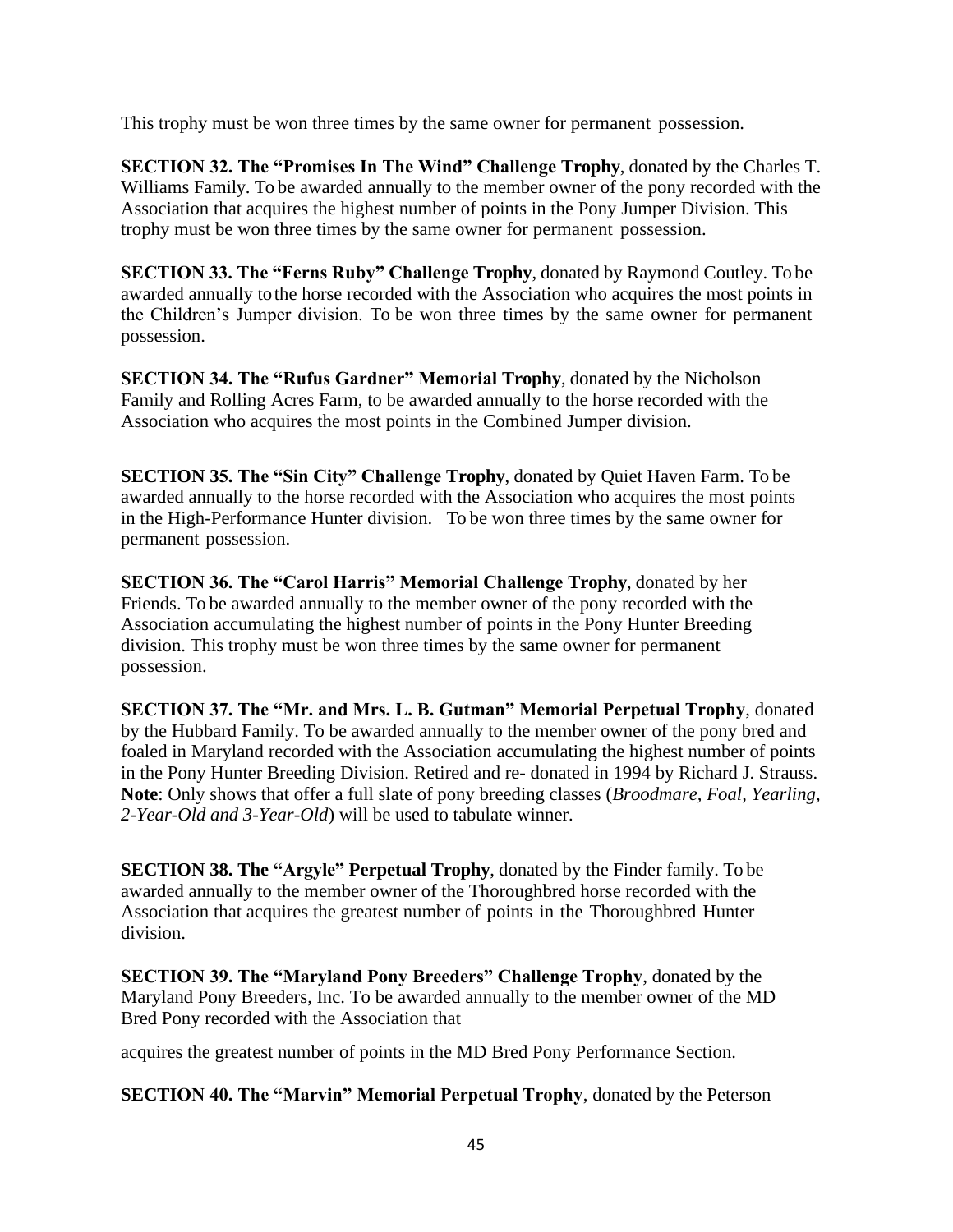Family. To be awarded annually to the owner member who is a legal resident of Maryland to the most outstanding horse shown during the year at MHSA rated shows (MHSA Horse of the Year Recipient).

**SECTION 41. The "Halcyon Hawthorne" Perpetual Trophy**, donated by the Schaefer Family. To be awarded annually to the owner member who is a legal resident of Maryland to the most outstanding pony shown during the year at MHSA rated shows (MHSA Pony of the Year Recipient).

**SECTION 42. The "Perfect Parent" Perpetual Trophy**, donated by Mr. and Mrs. John Bartko. To be awarded annually to the parent(s) of a member recorded with the Association who is chosen by the Bartko Family.

**SECTION 43. The "Tulip Pond Farm" Challenge Trophy**, donated by Daphne Ross. To be awarded annually to the member owner of the pony recorded with the Association that acquires the greatest number of points in the Pre-Children's Pony Hunter division. To be won three times by the same owner for permanent possession.

**SECTION 44. The "Jean Tonkin Brinkley Memorial" Challenge Trophy**, donated by Elizabeth Brinkley Sponseller. To be awarded annually to the member owner of the horse recorded with the Association that acquires the greatest number of points in the 3' Pre-Green Hunter section. To be won three times by the same owner for permanent possession.

**SECTION 45. The "Lymerick" Memorial Trophy**, donated by Turan Atay. To be awarded annually to the horse recorded with the Association that acquires the most points in the Adult Amateur Jumper division. This trophy must be won three times by the same owner for permanent possession.

**SECTION 46. The "Old Guys" Challenge Trophy**, donated by Lake View Farm. To be awarded annually to the horse recorded with the Association that acquires the most points in the Adult Amateur, Low Child/Adult, or Children's Jumper divisions. If horse accrues points in more than one division, points not to be combined.

This trophy must be won three times by the same owner for permanent possession.

**SECTION 47. The "MHSA Large Green Pony" Challenge Trophy**, donated by Corgi Glen Farm. To be awarded annually to the member owner of the pony recorded with the Association that acquires the greatest number of points in the Large Green Pony division. To be won three times by the same owner for permanent possession.

**SECTION 48. The "W. Gary Baker" Memorial Perpetual Trophy**, donated by friends of W. Gary Baker. To be awarded to the high point 'A' rated hunter from December Hunter Classic, Showplace Spring Festival, Maryland National Horse Show, Boumi Temple, and Loudoun Memorial Benefit Horse Show. Horse/pony must be MHSA lifetime recorded and owner must be a current MHSA member.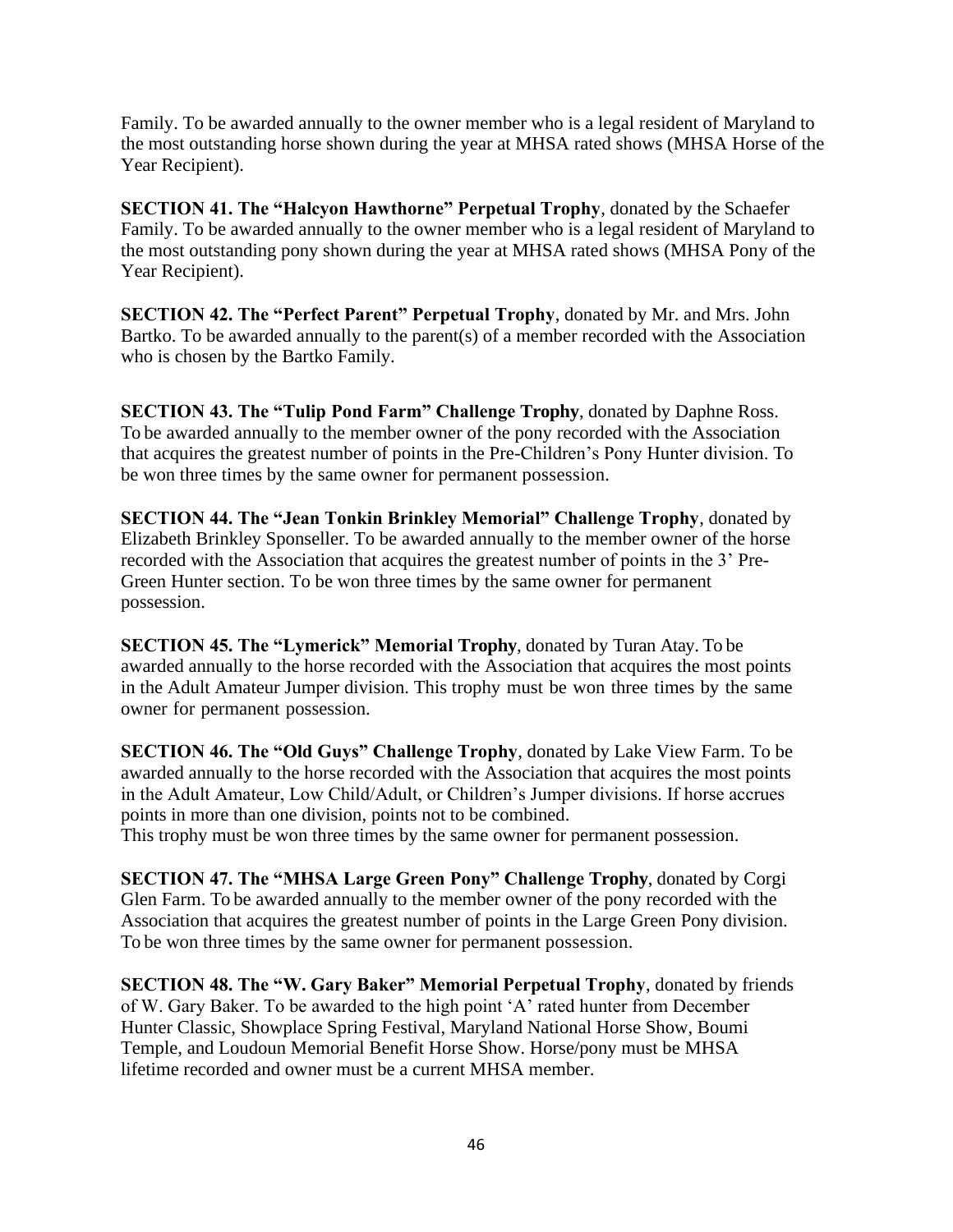**SECTION 49. The "Joe Darby" Memorial Perpetual Trophy**, donated by Mike Rosser. To be awarded annually to the member owner of the horse recorded with the Association that acquires the greatest number of points in the Green Conformation Hunter Division.

**SECTION 50. The "Mark and Marshall" Challenge Trophy**, donated by Alan and Jessi Lohman. To be awarded annually to the member owner of the horse recorded with the Association that acquires the greatest number of points in the 3'3" Performance Hunter Division. To be won three times by the same owner for permanent possession.

**SECTION 51. The "Sin City" Challenge Trophy**, donated by Quiet Haven Farm, LLC. To be awarded annually to the member owner of the horserecorded with the Association that acquires the greatest number of points in the High-Performance Hunter Division. To be won three times by the same owner for permanent possession.

**SECTION 52. The "Nesbitt Family" Challenge Trophy**, donated by Mr. and Mrs. Yale Silon in honor of Mary Nesbitt. To be awarded annually to the member owner of the horse recorded with the Association that acquires the greatest number of points in the 3'3" Pre-Green Hunter Division. To be won three times by the same owner for permanent possession.

**SECTION 53. The "Wendelin" Challenge Trophy**, donated by Felicia Russell. To be awarded annually to the member owner of the horse recorded with the Association that acquires the greatest number of points in the Jr/AO Jumper Division. To be won three times by the same owner for permanent possession.

**SECTION 54. The "Maizy Toltien" Challenge Trophy**, donated by Ericka Caslin. To be awarded annually to the member owner of the horse recorded with the Association that acquires the greatest number of points in the Low Children's/Adult Amateur Jumper Division. To be won three times by the same owner for permanent possession.

**SECTION 55. The "Pacifica" Challenge Trophy**, donated by The Pickett Family. To be awarded annually to the member owner of the horse recorded with the Association that acquires the greatest number of points in the 3'3" Large Junior Hunter Division. To be won three times by the same owner for permanent possession.

**SECTION 56. The "Swingtown" Challenge Trophy**, donated by Quiet Haven Farm. To be awarded annually to the member owner of the horse recorded with the Association that acquires the greatest number of points in the Adult Amateur Hunter 26 - 49 section. To be won three times by the same owner for permanent possession.

**SECTION 57. The Glena Wirtanen Horsemanship Award**, donated by Ericka Houlihan and Jessica Lohman. To be awarded annually to the MHSA member who exemplifies outstanding horsemanship skills through integrity, empathy, and extensive knowledge of horse welfare and safety, and acts as a positive role model and advocate of horsemanship in the community.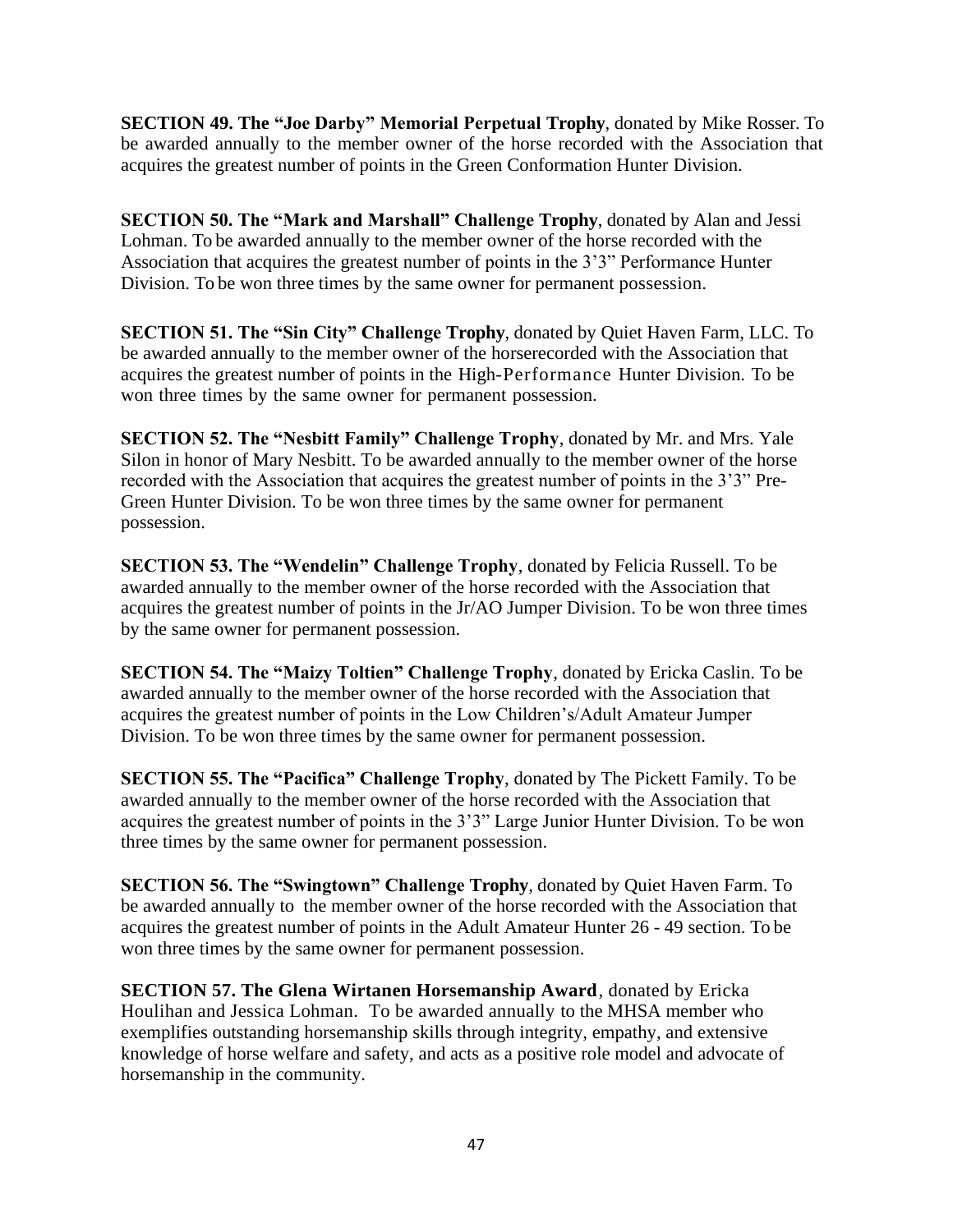### **PART III - RETIRED TROPHIES**

**The "Grey Fox" Challenge Trophy**, donated by Mr. and Mrs. Charles Russell and Family. To be presented annually by a member of the Russell Family to the member owner of the pony recorded with the Association that acquires the highest number of points in the Green Hunter Pony Divisions. Retired in 1999 by Caitlin Lane.

**The "Windy Willow Farm" Challenge Trophy**, donated by Mr. and Mrs. James Hammond. To be presented annually by a member of the Hammond Family to the member owner of the pony recorded with the Association that acquires the highest number of points in the Large Pony Hunter Divison. Retired in 1999 by Caitlin Lane.

**The "P.H.A." Trophy**, to be presented annually to the horse recorded with the Association that acquires the highest number of points in the Jumper divisions. Retired in 2000 to the Stevens Family in memory of their daughter Allison.

**The "Royal Mist" Memorial Challenge Trophy**, donated by Mrs. Linda Piersol Bayley. To be awarded annually to the member owner of the pony recorded with the Association that acquires the greatest number of points in the Regular Small Pony Hunter Division. Retired in 2004 by Samantha Schaefer.

**The "Among The Stars" Challenge Trophy**, donated by the Lane Family. To be presented annually to the member owner of the pony recorded with the Assoviation that acquires the highest number of points in the Large Pony Hunter Division. Retired in 2004 by Branson Skinner.

**The "Falling Weather" Challenge Trophy**, donated by Mr. and Mrs. Walter Reynolds, in memory of the broodmare "Falling Weather". To be awarded annually to the member owner of the horse recorded with the Association that acquires the highest number of points in the Thoroughbred and Other Than Thoughbred Hunter Broodmare Breeding Divisions. Retired and re-donated in 1986 and 1994 by Joan Fox Miller. Retired in 2004 by Holly Hallek Patton.

**The "Straus" Memorial Perpetual Trophy**, presented by Mrs. Straus in memory of the great sportsman and officer of the Association, Henry L. Straus, will be awarded annually to the member owner of the horse recorded with the Association that acquires the highest number of points in the Small or Large Junior Hunter Division. (Stolen in 2012)

**The MHSA Green Conformation Perpetual Trophy**, donated by Rachel Kennedy and Miranda Scott. To be awarded annually to the member owner of the horse recorded with the Association that acquires the most points in the Green Conformation Hunter Division. (Stolen in 2012)

**The "Woods Ghost" Challenge Trophy**, donated by Ms. Lavinia Lee. To be awarded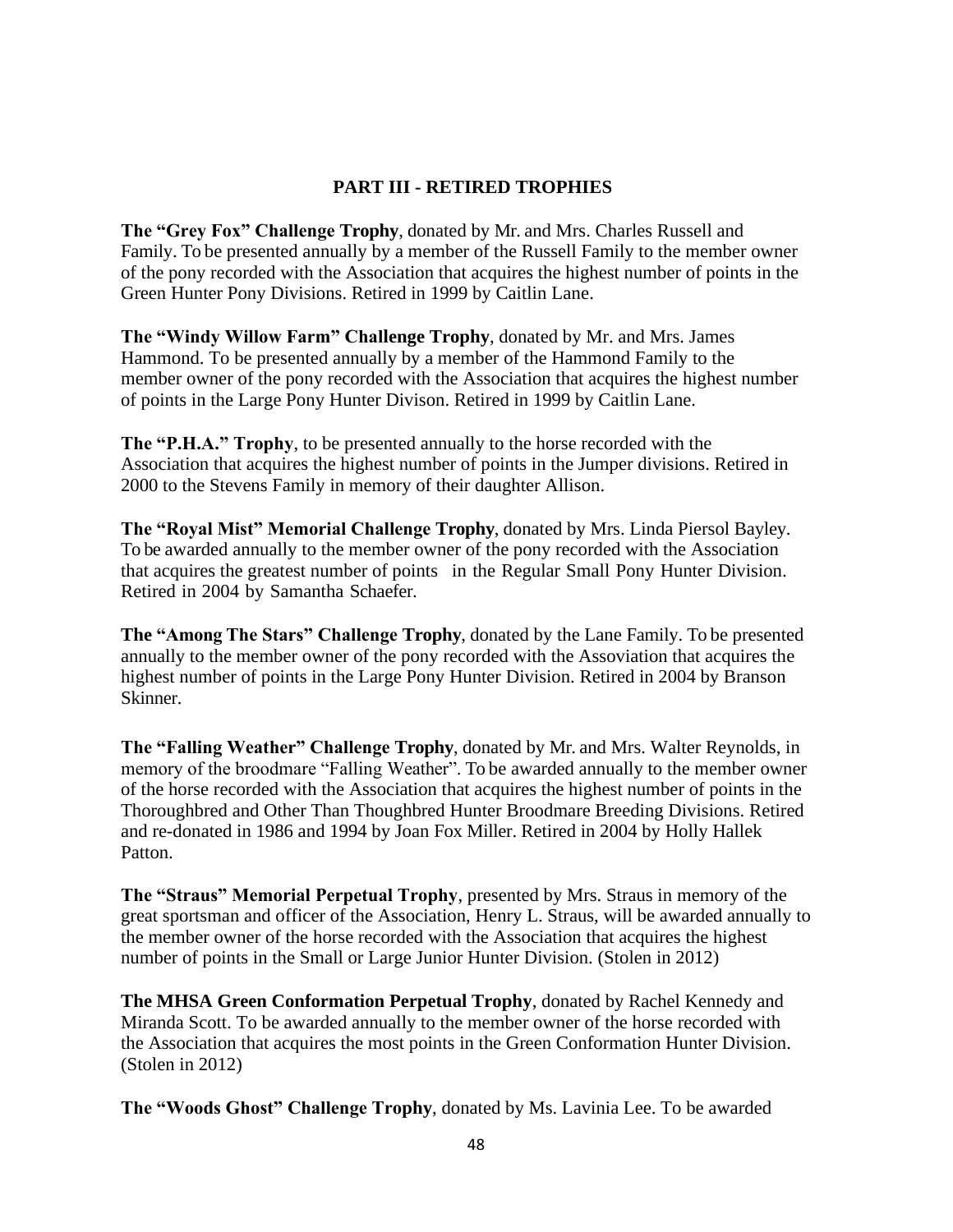annually to the member owner of the horse recorded with the Association that acquires the greatest number of overall points in the Adult Amateur Hunter Section. This trophy must be won three times by the same owner for permanent possession. (Stolen in 2012)

**The "Elddire Farm" Perpetual Trophy**, donated by Ms. Deane Lee Gutman. To be awarded annually to the member owner of the Pony Broodmare recorded with the Association that acquires the greatest number of points in the Pony Broodmare Hunter Breeding Section. (Stolen in 2012)

**The "Certified Check" Challenge Trophy**, donated by Ms. Janet A. Bradley. To be awarded annually to the member owner of the horse recorded with the Association that acquires the highest number of points in the Pleasure Horse division. This trophy must be won three times by the same owner for permanent possession. Retired and re-donated in 1995 by Daryl Insley. Retired in 2005 by Pam Titus.

**The "Barry Lane - Radishes & Mint" Memorial Challenge Trophy**, donated by Bobbie and Toby Gibbon. To be awarded annually to the member owner of the horse recorded with the Association that acquires the most points in the Regular/Conformation Working Hunter division. This trophy must be won three times by the same owner for permanent possession. (Stolen in 2012)

**The "Ross A. Kennedy" Memorial Challenge Trophy**, donated by Ms. Mary Brighoff. To be presented annually to the member owner of the horse recorded with the Association that acquires the highest number of points in the Hunter Breeding Divisions. This trophy must be won three times by the same owner for permanent possession. Retired and redonated in 1997 by Sallie J. Sexton. Retired in 2005 by John W. Kelly, Jr.

**Persimmon Tree Farm Perpetual Trophy**, donated by Carolyn Krome, awarded annually to the winner of the MHSA Hunt Seat on Horses Medal Finals. (Stolen in 2012)

**Equestrian Pasttimes Perpetual Trophy**, awarded annually to the winner of the MHSA Adult Amateur Medal Finals. (Stolen in 2012)

**The "Bruce Fales, Jr." Memorial Challenge Trophy**, originally donated by Ms. Joan A. Wilson. To be awarded annually to the member owner of the horse recorded with the Association accumulating the highest number of points in the Other Than Thoroughbred Hunter Breeding Division. This trophy must be won three times by the same owner for permanent possession. Retired and re-donated in 1997 by Sally J. Sexton. Retired in 2005 by Anne M. Jones.

**The "Speedwell Farm" Challenge Trophy**, donated by Lezlie Reinhart. To be awarded annually to the horse recorded with the Association who acquires the most points in the Thoroughbred Yearling Division. Retired in 2006 by John W. Kelly, Jr. (Stolen in 2012)

**The "Baileys Irish Cream" Challenge Trophy**, presented by Dr. and Mrs. Stephen Rohr. This trophy will be awarded annually to the member owner of the horse recorded with the Association that acquires the highest number of points in the Small Hunter Division. This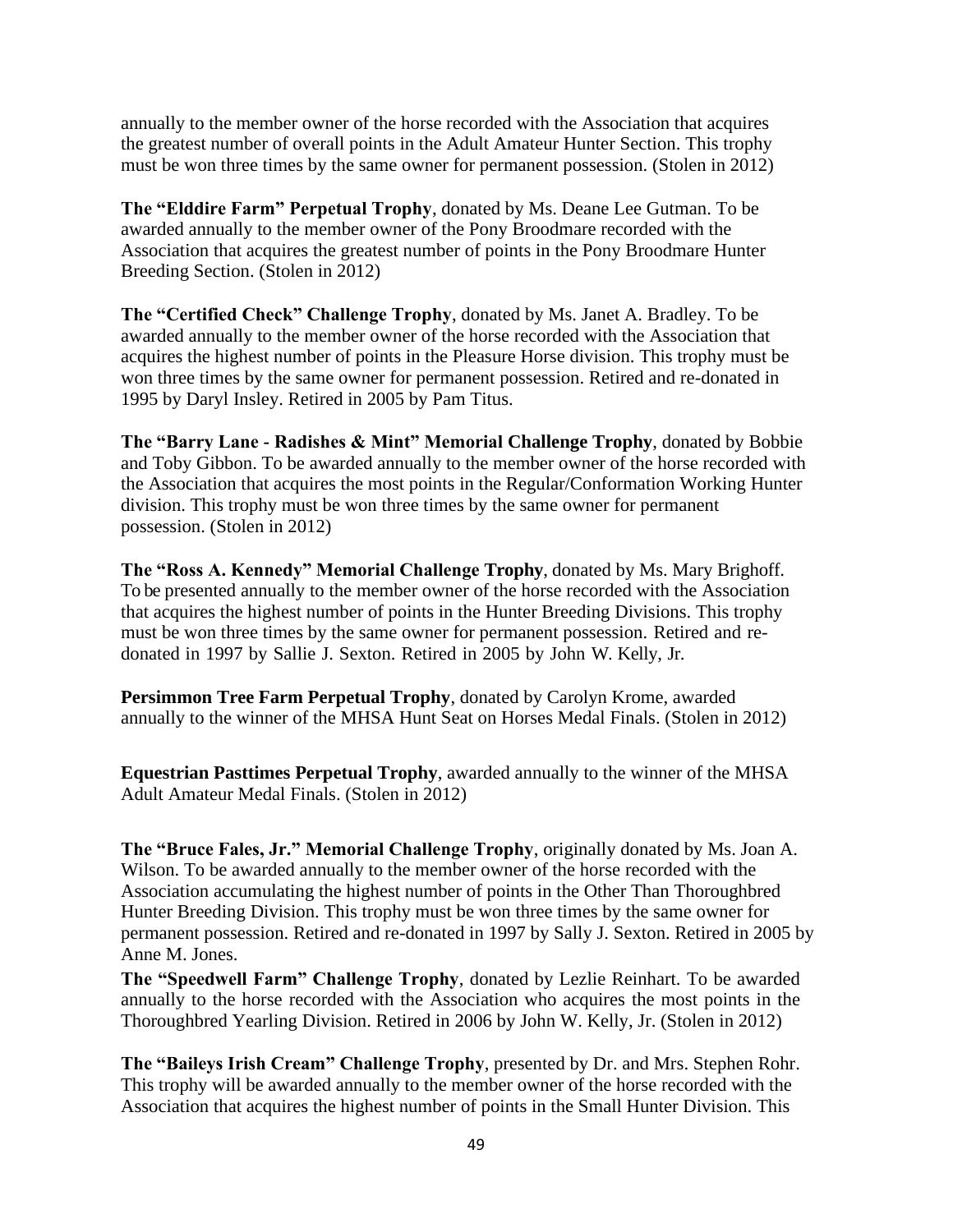trophy must be won three times by the same owner for permanent possession.

**The "Song 'N Dance Man" Challenge Trophy**, donated by the Trovato Family. To be awarded annually to the pony recorded with the Association who acquires the most points in the Pleasure Pony division. To be won three times by the same owner for permanent possession. Retired and re-donated in 2003 by Pam B. Titus.

**The "Skye Blue Walker" Challenge Trophy**, donated by Anne M. Jones. To be awarded annually to the member owner of the horse bred and/or foaled in Maryland recorded with the Association that acquires the highest number of points in the Non-Thoroughbred Hunter Breeding Division at shows held in the State of Maryland. To be won three times by the same owner for permanent possession.

**The "Millpond Country Club Dues" Challenge Trophy**, donated by the Butler Family. To be awarded annually to the member owner of the pony recorded with the Association that acquires the highest number of points in the Small Pony Hunter Division. This trophy must be won three times by the same owner for permanent possession.

## **PART V – THE GITTINGS HORSEMANSHIP AWARD**

## **SECTION 1.**

The Maryland Horse Breeders Association, as part of its program to stimulate better horsemanship among the young riders of Maryland, will award appropriate trophies to the competitors that qualify for the Gittings Horsemanship Finals.

## **SECTION 2.**

The winner of the annual Gittings Horsemanship Finals competition will be presented the Gittings Trophy, donated by Martha S. Breedlove.

## **SECTION 3.**

The winning trainer of the annual Gittings Horsemanship Finals competition will be presented the Linky Smith Memorial Trophy, donated by Martha S. Breedlove.

## **PART VI – THE MSHA HUNTER SEAT FINALS AWARD**

#### **SECTION 1.**

A trophy will be presented annually by the Maryland Horse Shows Association to the winner of the MHSA Hunter Seat Finals Competition on Horses. Trophy donated by the Maryland Horse and Pony Show.

## **SECTION 2.**

A trophy will be presented annually by the Maryland Horse Shows Association to the winner of the MHSA Hunter Finals Competition on Ponies. Trophy donated by Maryland Horse and Pony Show.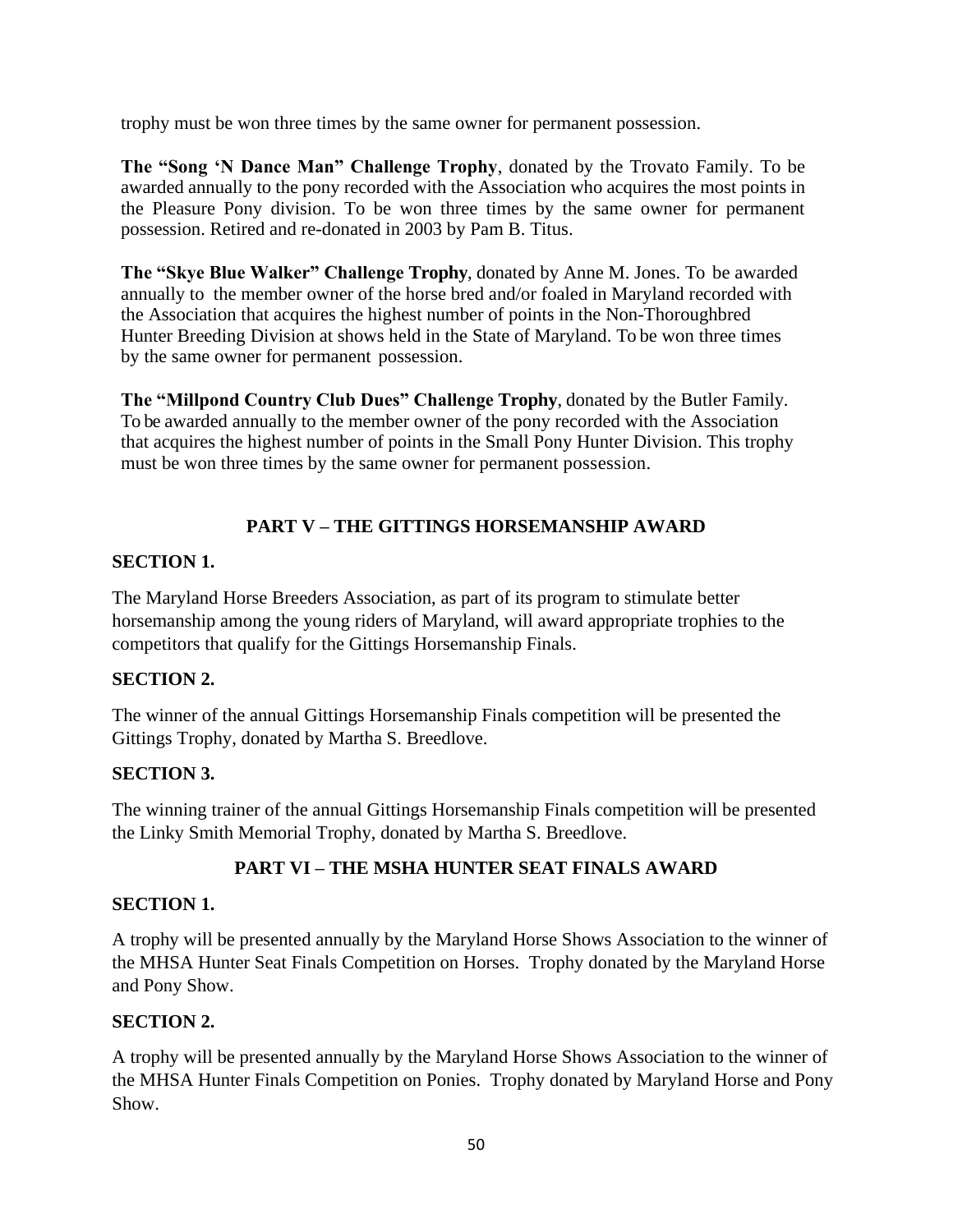## **PART VII – THE MHSA ADULT AMATEUR HUNTER SEAT FINALS AWARD**

## **SECTION 1.**

A trophy will be presented annually by the Maryland Horse Shows Association to the winner of the MHSA Adult Amateur Seat Final Competition. Trophy donated by Nicole Wood in memory of Positive Returns.

## **SECTION 2.**

A trophy will be presented annually by the Maryland Horse Shows Association to the winner of the MHSA Adult Amateur Hunter Seat Year End Awards. Trophy donated by The Director Family.

## **PART VIII – THE MHSA CHILDREN'S PONY FINALS AWARD**

## **SECTION 1.**

A trophy will be presented annually by the Maryland Horse Shows Association to the winner of the MHSA Children's Pony Medal Finals. The "King of the Road" Perpetual Trophy donated by the Simcik Family.

## **PART IXa – THE JOHN A. WAGNER JR SPECIAL AWARD**

## **SECTION 1.**

The John A. Wagner Jr Memorial Perpetual Trophy, punch bowl, donated by Mrs. Bradford Johnson and Mrs. Roxanne Rector will be awarded annually to the MHSA member who has in the opinion of the MHSA Board of Directors contributed the most to the betterment of the Association and its participants.

## **PART IXb – SHORT STOP CHALLENGE TROPHY – MD HORSE PERSON OF THE YEAR AWARD**

## **SECTION 1.**

The "Short Stop" Challenge Trophy, donated by the Finnerty Family, will be awarded at the Maryland Horse Shows Association's Annual Convention to the person who in the opinion of a special committee has consistently contributed to the betterment of our sport and our Association.

- 1. The person must be a member of the MHSA.
- 2. The person must have been active as either an owner, rider, trainer, handler or show official either currently or in the past.
- 3. The person must be or have been a legal resident of the State of Maryland.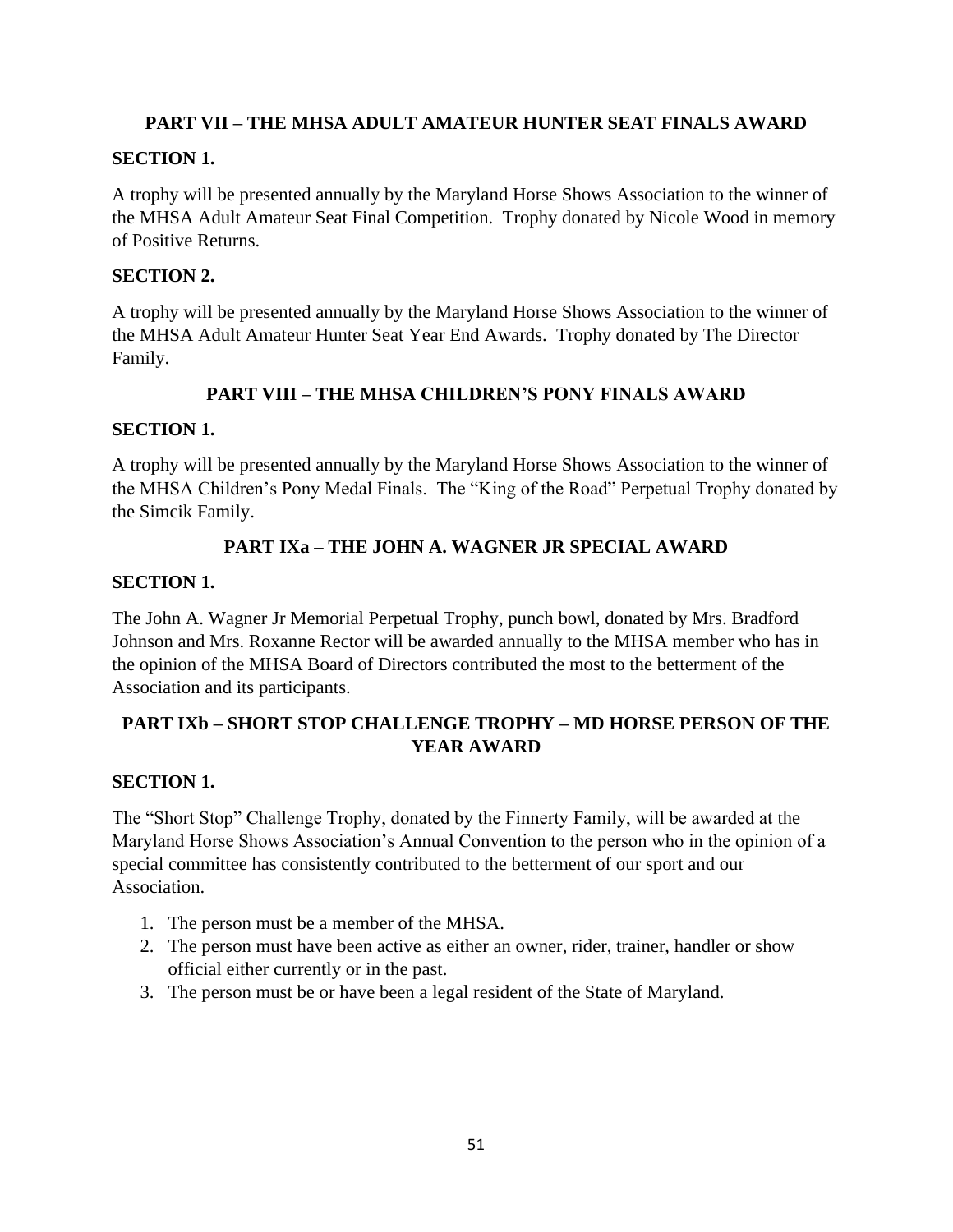### **PART X – ELIZABETH SOLTER EMERGING ATHLETE AWARD**

#### **SECTION 1.**

The "Elizabeth Solter Emerging Athlete" Memorial Perpetual Trophy will be awarded to a dedicated and knowledgeable young rider (USEF horse show age  $15 - 30$ ) who has demonstrated the enthusiasm, work ethic and aptitude necessary for success as a horseman. The award winner would have the talent and ambition to excel in the hunter/jumper industry; and must be capable of riding in the hunter, jumper, and equitation rings. Exemplary all-around performance: from riding, to horsemanship, to sportsmanship will be reviewed. The award winner will be someone who has a future as a rider in the sport, as well as a successful horseman who is viewed as a "good sport" among his/her peers. Must be a current member of the MHSA and in good standing. A \$1,000 cash bonus to be included to use as a scholarship for continued education, or in the case of a young professional, to go towards horse business-related expenses. The recipient must document and submit how the \$1,000 cash bonus was spent. Nominations to be accepted from the MHSA general membership. Winner to be chosen by a 3-person committee chosen by the President.

### **PART XI – BELFIELD MANAGEMENT DISTINGUISHED SERVICE AWARD**

### **SECTION 1.**

The Belfield Farm Distinguished Service Award, donated by the Moore Family, will be awarded annually to the person who in the opinion of a special committee has shown exemplary lifelong service to the betterment of our sport and our Association.

## **PART XII – MARYLAND HORSE AND PONY OF THE YEAR AWARDS**

## **SECTION 1.**

Maryland Pony of the Year Award. The Maryland Pony of the Year Award will be presented annually to the owner member who is a legal resident of Maryland to the most outstanding pony shown during the current year at MHSA rated shows. To be selected by a special committee appointed by the President. The committee shall consist of three (3) members that have no conflict of interest with the potential award winners. The pony must have shown at least five (5) times at an MHSA rated show. To be considered in selecting the winners are the pony's average points per show, the competitions where the pony competed, and other determining factors. The winner shall be the pony that best represented the State of Maryland during the current show season.

## **SECTION 2.**

Maryland Horse of the Year Award. The Maryland Horse of the Year Award will be presented annually to the owner member who is a legal resident of Maryland to the most outstanding horse shown during the current year at MHSA rated shows. To be selected by a special committee appointed by the President. The committee shall consist of three (3) members that have no conflict of interest with the potential award winners. The horse must have shown at least five (5) times at an MHSA rated show. To be considered in selecting the winners are the horse's average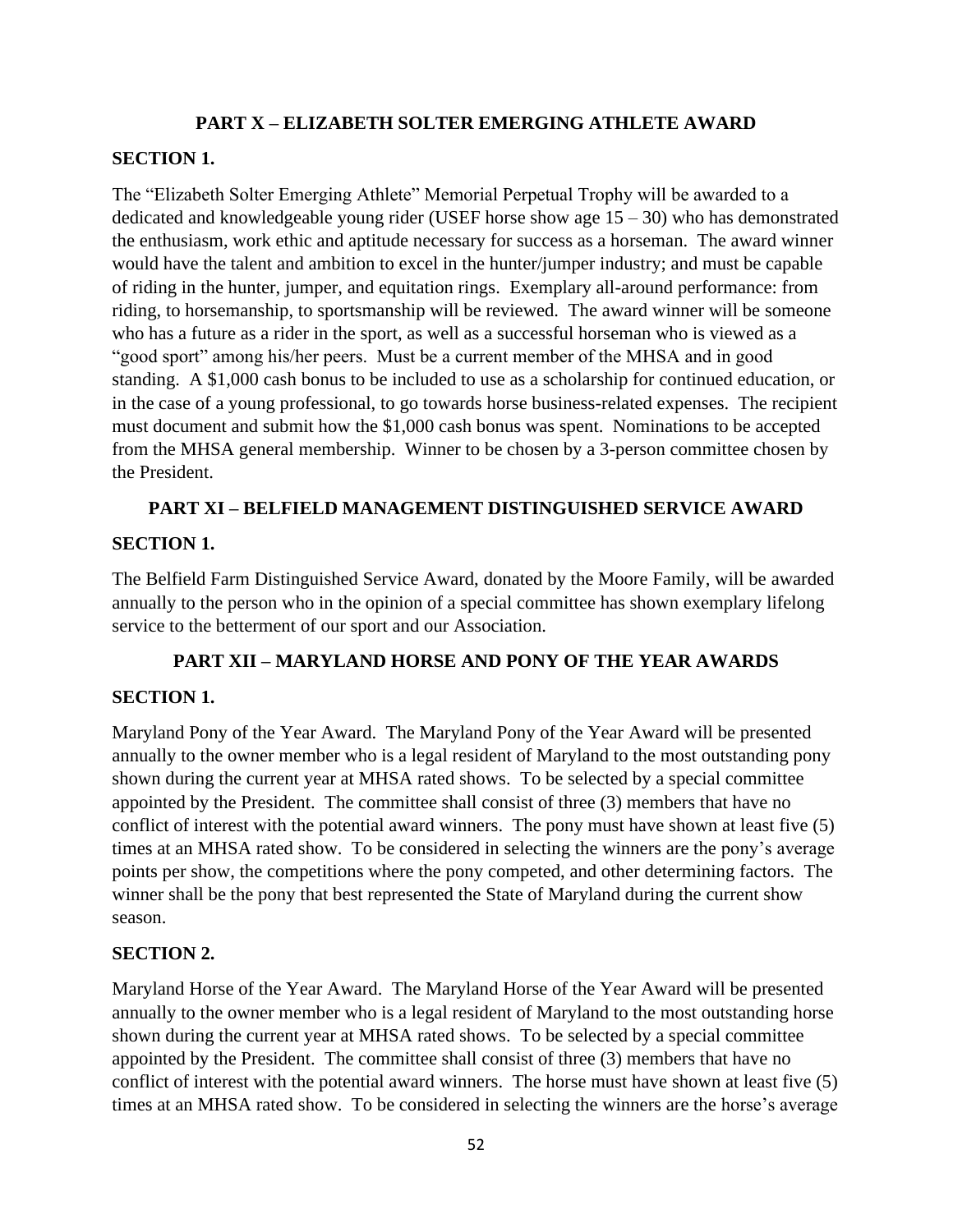points per show, the competitions where the horse competed, and other determining factors. The winner shall be the horse that best represented the State of Maryland during the current show season.

### **RULE X – LICENSED JUDGES**

#### **PART I – LICENSED OFFICIALS COMMITTEE**

#### **SECTION 1. General.** *See USEF Sub-Chapter 10-B*

#### **PART II – LICENSED JUDGES**

#### **SECTION 1. General**

- 1. Licensed Judges are classified as Registered, Recorded, and Learner. They must be Individual Senior/Senior Amateur Members, 21 years of age or over. (Exception: Learner Judges must be 18 years of age or older).
- 2. Only Licensed Judges in good standing may officiate at Recognized Competitions in those divisions covered by the rules and specifications of the current Rule Book.

#### **SECTION 2. Registered Judge.**

A Registered Judge "R" may officiate at any competition in the divisions(s) in which he/she is registered.

#### **SECTION 3. Recorded Judge.**

A Recorded Judge "r" may not officiate alone in an "A" division or section. A Recorded Judge may, however, officiate alone under the following circumstances: (a) at a competition which is a Regional Show except in the MHSA Hunter Seat, Gittings Horsemanship classes, MHSA Children's Pony Medal, MHSA Pony Hunt Seat Medal, MHSA Adult Amateur Medal (b) in any "B" or "C" division or section.

#### **SECTION 4. Learner Judge.**

1. A Learner Judge is an Individual Senior/Senior Amateur Member, 18 years of age or older to whom the President or Secretary may grant permission, upon the request of a Recognized competition and for that competition only, to accompany a Registered Judge into the ring. Permission will not be granted for more than one Learner Judge to be in a ring at one time. The fee is \$10 which in non-refundable. The application must be made on the official form provided for that purpose and must be accompanied by the required fee. After contacting show management for permission, the individual wishing to officiate as a learner judge must obtain consent from that Registered Judge with whom he or she would be officiating. The statement on the form that the competition holds itself responsible that the individual applies for is familiar with the Association rules and is capable to observe as requested, must be signed by an Officer of the competition.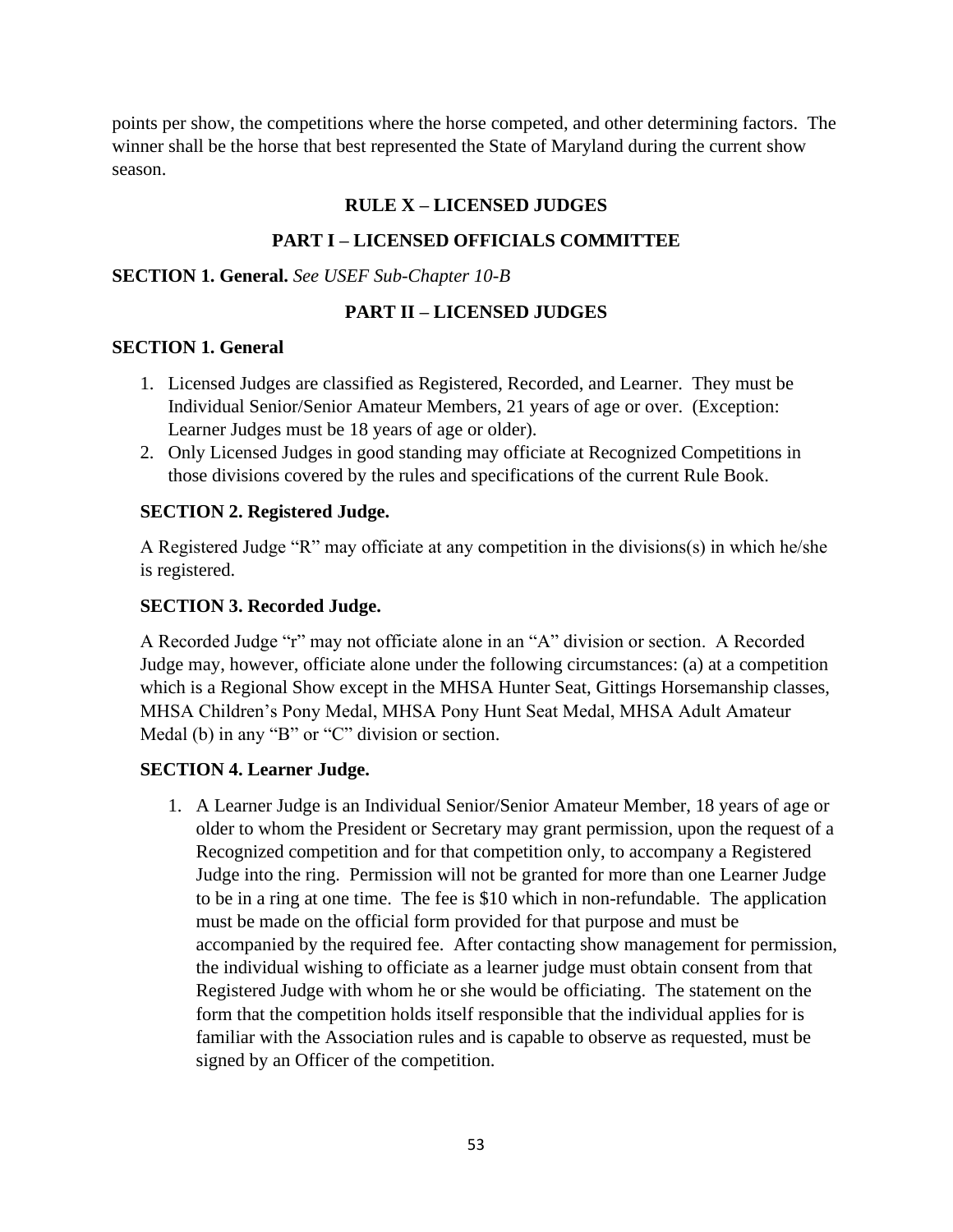- 2. There is no limit to the number of times a person may be granted a Learner Judge's Card. He/She shall be given a score card to evaluate the various entries but a learner judge has no authority as to the merits of the competitors.
- 3. The necessity of giving opportunity to Recorded and Leaner Judges to officiate with judges of experience in the show ring is urged upon all Recognized competitions as an important and cooperative duty. The recognized competition may request additional specific information about an individual's experience before accepting him/her as a learner judge.
- 4. Application must be received in the MHSA Office at least 14 days prior to the start of the competition. Learner applications received prior to the show, bt less than 14 days prior will receive no credit.

## **PART III – FEES**

- 1. Initial application or re-enrollment \$45
- 2. Application of promotion \$75
- 3. Annual renewal \$45
- 4. Learner Judge \$45

## **PART IV – ENROLLMENT**

#### **SECTION 1. General.**

- 1. Application must be made on the appropriate official enrollment form, signed by the applicant, and accompanied by the required fee which is not refundable.
- 2. The Licensed Officials Committee, not the applicant will send out questionnaires concerning the applicant to such persons listed as references by the applicant and to such judges, members of Division Committees, and others as it may select. No member of the Licensed Officials Committee may serve as a reference for an applicant for a Judge's license. All questionnaires must be returned to the Committee.
- 3. No application will be considered unless and until 15 questionnaires are returned from members of the Association, eight of which must be licensed judges and members of an MHSA Committee.
- 4. All questionnaires must be received within 60 days from the start of the application.
- 5. In the case of those applicants whose applications are not reviewed by the Licensed Officials Committee because of an insufficient number of returned questionnaires, the Committee will so advise the applicants and will hold those applications in a pending file for one more meeting of the Committee.
- 6. No applicant will be considered for a new a division until he/she has adjudicated in at least two Recognized competitions in a division in which he/she is already licensed and his/her name is listed in the prize list.
- 7. When five years or more have passed since the expiration of the license, every applicant for re-enrollment must complete the learner judging requirements outlined under Part II., Section. 4.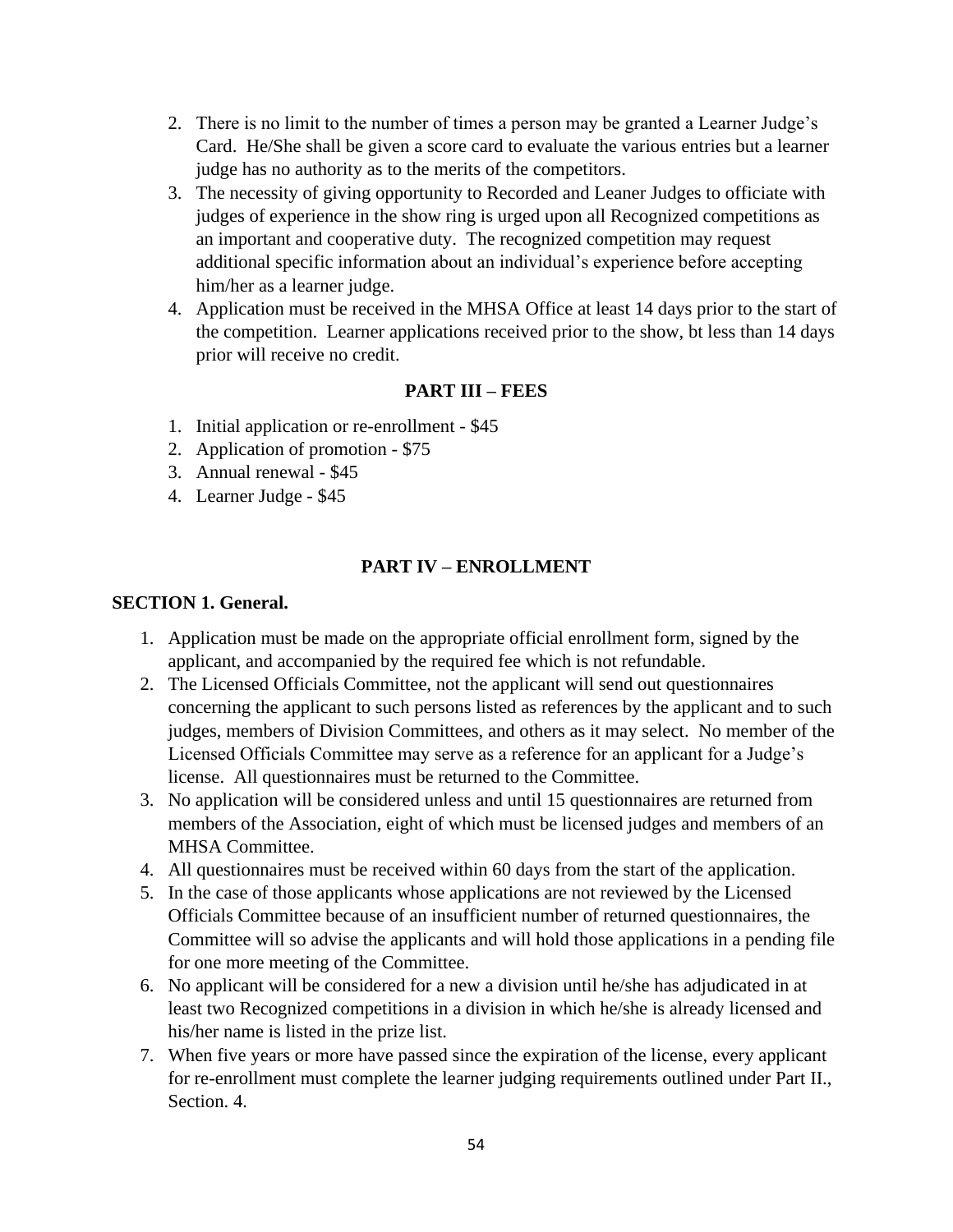## **PART V – MINIMUM REQUIREMENTS FROM ENROLLMENT**

- 1. Hunter. Complete six full days of Learner judging at a minimum of three USEF Recognized competitions, under a minimum of four (4) different USEF Recognized hunter judges. Applicant must Learner at least three complete "A" rated Hunter sections. These requirements must be fulfilled within a two-year period preceding application.
- 2. Hunter Seat Equitation. Complete six days of Learner judging in the Hunter Seat Equitation division at a minimum of four (4) USEF Recognized competitions under a minimum of four (4) different Recognized Hunter Seat Equitation judges. At least one competition must have "A" rated Hunter sections. These requirements must be fulfilled within a two-year period preceding application.
- 3. Jumper. Learner judge twenty classes in the Jumper Division with a USEF Registered Jumper Judge at a minimum of two USEF Recognized competitions. These requirements must be fulfilled within a two-year period preceding application.
- 4. Pleasure. Complete three full days of learner judging in the Pleasure Division at a minimum of three (3) MHSA Recognized competitions under a minimum of three MHSA Judges.

## **PART VI – OFFICIATING REQUIREMENTS TO MAINTAIN A LICENSE**

- 1. It is the responsibility of the licensed judge to accomplish all necessary requirements for maintaining a judge's license.
- 2. The Committee will require judges who do not officiate at one recognized competition within three years (in the division in which licensed) after obtaining a license or for any three-year period thereafter, to reapply for a license.

## **PART VII – PROCEDURE FOR PROMOTION TO MHSA 'R'**

## **SECTION 1. General**

- 1. A Senior or Senior Amateur active member in good standing with MHSA
- 2. Currently licensed as a Recorded (r) MHSA Judge in the divisions you are requesting promotion
- 3. Prior to submitting an Application for Promotion, you must have fulfilled the following minimum officiating requirements:
	- a. Judged at least three (3) USEF Licensed Competitions during the past three (3) years in the division in which he/she is applying
	- b. Apprenticed with at least three (3) different USEF 'R' judges at three (3) or more separate competitions during the past three (3) years in the division in which he/she is applying
	- c. Prior to the competition, you must contact and receive permission from both competition management and the USEF 'R' Judge with whom you wish to apprentice. You do not need to contact the MHSA in advance and there is not fee required for these experiences.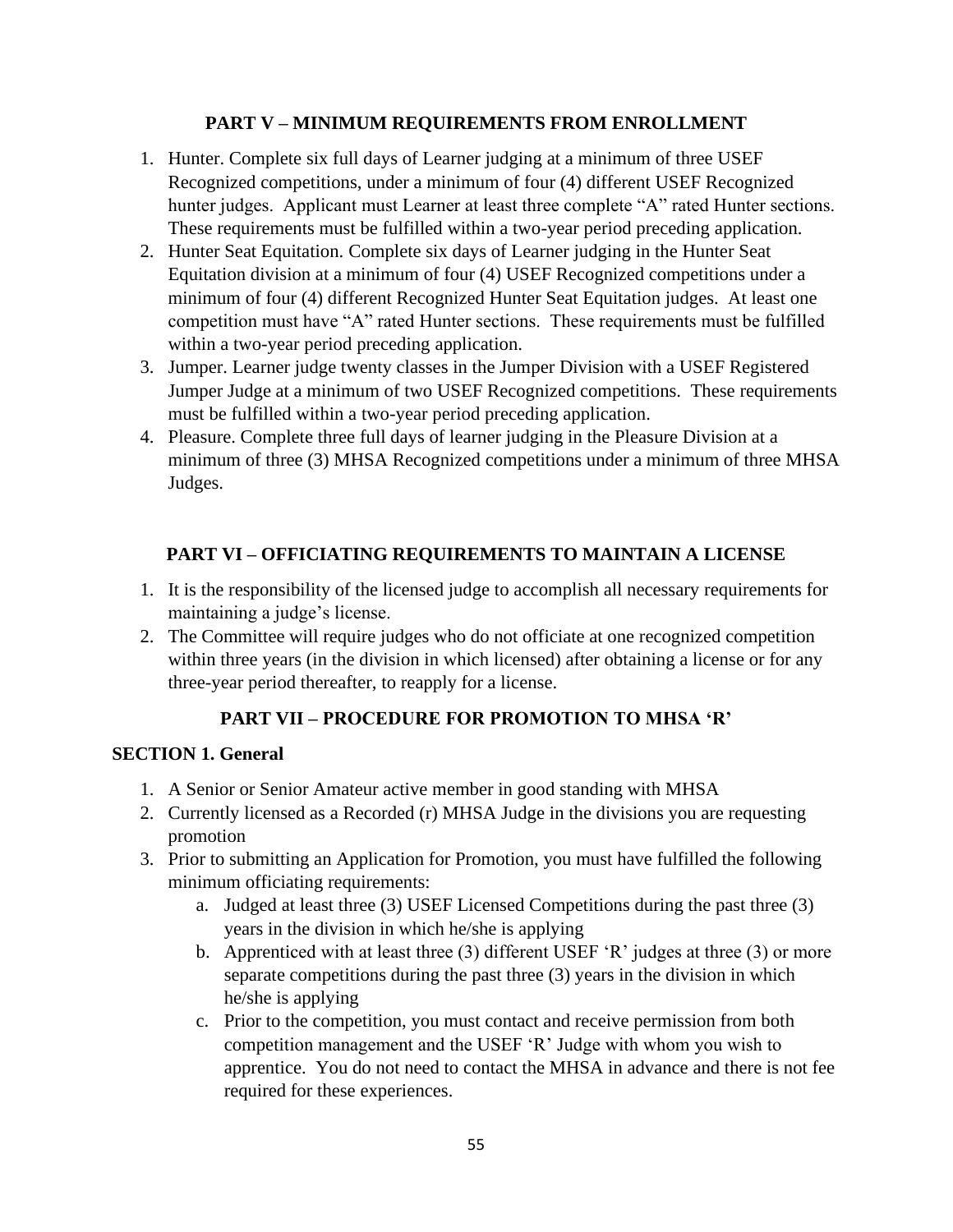- d. The USEF 'R' judge with whom you apprentice must complete the Recorded 'r' Judge's Evaluation Form and return it directly to MHSA (GR1057.8 & GR1059.8). This form should be given to the 'R' judge along with a stamped envelope addressed to: MHSA, PO Box 127 Hampstead, MD 21074
- e. Conflict of Interest rules listed in GR1304 and GR1038 must be followed.

### **SECTION 2. Clinic Requirement**

Applicants must have attended a USEF or MHSA Judge's Clinic within three-year preceding application for 'r' recording status and within five (5) years for 'R' recording status.

## **SECTION 3. Application for Promotion:** (*Once you have completed the above requirements)*

- 1. Your application for 'R' status may be submitted to the MHSA office.
- 2. Upon receipt of all information, your application, fee and required information will be processed to determine if all requirements have been met.
- 3. MHSA will contact you if something is missing.
- 4. When MHSA has verified that you have fulfilled the requirements, they will send reference evaluations regarding your experience and abilities to the people listed on your application. The MHSA Licensed Officials Committee may also be asked to comment. Fifteen (15) reference evaluations must be turned in by the 'R' judges the applicant sat with to be reviewed by the MHSA Licensed Officials Committee.
- 5. Note: Do NOT include members of the MHSA Licensed Officials Committee in your list of references as they will automatically receive your evaluation.
- 6. A letter notifying you of the Committee's decision will be sent within approximately three (3) weeks after the Committee meets.
- 7. If the required number of Reference Evaluations has not been received, you will be notified in writing to:
	- a. Submit additional names and addresses to be used as reference; and
	- b. Your application will be held for an additional month
	- c. If the required number of evaluations have not been received in the allotted time, you will be required to re-apply. There is a fee for each reapplication.

## **PART VIII – CLINIC REQUIREMENTS**

Any judge who fails to fulfill clinic requirements will not have his/her license automatically renewed and will have to reapply for his/her status.

- 1. All persons applying for enrollment, re-enrollment or promotion must have attended a MHSA or USEF judge's clinic within two-years preceding the application.
- 2. Recorded judges and registered judges must attend a clinic at least once every three (3) years.

## **PART IX – REGULATIONS GOVERNING JUDGES**

*See USEF GR1032, General See USEFGR1032 – 1040 Judges*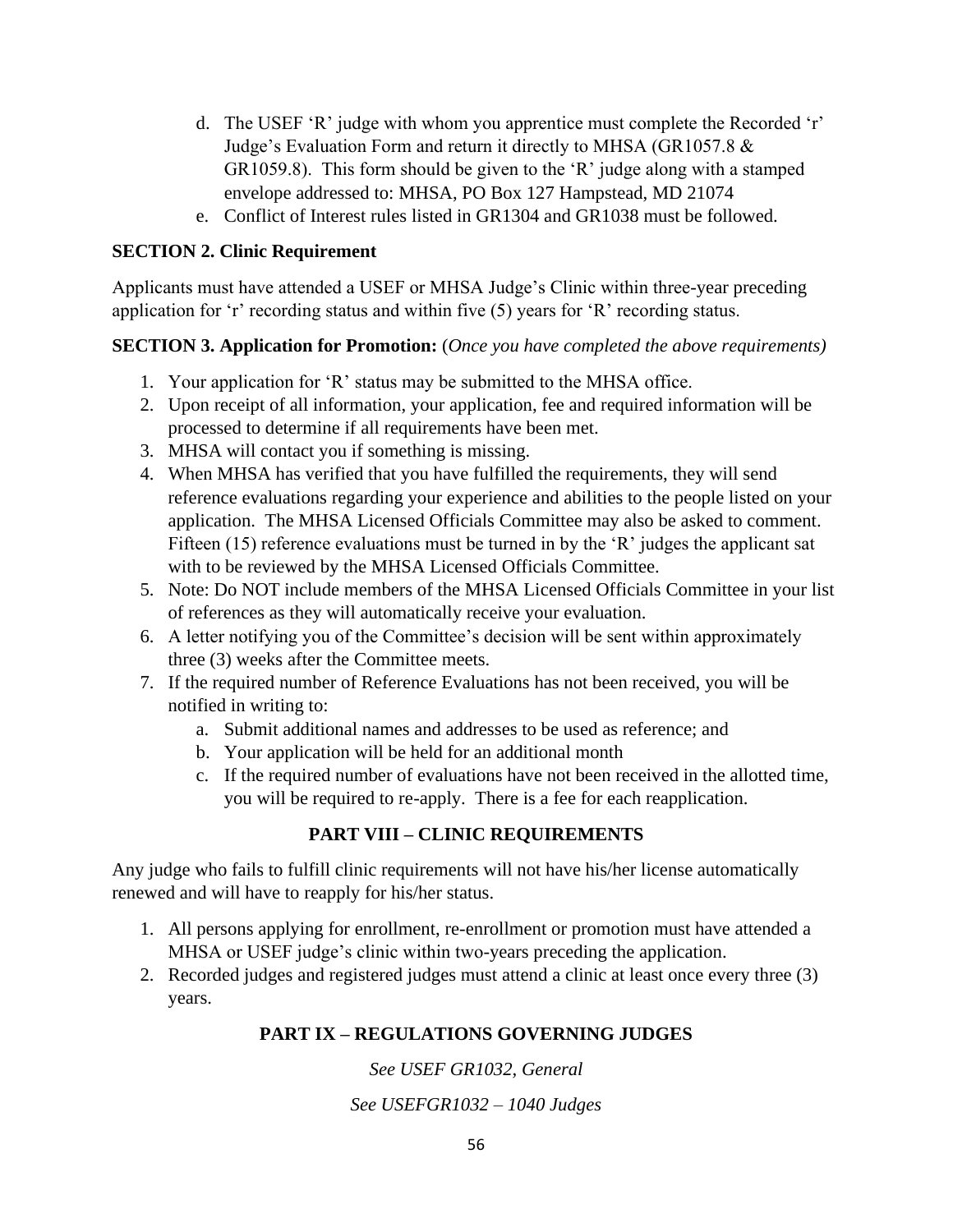*See USEF GR1039 + GR107, Restrictions, Conflicts of Interest*

### **RULE XI – LICENSED STEWARDS**

*See USEF GR1038 + GR107 + GR1304*

### **PART 1 – THE LICENSED OFFICIALS COMMITTEE**

#### **SECTION 1.**

The Licensed Officials Committee shall act upon every annual renewal and promotion to Stewards. The Committee will issue licenses to each approved applicant. Licenses are valid for the current competition year only.

- 1. The Committee at its discretion may reinstate a steward who has allowed his/her license to lapse for one year, or may require him/her to re-apply.
- 2. The Committee may require all Stewards who do not officiate at a Recognized Show within two (2) years after obtaining a license or for any two (2) year period thereafter, to re-apply for a license to retain their recognized status.
- 3. Complaints. On receipts of a protest or charge that a Steward has failed to attend the show or to perform his/her duties according to the rules, the committee shall investigate the complaint by holding a hearing. The protest or charge must be made in accordance with the provisions of Rule IX. In the event that the accused is found guilty at the hearing, he/she may be censured and his/her Steward's license revoked. Notice of such revocation may be published in the MHSA Newsletter. If the Steward is accused of other violations the matter shall be handled by the Enforcement Committee.

#### **SECTION 2. Stewards.** *See USEF GR1033*

- 1. The following are required responsibilities and duties of Stewards:
	- a. Safeguard the welfare of the horse
	- b. Protect the interests of competitors, judges, and competition management.
	- c. When they become aware of a potential violation of MHSA rules, without waiting for a protest, investigate, and notify the appropriate individual or official, and, if not rectified, issue a yellow warning card and/or file a charge.
	- d. Assist competition management to ensure that every effort is made to provide for a safe competition.
	- e. Confirm that all judges are either licensed in the divisions to which they have been assigned and if not, report the alleged rule violation.
	- f. Report on the suitability of the competition facilities in all aspects, including stabling. The steward must commence his/her duties early enough to deal with these matters.
	- g. A steward should clearly understand that he/she has no authority in connection with the management or the judging of a competition.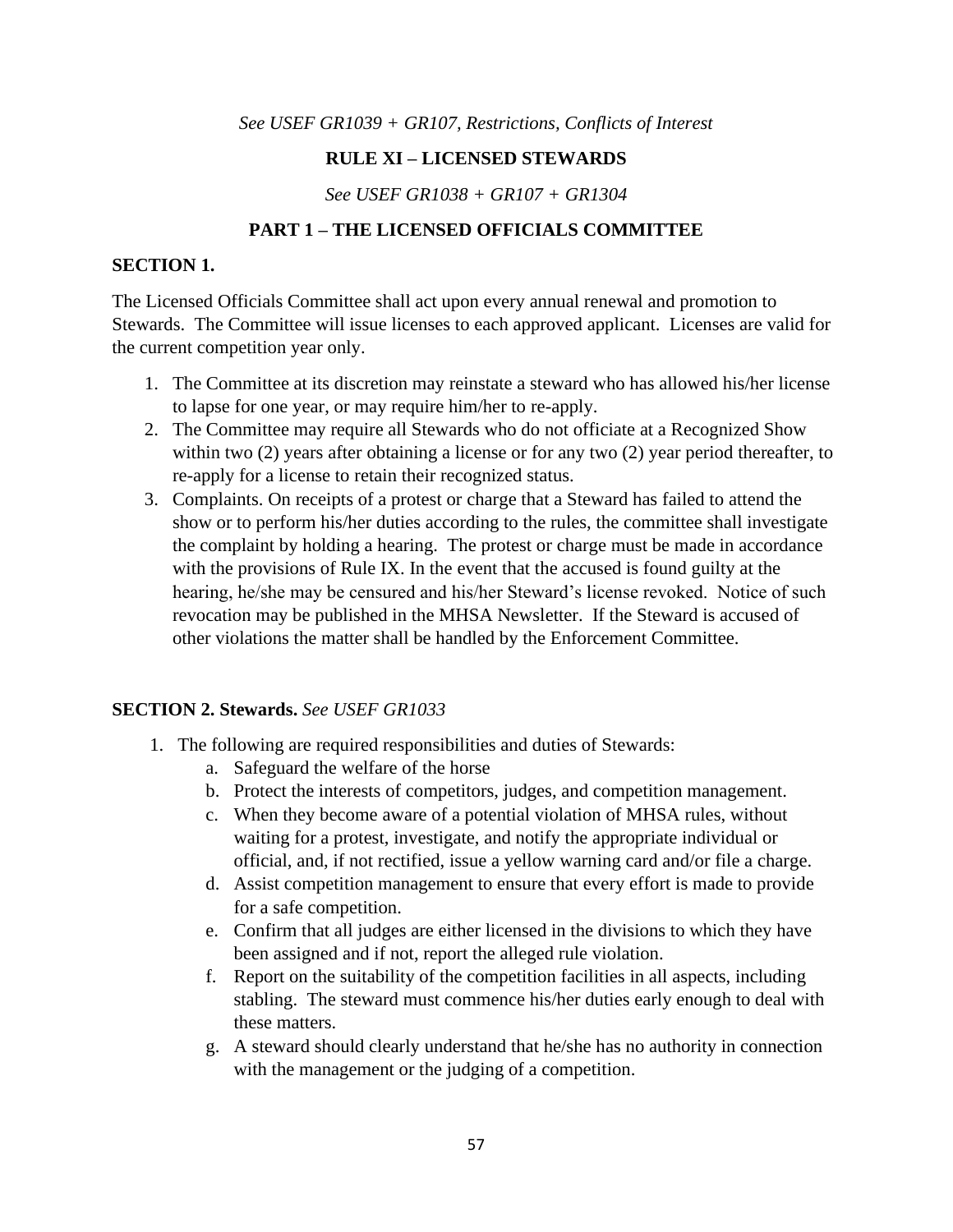- h. Additionally, stewards should reference the Check List available on the website [www.usef.org](http://www.usef.org/) which has additional Guidelines which should be considered when officiating at a competition.
- 2. Measurement: Measuring all animals required to be measured as provided for in USEF rule book, Chapter 5 of the General Rules, Measurement of Entries and if necessary return Measurement cards to the MHSA.
	- a. Stewards are responsible for ensuring that measurements are conducted in accordance with the rules and that all required paperwork is completed in a legible manner.
	- b. Offenders could be subject to a fine or administrative penalty at the discretion of the President or his/her designee.
- 3. Forms: The following forms must be submitted in a timely manner to the MHSA (within ten (10) days after the last licensed day of the competition):

Steward Report on the form furnished by the MHSA:

- a. The report must include any offenses or violations of the rules by the competition or any exhibitors.
- b. If the MHS does not receive the completed report and/or attachments postmarked and/or electronically submitted within ten (10) days of the closing of the competition, the Steward will be fined a fee of \$100. For the second offense and any offense thereafter in the same competition year, said official will be fined \$250. A third offense and any offense thereafter will result in an automatic suspension from office as Steward for 90 days, in addition to the fines.
- c. Failure to pay any fine within 30 days will result in a violation of rules and the Steward will be subject to an additional \$100 late fee.
- d. If the Steward disputes that the report was not timely filed, he/she may appeal in writing to the MHSA within 30 days of receipt of the MHSA's notice of the fine. The appeal must be accompanied by a check for \$50, payable to the Federation, which will be refunded if the appeal is upheld. The President and three members of the Licensed Officials Committee will consider the appeal and may waive a part or all of the fine upon finding of good cause of why the report was not timely filed and/or a finding that extreme hardship results from the automatic penalty. Note: only the fine may be waived. The rule violation will remain on the record for the official.
- 4. No steward may officiate for more than three (3) consecutive years at the same competition or at more than three (3) consecutive competitions run by the same governing body, Board of Directors or License.

## **RULE XII – COMPETITION OFFICIALS AND EMPLOYEES**

## **PART I – COMPETITION OFFICIALS**

**SECTION 1. Licensee – Operation of Competition.** *See USEF GR1201*

**SECTION 2. Manager.** *See USEF GR1202*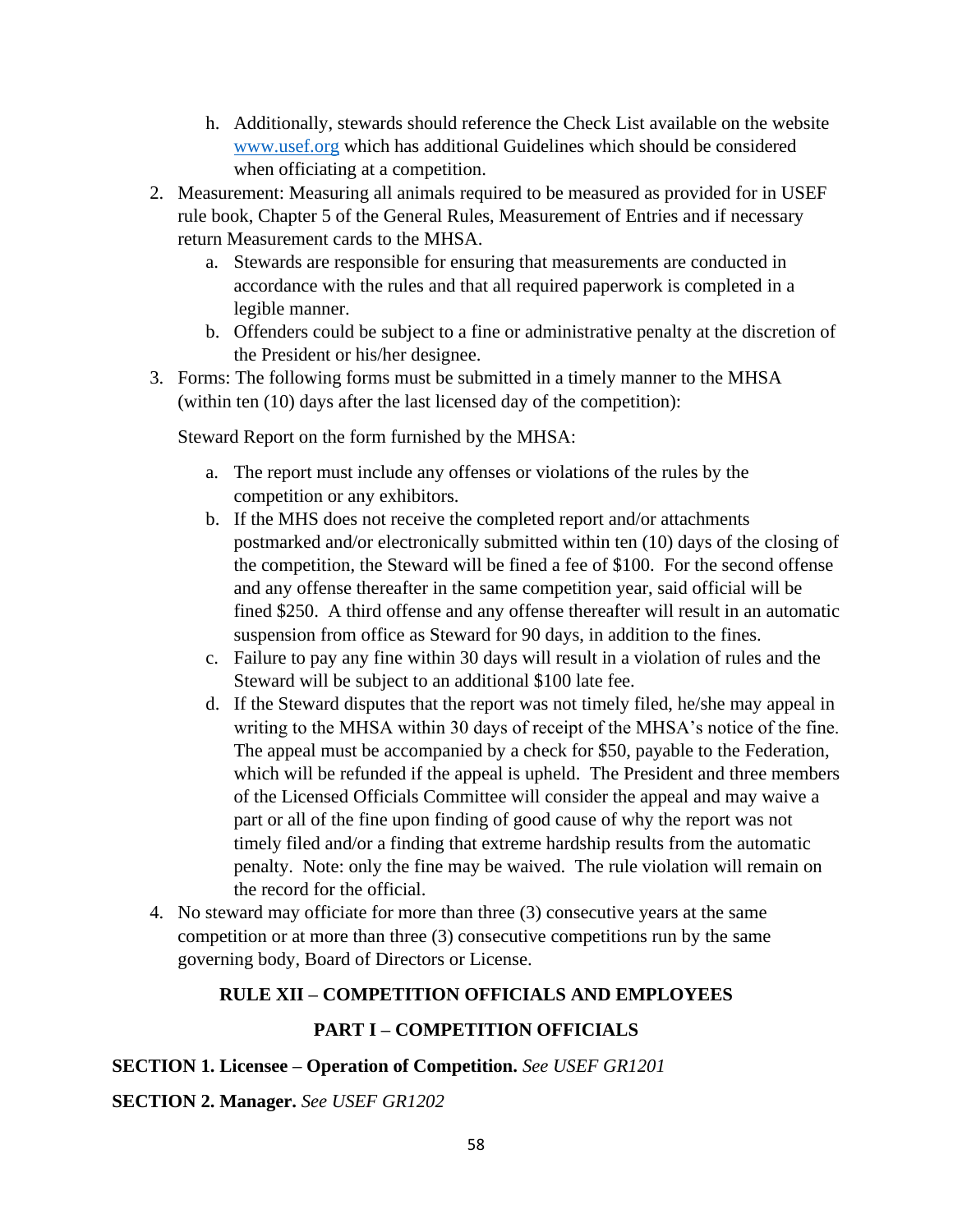1. An individual acting in this capacity is required to be an Individual Senior/Senior Amateur Member of the MHSA.

## **SECTION 3. Competition Secretary.** *See USEF GR1203*

**SECTION 4. Veterinarian.** *See USEF GR1204*

**SECTION 5. Course Designer.** *See USEF GR1205*

## **PART II – COMPETITION EMPLOYEES**

- **SECTION 1. Farrier.** *See USEF GR1206*
- **SECTION 2. Ringmaster.** *See USEF GR1208*

**SECTION 3. Timekeeper.** *See USEF GR1209*

## **PART III – DUTIES OF MANAGEMENT**

## **SECTION 1. General.** *See USEF GR1210-GR1216*

- 1. Apply annually to the Association for dates for the competition. In case of conflict the Executive Committee shall arbitrate and make decisions.
- 2. Sixty (60) days must elapse between the date of the application and the actual holding of a Regular Member Show, a Regional Show, and a Local Member show and a Hunter Breeder Show.
- 3. All shows recognized by the MHSA are required to carry General Liability Insurance. Shows are required to name the MHSA as an additional named insurance. All competitions must furnish the MHSA office at least two weeks prior to the competition a Certificate of Insurance for each day of the competition with minimum limits of \$1,000,000.00 Bodily Injury and Property Damage General Liability Insurance. An automatic fine of \$100 will be imposed on any competition for which evidence of adequate insurance is not received at least two (2) weeks prior to the competition.
- 4. It shall be in order for the Association to withhold the allotment of a date at a Recognized Show which has indebtedness recognized by the Association.
- 5. See that animals required to be measured are correctly measured by the rules and order the measurement of any pony/horse shows height is protested by an exhibitor.
- 6. Pay premiums and other indebtedness of the competition within sixty (60) days. A competition must honor its checks for a minimum of ninety (90) days from the date(s) of the competition.
- 7. At the Association's request, a competition must furnish entry blanks, judge's cards, class sheets or any other documents within the time requested by the Association. These records must be kept by management during all sessions of the competition and retained for three (3) years.

## **SECTION 2. Appointment of Officials and Employees.** *See USEF GR1211*

1. Every competition with an "A" rated division must have a qualified veterinarian present throughout the competition. Competitions with "B" or "C" rating may have a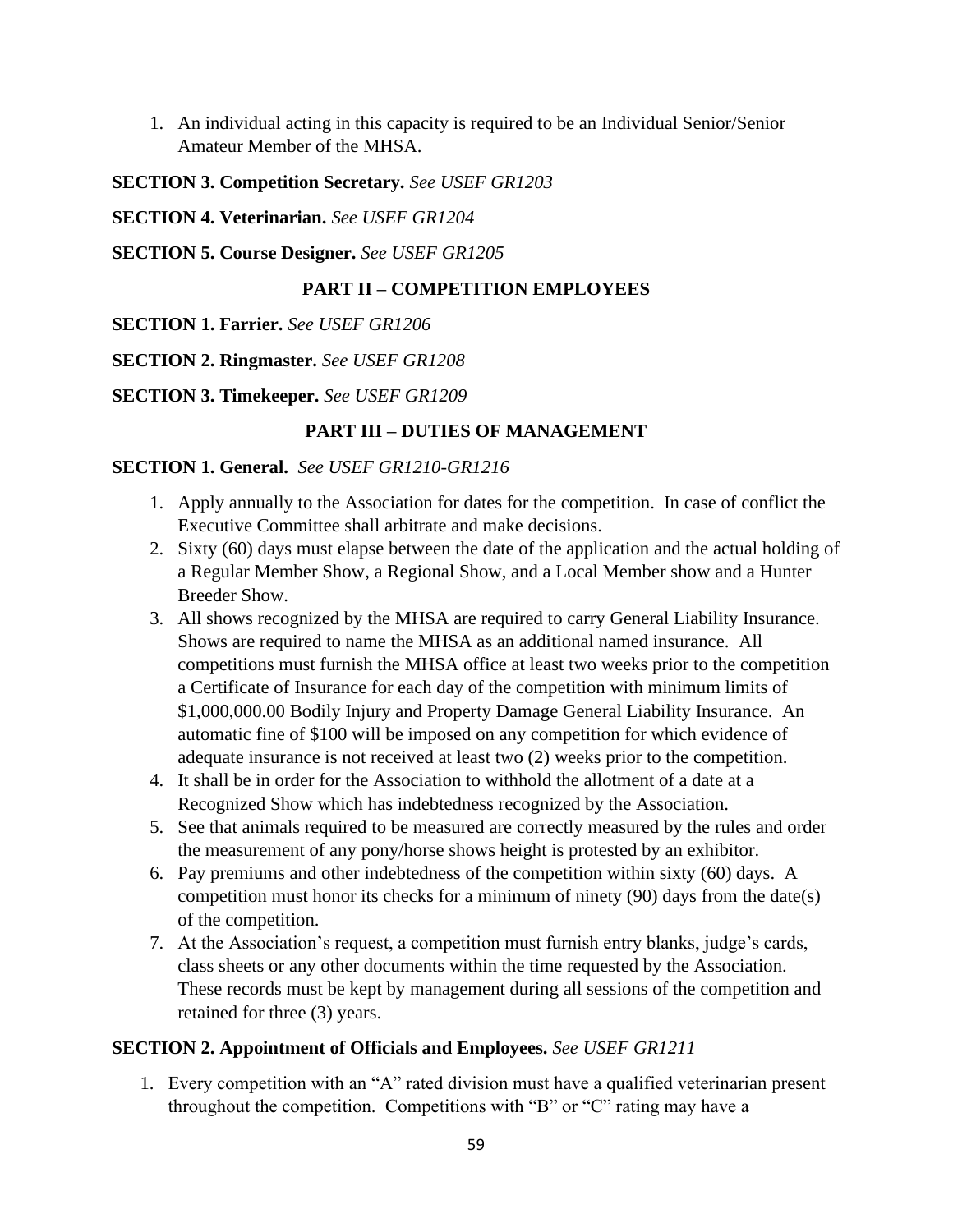veterinarian on call (a veterinarian who has agreed in writing to be on call) if one is not present on the show grounds. An official veterinarian should receive the comparable consideration and remuneration as other paid officials.

- 2. Every show which offers a division or section with an "A" rating must have a farrier qualified in those divisions of sections, available during all performances. Competitions with "B" or "C" rating must have a farrier available at all times. A farrier may not officiate in any class in which he/she is an exhibitor.
- 3. Provide qualified medical personnel with no other duties, and suitable medial equipment, i.e., an EMT, doctor nurse, or certified athletic trainer on call.

## **SECTION 3. Prize Lists.**

- 1. Mail prize list and entry blank to Association members, the Secretary of the Association, the competition judges and stewards immediately upon on publication.
- 2. In order to be an approved MHSA Horse Show, management must provide the MHSA office with a current prize list sixty (60) days prior to the competition date or a \$50 fine will be imposed. Any revisions, corrections, or additions to the prize list must be resubmitted prior to the competition date for final approval. The MHSA Executive Committee specifically reserves the right to withhold prize list and show approval if a prize list is not in complete compliance with all MHSA rules and recognized. The MHSA is not responsible for the final content of any prize list.

## **SECTION 4. Entries.** *See USEF GR1213*

## **SECTION 5. Protests, Charges, and Violations.** *See USEF GR1218*

## **SECTION 6. Results.** *See USEF GR1214*

All electronic results must be electronically transmitted to MHSA with ten (10) days following a Licensed Competition including all corrections, changes, and additions to the prize list. Within ten (10) days of the show:

- 1. Regular Member Show: First to sixth place winners, champion and reserve for all High Score rated divisions, their owners, and their rider names. First to sixth place winners for all MHSA equitation classes, riders' names, and addresses. The number of exhibitors in the first class over fences of each rated division. Send electronic results to the MHSA show secretary in the USEF format or the ShowPro format.
- 2. Regional Show: First to sixth place winners, champion and reserve for all High Score Regional divisions, their owners, and their rider names. First to sixth place winners for all MHSA equitation classes, riders' names, and addresses. The number of exhibitors in the first class over fences of each rated division. Send electronic results to the MHSA show secretary in the USEF format or the ShowPro format.

## **SECTION 7. Stabling.** *See USEF GR1215*

## **SECTION 8. Facilities.** *See USEF GR1216*

## **RULE XIII – DIVISION OR SECTION CLASSIFICATIONS AND REQUIREMENTS**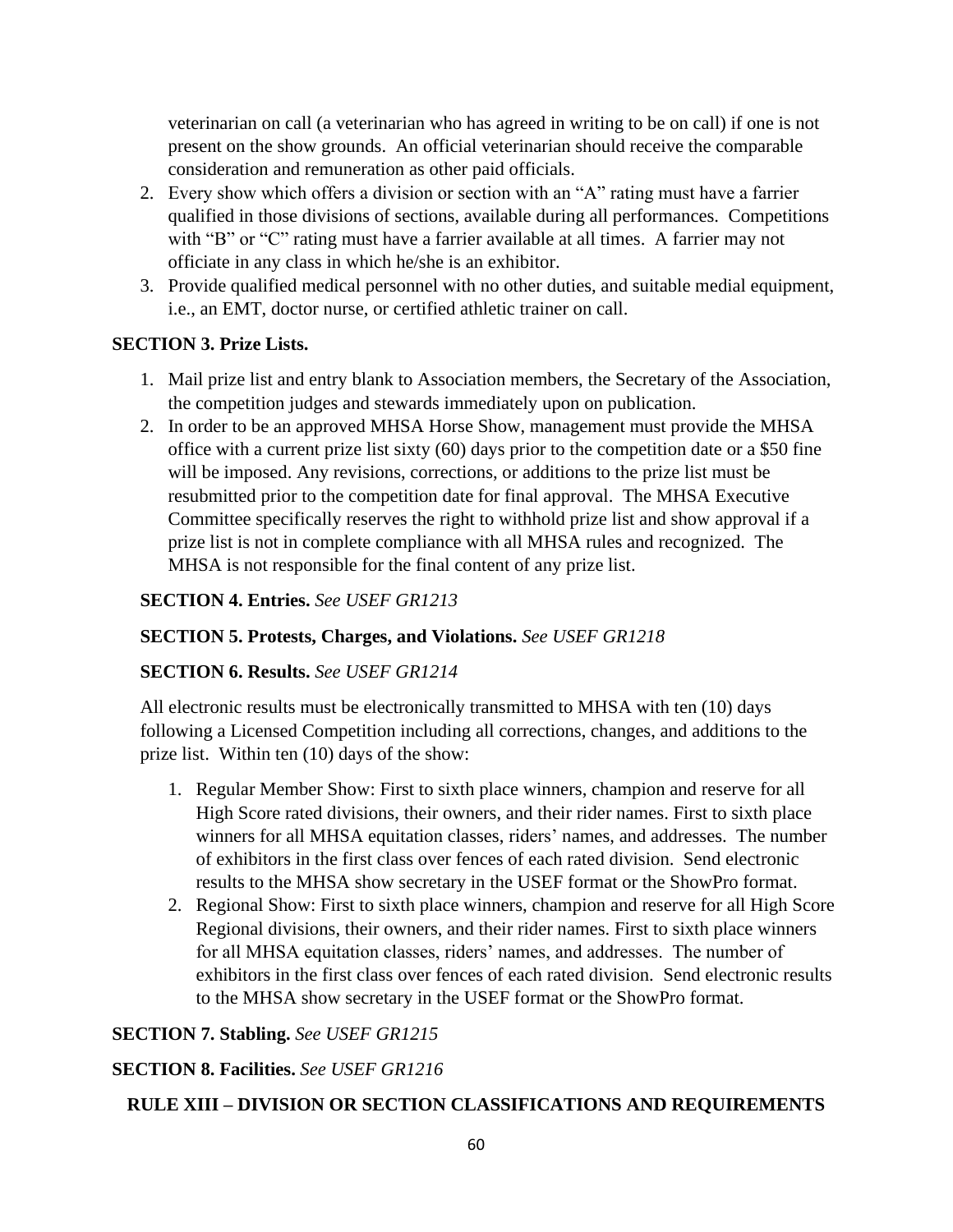### **PART I – CLASSIFICATION**

- 1. For the purpose of equalizing competition for High Score Awards, divisions and sections of Regular Member Shows fall into one of three classifications "A", "B", "C", or "Regional" rated.
- 2. In "A", "B", "C" and "Regional" rated Divisions or Sections winners receive points according to the number of exhibitors in the first class over fences.
- 3. A Division or Section rating or classification is determined by the number of classes, amount of cash premiums offered in these classes, the number exhibitors in the first class over fences and the holding of required classes in certain divisions. Where published ratings and specifications (prize money, class specifications, etc.) do not agree, the show may correct the error in accordance with Rule XIV, Part III. Should the errors(s) not be found before the end of the show, the MHSA office will correct the ratings accordingly. No further corrections may be made.
- 4. A show may qualify for several different ratings. Sow shows will earn an "A", "B", "C", or "Regional" rating in all divisions and sections; others, perhaps due to local conditions and more interest in certain breeds, may find themselves with a combination of ratings.
- 5. "A" rated shows must be held and judged over a minimum of two (2) days at the same show grounds. A minimum of five (5) rated hunter sections must be offered and a minimum of two performance classes from two different "A" sections must be scheduled and judged on each of the two days.
- 6. Each prize list and catalog shall announce the show's rating in all divisions and sections.
- 7. It is recommended that at least the minimum premiums must be divided among the first four ribbon winners in each class.
- 8. It is recommended entry fee not exceed 10% of premiums awarded.
- 9. Show Committees should consult the following charts in making up their prize lists. Exhibitors, if in doubt, should check prize lists against the chart before submitting entries to a show.
- 10. For requirements for "A", "B", "C", and "Regional" divisions or sections Ratings see Section rating in respective divisions.
- 11. No more than one show with the same "A" rated division or section on the same day will be recognized by the MHSA within the State of Maryland.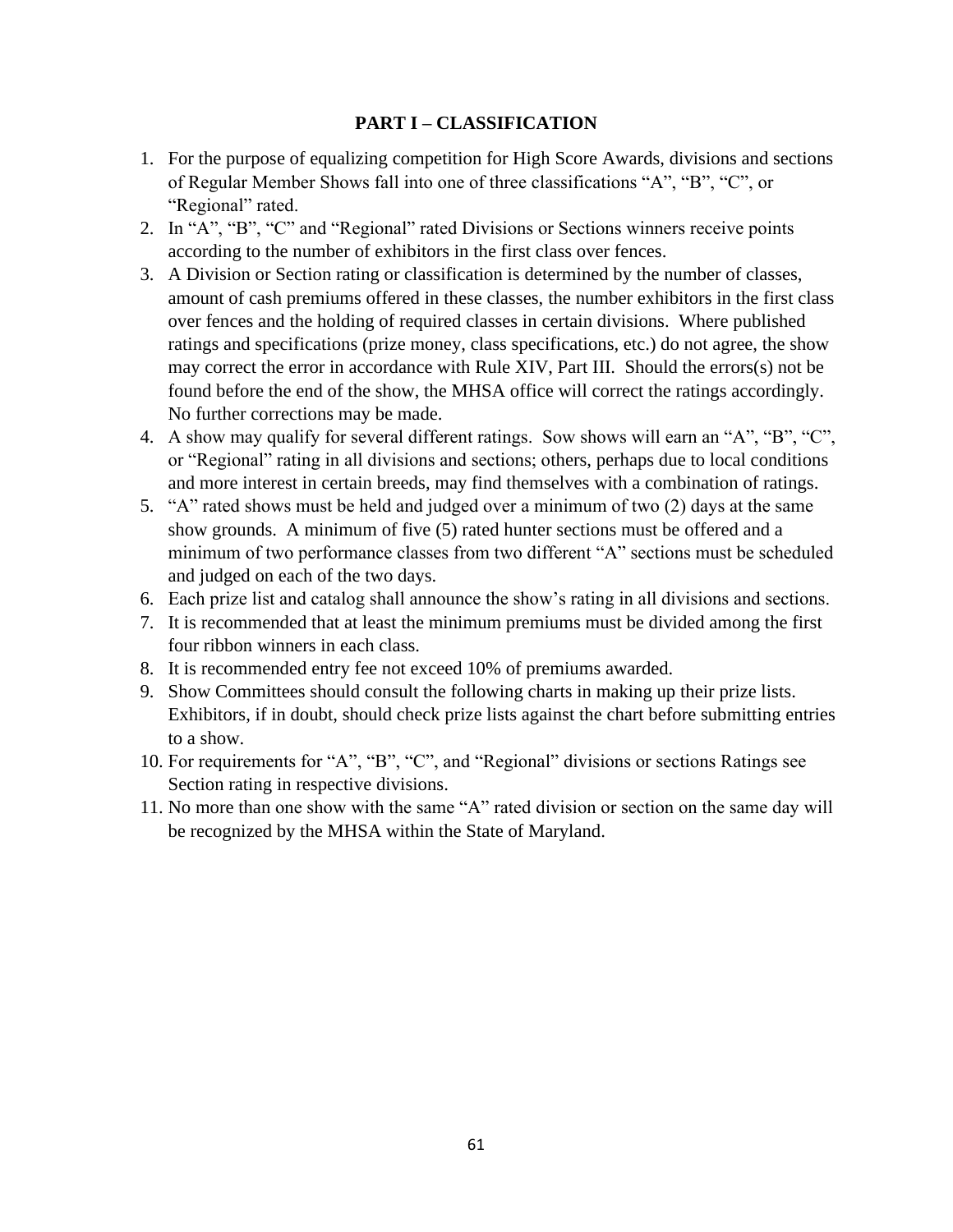# **REQUIREMENTS FOR "A", "B", AND "C" RATED DIVISIONS**

|                                     | "A"     |                          |             | "B"          |                          |                | "C"                      |
|-------------------------------------|---------|--------------------------|-------------|--------------|--------------------------|----------------|--------------------------|
|                                     |         | # of Classes             |             | # of Classes |                          |                | # of Classes             |
|                                     |         |                          |             | One          |                          |                |                          |
| <b>Division</b>                     |         | Prize \$                 | Multi - Day | Day          | Prize \$                 |                | Prize \$                 |
| 3'3" Performance                    |         |                          |             |              |                          |                |                          |
| Hunter                              | $4 - 6$ | 500.00                   | $3 - 4$     | 3            | 100.00                   | $\overline{3}$ |                          |
| Green Hunter - 3'6" -               |         |                          |             |              |                          |                |                          |
| 3'9''                               | 4-6     | 500.00                   | $3 - 4$     | 3            | 100.00                   | 3              |                          |
| Conformation                        | $4 - 6$ | 500.00                   | $3 - 4$     | 3            | 50.00                    | 3              |                          |
| Green Hunter - 3' - 3'3"            | $3 - 5$ |                          | $3 - 4$     | 3            | $\overline{\phantom{0}}$ | 3              |                          |
| Thoroughbred                        | $3 - 5$ |                          | $3 - 4$     | 3            | $\overline{\phantom{0}}$ | 3              |                          |
| <b>High Performance</b>             |         |                          |             |              |                          |                |                          |
| Hunter                              | $4 - 6$ | 500.00                   | $3 - 4$     | 3            | 100.00                   | 3              |                          |
| 3'6" Amateur                        |         |                          |             |              |                          |                |                          |
| Owner                               | $4 - 6$ | 500.00                   | $3 - 4$     | $\mathsf 3$  | 100.00                   | 3              |                          |
| 3'3" Amateur                        |         |                          |             |              |                          |                |                          |
| Owner                               | $4 - 5$ | 500.00                   | $3 - 4$     | $\mathsf 3$  | 100.00                   | 3              |                          |
| <b>Adult Amateur Hunter</b>         | $3 - 5$ |                          | $3 - 4$     | 3            | $\overline{a}$           | 3              |                          |
| 3'6" Junior Hunter                  | $4 - 5$ | 500.00                   | $3 - 4$     | 3            | 100.00                   | 3              |                          |
| 3'3" Junior Hunter                  | $4 - 5$ | 500.00                   | $3 - 4$     | 3            | 100.00                   | 3              |                          |
| Children's Hunter                   | $3 - 5$ | $\overline{\phantom{a}}$ | $3 - 4$     | 3            | $\overline{\phantom{0}}$ | 3              |                          |
| Pre-Adult Hunter                    | $3 - 5$ |                          | $3 - 4$     | 3            | $\overline{\phantom{a}}$ | 3              |                          |
| Pre-Children's Hunter               | $3 - 5$ |                          | $3 - 4$     | 3            | $\overline{\phantom{a}}$ | 3              |                          |
| Pony Hunter                         | $4 - 5$ | 400.00                   | $3 - 4$     | 3            | 100.00                   | 3              |                          |
| <b>Green Pony</b>                   |         |                          |             |              |                          |                |                          |
| Hunter                              | $4 - 5$ | 250.00                   | $3 - 4$     | $\mathsf 3$  | 50.00                    | 3              |                          |
| Junior/Amateur Jumper               | 3       | 300.00                   | 3           | 3            | 150.00                   | 3              | 75.00                    |
| Children's Jumper                   |         |                          |             |              |                          | 3              | $\overline{\phantom{a}}$ |
| Adult Amateur Jumper                |         |                          |             |              |                          | 3              |                          |
| Low Children's/Adult Amateur Jumper |         |                          |             |              | 3                        |                |                          |
| Children's Pony Hunter              |         |                          |             |              |                          | 3              |                          |

-

For information on the following divisions, please refer to Rule Book: Combined Jumper and Amateur/Junior/Amateur Owner Jumper – Rule XXI.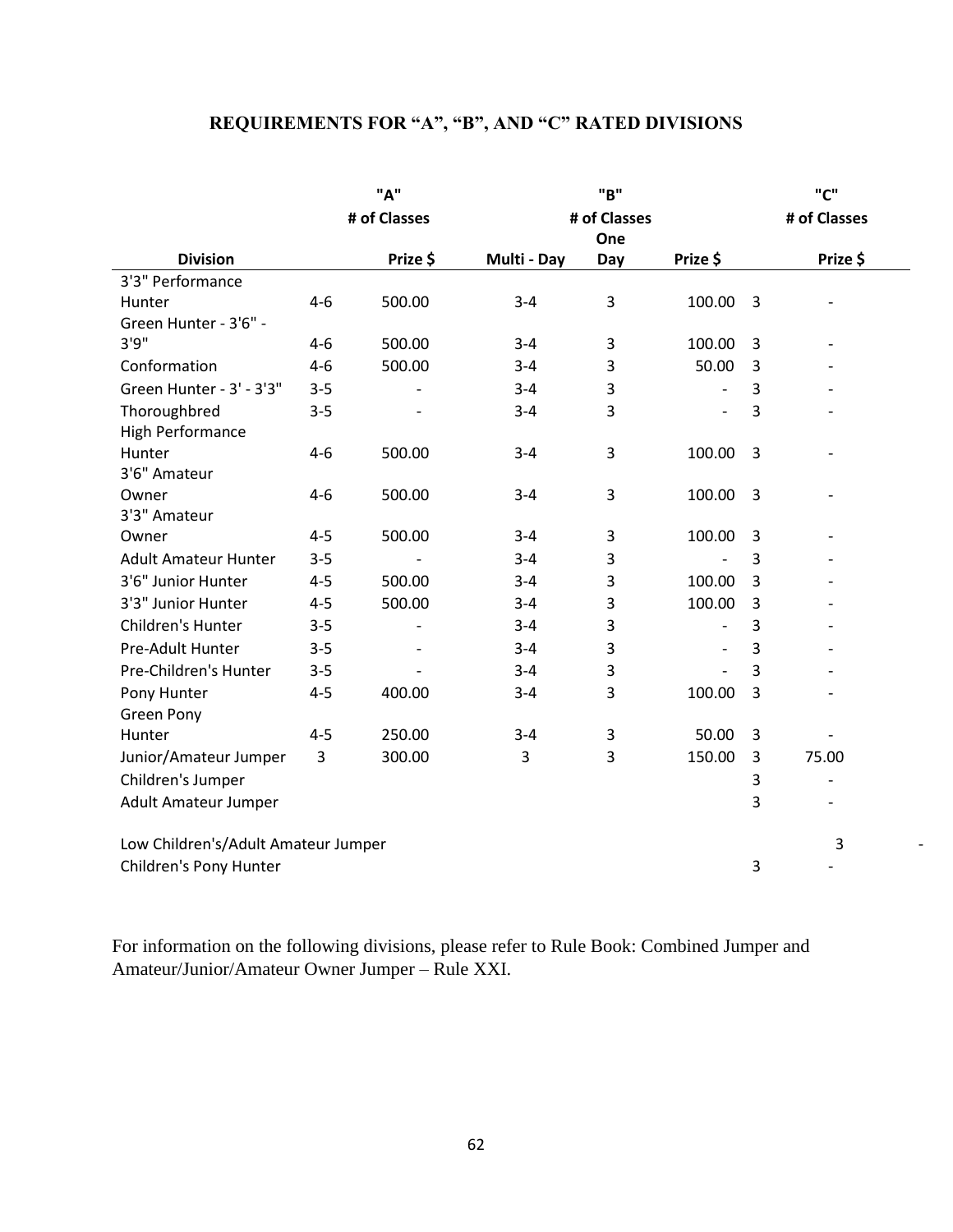## **RULE XIV – PRIZE LISTS**

## **PART I – GENERAL**

### **SECTION 1. Requirements.** *See USEF GR901*

The prize list of every Recognized competition must contain the following:

- 1. ASSOCIATION PAGE: This must occupy at least one half (1/2) page in a conspicuous position in the prize list of each Recognized Show. Each show is urged to instruct its announcer to invite the attention of the spectators to this page at each session. (See sample on next page.)
- 2. Rating of Divisions on the Association Page.
- 3. The names of Officiating Judges and MHSA Steward.
- 4. The names of Competition Officials.
- 5. The name of the Course Designer or responsible person.
- 6. The name of the Veterinarian or if on call, the number where he or she can be reached. If this information is not known, a statement as to where this information will be posted at the horse show.
- 7. Statement as to entry fees, prizes offered in each class.
- 8. A tentative schedule of classes.
- 9. Statement as to which of the MHSA Equitation of classes are to be offered.
- 10. Statement concerning a particular system of judging to be used.
- 11. The exact date and location of the horse show.

## **SECTION 2. Class Specifications.** *See USEF GR902*

All classes offered at Recognized competitions for which specifications appear in the USEF or MHSA Rule Books must be governed by current specifications. To cover any omission, it is recommended that the prize list contain the following statement in a prominent position:

*"EVERY CLASS OFFERED HEREIN WHICH IS COVERD BY THE RULES AND SPECIFICATIONIS OF THE CURRENT MHSA RULE BOOK WILL BE CONDUTEC AND JUDGED IN ACCORDANCE THEREWITH."*

**SECTION 3. Changes in Prize List.** *See USEF GR903.*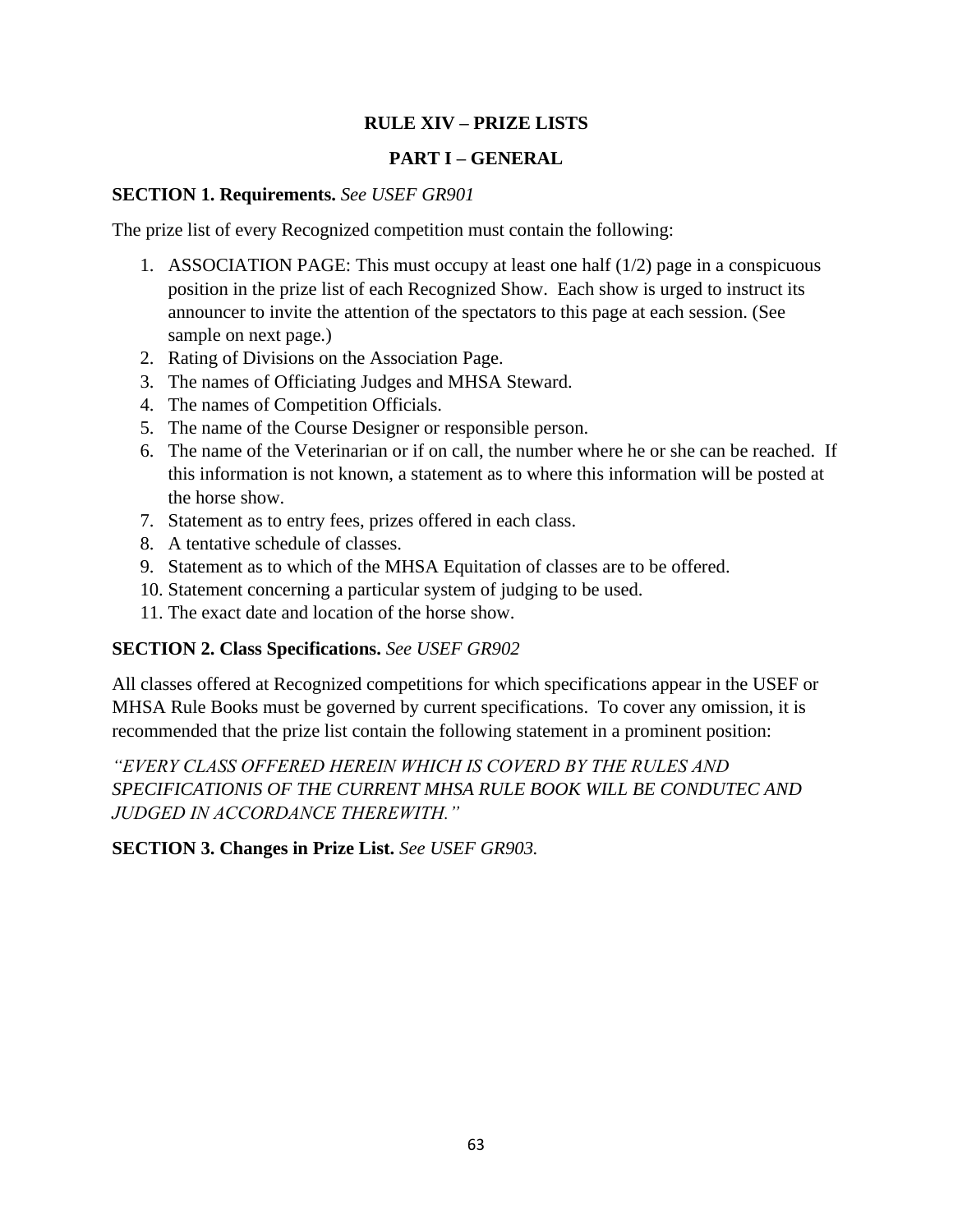(Sample ASSOCIATION PAGE) The (name of the Show) is operated in accordance with the current rules of The Maryland Horse Shows Association of which body it is a (Give classification of membership, Rule II, Part II) Rated (Give ratings in all Divisions and Sections)

MARYLAND HORSE SHOWS ASSOCIATION, INC. PO BOX 127, Hampstead, MD 21074 Phone: 410-591-0380 [www.mdhsa.org](http://www.mdhsa.org/) / [secretary@mdsha.org](mailto:secretary@mdsha.org)

|           |                             | Name                                                            |                                                                                                                                                                                                                                                                                         |  |
|-----------|-----------------------------|-----------------------------------------------------------------|-----------------------------------------------------------------------------------------------------------------------------------------------------------------------------------------------------------------------------------------------------------------------------------------|--|
|           |                             |                                                                 |                                                                                                                                                                                                                                                                                         |  |
|           |                             |                                                                 |                                                                                                                                                                                                                                                                                         |  |
|           |                             |                                                                 |                                                                                                                                                                                                                                                                                         |  |
| New       | Renew                       |                                                                 |                                                                                                                                                                                                                                                                                         |  |
|           | (17 years of age and under) | I hereby apply for Junior Membership for 20 and enclose \$40    |                                                                                                                                                                                                                                                                                         |  |
|           |                             | I hereby apply for Senior membership for 20 __ and enclose \$50 |                                                                                                                                                                                                                                                                                         |  |
|           |                             | verify that you understand and are in compliance with the rule. | I hereby apply for Senior Amateur membership for 20 enclose \$50.<br>(18 year of age and over). Membership competing in classes restricted to<br>amateurs must meet the requirements of USEF Rule GR1306. Your<br>signature as rider on the entry blank and annual membership form will |  |
| Signature |                             |                                                                 |                                                                                                                                                                                                                                                                                         |  |

*Membership expires November 30th of each year and must be renewed each year.*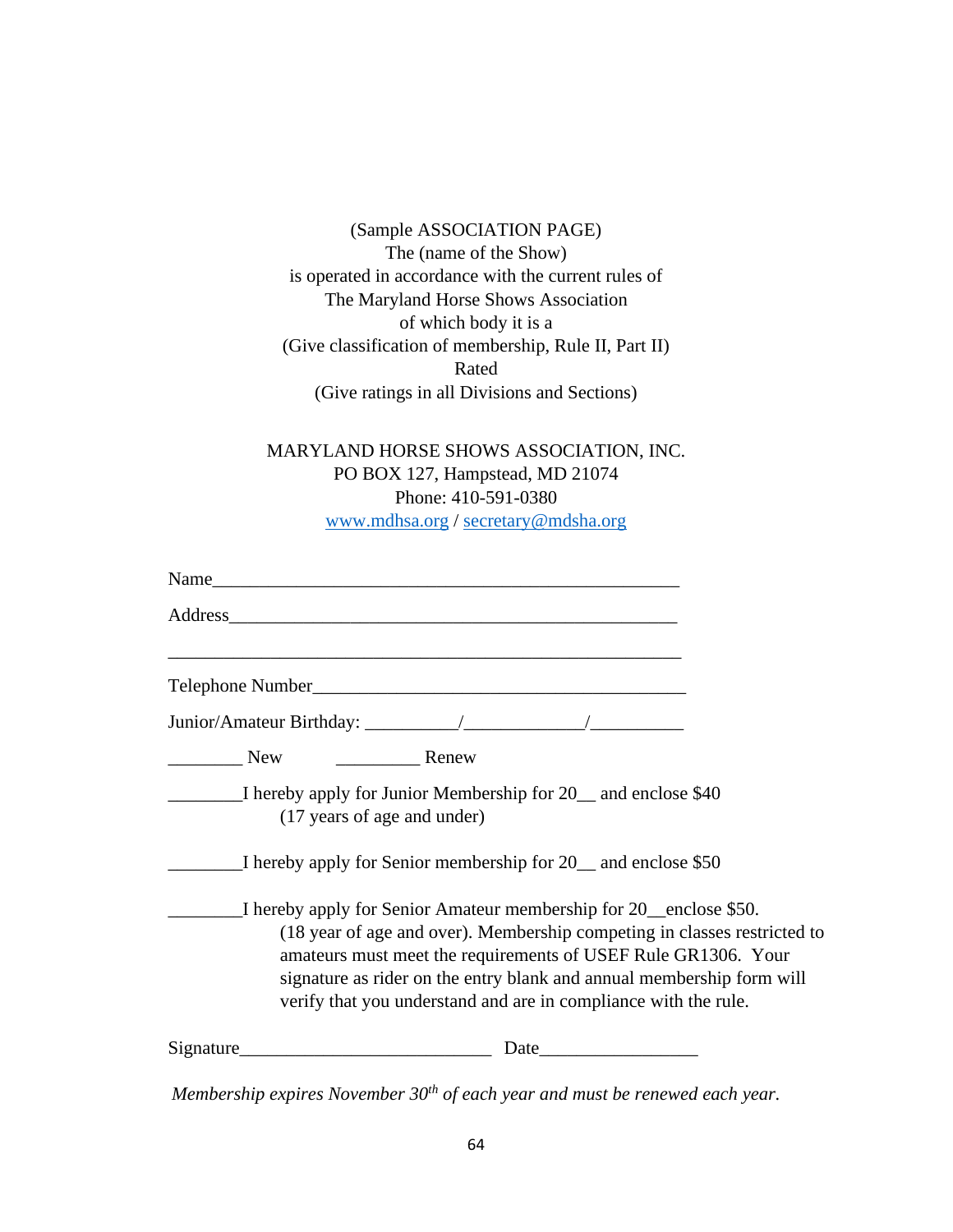## NOTE: TO QUALIFY FOR HIGH SCORE AWARDS AN ANIMAL MUST BE REGISTERED WITH THE ASSOCIATION AND HIS/HER OWNER MUST BE A MEMBER OF THE ASSOCIATION.

## **RULE XV – ENTRIES**

## **PART I – ENTRY BLANK**

### **SECTION 1. Requirements**

- 1. The entry blank of each recognized competition must contain the name, age (if nine year or over, the term "aged" may be used), sec, color, and in case of all horses four years old or over, the height of each horse entered in any class.
- 2. In breeding classes, provided a stud book exists for the horse in question, each horse must be registered in the recognized stud book of the breed and its registered number, sire and dam must be given on the entry blank.
- 3. Horses over two years of age must be named and the same name must be listed in all classes except those that permit nominations after the close of entries. If a horse has been recorded it must be entered under its original recorded name unless the name has been officially changed. It must also be entered under the name of the owner or lessee of record, or of the registered exhibitor name, which must appear in the catalogue. When entered by an agent, the owner's name or lessee's name must also be given.
- 4. Misrepresentation of a horse's identity name, height, age, eligibility for the class, registered or recorded number or other information on an entry blank for the class in question results in the exhibitor's forfeiture of any ribbon, trophy, cash prize or other award won by such misrepresented or substituted animal. The exhibitor is liable for further penalty.

## **SECTION 2. Agreement.** *See USEF GR907*

## **PART II – SUBMISSION OF ENTRIES**

## **SECTION 1. General.** *See USEF GR908*

## **SECTION 2. Membership and Document Requirements**

The following credentials must be available to competition management and the MHSA Steward:

- 1. Amateur Certification
- 2. Junior Hunter and Pony Measurement Cards

## **SECTION 3. Post Entries.** *See USEF GR909*

## **SECTION 4. Substitutions.** *See USEF GR910*

## **SECTION 5. Unpaid Entries**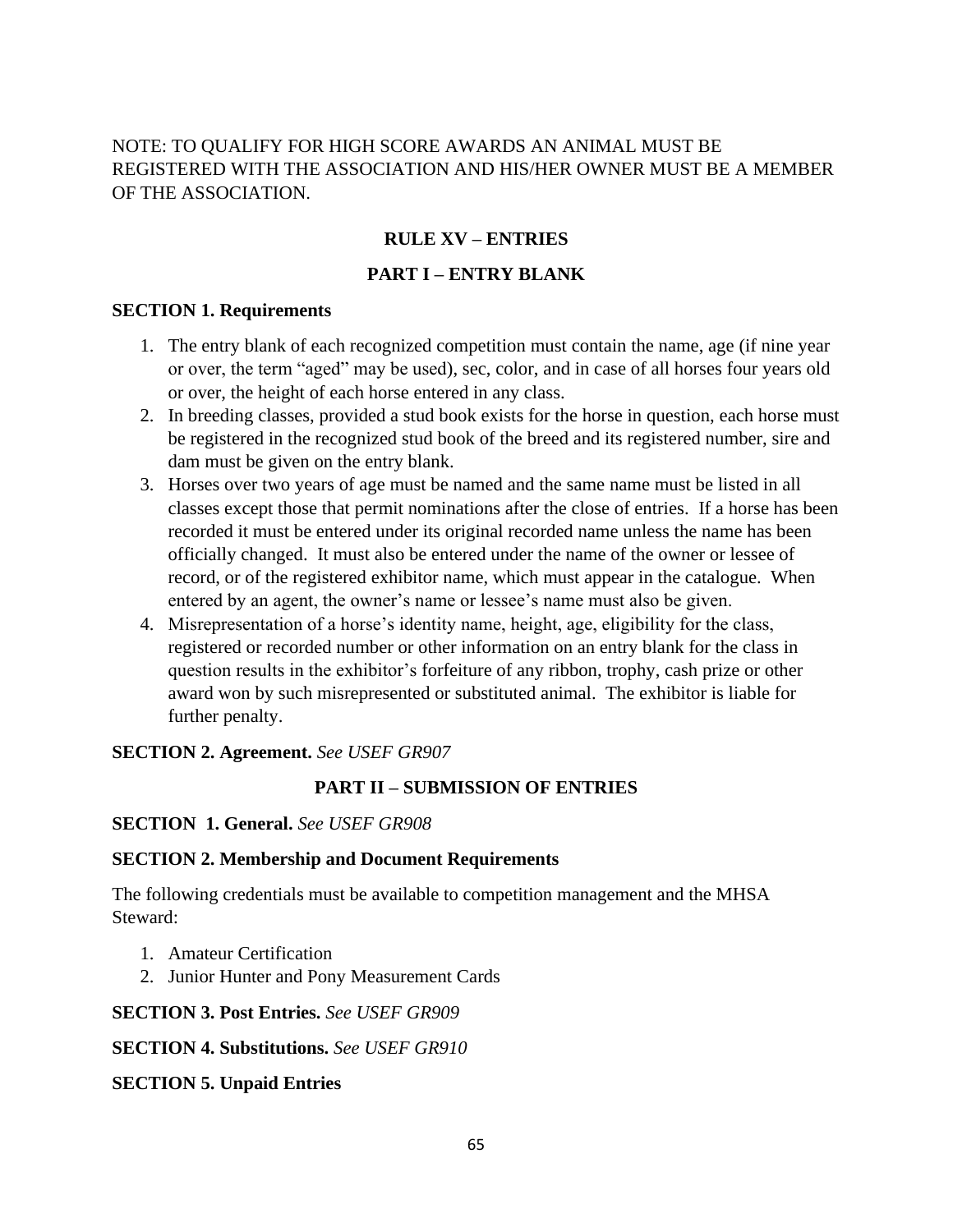- 1. If a show is recognized by the USEF, all non-negotiable checks will be handled by the USEF.
- 2. The individual who issues a non-negotiable check that is not made good within 90 days will be placed "not in good standing."

## **SECTION 6. Refusal of Entries**

- 1. The addition to entries of persons suspended or expelled from the Association, a Recognized competition may refuse any entry of an exhibitor or the participation of any agent, trainer, rider, driver, or handler who has shown an objectionable attitude towards a Recognized competition or to it management.
- 2. Any competition that sets restrictive criteria for accepting entries must do so by using the method described in either (a), (b), or (c) below:
	- a. Based strictly on a "First come, first served" basis
	- b. Qualification based only on winnings, (i.e., ribbons, and/or prize money) during a specified time period, established by the competition management. The method chosen must be clearly stated in the prize list.
- 3. A competition recognized by the MHSA may refuse entries of horses and riders in Maiden, Novice, Limit and Green classes if they are ineligible under MHSA Rules. Exceptions:
	- a. In a class open to horses in a specified area.
	- b. In a class where the winnings form part of a total score in a competition for a trophy or in classes in which the identical award may also be competed for at another Recognized competition.

## **SECTION 7. General Conditions.** *See USEF GR827.C Jumpers*

1. Entering a class "hors concours" (without being judged) is prohibited.

## **RULE XVI – EQUITATION DIVISION**

## **PART I – REGULATIONS**

## **SECTION 1. Eligibility.** *See USEF EQ101*

- 1. In equitation classes only the rider is being judged, therefore any horse that is suitable and is capable of performing the required class routine is acceptable.
- 2. Stallions are prohibited.
- 3. MAIDEN, NOVICE, LIMIT, INTERMEDIATE status of riders at Regular Member competitions is determined form the closing date of entries. Ribbons won in classes restricted to a particular breed will affect a rider's status when competing as an adult. Ribbons won in Lead-Line classes and in classes where entries are not required to ride at all gaits will not affect Maiden, Novice, Limit, & Intermediate status. In the Hunter Seat section, ribbons won in classes not to jump do not affect a rider's status in classes over jumps. However, ribbons won in classes over jumps do affect a rider's status in classes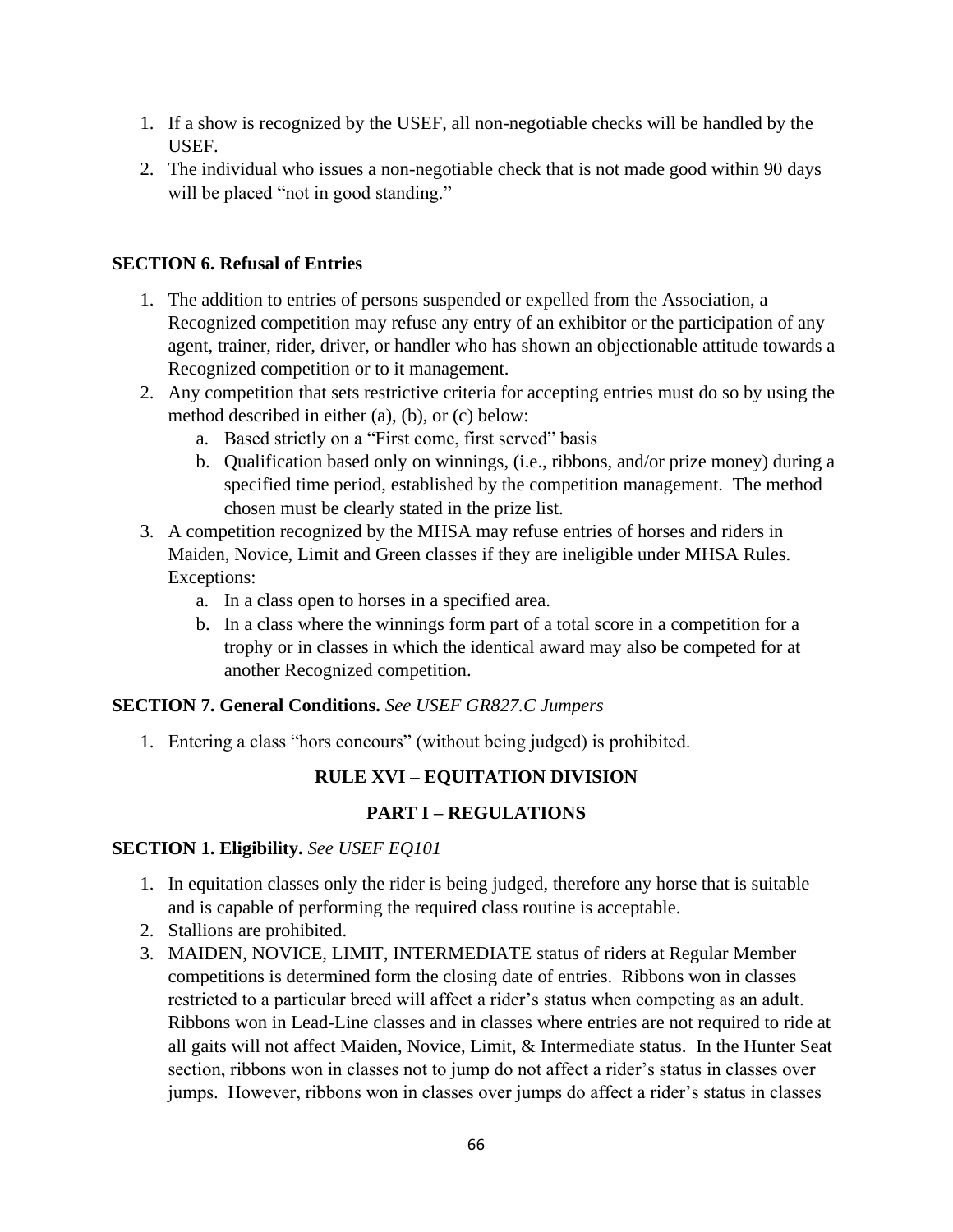not to jump. Ribbons won in Short Stirrup classes and in classes over obstacles lower than 2'3" will not be counted in earning Maiden, Novice, Limit, Intermediate, or Open Status.

## **SECTION 2. Conduct.** *See USEF EQ107*

- 1. Division of Classes. In Hunter Seat, all classes with 40 or more entries at the beginning of the class must be divided and run as two separate classes with separate trophies and ribbons.
- 2. If there are 40 or more entries remaining in a class after a class has been divided, the class must be redivided by every other number and separate trophies and ribbons must be awarded. Once a class has been redivided it cannot be divided further.
- 3. Money Prizes. Offering of prize money in Equitation classes for junior exhibitors and amateurs is forbidden. In equitation classes the rider is the competitor and wins the award.
- 4. Ribbons. In Hunter Seat Equitation classes, one ribbon must be awarded for every four competitors, but no more than ten ribbons are required.

## **SECTION 3. Judging** *See USEF EQ102*

All MHSA Finals will be numerically scored.

## **PART II – HUNTER SEAT EQUITATION**

**SECTION 1. Position.** *See EQ105*

**SECTION 2. Appointments.** *See USEF EQ106*

**SECTION 3. Conduct.** *See USEF GR107*

**SECTION 4. Class Routine.** *See USEF EQ108*

**SECTION 5. Course Requirements.** *See USEF EQ109*

## **SECTION 6. Requirements for Specific Classes.** *See USEF Q111*

The following age limit classes are suggested may vary according to local conditions: (a) juniors who have not reached their  $14<sup>th</sup>$  birthday and (b) juniors who have reached their  $14<sup>th</sup>$  but not their 18<sup>th</sup> birthday.

- 1. MAIDEN For juniors who have not reached their  $18<sup>th</sup>$  birthday and who have not won 1 blue ribbon. Test 1.
- 2. NOVICE AND LIMIT For juniors who have not reached the  $18<sup>th</sup>$  birthday and who have not won 3 (Novice) and 6 (Limit) blue ribbons. Tests 1-7.
- 3. UNDER  $14$  For juniors who have not reached their  $14<sup>th</sup>$  birthday. Tests 1-8.
- 4. INTERMEDIATE For juniors who have not reached their 18h birthday and who have not won 12 blue ribbons. Test 1-13.
- 5. 14 AND OVER For juniors who have reached their  $14<sup>th</sup>$  birthday. Tests 1-17.
- 6. OPEN For juniors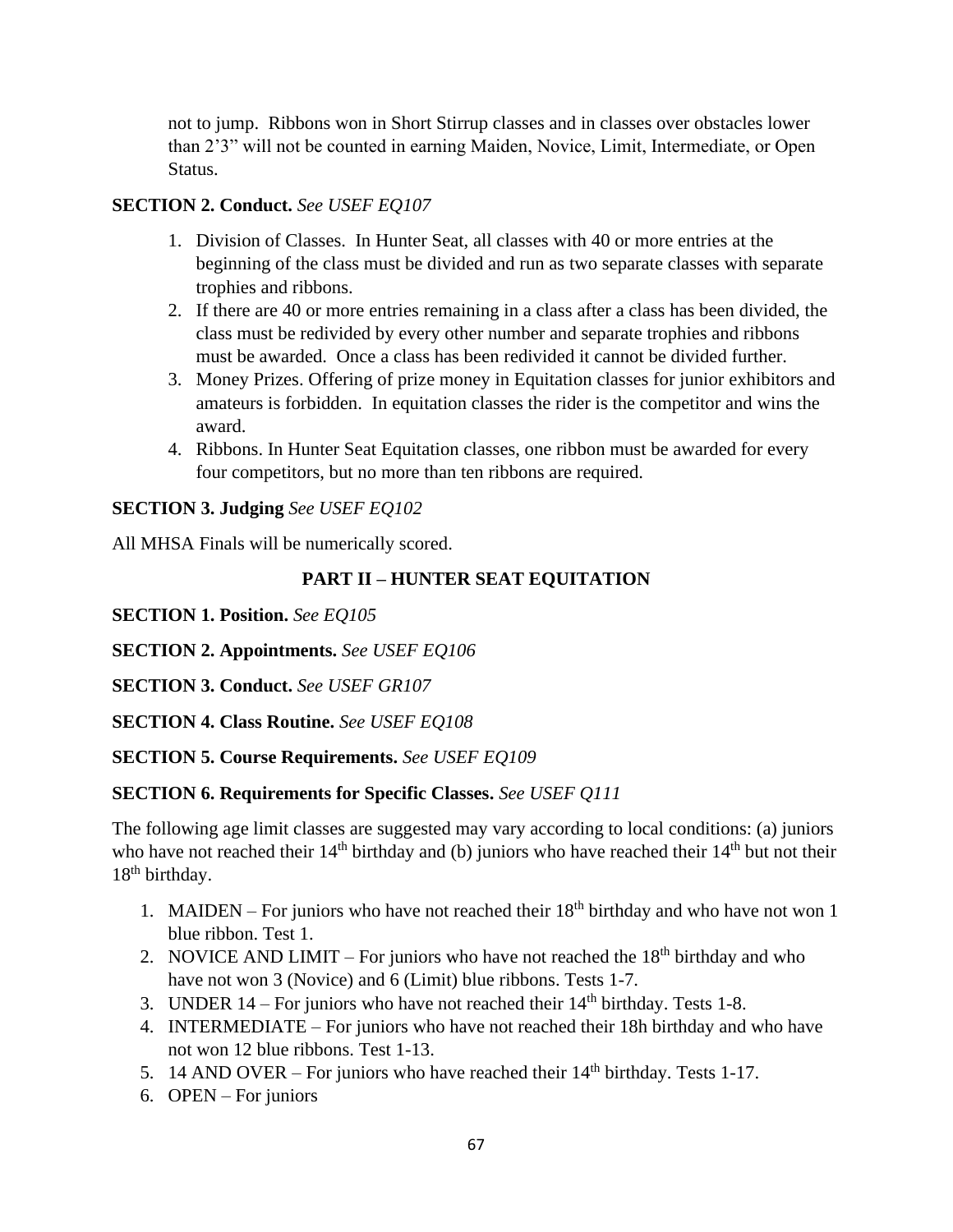## **SECTION 6. Tests from which judges must choose.** *See USEF EQ113*

Tests may be performed either collectively or individually but no other tests may be used. Instructions must be publicly announced.

- 1. Halt (4 to 6 seconds) and or back and then continue forward at the walk
- 2. Hand gallop
- 3. Figure eight at trot, demonstrating change of diagonals. At left diagonal, rider should be sitting the saddle when left front leg is on the ground; at right diagonal, should be sitting the saddle when the right front leg is on the ground; when circling clockwise at a trot, rider should be on left diagonal; when circling counterclockwise, rider should be on the right diagonal.
- 4. Figure eight at canter on correct lead, demonstrating simple change of lead. This is a change whereby the horse is brought back into a walk or trot and restarted into a canter on the opposite lead. Figure to be commenced in center of two circles so that one change of lead is shown.
- 5. Work collectively at walk, trot, or canter.
- 6. Jump low obstacles at a trot as well at a canter. The maximum height 6" lower than class requirement. Oxers may only used as a trot jump in classes listed at 3'6" or higher. The maximum spread at trot fences is 3' for horse and 2' for ponies.
- 7. Question(s) regarding basic horsemanship, tack and equipment and conformation.
- 8. Ride without stirrups, or drop and pick-up stirrups. Riders must be allowed option to cross stirrups.
- 9. Turn on the forehand done from the halt.
- 10. Figure eight at canter on the correct lead demonstrating flying change of lead.
- 11. Execute serpentine at a trot and or canter on correct lead demonstrating simple or flying changes of lead (See EQ113.4 for simple change)
- 12. Change of leads on a line demonstrating a simple or flying change of lead (See EQ114.4 for simple change).
- 13. Change horses. (Note: this test is the equivalent of two tests) Obstacles jumped in this equitation test must have been included in the original course or test.
- 14. Canter on counter lead. (Note: no more than twelve horses may counter canter at one time)
- 15. Turn on haunches for the walk.
- 16. Demonstration ride of approximately one minute. Rider must advise judge beforehand of hat he/she plans to demonstrate.
- 17. Perform basic dressage movements at the collected trot. Judge may choose from: shoulder in, shoulder out, haunches in (travers), haunches out (renvers), leg yield, or half pass.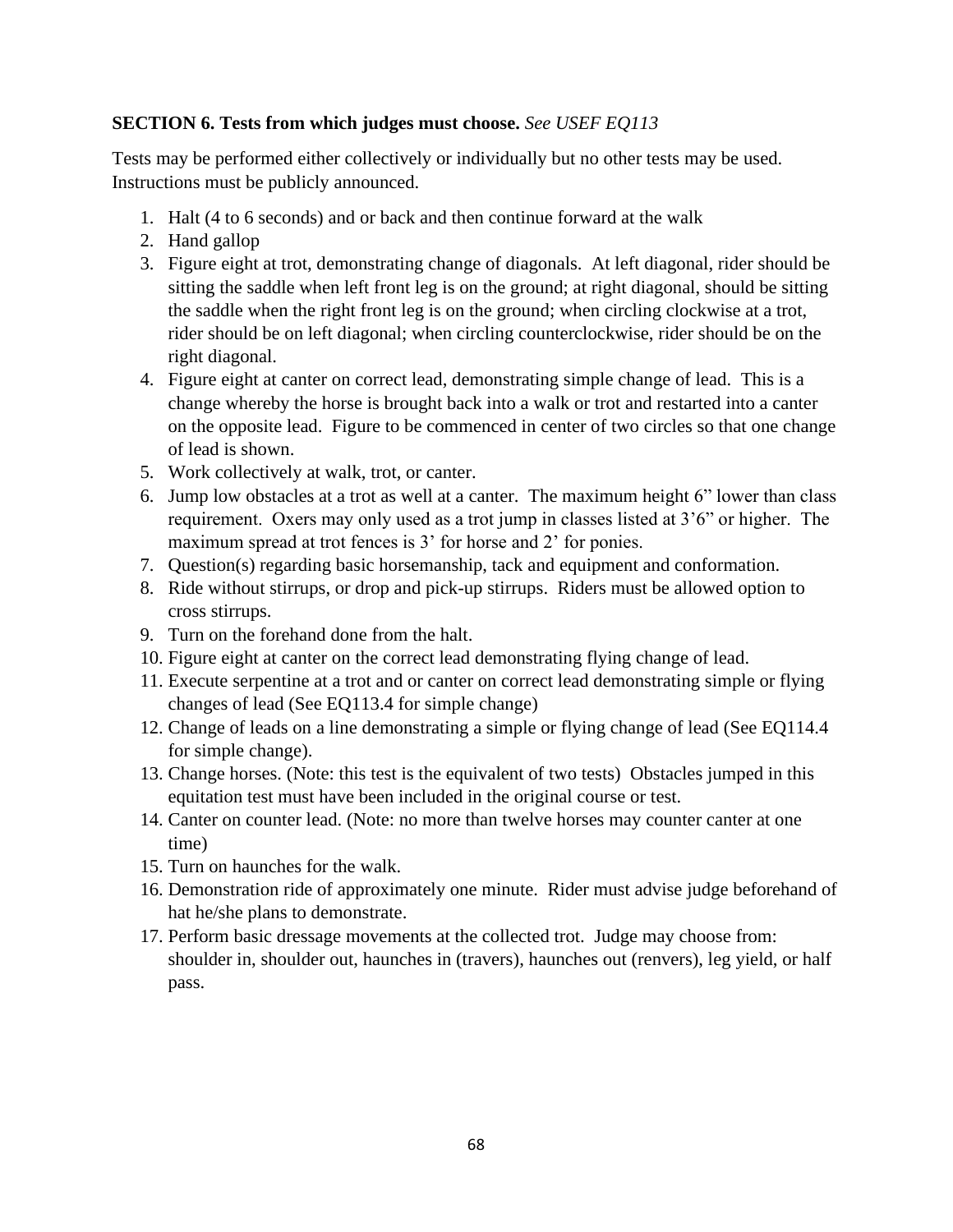### **PART III – MEDAL AND EQUITATON**

#### **SECTION 1. Gittings Horsemanship Class.**

The MHSA, as part of its program to stimulate better horsemanship among young riders, will award appropriate trophies to the winners of the Gittings Horsemanship Classes at the Annual Banquet of the Association. To qualify for the finals competition in this event, the contestant must obtain 10 points among which one ribbon must be a first place, during the show year. Points to be scored 5, 3, 2, 1 regardless of the classification of the show. After a contestant has qualified for the finals competition, he or she will no longer be eligible for this class for the current year.

- 1. CLASS SPECIFICATIONS. Open to Junior riders. The class shall be judged on performance of rider over eight or more jumps, with wings, three feet high; on seat and hands; guidance and control of the mount two of the following which may not combined: a bending line, a narrow jump (6'-8'), a roll back turn, a fence at the end of the ring, a long approach to a single fence. Two or more tests of at least the top four competitors are required. USEF Tests  $1 - 17$ . Any exhibitor who does not participate in the testing is placed last to those exhibitors called back to test. Should more than one exhibitor fail to return for testing, they will be placed at judge's discretion. Only one rider per horse. To fill a class, 6 entries must complete the course. To qualify for Gittings Horsemanship Finals, rider must be a member of MHSA. Those competing at the Finals need to be a USEF/USHJA member or pay a USEF/USHJA non-member fee.
- 2. Each Member Show shall be entitled to hold Gittings Horsemanship classes under the following conditions:
	- a. If there are 40 or more entries, the class must be divided by every other number.
	- b. Once qualified for the finals competition, the contestant shall be ineligible for further competition in the class for the current year.
	- c. The results of each class, including the name and address of the contestants, shall be recorded on the appropriate form and mailed to the Association's Secretary within seven days of the date of the showing of the class.
	- d. Gittings classes held at shows beginning less than 15 days before the Gittings Finals competition shall count towards qualification for the next year's finals.
	- e. Entries for the annual finals competition shall close five (5) days before the date of the finals competition.
	- f. Exhibitors who lose their Junior status as for December  $1<sup>st</sup>$  shall not be eligible to compete in Gittings qualifying classes held after the finals competition during the year. However, these exhibitors are eligible to receive a Gittings award earned prior to the finals competition.
	- g. Horse shows offering junior hunter, children's hunter and pony hunter divisions or sections on separate days may offer two Gittings Horsemanship classes provided they are held on different days. Riders may elect to ride either a horse or pony but may participate in only one Gittings Horsemanship per show.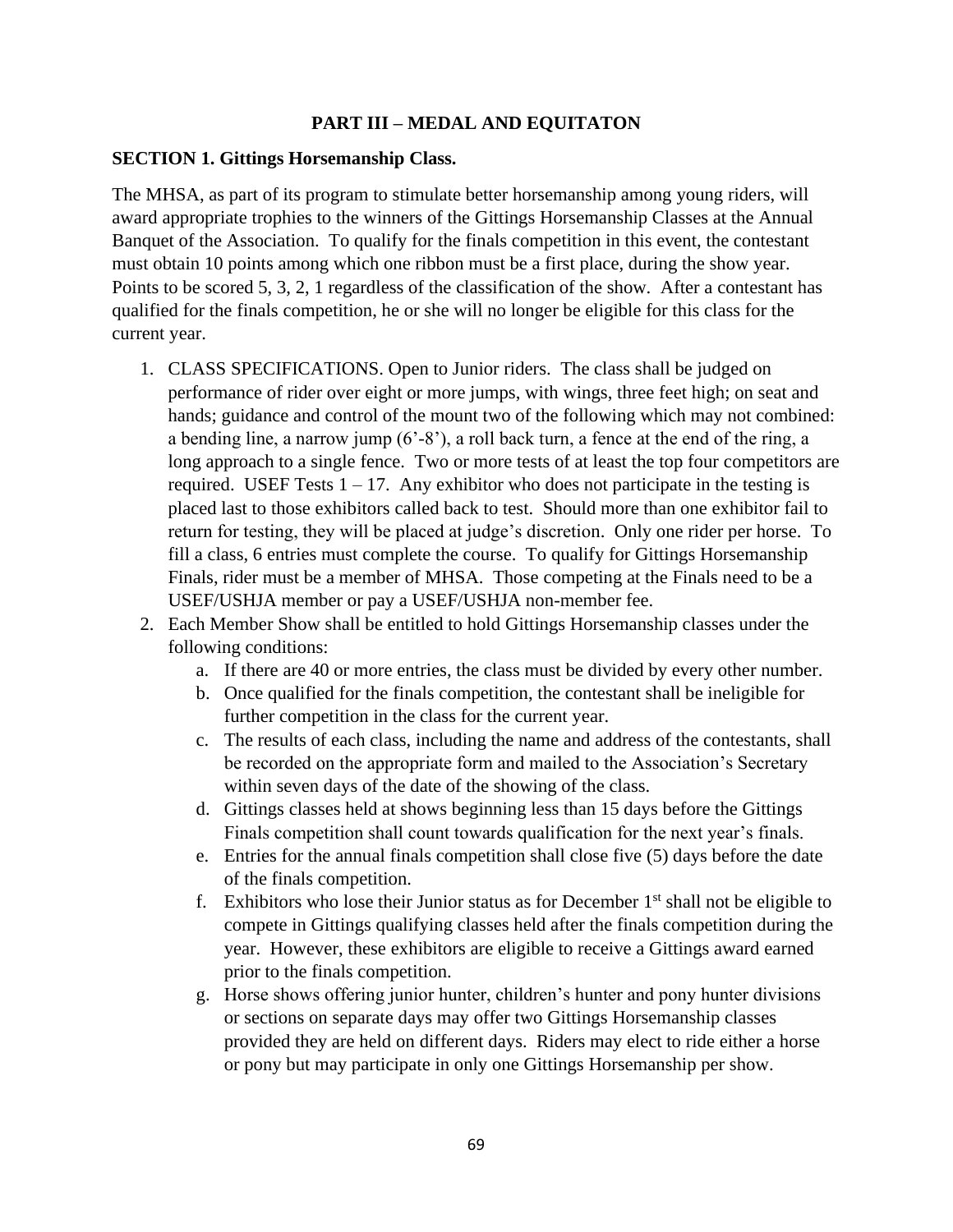- h. Application to hold the class must be filed with the MHSA prior to publication of the prize list.
- i. The Gittings class cannot be combined with any other division, class or MHSA Medal classes.

## **SECTION 2. MHSA Hunter Seat Class on Ponies.**

To qualify for the final competition in this event the contestant must be in the top 25 to qualify. Points to be scored 10-6-4-2-1-.5, adding one point for each entry in the class, regardless of the classification of the show. MHSA Hunter Seat on Ponies classes held at shows beginning less than 15 days before the finals competition shall count towards qualification for the next year's finals. Entries for the annual finals competition shall close five (5) days before the date of the finals competition.

- 1. Class Specifications. Open to Junior riders on ponies. Riders may not compete in MHSA Children's Pony Medal at the same show. To jump 8 or more fences of hunter type with or without wings. Two tests (USEF 1-9) are required during the first round. Only one rider per pony. Small ponies to jump 2'3", medium ponies to jump 2'6", and large ponies to jump 2'9". Class to be judged on hands, seat, guidance, and control throughout. To fill a class, 3 must complete the course. The MHSA Hunter Seat on Ponies may run concurrently with the small, medium, and large pony division, and may be combined with the VHSA Pony Medal Class. The Green Pony division cannot be run with the MHSA Hunter Seat on Ponies card as the fence heights are not consistent. However, green ponies may jump in the MHSA Hunter Seat on Ponies when the card is held open during the regular pony division if they so choose. To qualify for the MHSA Hunt Seat on Ponies Finals, the rider must be a member of MHSA.
- 2. Each member Show shall be entitled to hold a class for the MHSA Hunter Seat on Ponies under the following conditions:
	- a. If there are 40 or more entries the class must be divided by every other number, by height of horse or age of rider.
	- b. Application to hold the class must be filed with the MSHA prior to publication of the prize list.
	- c. MHSA Hunter Seat on Ponies classes held at shows beginning less than 15 days before the finals competition shall count towards qualification for the next year's finals.
	- d. Entries for the annual finals competition shall close five (5) days before the date of the finals competition.
	- e. Exhibitors who lose their junior status as of December  $1<sup>st</sup>$  shall not be eligible to compete in the MHSA Hunter Seat on Ponies qualifying classes held after the finals competition during that year.
	- f. Exhibitors may not ride in both the MHSA Hunter Seat on Horses and the MHSA Hunter Seat on Ponies at the same show.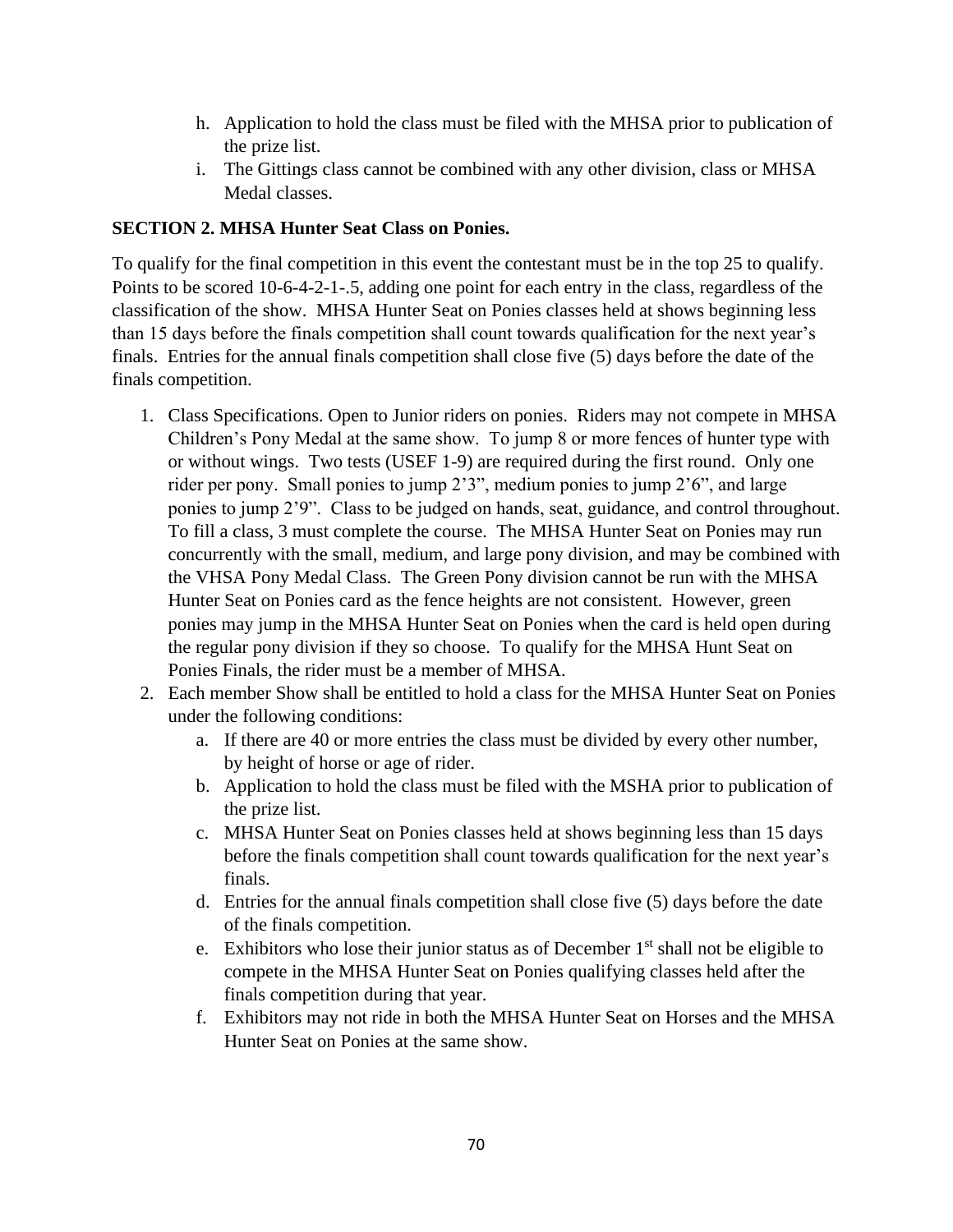### **SECTION 3. MHSA Children's Pony Medal**

To qualify for the final competition in this event the contestant must be in the top 25 to qualify. Points to be scored 10-6-4-2-1-.5, adding one point for each entry in the class, regardless of the classification of the show. MHSA Children's Pony Medal classes held at shows beginning less than 15 days before the finals competition shall count towards qualification for the next year's finals. Entries for the annual finals competition. Entries for the annual finals competition shall close five (5) days before the date of the finals competition. Riders competing in the Children's Pony Medal may not compete in the MHSA Pony Medal or the USEF Pony Medal at the same show. Riders entering the MHSA Children's Pony Medal Final may not compete in any other MHSA Medal Finals in the same year. The MHSA Children's Pony Medal may run concurrently with the small, medium, and large children's pony division, and may be combined with the VHSA Children's Pony Medal Class.

- 1. Class Specifications. Open to Junior riders on ponies. Riders may not compete in the MHSA Hunter Seat on Ponies at the same show. To jump 8 fences of hunter type with or without wings. The course must contain an oxer, at least one change of direction, and two of the following which may not be combined: a bending line, a narrow jump (6'-8'), a roll back turn, a fence at the end of the ring, or a long approach to a single fence. No in an out can be used. Small/medium ponies to jump 2', and large ponies to jump 2'6". Exhibitors who lose their junior status as of December  $1<sup>st</sup>$  shall not be eligible to compete in the MHSA Children's Pony Medal classes held after the finals competition during that year. Class to be judged on hands, seat, guidance, and control throughout. To fill a class, 3 must complete the course. Only one rider per pony. The MHSA Children's Pony Medal class may be run concurrently with the MHSA Children's Pony Hunter division and the VHSA Children's Pony Medal class. To qualify for MHSA Children's Pony Medal Finals, rider must be a member of MHSA. Those competing at the Finals need to be a USEF/USHJA member or pay a USEF/USHJA non-member fee. Rider's pony for the finals must have a USEF Pony measurement card.
- 2. Each member Show shall be entitled to hold a class for the MHSA Children's Pony Medal under the following conditions:
	- a. If there are 40 or more entries the class must be divided by every other number, by height of horse or age of rider.
	- b. Application to hold the class must be filed with the MSHA prior to publication of the prize list.
	- c. MHSA Children's Pony Medal Classes held at shows beginning less than 15 days before the finals competition shall count towards qualification for the next year's finals.
	- d. Entries for the annual finals competition shall close five (5) days before the date of the finals competition.
	- e. Exhibitors who lose their junior status as of December  $1<sup>st</sup>$  shall not be eligible to compete in the MHSA Children's Pony Medal classes qualifying classes held after the finals competition during that year.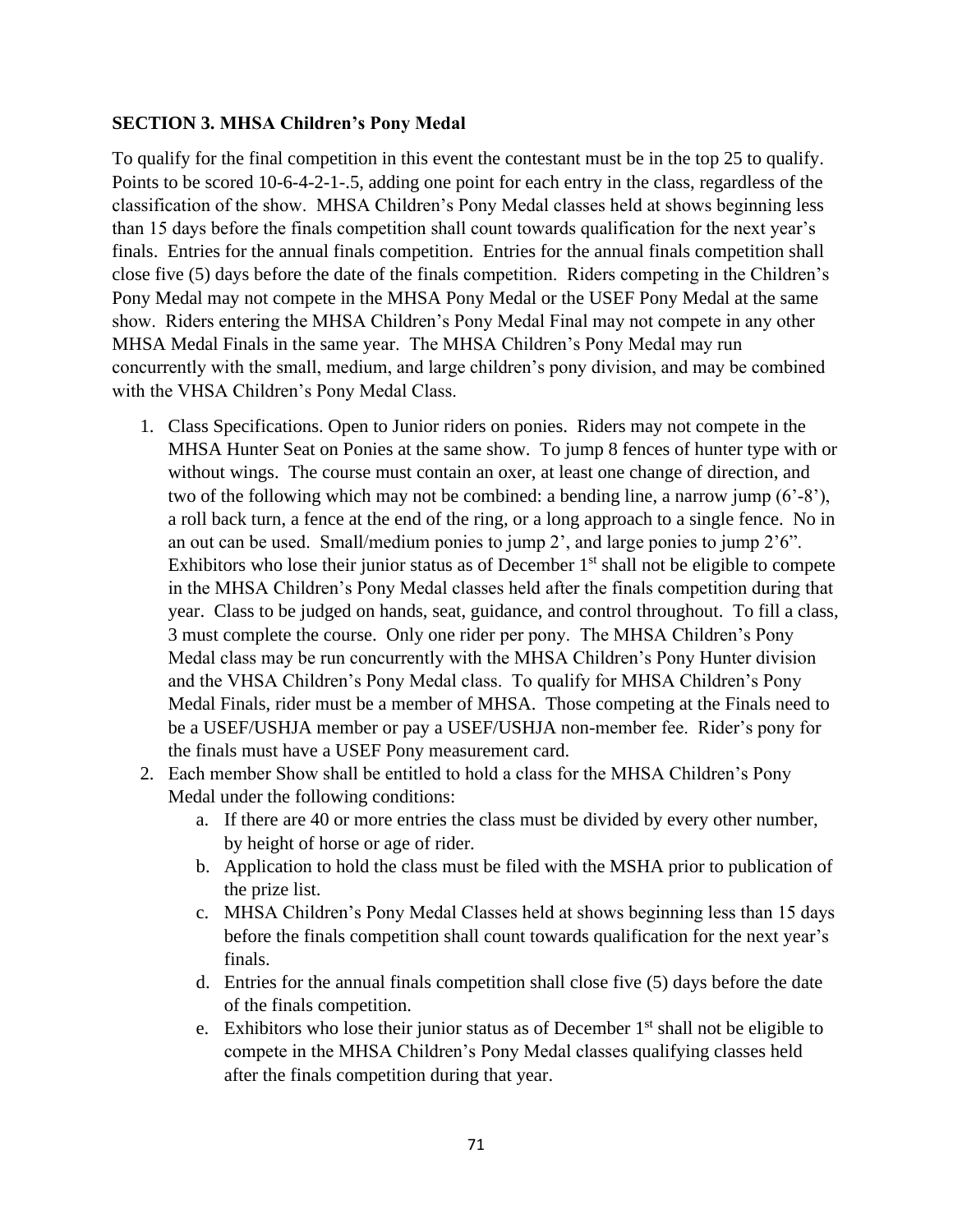f. Exhibitors may not ride in both the MHSA Children's Pony Medal and MHSA Hunter Seat on Ponies at the same show.

## **SECTION 4. MHSA Hunter Seat Class on Horses.**

To qualify for the final competition in this event the contestant must be in the top 25 to qualify. Points to be scored 10-6-4-2-1-.5 adding one pint for each entry in the class, regardless of the classification of the show.

- 1. Class Specifications. Open to junior riders on horses. To jump 8 or more fences of hunter type with or without wings. The course must contain an oxer, a combination, at least one change of direction, and two of the following which may not be combined; a bending line, a narrow jump (6'-8'), a roll back turn, a fence at the end of the ring, or a long approach to a single fence. Horses to jump 3'3". The judges will then select at least one fourth of the class, but not less than six contestants, if available, to show at a walk, trot, and canter. The same horse must be shown in all phases of the class. Martingales are prohibited in the flat phase. Class to be judged on hands, seat, guidance, and control throughout. Judge may require additional test such as those found in the MHSA rule book in the Equitation Division. To fill a class, 3 must complete the course. To qualify for the MHSA Hunt Seat Medal on Horses Finals, rider must be a member of MHSA. Those competing at the Finals need to be USEF/USHJA member or pay a USEF/USHJA non-member fee.
- 2. Each member show shall be entitled to hold a class for MHSA Hunter Seat under the following conditions:
	- a. If there are 40 or more entries the class must be divided by every other number, by height of horse or age of rider.
	- b. Application to hold the class must be filed with the MSHA prior to publication of the prize list.
	- c. MHSA Hunter Seat on Horses Classes held at shows beginning less than 15 days before the finals competition shall count towards qualification for the next year's finals.
	- d. Entries for the annual finals competition shall close five (5) days before the date of the finals competition.
	- e. Exhibitors who lose their junior status as of December  $1<sup>st</sup>$  shall not be eligible to compete in the MHSA Hunter Seat on Horses classes qualifying classes held after the finals competition during that year.
	- f. Exhibitors may not ride in both the MHSA Hunter Seat on Horses and MHSA Hunter Seat on Ponies at the same show.

## **SECTION 5. MHSA Adult Amateur Hunter Seat Equitation**

1. Class Specifications. Open to Senior Amateur riders on a horse. To jump 8 or more hunter type fences 3' in height. The course must contain and oxer, combination, at least one change of direction and two of the following which may not be combined: a bending line, a narrow jump (6'-8'), a roll back turn, a fence at the end of the ring, or a long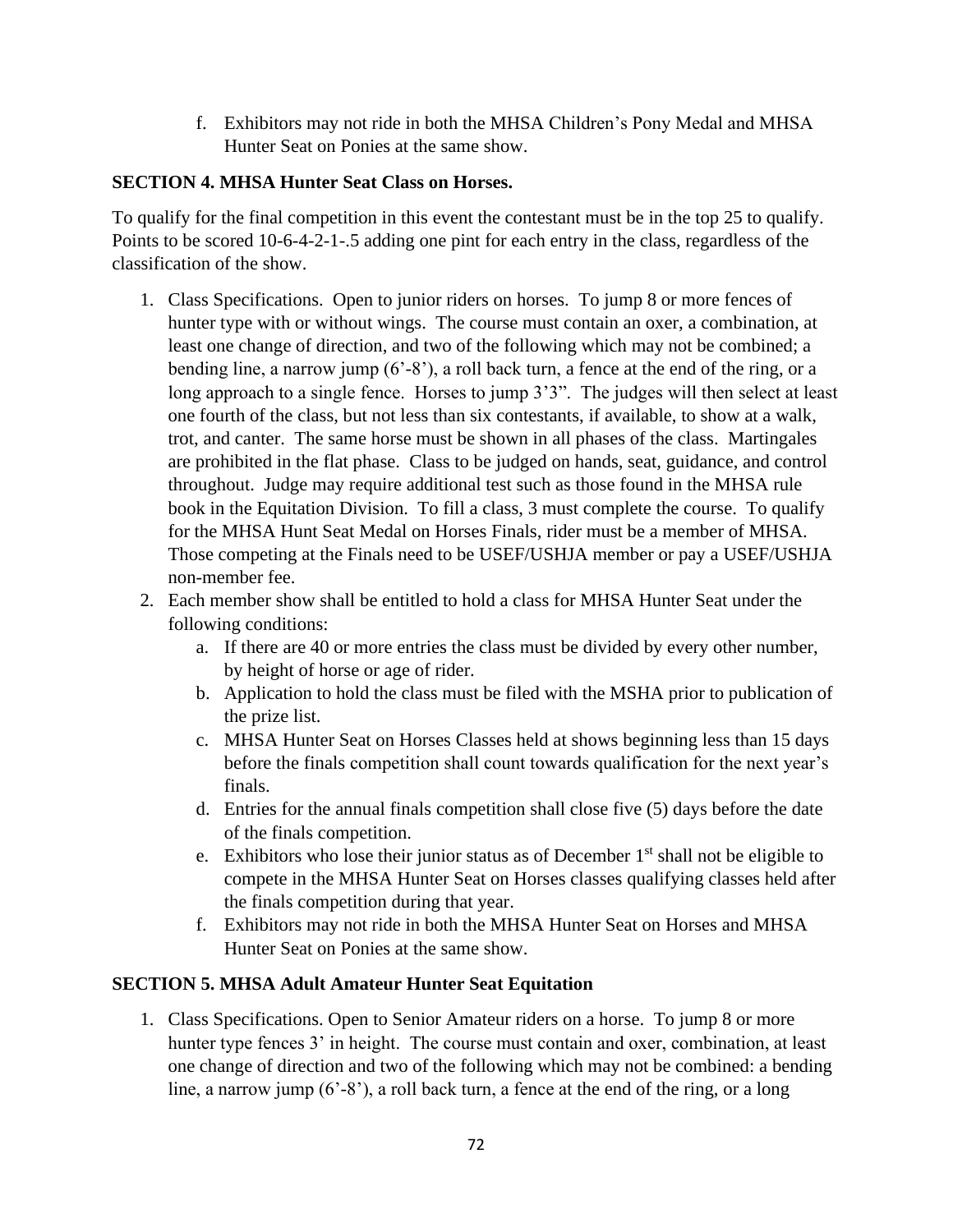approach to a single fence. The judges will then select at least one fourth of the class, but not less than six contestants, if available, to show at the walk, trot, and canter. The same horse must be shown in all phases of the class. Martingales are prohibited in the flat phase. Class to be judged on hands, seat, guidance, and control throughout. Judge may require additional tests such as those found in the MHSA Rule book in the Equitation division. To fill a class, 3 entries must complete the course. Riders may not show in any classes where fences exceed 3'3". To qualify for the MHSA Adult Amateur Hunt Seat Medal Finals need to be a USEF/USHJA member or pay a USEF/USHJA non-member fee.

- 2. Each member show shall be entitled to hold a class for the MHSA Adult Amateur Hunt Seat Equitation under the following conditions:
	- a. If there are 40 or more entries the class must be divided by every other number, by height or horse or age of rider.
	- b. To qualify for the final competition in this event the contestant must be in the top 25 to qualify. Points to be scored 10-6-4-2-1-.5, adding one point for each entry in the class, regardless of the classification of the show.
	- c. MHSA Adult Amateur Hunter Seat Equitation classes held at shows beginning less than 15 days before the finals competition shall count toward qualification for the next year's finals.
	- d. Entries for the annual finals competition shall close five (5) days before the date of the finals competition.

# **SECTION 6. Fees.**

Fees for holding the Gittings Horsemanship, MHSA Hunter Seat Seat on Ponies MHSA Hunter Seat on Horses, MHSA Adult Amateur Medal, and MHSA Children's Pony Medal are \$5.00 per entry and must be sent to the MHSA office within 10 days after the show.

# **PART IV – MHSA EQUITATION FINALS**

Qualifying classes held at showing beginning less than 15 days before the Finals competition shall count towards qualification for the next year's finals. Entries for the annual finals competition shall close five (5) days before the date of the finals competition. Riders will be eliminated after two refusals in the MHSA Adult Amateur Medal, MHSA Children's Pony Medal, Gittings Horsemanship Medal, MHSA Hunter Seat on Ponies, and MHSA Hunter Seat on Horses Medal. All finals are to be judged numerically.

- 1. Gittings Horsemanship Competition.
	- a. General. To be held near the end of the show year at a show or other location designated by the MHSA. The judge or judges will be approved by the MHSA.
	- b. Class Specifications. The contestant must be a member of the MHSA. The class shall be judged numerically on the performance of rider over eight or more jumps, with wings, 3' in height, seat and hands; guidance and control of the mount throughout the whole course. The course must contain an oxer and at least one change of direction and three of the following which may not be combined: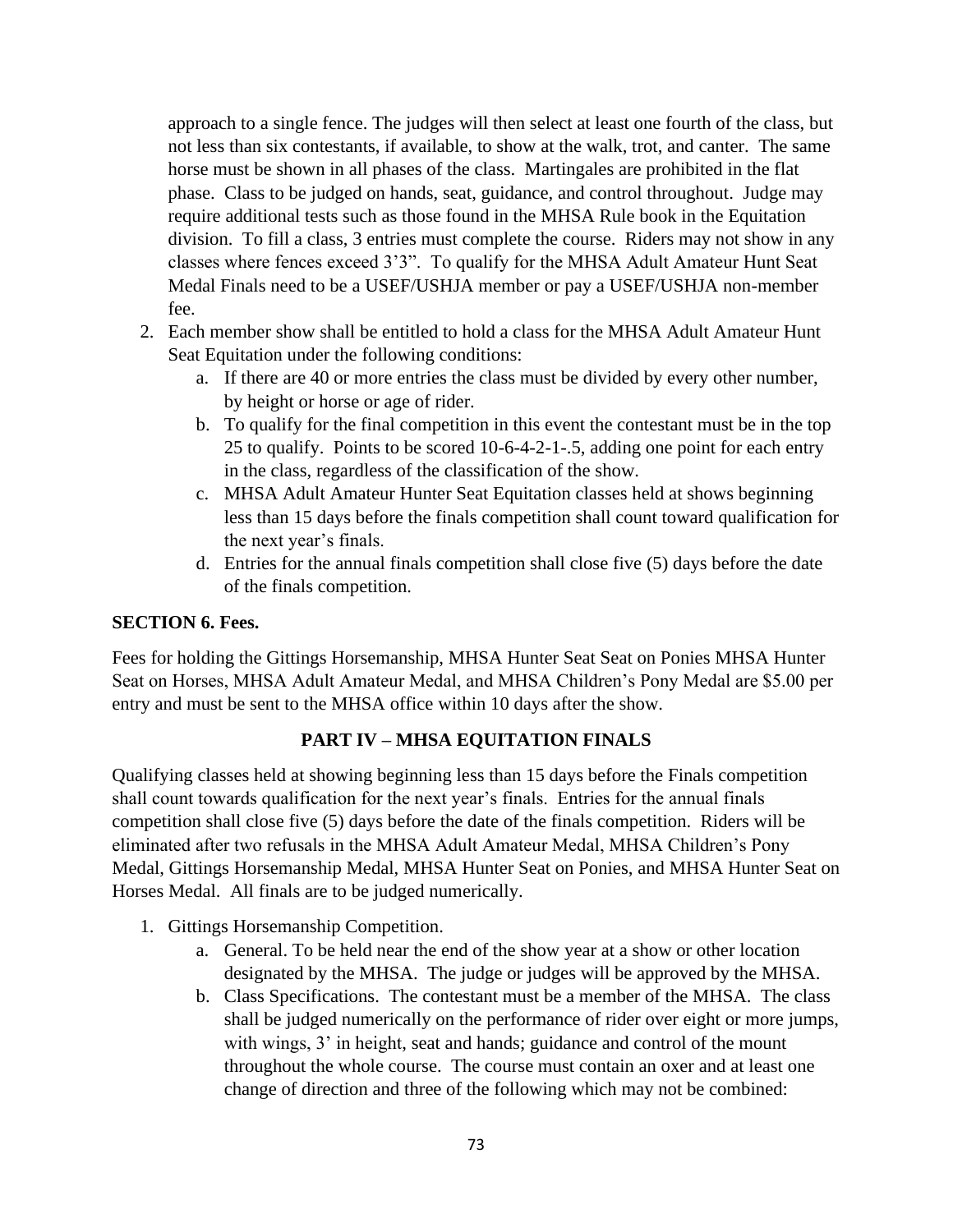bending line, narrow jump  $(6' - 8')$ , roll back turn, fence at the end of the ring, long approach to a single. Jumping faults show not be counted. Numerical scoring will be used. Riders will be eliminated after two refusals in the MHSA Gittings Horsemanship Finals. No less than 10 riders will return on the flat. All riders must show all gaits (walk, trot, and canter) in both directions; as well as lengthening of stride at all working gaits in each direction. This sitting trot should be at a working sitting trot. The counter canter in both directions is required. In addition, the judge must require a minimum of 4 riders to perform additional tests (USEF tests 1-17 – Refer to EQ112).

- c. The first place winner will not be eligible for further competition in the event.
- 2. MHSA Hunter Seat Finals Ponies, Horse, and Adult Amateur
	- a. General. To be held near the end of the show year at a show or other location designated by the MHSA. The judge or judges will be approved by the MHSA. The winners of these competitions will be recognized at the annual banquet. The winner of the horse finals may no longer ride in the finals or qualifying classes for the finals. The first-place winner the pony section will not be eligible for further competition in the pony section, but may compete in the horse section. No rider may take part in both finals in the same year. There are no restrictions on Adult Amateurs competing in future events.
	- b. Judging Procedures. All contestants are required to perform over at least 8 fences with or without wings. Riders will be eliminated after two refusals in the MHSA Hunter Seat Finals. A minimum of 12 riders, if available, are required to show on the flat. Numeral scoring will be used. To be judged numerically on head, seat, guidance, and control of horse. The flat phase of those riders selected to show under saddle shall count 50%. Only 1 rider per horse. Martingales are prohibited in the flat phase. After the flat phase, the judges will choose a minimum of 4 riders for further testing over fences. (USEF tests  $1 - 17$  –Refer to EQ113).
	- c. Specifications. The over fences phase to consist of a course of 8 or more jumps measuring at the qualifying heights, with at least on change of hand, and the same course requirements as qualifying classes. In addition, the judges must require the performance of a least 2 or more tests from at least the top four riders if available in each riding phase. These tests are listed in the MHSA Rule Book. The same horse or pony must be shown in the finals in the same tack in which such horse or pony began the finals except for martingales which will not be allowed in the flat phase.
- 3. MHSA Children's Pony Medal Finals
	- a. General. To be held near the end of the show year at a show or other location designated by the MHSA. The judge or judges will be approved by the MHSA. The winner will be recognized at the annual banquet. The first-place winner will not be eligible for further competition in the Children's Pony Medal but may compete in the Hunter Seat Finals on Pony and Horse and the Gittings Horsemanship Finals. No rider may take part in both the Children's Pony Medal Finals and the Hunter Seat on Pony Finals in the same year.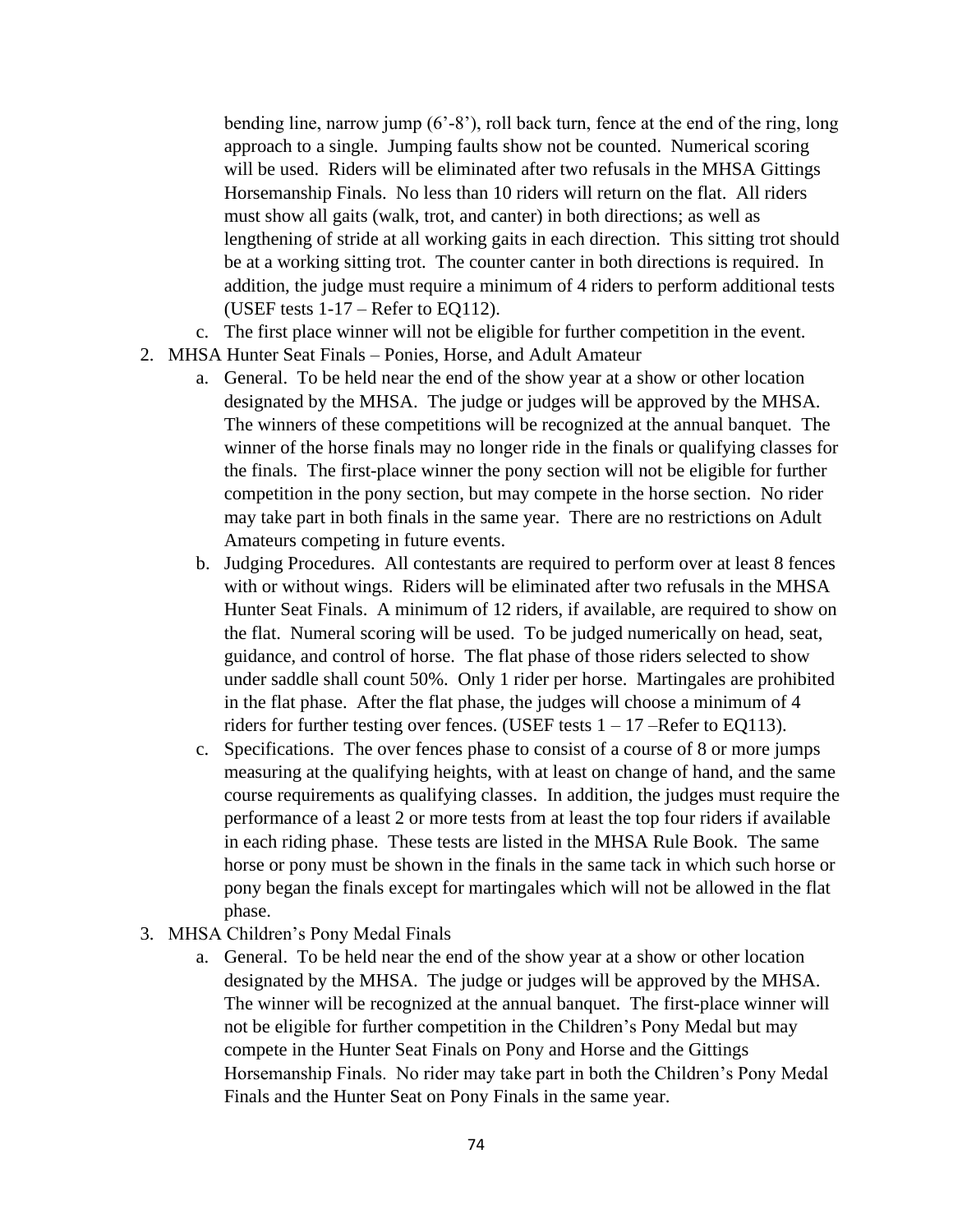- b. Judging Procedures. All contestants are required to perform over at least eight fences with or without wings. Riders will be eliminated after two refusal. Numerical scoring will be used. To be judged numerically on hands, seat, guidance, and control of horse. A minimum of 12 riders, if available, are required to show under saddle that shall count 50%. Only 1 rider per pony. Martingales are prohibited in the flat phase. After the flat phase, the judge(s) will choose a minimum of 4 riders for further testing over fences (USEF tests 1-17—Refer to EQ113).
- c. Specifications. The contestant must ride a pony and jump 8 fences of hunter type with or without wings. The course must contain an oxer, at least one change of direction, and two of the following which may not be combined: a bending line, a narrow jump (6'-8'), a roll back turn, a fence at the end of the ring, or a long approach to a single fence. No in and out can be used. Small/medium ponies to jump 2' and large ponies to jump 2'6". Class to be judged on hands, seat, guidance, and control throughout. The same pony must be shown in the Finals in the same tack in which such pony began the finals except for martingales which will not be allowed in the flat phase.

# **RULE XVII – HUNTER DIVISION**

# **PART I – DEFINITIONS AND ELIGIBILTY**

**SECTION 1. Eligibiltiy, Hunter Eligibility and Green Eligibility Status for Horses.** *See USEF HU131 Green Pony. See USEF HU140*

**SECTION 2. High Performance, Performance Working Hunter and Small Hunter Definitions and Classifications.** *See USEF 135*

## **SECTION 3. Amateur Owner Hunter.** *See USEF 137*

## **SECTION 4. Adult Amateur Hunter.** *See Zone 3 Specs.*

Three MHSA High Score Awards will be giving in this division, divided by rider age. Once section will be offered for riders age 18-35, and one section for riders over 35 years of age, and one section for riders over 50 years of age. Points for MHSA High Score Awards will be rated as high as Amateur Owner Hunter Section regardless of the money offered. Where an Amateur Owner Hunter Section is not offered but the show offers Adult Amateur Section, points for MSHA High Score Awards will be 'C' rated.

**SECTION 5. Non-rated Classes.** *See USEF HU130*

**SECTION 6. Pony Hunter.** *See USEF HU140, HU141, HU142*

**SECTION 7. Junior and Children's Hunter.** *See USEF HU143, See Zone 3 Specifications for Children's Hunters.*

**SECTION 8. Low Adult Hunter.** *See USEF HU139*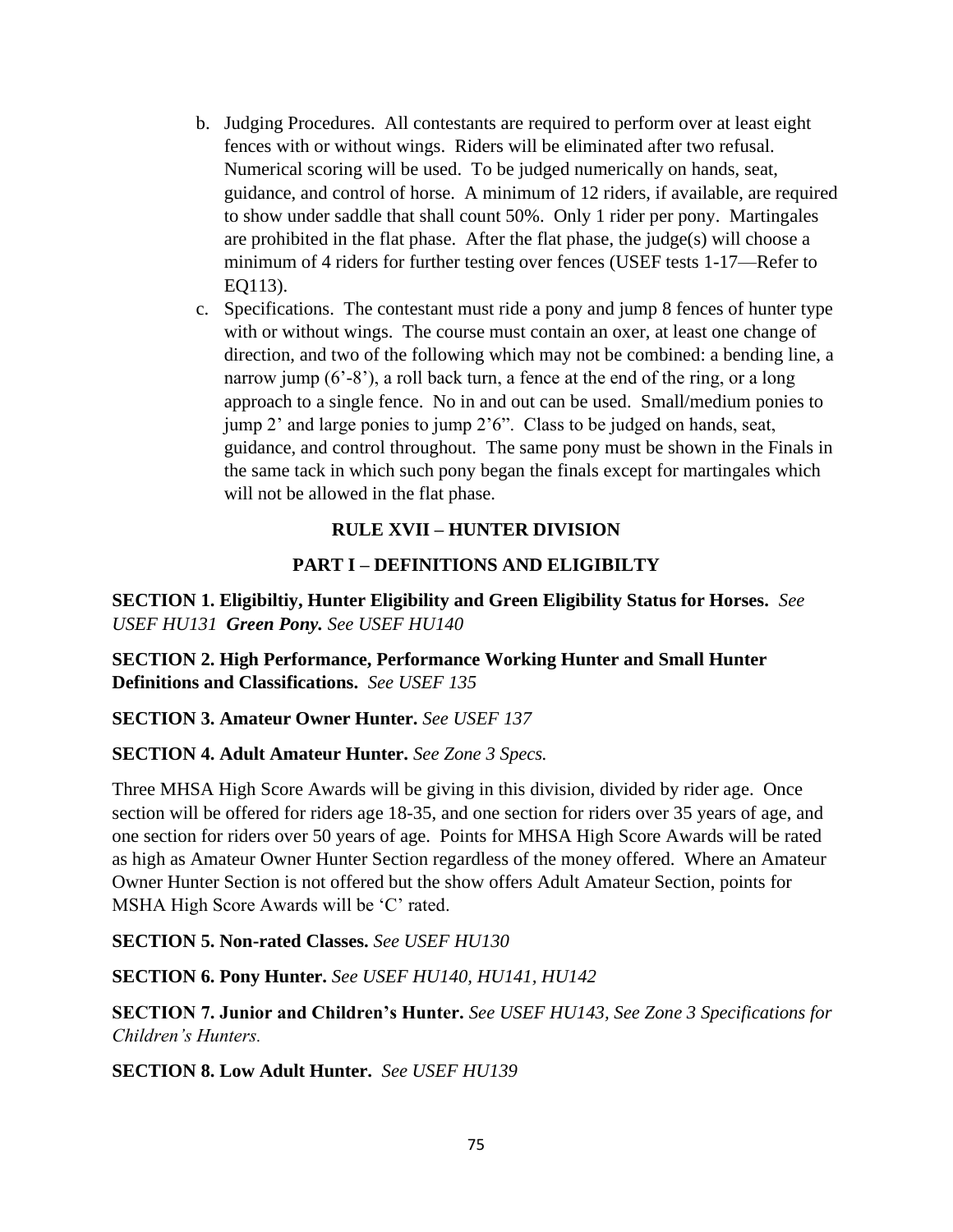# **PART II – DIVISION OF SECTIONS OF CLASSES**

#### **SECTION 1. General**

- 1. Any section with 40 or more entries at the beginning of the first class must be divided. If there are 40 or more entries remaining in a section after it has been divided, the section must be re-divided by every other number. Once a selection has been re-divided it may not be divided further.
- 2. Prize money must be doubled whenever a section is divided.
- 3. As an option to dividing classes by every other number, all entries may be judged as a single class and awarded prizes as follows:

| HORSES'S PLACING | PRIZE AWARDED                  |
|------------------|--------------------------------|
| 1 <sup>st</sup>  | 1 <sup>st</sup>                |
| 2 <sup>nd</sup>  | $1^{\rm st}$                   |
| 3 <sup>rd</sup>  | 2 <sup>nd</sup>                |
| 4 <sup>th</sup>  | 2 <sup>nd</sup>                |
| 5 <sup>th</sup>  | 3 <sup>rd</sup>                |
| 6 <sup>th</sup>  | 3 <sup>rd</sup>                |
| 7 <sup>th</sup>  | 4 <sup>th</sup>                |
| 8 <sup>th</sup>  | 4 <sup>th</sup>                |
| 9 <sup>th</sup>  | 5 <sup>th</sup>                |
| $10^{\text{th}}$ | 5 <sup>th</sup>                |
| 11 <sup>th</sup> | 6 <sup>th</sup>                |
| 12 <sup>th</sup> | 6                              |
| 13 <sup>th</sup> | 7 <sup>th</sup> if offered     |
| 14 <sup>th</sup> | $7th$ if offered               |
| 15 <sup>th</sup> | 8 <sup>th</sup> if offered     |
| 16 <sup>th</sup> | $\overline{8^{th}}$ if offered |
|                  |                                |

In earing Championship points, the top eight horses that receive the most points in the over fences classes are awarded points for the Under Saddle and/or Model class. Championship is awarded as follows:

Horse with most points – Champion # 1 Horse with second highest points – Champion # 2 Horse with third highest points – Reserve Champion # 1 Horse with fourth highest points – Reserve Champion # 2

## **SECTION 2. Green Sections.** *See USEF HU132*

#### **SECTION 3. Amateur Owner**

When a section is divided, one section must be offered for Amateur Owners 18 through 35 years of age and one section for Amateur Owners over 35 years of age. When divided as to age of rider not horse may compete in more than on section. Age must be given on entry blank. These sections may be further divided by age of rider or by every other number. Riders must have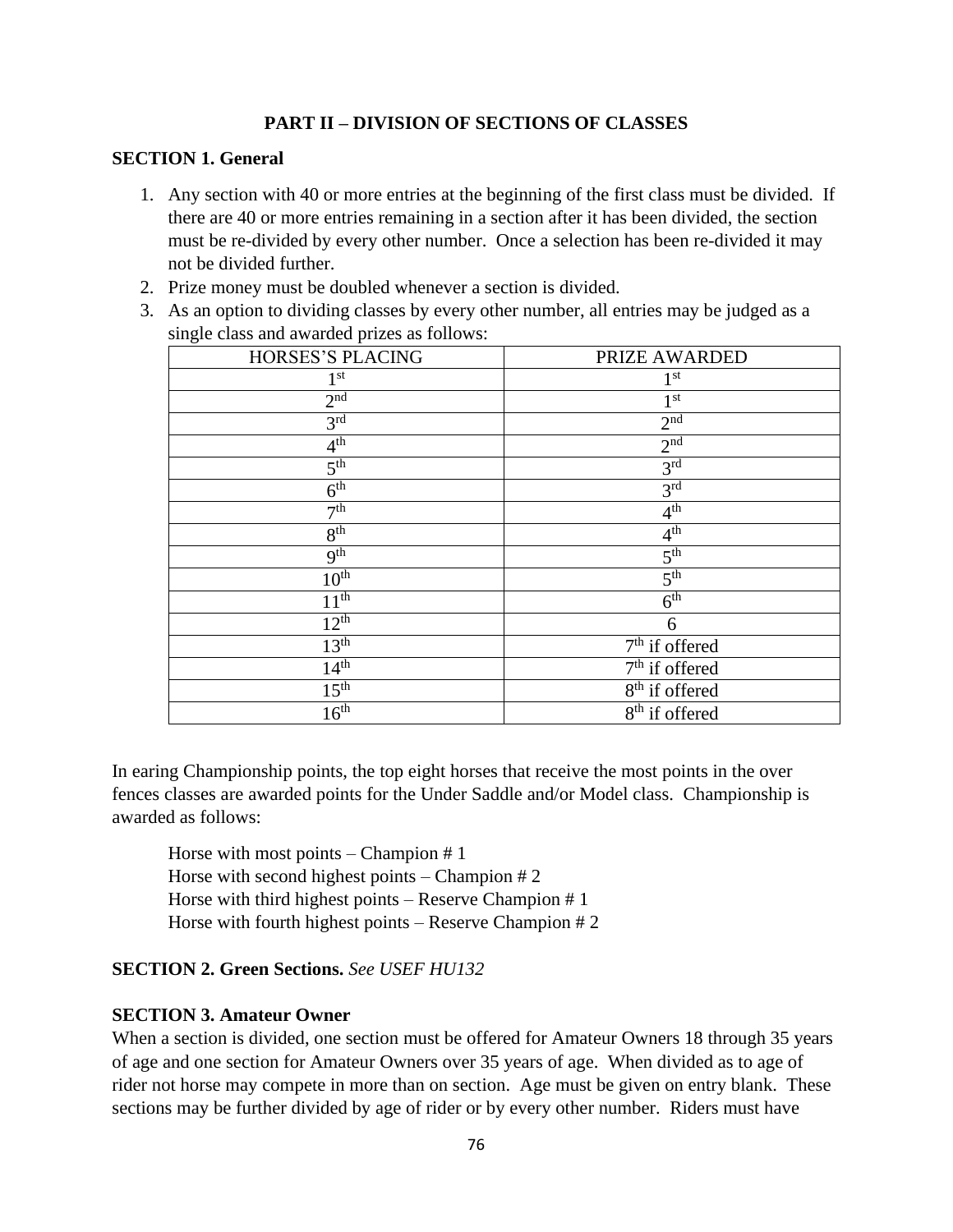signed on their membership application that they are eligible to compete as an amateur. *See MHSA Rule 1, Part I, Sec 1, and USEF 137*

# **SECTION 4. Pony Hunter.** *See HU140, HU141, HU142*

# **SECTION 5. Junior and Children's Hunter.** *See HU143 and Zone 3 Specifications for Children's Hunter*

# **SECTION 6. Thoroughbred Hunter**

Limited to horses who are registered with or are eligible to be registered with The Jockey Club. To be judged on performance and soundness. To be shown over a minimum of 8 fences 3' in height. Points will be awarded according to the rating of the horse show. The top 25 horses will be invited to compete in the Thoroughbred Hunter Classic to be held at a designated horse show selected by the MHSA Board of Directors. Final course will consist of 8 or more fences set a 3'. May include an in and out. Two refusals will result in elimination. Prize money will be awarded in the Classic. Year-end awards and the "Argyle" Perpetual Trophy will be given for the Thoroughbred Hunter division.

# **SECTION 7. Low Children's Hunter Horse**

- 1. Open to horses. To be shown by a junior exhibitor. A rider in the Low Children's Hunter division is not eligible to cross enter in any other division where the fences exceed 2'6" at the same show, except age group Equitation and Medal Classes. Riders may cross enter into Low Children's Pony and Children's Hunter Pony at the same show. Course shall consist of no less than eight fences. Fence height shall be 2'6" for horses, spreads not to exceed height of fence. No combinations allowed. Suitability as a Low/Pre-Children's Hunter to be stressed.
- 2. To be judged on manners, performance, soundness, and suitability as a Children's Hunter.
- 3. A minimum of three (3) classes shall be held in any section in which a championship is offered.
- 4. In the event there are less than three entries in either of the Low Children's Division or the Low Adult Division, these divisions may be combined at management's discretion.
- 5. Points for MHSA High Score Awards will be rated as high as the Junior Hunter Division regardless of the money offered. Where a Junior Hunter Division is not offered, but the show offers a Low Children's Hunter division, pints for MSHA High Score Awards will be rated "C". Low Adult Hunter Division, these divisions may be combined at management's discretion.

# **SECTION 8. Low Children's Hunter Pony.**

1. Open to ponies. To be shown by a junior exhibitor. A rider in the Low Children's Hunter Pony division is not eligible to cross enter in any other division where the fences exceed 2' at the same show except age group Equitation and Medal Classes. Riders may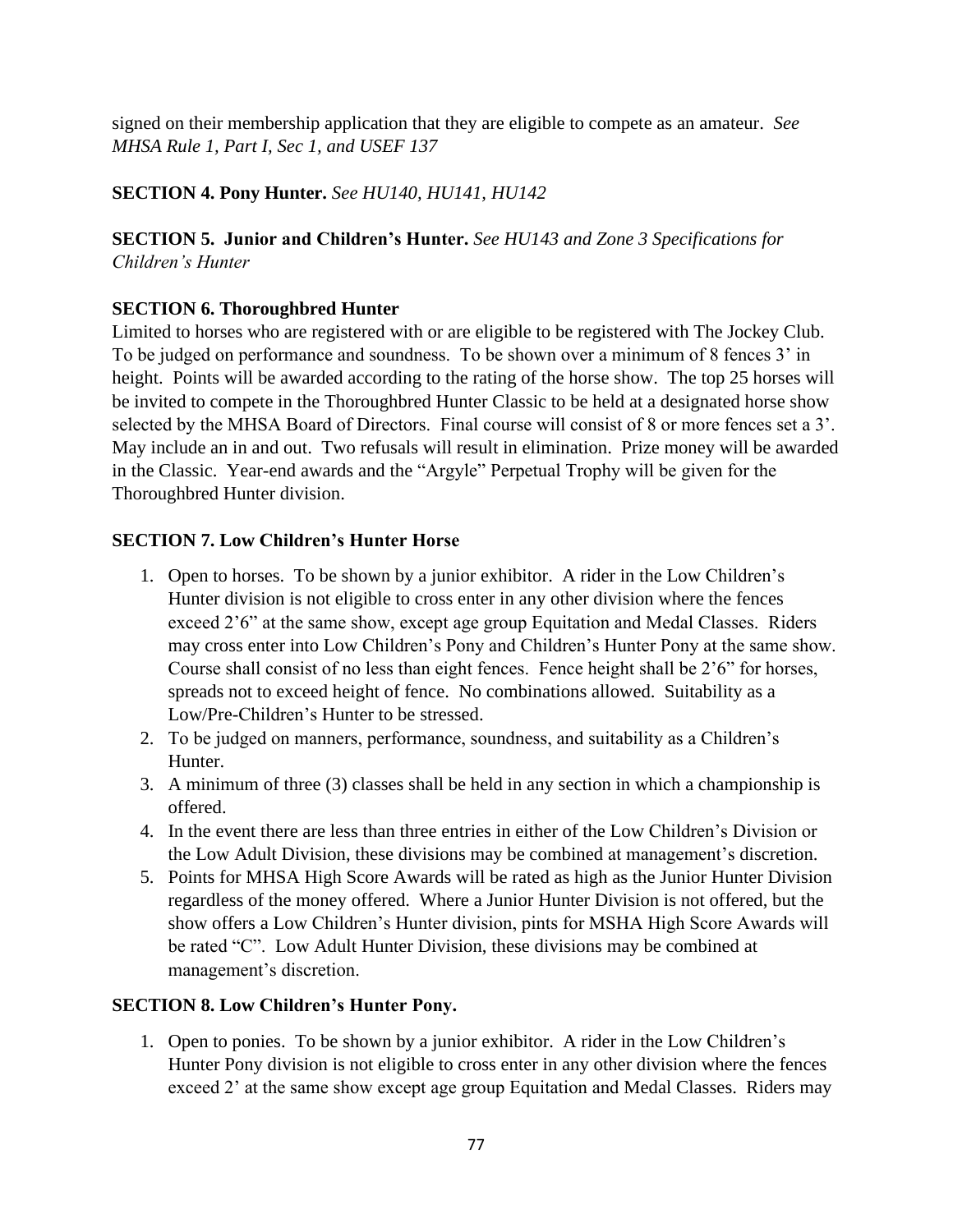not cross enter into Children's Pony Hunter and Low Children's Horse and at the same show. Course shall consist of no less than eight fences. Fence height shall be 2' ponies, spreads not to exceed height of fence. No combinations allowed.

- 2. To be judged on manners, performance, soundness, and suitability as a Children's Pony Hunter.
- 3. A minimum of three (3) shall be held in any section which a championship is offered.
- 4. In the event there are less than three entries in either of the Low Children's Division or the Low Adult Division, these divisions may be combined at management's discretion.
- 5. Points for MHSA High Score Awards will be rated as high as the Junior Hunter Division regardless of the money offered. Where a Junior Hunter Division is not offered, but the show offers a Low Children's Pony Hunter Division, points for MHSA High Score Awards will be rated "C".

# **SECTION 9. Low/Pre-Adult Hunter Horse**

- 1. Open to horses only. To be shown by an adult exhibitor holding an USEF Amateur card. A rider in the Low Adult Hunter Division is not eligible to cross enter in any other division where the fences exceed 2'6" at the same show except age group Equitation and Medal Classes. Course shall consist of no less than eight fences. Fence height shall be 2'6", spreads not to exceed height of fence. No combinations allowed.
- 2. To be judged on manners, performance, soundness, and suitability as an Adult Hunter.
- 3. A minimum of three (3) classes shall be held in any section in which a championship is offered.
- 4. In the even there are less than three entries in either of the Low Children's Division or the Low Adult Division, these divisions may be combined at management's discretion.
- 5. Points for the MHSA High Score Awards will be rated as high as the Junior Hunter Division regardless of the money offered. Where a Junior Hunter Division is not offered, but the show offers a Low/Pre-Adult Hunter Division, points for MHSA High Score Awards will be rated "C".

## **PART III – COURSES**

## **SECTION 1. General.** *See USEF Sub Chapter HU4 – HU109*

Horses must be shown over a minimum of eight obstacles at the required height in all "A", "B", and "C" rated sections.

**SECTION 2. Course Diagrams.** *See USEF Sub Chapter HU4 – HU110*

**SECTION 3. Height of Obstacles.** *See USEF HU111*

**SECTION 4. Type.** *See USEF HU112*

**SECTION 5. In and Outs.** *See USEF HU113*

**SECTION 6. Pony Hunter.** *See USEF HU114*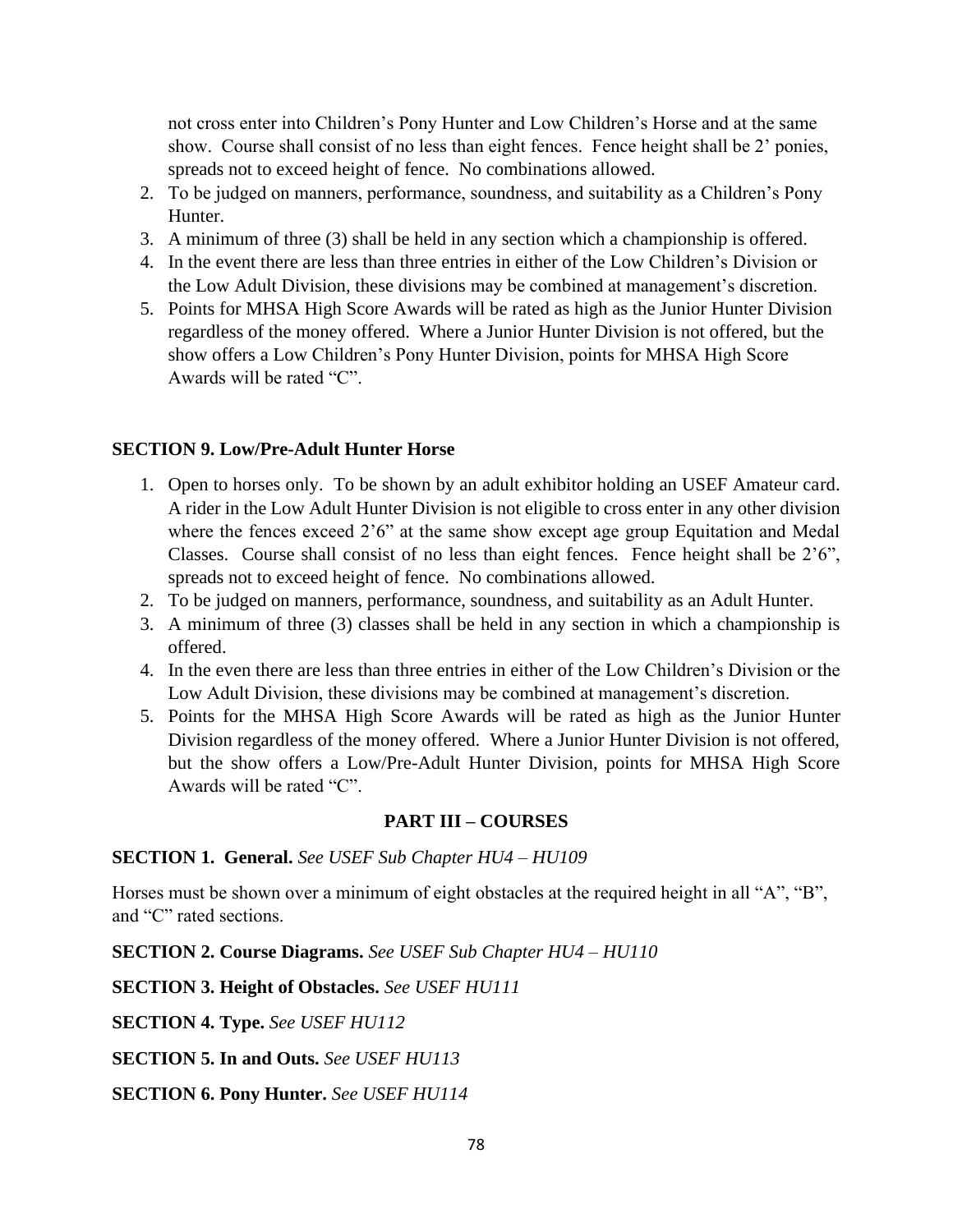#### **PART IV – ATTIRE, TACK, AND EQUIPMENT**

**SECTION 1. General.** *See USEF HU105*

**SECTION 2. Equipment.** *See USEF HU106*

**SECTION 3. Attire.** *See USEF HU107*

#### **PART V – JUDGING**

**SECTION 1. General.** See USEF HU118

**SECTION 2. Definition of Completed.** *See USEF HU119*

**SECTION 3. Definition of Competed.** *See USEF HU120*

**SECTION 4. Soundness.** *See USEF HU121*

**SECTION 5. Confirmation.** *See USEF HU122*

**SECTION 6. Performance.** *See USEF HU123*

**SECTION 7. Faults.** *See USEF HU124*

**SECTION 8. Pony Hunter.** *See USEF HU142*

**SECTION 9. Junior and Children's Hunter.** *See USEF HU143. See Zone 3 specifications for Children's Hunter*

#### **PART VI – CLASS SPECIFICATIONS**

**SECTION 1. Under Saddle and Hack Classes.** *See USEF HU129*

**SECTION 2. Green and High Performance Model Classes.** *See USEF HU136*

**SECTION 3. Green Hunter.** *See USEF HU132 High Performance See USEF HU135 and Performance Classes.*

**SECTION 4. Amateur Owner Classes.** *See USEF HU137*

**SECTION 5. Adult Amateur Classes.** *See USEF HU138 – See Zone 3 specifications*

**SECTION 6. Hunter Classics.** *See USEF HU172*

**SECTION 7. Pony Hunter.** *See USEF HU140, HU141, HU142*

## **PART VII – CHAMPIONSHIPS**

**SECTION 1. General.** *See USEF HU150*

Championships must be offered in "A", "B", and "C" rated sections.

#### **PART VIII – CONDUCT**

**SECTION 1. Judges.** *See USEF HU116 & HU118*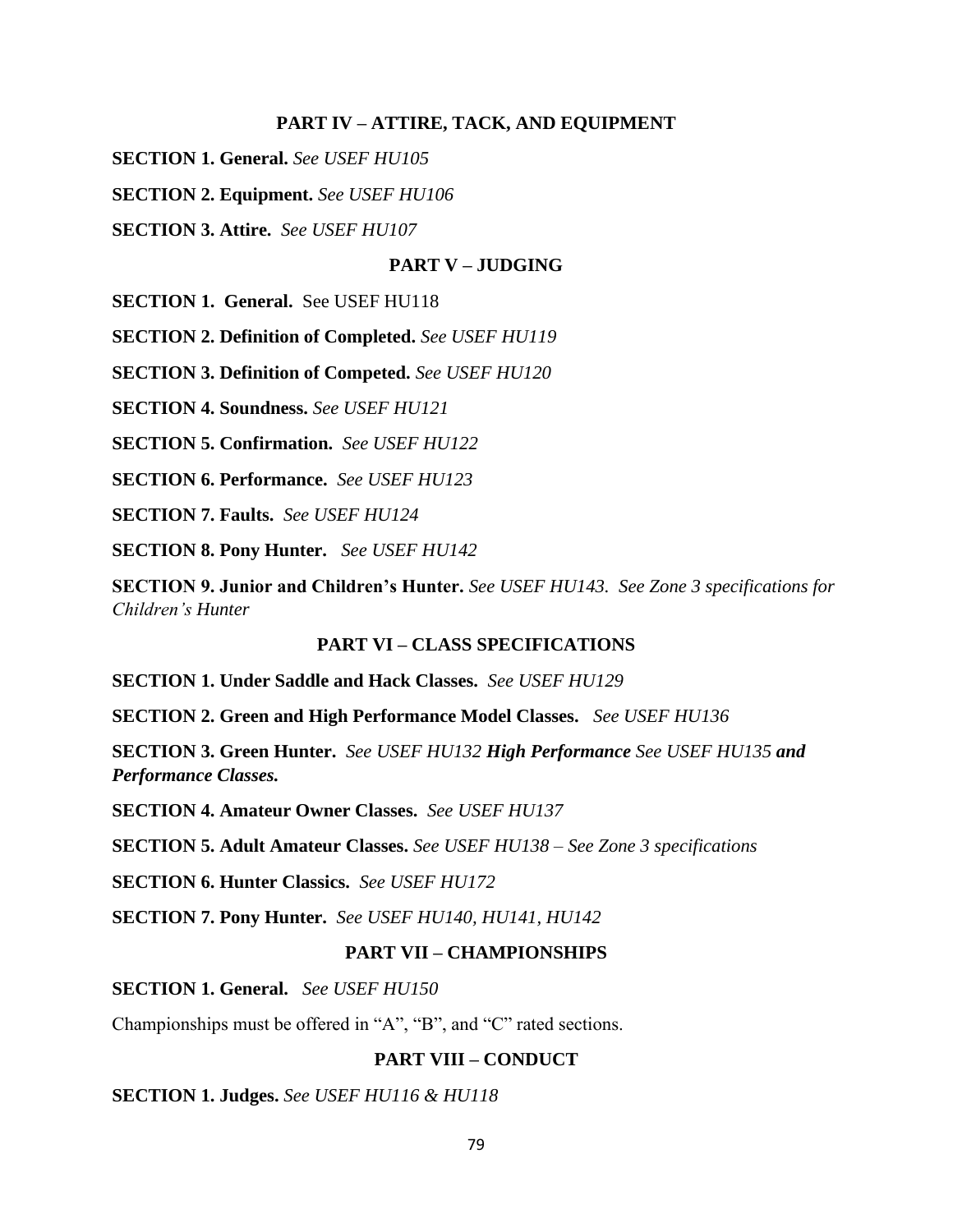**SECTION 2. Course Designers.** *See USEF HU117*

**SECTION 3. Schooling.** *See USEF Hunter Schooling Rules Appendix A*

**SECTION 4. Pony Hunter.** *See USEF HJ123, HU142*

**SECTION 5. Junior and Children's Hunter.** *See USEF HU143, HJ144. See Zone 3 specifications.*

**SECTION 6. Back to Back Classes.** *See USEF HU125*

**SECTION 7. Jumping Order.** *USEF HU126*

**SECTION 8. Entry Fees.** *See USEF HU127*

**SECTION 9. Scheduling.** *See USEF HJ117-123*

**SECTION 10. Cancellations.** *See USEF HJ115*

"A", "B", or "C" Rated sections with three (3) or more entries cannot be cancelled.

**SECTION 11. Prize Money.** *See USEF HU158*

**SECTION 12. Challenge Trophies.** *See USEF HU156*

# **RULE XVIII – JUMPER DIVIVSION**

*See USEF Chapter JP*

# *PART I – AMATEUR/AMATEUR-OWNER/JUNIOR JUMPER SECTIONS*

Open to Juniors and Adults (for amateurs requirements see below):

- 1. Every contestant must be eligible to hold an amateur card issued by the USEF. *See USEF GR1306 & 1307.*
- 2. Amateur classes are restricted to riders, drivers of handlers who are no longer eligible to compete as junior exhibitor and have signed on their membership application that they are eligible to compete as an amateur.

## **SECTION 1. Rating Requirements**

An "A" rated sections(s) must offer at least 3 classed and \$300 in prize money; "B" rated 3 classes and \$150 in prize money; "C" rated 3 classes and \$75 in prize money.

## **SECTION 2. High Score Points**

MHSA High Score Points will be computed on the basis of prize money won.

# **PART II – COMBINED JUMPER**

## **SECTION 1. High Score Points**

MHSA High Score Awards in the Combined Jumper section will be computed on the basis of prize money.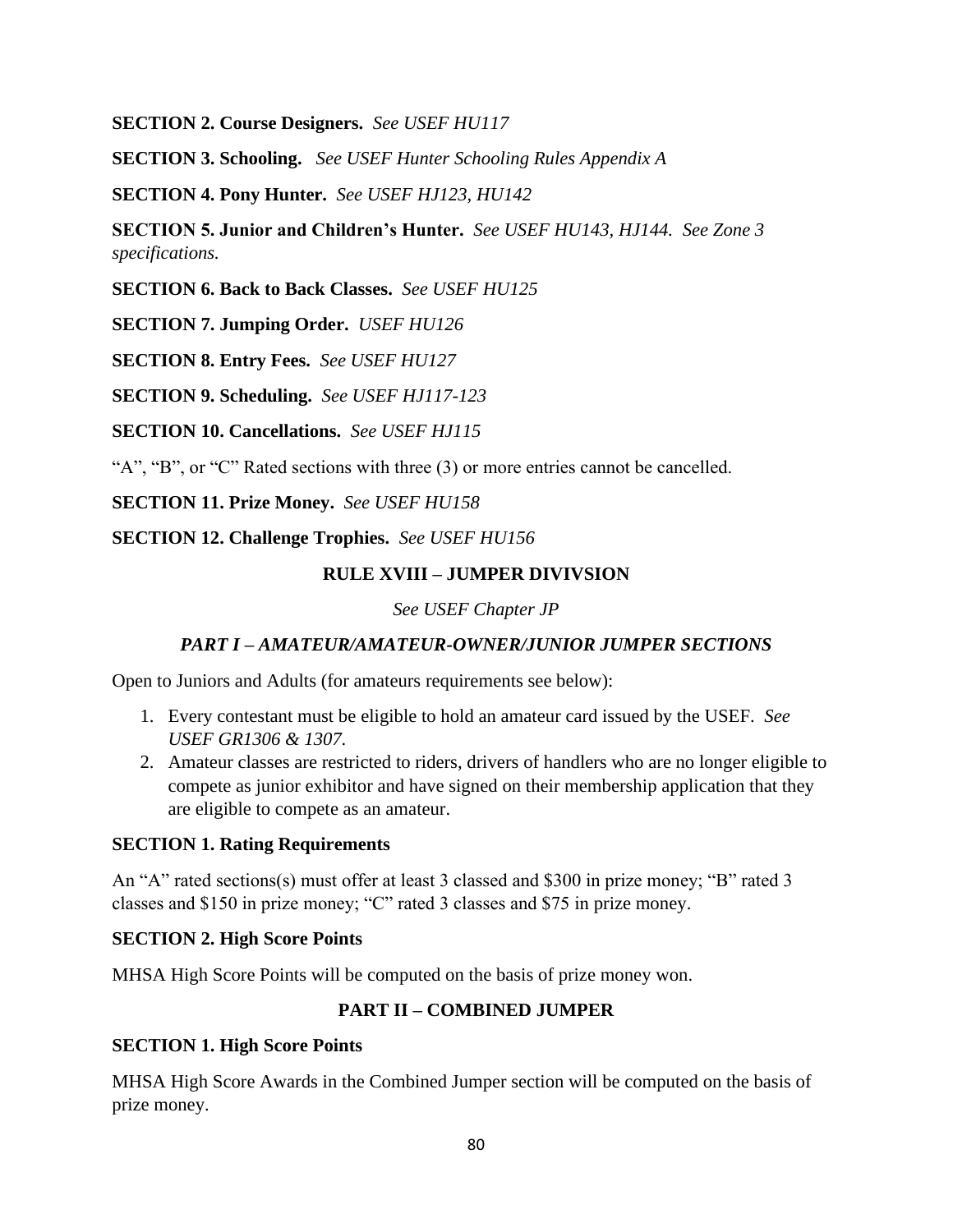# **PART III – LOW CHILDREN'S/ADULT AMATEUR JUMPER, CHILDREN'S JUMPER AND ADULT AMATEUR JUMPER**

# **SECTION 1. General**

- 1. Open to juniors in the Children's Jumper Division
- 2. Open to adults:
	- a. Every contestant must be eligible to hold an amateur card issued by the USEF. *See USEF GR1306 & 1307.*
	- b. Amateur classes are restricted to rider, drivers of handlers who are no longer eligible to compete as junior exhibitor and have signed on their membership application that they are eligible to compete as an amateur.
- 3. Classes in the Low Children's/Adult Amateur, Children's and Adult Amateurs will be held according to USEF Zone 3 Rules.

# **SECTION 2. High Score Points**

MHSA High Score Points in the Low Children's/Adult Amateur Division, Children's Jumper Division and Adult Amateur Jumper Division will be rated "C". No prize money need to be awarded.

# **RULE XIX – HUNTER & PONY HUNTER BREEDING**

# **SECTION 1. General.** *See USEF HU142*

# **SECTION 2. Hunter Breeding.** *See USEF HU147*

# **SECTION 3. Pony Hunter Breeding.** *See USEF HU148*

- 1. Classification:
	- a. Thoroughbred Entry must be currently registered or be eligible for registration with the New York Jockey Club. Tattooed mares are to be shown in Thoroughbred classes.
	- b. Other Than Thoroughbred Entry not described in (a).
	- c. Thoroughbred and Other Thank Thoroughbred horses may be shown in separate classes or combined in the same age group only.
- 2. Classes to count for High Score Awards:
	- a. Best Thoroughbred
	- b. Best Non-Thoroughbred
	- c. Best Pony
	- d. Amateur Handler
- 3. General:
	- a. Any show offering a Breeding Division must be a member of the MHSA. Any show with an USEF rating may offer only one session of Hunter Breeding classes, except Pony Hunter Breeding. Shows rated only by the MHSA may offer two sessions of Hunter Breeding and Pony Hunter Breeding classes.
	- b. Judges must be selected from the USEF, MHSA, or VHSA judge's roster.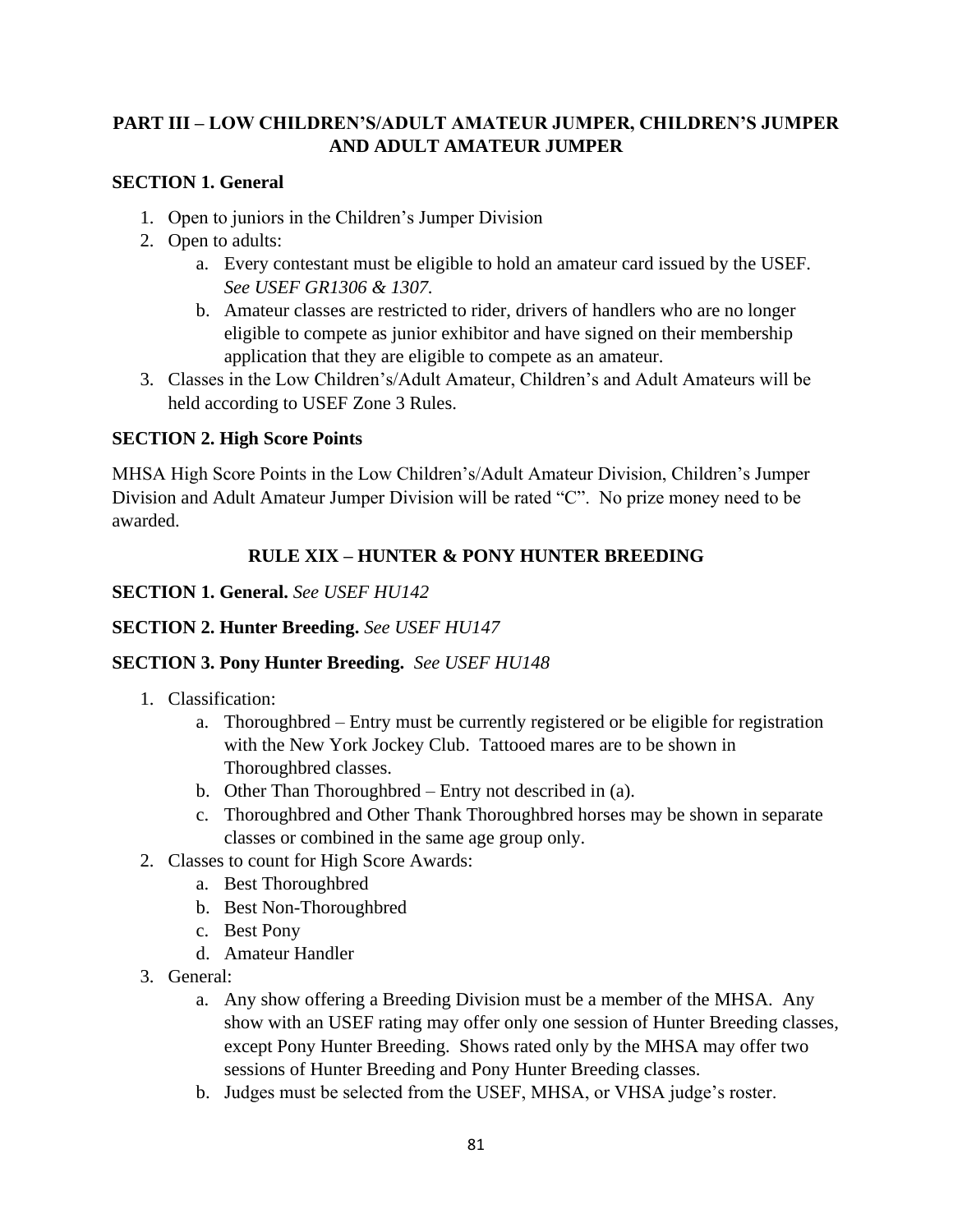- c. To be eligible for High Score Awards, the owners of entries must be members and horses recorded with the MHSA.
- d. High Score Award points shall be awarded as follows:
	- i. 1 point per horse
	- ii. Win a class our of 5 horses, gets 5 points  $(2<sup>nd</sup>$  place gets 4 points;  $3<sup>rd</sup>$  place gets 3 points, etc.)
	- iii. Third place out of 3 horses would get 3 points.
- e. No prize money is required. Shows are encouraged to offer prize money.
- f. Classes may by divided according to sex, but all entries must have an equal opportunity to compete.
- g. The Champion points shall be determined as follows: Best Young Horse: 2x's number of horses in the class. For example: beat 4 horses and get 8 points. Reserve Best Young Horse: 1.5x number of horses in the class. For example, best 2 horses and get 3 points.
- h. To be eligible for High Score Awards must be registered for life for a fee of \$40
- i. Dress (MHSA Rule III, Part IV, Section 1.)
- j. All entries, except foals, must be shown in a bridle.

# **RULE XXI – AMENDMENTS**

The Rules may be amended, altered, added to or repealed and new Rules adopted by a two-thirds affirmative vote of the Directors present at any duly constituted meeting of the Board of Directors.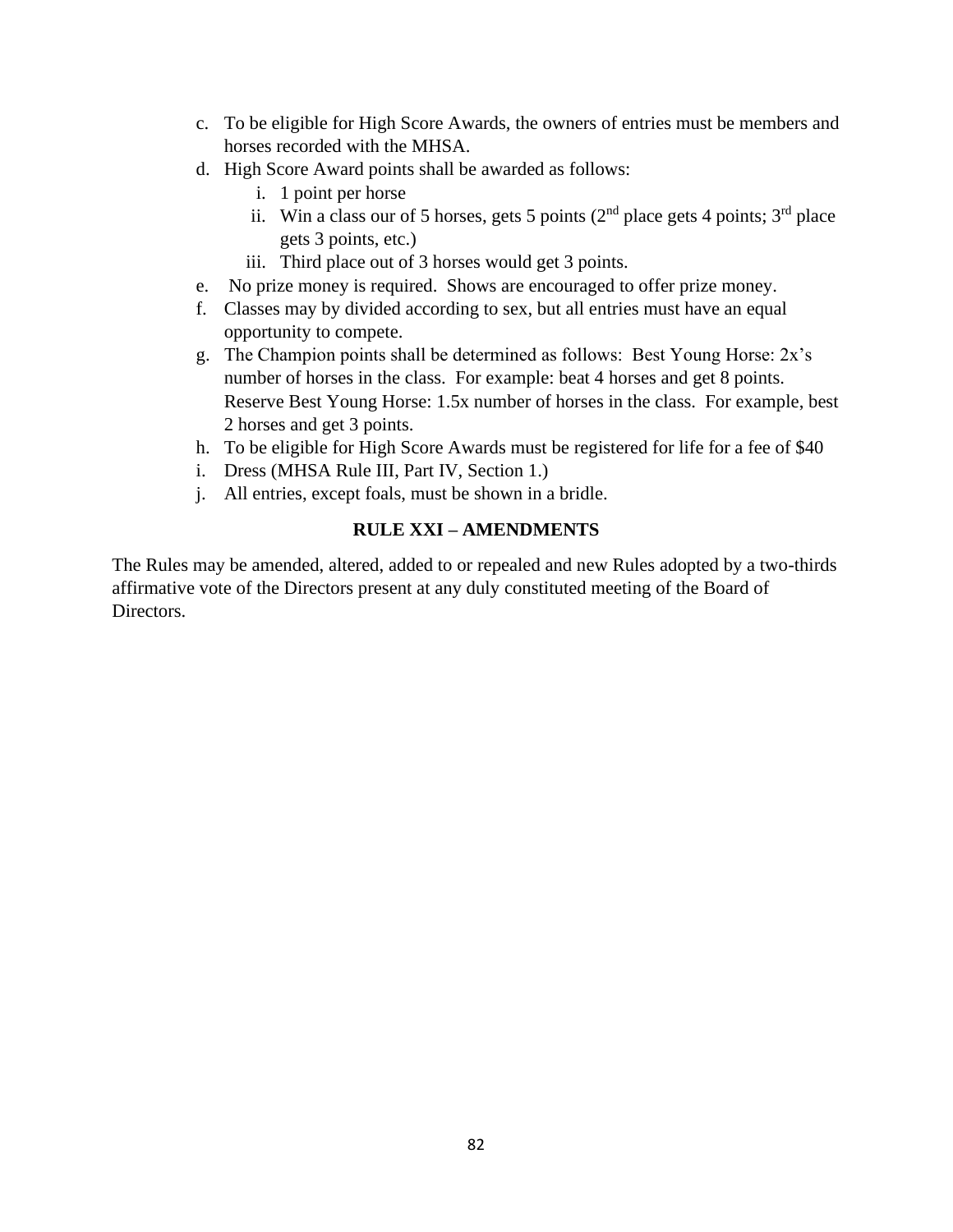

# **MHSA REGIONAL PROGRAM**

The Rules published herein are effective December 1, 2021 and remain in effect except as superseded by any rule changes enacted by The Board of Directors or Executive Committee or by subsequent editions or supplements to the rule book.

The MHSA Regional Program follows MHSA Rules except where stated. No further reproduction may be made without the express advance written consent of the MHSA.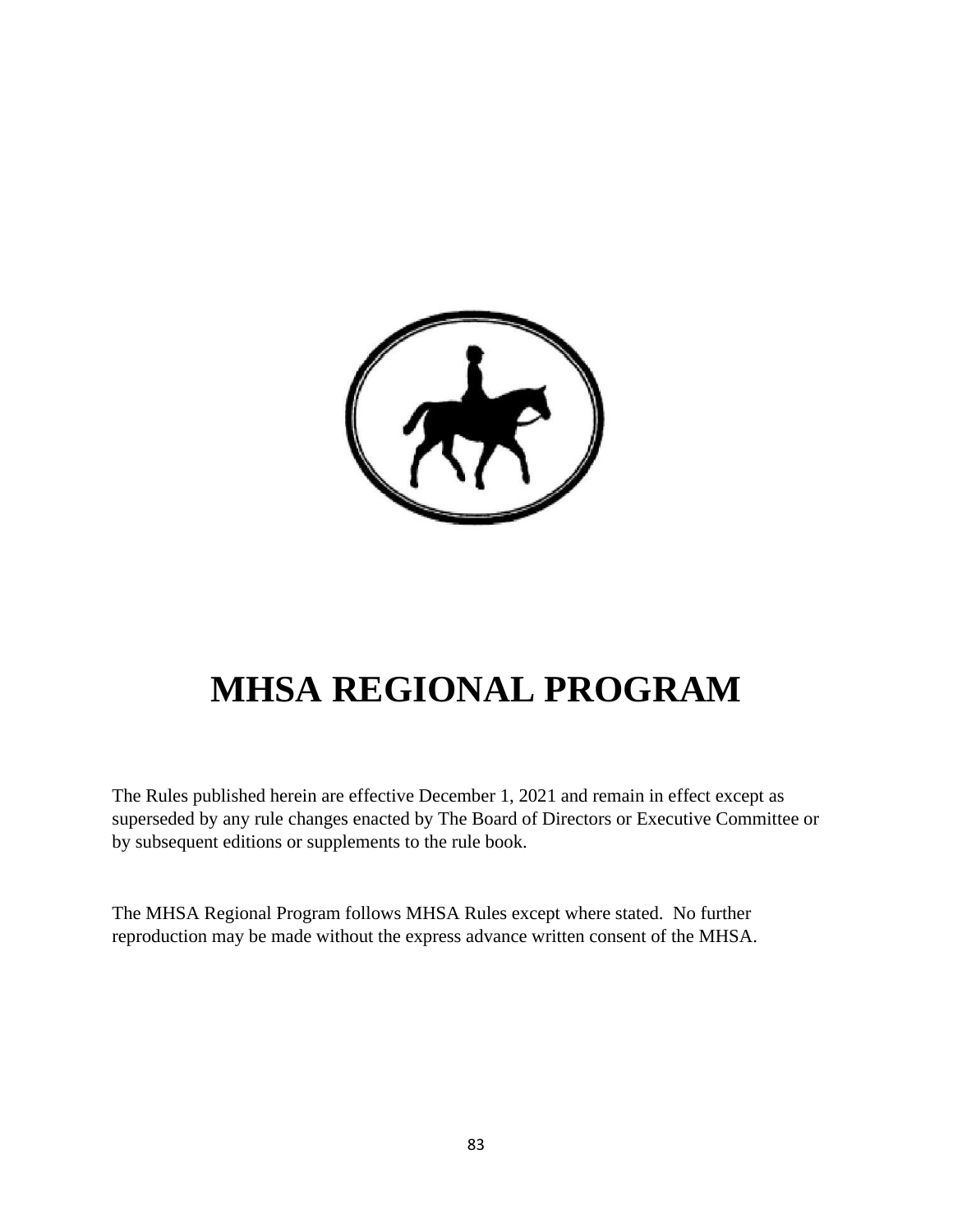## **RULE XXIII – MHSA REGIONAL PROGRAM RULE BOOK**

The MHSA Regional Horse Shows are open to horse shows held in the State of Maryland that are not USEF rated.

## **SECTION 1. Recognized Divisions.**

- a) **Children's Hunter.** Open to horses ridden by a junior exhibitor who have not reached their  $18<sup>th</sup>$  birthday by December  $1<sup>st</sup>$  of the current competition year. To be judged on performance, soundness, and suitability of mount. Fence height shall be 3'. Spreads not to exceed fence height. Course shall consist of no less than eight fences. The Adult Amateur and Children's Hunter division may be combined if there are fewer than four entries in either section.
- b) **Adult Amateur.** Open to horses ridden by an Adult Amateur exhibitor who have reached their  $18<sup>th</sup>$  birthday by December  $1<sup>st</sup>$  of the current competition year. Members competing in classes restricted to amateurs must meet the requirements of USEF Rule GR1306. Your signature as rider on the entry blank and annual membership form will verify that you understand and are in compliance with the rule. To be judged on performance, soundness, and suitability of mount. Fence height shall be 3'. Spreads not to exceed height of fence. The Adult Amateur and Children's Hunter divisions may be combined if there are fewer than four entries in either section.
- c) **Low Children's Hunter Horse.** Open to horses ridden by junior exhibitor who have not reached their  $18<sup>th</sup>$  birthday by December  $1<sup>st</sup>$  of the current competition year. A rider in the Low Children's is not eligible to cross enter into any other divisions where the fences exceed 2'6" at the same show except age group equitation or medal classes. Course shall consist of no less than eight fences. Fence height shall be 2'6". Spreads not to exceed the height of the fence. To be judged on performance, soundness, and suitability of mount. The Low Children's Hunter Horse division and Low Adult Hunter division may be combined if there are fewer than four entries in either section. If a rider in Low Children's cross enters into other division where multiple heights are offered, the rider may not jump higher than 2'6".
- d) **Low Adult Hunter**. Open to horses to be shown by an Adult Amateur exhibitor who have reached their  $18<sup>th</sup>$  birthday by December  $1<sup>st</sup>$  of the current competition year. Members competing in classes restricted to amateurs must meet the requirements of USEF RULE GR1307. Your signature as rider on the entry blank and annual membership form will verify that you understand and are in compliance with the rule. A rider in the Low Adult Hunter division is not eligible to cross enter in any other divisions where the fences exceed 2'6" at the same show except age group equitation or medal classes. Course shall consist of no less than eight fences. Fence height shall be 2'6". Spreads not to exceed the height of the fence. To be judged on performance, soundness, and suitability of mount. The Low Children's Hunter Horse division and Low Adult Hunter division may be combined if there are fewer than four entries in either section. If a rider in Low Adult Hunters cross enters into other divisions where multiple heights are offered, the rider may not jump higher than 2'6".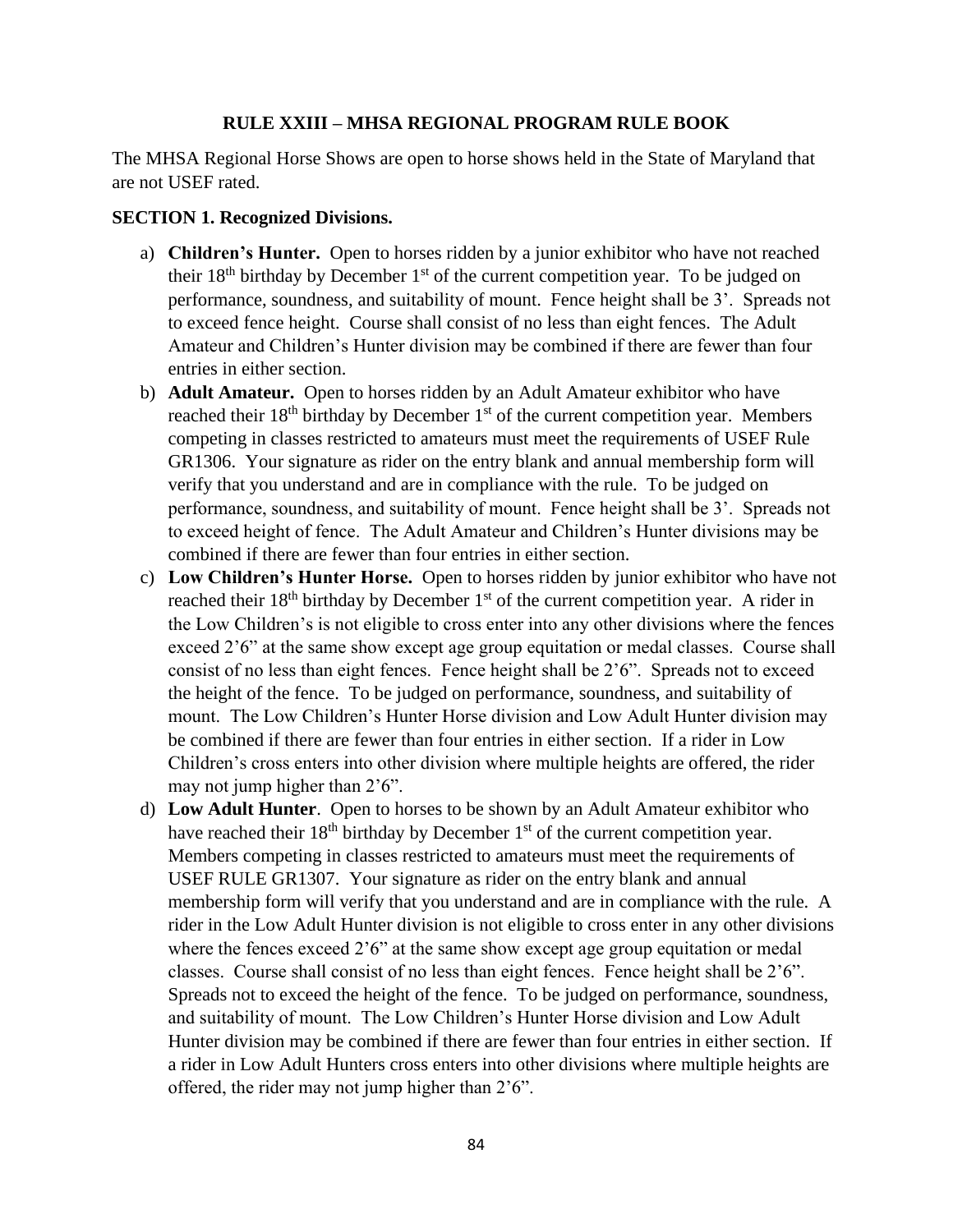- e) **Small/Medium Pony Hunter.** Open to ponies ridden by a junior exhibitor who have not reached their  $18<sup>th</sup>$  birthday by December  $1<sup>st</sup>$  of the current competition year. To be judged on performance, soundness, and suitability of mount. Fence height shall be 2'. Spreads not to exceed fence height. The Small/Medium Pony Hunter may be combined with the Large Pony Hunter division if there are fewer than four entries in either section. Ponies must have a current MHSA measurement card (if USEF card is not available) on file with MHSA office prior to showing in this division.
- f) **Large Pony Hunter.** Open to ponies ridden by a junior exhibitor who have not reached their  $18<sup>th</sup>$  birthday by December  $1<sup>st</sup>$  of the current competition year. To be judged on performance, soundness, and suitability of mount. Fence height shall be 2'6'. Spreads not to exceed fence height. The Small/Medium Pony Hunter may be combined with the Large Pony Hunter division if there are fewer than four entries in either section. Ponies must have a current MHSA measurement card (if USEF card is not available) on file with MHSA office prior to showing in this division.
- g) **Low Pony Hunter.** Open to ponies ridden by a junior exhibitor who have not reached their  $18<sup>th</sup>$  birthday by December  $1<sup>st</sup>$  of the current competition year. To be judged on performance, soundness, and suitability of mount. A rider in the Low Pony Hunter division is not eligible to cross enter in any other division where the fences exceed 2' at the same show except age group equitation or medal classes not to exceed 2'6". Riders may not cross enter into Small/Medium Pony Hunter or Large Pony Hunter at the same show. Course shall consist of no less than eight fences. Fence height shall be 2'. Spreads not to exceed height of fence. No oxers may be used. The Low Children's Hunter Horse and Low Pony Hunter division may be combined if there are less than four entries in either section. Ponies must have a current MHSA measurement card (if USEF card is not available) on file with MHSA office prior to showing in this division.
- h) **Low Hunter.** Open to horses. Fence height shall be 2'6" and 2'9". Spreads not to exceed the height of the fences. To be judged on performance and soundness. Course shall consist of no less than eight fences.
- i) **Working Hunter.** Open to horses. Fence height shall be 3' and 3'3". Spreads not to exceed the fence height. To be judged on performance and soundness. Course shall consist of no less than eight fences.
- j) **High Children's/High Adult Hunter.** Open to horses ridden by a junior exhibitor who have not reached their 18<sup>th</sup> birthday by December 1<sup>st</sup> of the current competition year or ridden by Adult Amateur who have reached their  $18<sup>th</sup>$  birthday by December  $1<sup>st</sup>$  of the current competition year. Members competing in classes restricted to amateurs must meet the requirements of USEF RULE GR1306. Your signature as rider on the entry blank and annual membership form will verify that you understand and are in compliance with the rule. Fence height shall 3'3". Spreads not to exceed the fence height. To be judged on performance and soundness.
- k) **Thoroughbred Hunter.** Open to horses that are registered with or are eligible to be registered with The Jockey Club. To be judged on performance and soundness. Course shall consist of no less than eight fences. Fences to be 2'6" and 3'. Spreads not to exceed fence height.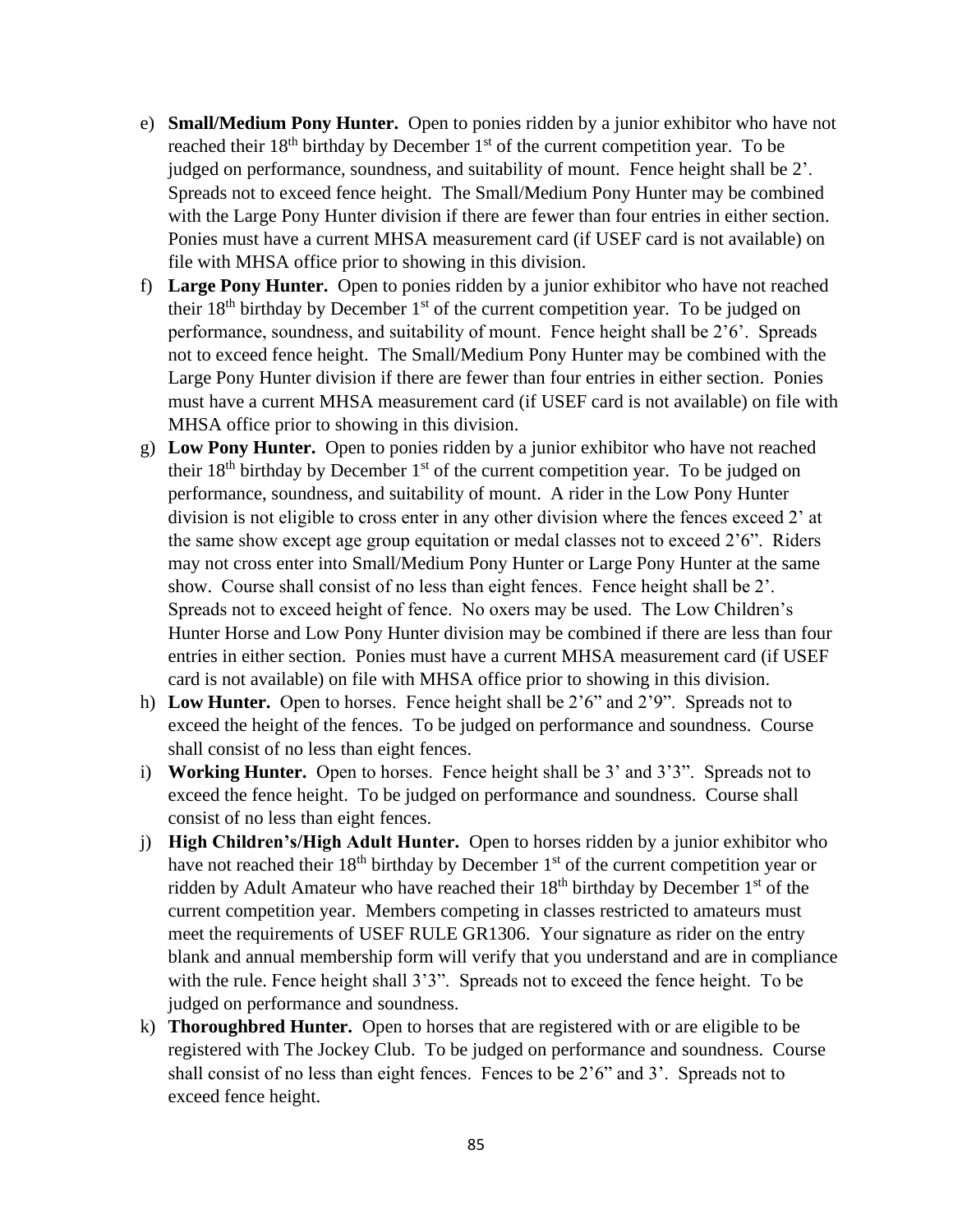- l) **Short Stirrup Hunter**. Open to ponies ridden by a junior exhibitor who have not reached their  $11^h$  birthday by December  $1<sup>st</sup>$  of the current competition year. A rider may not cross enter into any other MHSA Regional hunter, pleasure, or equitation division or class, except Short Stirrup Equitation and Lead Line, where permitted. In addition, riders may not compete in any jumper classes or classes where the height exceeds 18". Stallions are barred from all classes. A course should consist of a minimum of 4 fences and a maximum of 8 fences. No oxers may be used. Fences shall be 18". Spreads not to exceed heigh of fence. To be judged on performance, soundness, and suitability of mount.
- m) **Short Stirrup Equitation.** Open to ponies ridden by a junior exhibitor who have not reached their 11<sup>th</sup> birthday by December 1<sup>st</sup> of the current competition year. A rider may not cross enter into any other MHSA Regional hunter, pleasure, or equitation division or class, except Short Stirrup Equitation and Lead Line, where permitted. In addition, riders may not compete in any jumper classes or classes where the height exceeds 18". Stallions are barred from all classes. All shows are requested to offer the following classes: 1. Walk. 2. Walk, Trot. 3. Walk, Trot, Canter. 4. Over Fences. No martingales allowed in under classes. A course should consist of a minimum of 4 fences and a maximum of 8 fences. No oxers may be used. Fences shall be 18". Spreads not to exceed heigh of fence. To be judged equally on hands, seat, control of mount, and suitability of purpose. A rider having won in short stirrup equitation classes shall not los their maiden, novice, or limit equitation status when showing in this division. A rider having losing (or lost) their maiden status shall not be eligible for short stirrup classes. Loss of maiden status shall be determined in accordance with the provisions of Rule I, Part 1, Section 4, either on flat or over fences, whichever the case may be. The MHSA will present annual the MHSA Short Stirrup Equitation Merit Awards to all riders who win a total of 30 points. Points are counted  $5-3-2-1$  for  $1<sup>st</sup>$  through  $4<sup>th</sup>$  place toward the Merit Award. Champion and reserve champion points do not count towards Merit Awards.
- n) **Mini Stirrup Equitation.** Open to ponies ridden by a junior exhibitor who have not reached their  $11<sup>th</sup>$  birthday by December  $1<sup>st</sup>$  of the current competition year. A rider may not cross enter into any other MHSA Regional division or class except Lead Line, where shows permit. Riders in this division may also not cross enter into any classes that involve cantering and/or jumping. Stallions shall be barred from all classes. No martingales allowed. A rider having won in mini stirrup equitation classes shall not lose their maiden, novice, or limit equitation status when showing in this division. A rider having losing (or lost) their maiden status shall not be eligible for short stirrup classes. Loss of maiden status shall be determined in accordance with the provisions for Rule I, Part 1, Section 4, either on flat or over fences, whichever the case may be. The MHSA will present annual the MHSA Mini Stirrup Equitation Merit Awards to all riders who win a total of 25 points. Points are counted  $5-3-2-1$  for  $1<sup>st</sup>$  through  $4<sup>th</sup>$  place toward the Merit Award. Champion and reserve champion points do not count towards Merit Awards. A show may offer 3 or 4 of the class options below in their mini stirrup equitation division: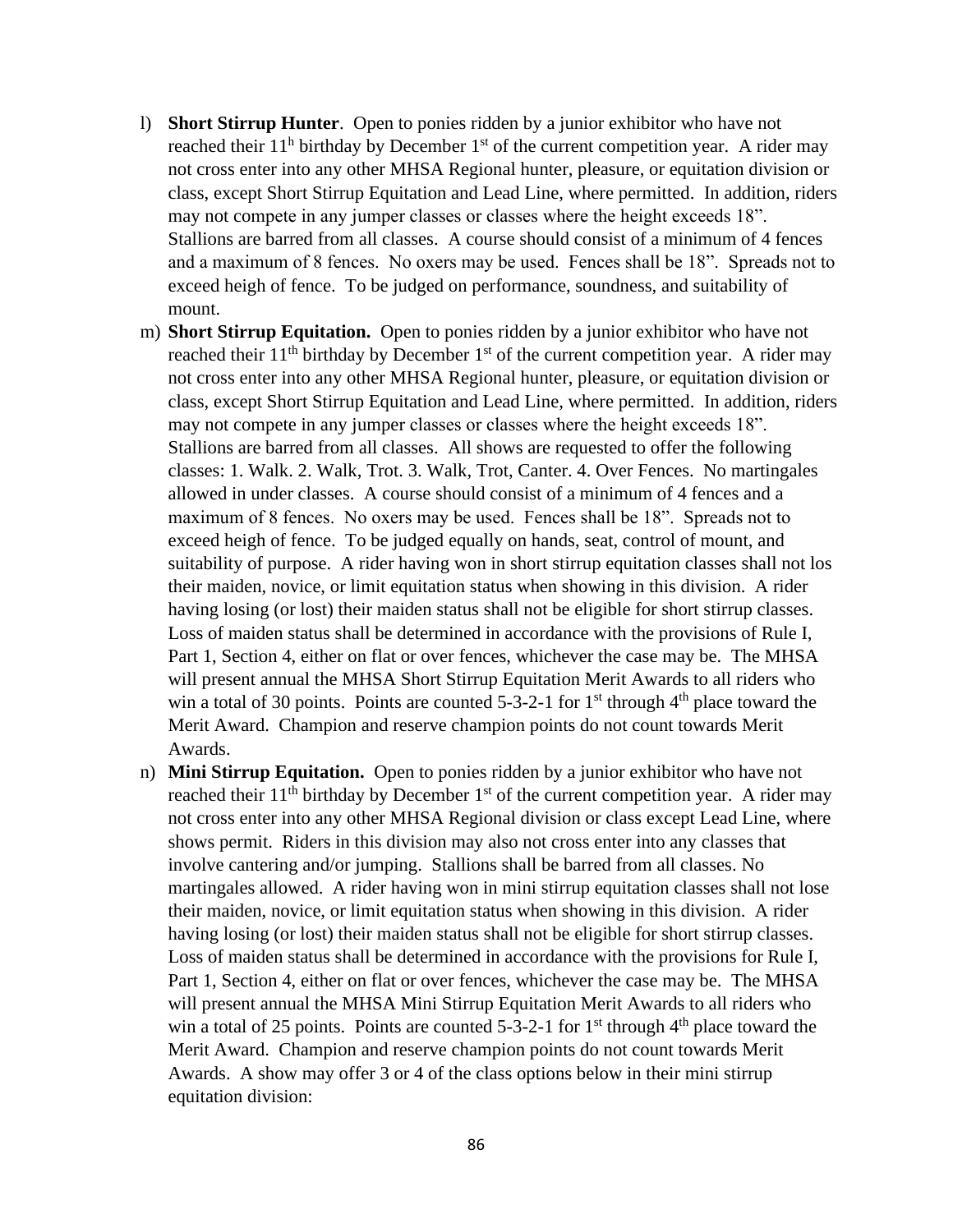- 1. Mini-Stirrup Walk: To be judged at the walk both ways of the ring. To be judged on rider's hands, seat, guidance, control, and suitability of mount.
- 2. Mini Stirrup Walk-Trot: To be shown at the walk and trot both ways of the ring. To be judged on rider's hands, seat, guidance, control, and suitability of mount.
- 3. Mini-Stirrup Walk-Trot: To be shown at the walk and trot both ways of the ring. To be judged on suitability of the mount to be a Mini Stirrup Pony. Pony's manners are to be emphasized.
- 4. Mini-Stirrup Over Ground Poles: To be shown over 4 ground poles around the ring at the trot or canter, rider's preference and not to be penalized. To be judged on rider's hands, seat, guidance, control and suitability of mount.
- 5. Mini-Stirrup 4 X Rails: To be shown over four (4) 12" x-rails at the trot or canter, rider's preference and not be penalized. To be judged on rider's hand, seat, guidance, control, and suitability of mount.
- o) **Long Stirrup Equitation.** Open to horses and ponies ridden by a junior exhibitor who have not reached their 18<sup>th</sup> birthday as of December 1<sup>st</sup> of the current competition and adult amateur exhibitors. Senior Amateur exhibitors must meet the requirements of USEF Rule GR1306. Your signature as rider on the entry blank and annual membership form will verify that you understand and are in compliance with the rule. A rider may not cross enter into any other MHSA Regional hunter or equitation division or class, except Pleasure Horse and Pony, where permitted. In addition, riders may not compete in any jumper classes or classes where the height exceeds 2'. Stallions are barred from all classes. All shows are requested to offer the following classes: 1. Walk. 2. Walk, Trot. 3. Walk, Trot, Canter. 4. Over Fences. No martingales allowed in flat classes. A course should consist of a minimum of 4 fences and a maximum of 8 fences. No oxers may be used. Fences shall be  $18" - 2'$ . Spreads not to exceed heigh of fence. To be judged equally on hands, seat, control of mount, and suitability of purpose. A rider having won in long stirrup equitation classes shall not lose their maiden, novice, or limit equitation status when showing in this division. A rider having losing (or lost) their maiden status shall not be eligible for long stirrup classes. Loss of maiden status shall be determined in accordance with the provisions of Rule I, Part 1, Section 4, either on flat or over fences, whichever the case may be. The MHSA will present annual the MHSA Long Stirrup Equitation Merit Awards to all riders who win a total of 30 points. Points are counted 5-  $3-2-1$  for  $1<sup>st</sup>$  through  $4<sup>th</sup>$  place toward the Merit Award. Champion and reserve champion points do not count towards Merit Awards.
- p) **Lead Line**. For children seven years of age and under on a pony. To be judged on equitation and suitability of mount at a walk. No martingales allowed. No minimum entry numbers are required for points earned in a Lead Line class to count toward a MHSA Lead Line Merit Award. Children in this class are eligible to complete in Mini Stirrup and Short Stirrup Equitation, where shows permit. A rider who wins a total of 10 points will be eligible for the MHSA Lead Line Merit Award. Points are counted 5-3-2-1 for  $1<sup>st</sup>$  through  $4<sup>th</sup>$  place toward the Merit Award.
- q) **Pleasure Horse and Pleasure Pony**. Horses and ponies shall be of any breed or combination of breeds suitable for English riding and normally used for pleasure. To be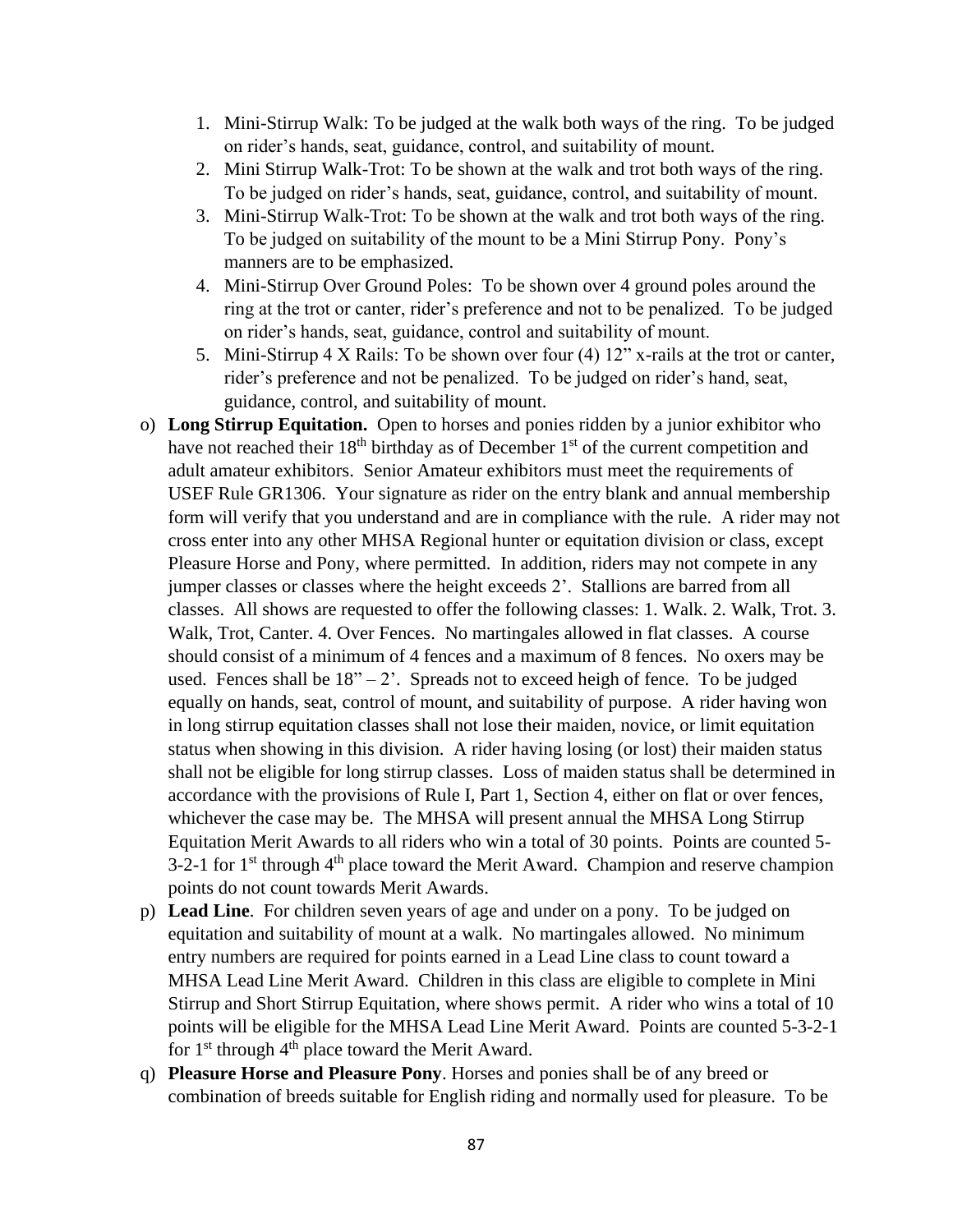shown under English tack. Martingales are prohibited. Good manners are essential both in executing the gaits and while lined up in the ring. All horses and ponies must be serviceably sound. In the English Pleasure Division, all animals over 14.2 hands are horses and all animals under 14.2 hands and under are ponies. Classes may be divided by horses and ponies. Horse and pony classes with less than three entries will be combined. Pony classes may be divided by height of ponies. Small/Medium ponies under 13.2 hands. Large ponies over 1.2 hands and not exceeding 14.2 hands. Ponies must have a current MHSA measurement card (if USEF card is not available) on file with MHSA office prior to showing in this division. Ponies must be ridden by and handled by junior exhibitors in all phases of a class. Junior exhibitors shall not have reached their  $18<sup>th</sup>$ birthday. Stallions are barred from all classes limited to junior exhibitors. For the purposes of the pleasure division the term "suitability" shall mean suitability to purpose as a pleasure mount. Points for the pleasure division are awarded as follows: 5-3-2-1. Champion 10 points and Reserve Champion 6 points. In the event of a tie for champion, horses/ponies shall be hacked off. If one of the participants does not show up for the back off, the participating horse/pony will be awarded the championship points. High Score Award Division requirements are a minimum of 3 of the following classes. A show can hold no more than four classes and may not run two classes alike. Prize money is optional.

- 1. English Pleasure Horse or Pony Under Saddle: To be shown both ways of the ring at a walk, trot, and canter. To be judged on suitability of horse or pony to purpose, manners, and ability to give a safe, comfortable ride. Full Points.
- 2. English Pleasure Horse and Pony Trail Class: To be shown over and through obstacles simulating those found along a trail. To be judged on promptness and suitability to purpose with emphasis on manners. Full Points.
- 3. English Pleasure Park Mount Horse or Pony: To be shown at walk, trot, extended trot or similar gait and canter both ways of the ring. To be judged as to pleasurable handling and riding characteristics with emphasis on manners and gait. To back readily and stand quietly. May not be asked to hand gallop. Full points.
- 4. English Pleasure Hack Horse or Pony: To be shown at a walk, trot, and canter with emphasis on a light rein. To be called on to negotiate a pattern or obstacles which might reasonably be encountered on a cross county pleasure ride included one or more 18" – 2' jumps. To be judged on performance, manners, and suitability of mount to rider – 50% on the flat and 50% on the obstacles. Full points.
- 5. English Pleasure Horses and Ponies Over Fences: To be shown over obstacles and fences which might be found on a trail. Height to be 2' for horses and ponies. To be judged on willingness and on natural ability to jump, with emphasis on manners. Full points.
- 6. English Pleasure Combination Hack Horse or Pony: To be shown both ways of the ring at a walk, trot, and canter. At least 8, if available, to jump 2 fences at a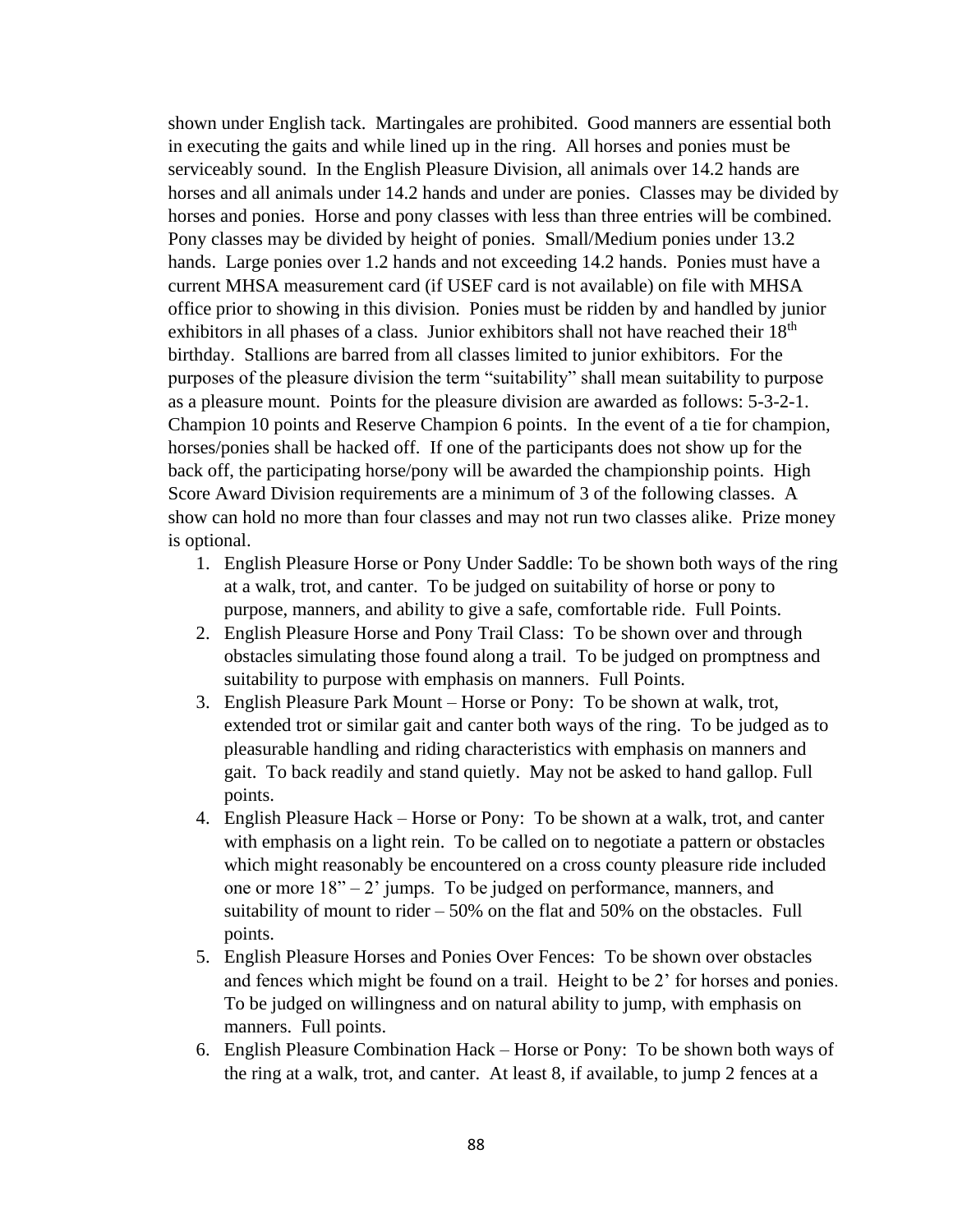required height 2'. To be judged on manners, willingness, suitability to purpose and ability to give a safe, comfortable ride. Full points.

- 7. Handy English Pleasure Horse or Pony: To be shown over a course with a minimum of 8 fences with at least one change of direction. Course might include at least one trot fence. A halt and back between fences on course is required. Height is 2' for horses and ponies. To be judged on manners, performance, willingness, and promptness. Full points.
- r) **Junior Equitation.** Open to horses and ponies ridden by junior exhibitor that have not reached their  $18<sup>th</sup>$  birthday as of December  $1<sup>st</sup>$  of the current competition year. To be scored 5-3-2-1. Junior Equitation may be split by age or by horse/pony. If split by age, it shall be split 13 &under and  $14 - 17$ . To be judged equally on hands, seat, and control of mount and suitability to count. The over fences class fence heights shall be 2' 2'6", and 3'. The flat class to be shown at a walk, trot, and canter both ways of the ring. At the judge's discretion, other tests may be performed. Maybe combined with the Adult Equitation if there are less than 4 entries.
- s) **Adult Equitation.** Open to horses and ponies ridden by amateur exhibitor who have reached their  $18<sup>th</sup>$  birthday as of December  $1<sup>st</sup>$  of the current competition year and who are Senior Amateur members. Members competing in classes restricted to amateurs must meet the requirements of USEF RULE GR1306. Your signature as rider on the entry blank and annual membership form will verify that you understand and are in compliance with the rule. If split by age, it shall be split  $18 - 35$  and 36 and older. To be scored 5-3-2-1. May be combined with Junior Equitation if there are fewer than 4 entries. To be judged equally on hands, seat, control, and suitability of mount. The fence heights for the over fences class shall be 2'6" and 3'. The flat class is to be shown both ways of the ring at a walk, trot and canter. Additional tests may be required.

Fees for holding the Gittings Horsemanship, MHSA Adult Medal, MHSA Children's Pony Medal, MHSA Hunter Seat Medal on Horses, MHSA Low Children's Medal and MHSA Low Adult Medal are \$5.00 per entry and must be sent to the MHSA Office within 10 days after the show.

t) **MHSA Children's Pony Medal.** To qualify for the final competition in this event the contestant must be in the top 25 to qualify. Points to be scored 10-6-4-2-1-.5, adding one point for each entry in the class, regardless of the classification of the show. MHSA Children's Pony Medal classes held at shows beginning less than 15 days before the finals competition shall count towards qualification for the next year's finals. Entries for the annual finals competition. Entries for the annual finals competition shall close five (5) days before the date of the finals competition. Riders competing in the Children's Pony Medal may not compete in the MHSA Pony Medal or the USEF Pony Medal at the same show. Riders entering the MHSA Children's Pony Medal Final may not compete in any other MHSA Medal Finals in the same year. The MHSA Children's Pony Medal may run concurrently with the small, medium, and large children's pony division, and may be combined with the VHSA Children's Pony Medal Class.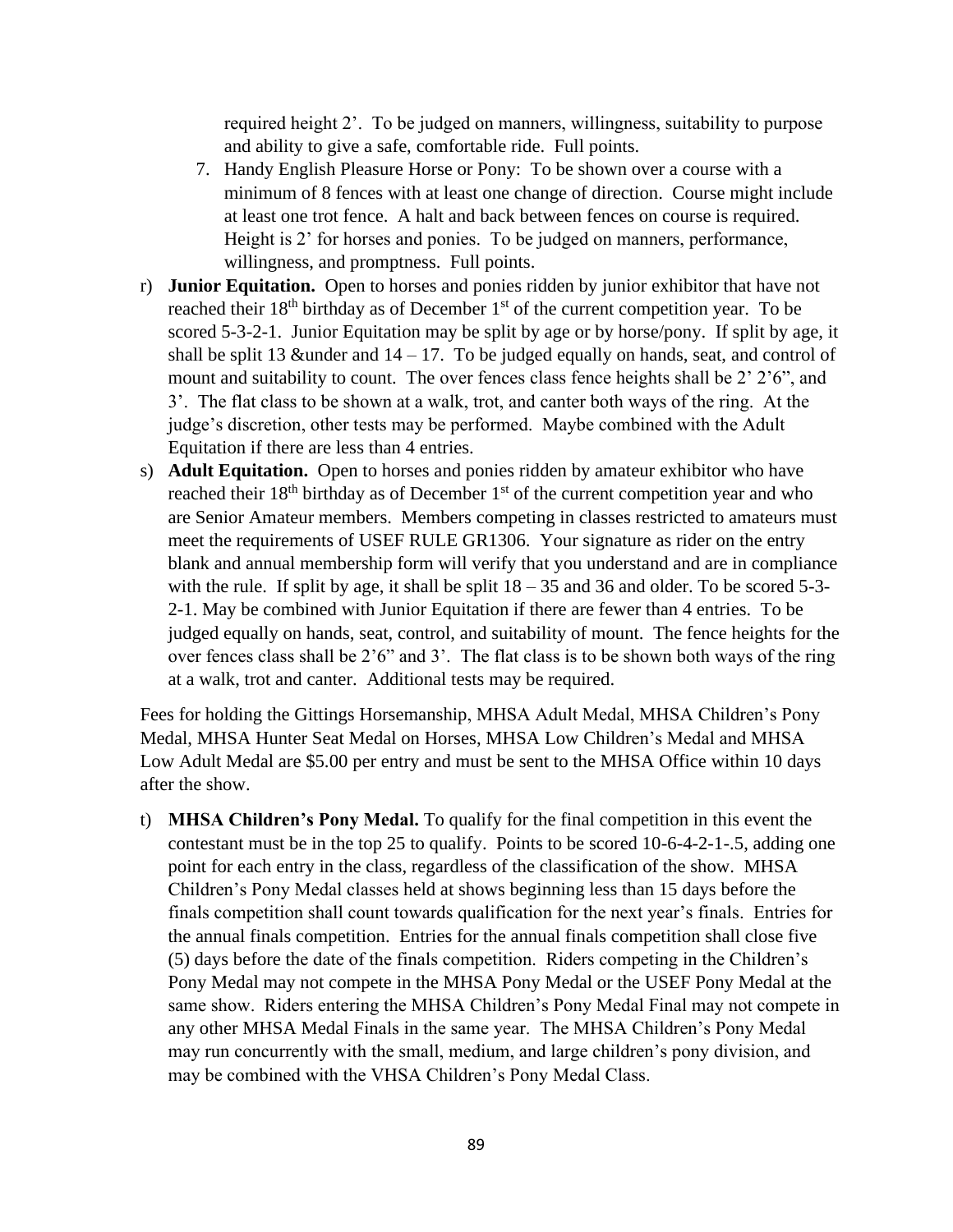- 1. Class Specifications. Open to Junior riders on ponies. Riders may not compete in the MHSA Hunter Seat on Ponies at the same show. To jump 8 fences of hunter type with or without wings. The course must contain an oxer, at least one change of direction, and two of the following which may not be combined: a bending line, a narrow jump  $(6'–8'')$ , a roll back turn, a fence at the end of the ring, or a long approach to a single fence. No in an out can be used. Small/medium ponies to jump 2', and large ponies to jump 2'6". Exhibitors who lose their junior status as of December 1st shall not be eligible to compete in the MHSA Children's Pony Medal classes held after the finals competition during that year. Class to be judged on hands, seat, guidance, and control throughout. To fill a class, 3 must complete the course. Only one rider per pony. The MHSA Children's Pony Medal class may be run concurrently with the MHSA Children's Pony Hunter division and the VHSA Children's Pony Medal class. To qualify for MHSA Children's Pony Medal Finals, rider must be a member of MHSA. Those competing at the Finals need to be a USEF/USHJA member or pay a USEF/USHJA non-member fee. Rider's pony for the finals must have a USEF Pony measurement card.
- 2. Each member Show shall be entitled to hold a class for the MHSA Children's Pony Medal under the following conditions:
	- a) If there are 40 or more entries the class must be divided by every other number, by height of horse or age of rider.
	- b) Application to hold the class must be filed with the MSHA prior to publication of the prize list.
	- c) MHSA Children's Pony Medal Classes held at shows beginning less than 15 days before the finals competition shall count towards qualification for the next year's finals.
	- d) Entries for the annual finals competition shall close five (5) days before the date of the finals competition.
	- e) Exhibitors who lose their junior status as of December  $1<sup>st</sup>$  shall not be eligible to compete in the MHSA Children's Pony Medal classes qualifying classes held after the finals competition during that year.
	- f) Exhibitors may not ride in both the MHSA Children's Pony Medal and MHSA Hunter Seat on Ponies at the same show.
- u) **MHA Hunt Seat Meal on Horses**. To qualify for the final competition in this event the contestant must be in the top 25 to qualify. Points to be scored 10-6-4-2-1-.5 adding one pint for each entry in the class, regardless of the classification of the show.
	- 1. Class Specifications. Open to junior riders on horses. To jump 8 or more fences of hunter type with or without wings. The course must contain an oxer, a combination, at least one change of direction, and two of the following which may not be combined; a bending line, a narrow jump (6'-8'), a roll back turn, a fence at the end of the ring, or a long approach to a single fence. Horses to jump 3'3". The judges will then select at least one fourth of the class, but not less than six contestants, if available, to show at a walk, trot, and canter. The same horse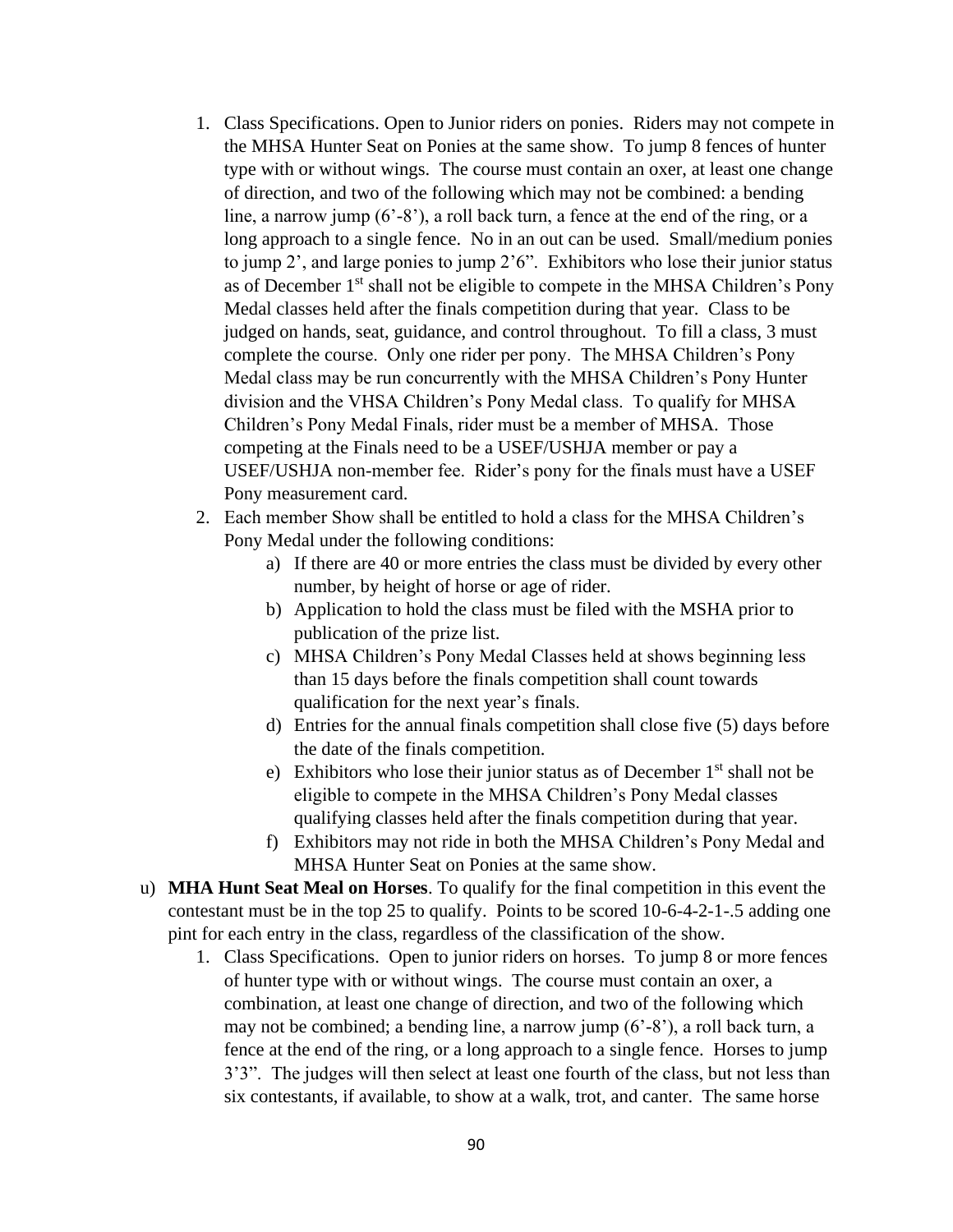must be shown in all phases of the class. Martingales are prohibited in the flat phase. Class to be judged on hands, seat, guidance, and control throughout. Judge may require additional test such as those found in the MHSA rule book in the Equitation Division. To fill a class, 3 must complete the course. To qualify for the MHSA Hunt Seat Medal on Horses Finals, rider must be a member of MHSA. Those competing at the Finals need to be USEF/USHJA member or pay a USEF/USHJA non-member fee.

- 2. Each member show shall be entitled to hold a class for MHSA Hunter Seat under the following conditions:
	- a) If there are 40 or more entries the class must be divided by every other number, by height of horse or age of rider.
	- b) Application to hold the class must be filed with the MSHA prior to publication of the prize list.
	- c) MHSA Hunter Seat on Horses Classes held at shows beginning less than 15 days before the finals competition shall count towards qualification for the next year's finals.
	- d) Entries for the annual finals competition shall close five (5) days before the date of the finals competition.
	- e) Exhibitors who lose their junior status as of December  $1<sup>st</sup>$  shall not be eligible to compete in the MHSA Hunter Seat on Horses classes qualifying classes held after the finals competition during that year.
	- f) Exhibitors may not ride in both the MHSA Hunter Seat on Horses and MHSA Hunter Seat on Ponies at the same show.
- v) **Gittings Horsemanship.** The MHSA, as part of its program to stimulate better horsemanship among young riders, will award appropriate trophies to the winners of the Gittings Horsemanship Classes at the Annual Banquet of the Association. To qualify for the finals competition in this event, the contestant must obtain 10 points among which one ribbon must be a first place, during the show year. Points to be scored 5, 3, 2, 1 regardless of the classification of the show. After a contestant has qualified for the finals competition, he or she will no longer be eligible for this class for the current year.
	- 1. CLASS SPECIFICATIONS. Open to Junior riders. The class shall be judged on performance of rider over eight or more jumps, with wings, three feet high; on seat and hands; guidance and control of the mount two of the following which may not combined: a bending line, a narrow jump (6'-8'), a roll back turn, a fence at the end of the ring, a long approach to a single fence. Two or more tests of at least the top four competitors are required. USEF Tests  $1 - 17$ . Any exhibitor who does not participate in the testing is placed last to those exhibitors called back to test. Should more than one exhibitor fail to return for testing, they will be placed at judge's discretion. Only one rider per horse. To fill a class, 6 entries must complete the course. To qualify for Gittings Horsemanship Finals, rider must be a member of MHSA. Those competing at the Finals need to be a USEF/USHJA member or pay a USEF/USHJA non-member fee.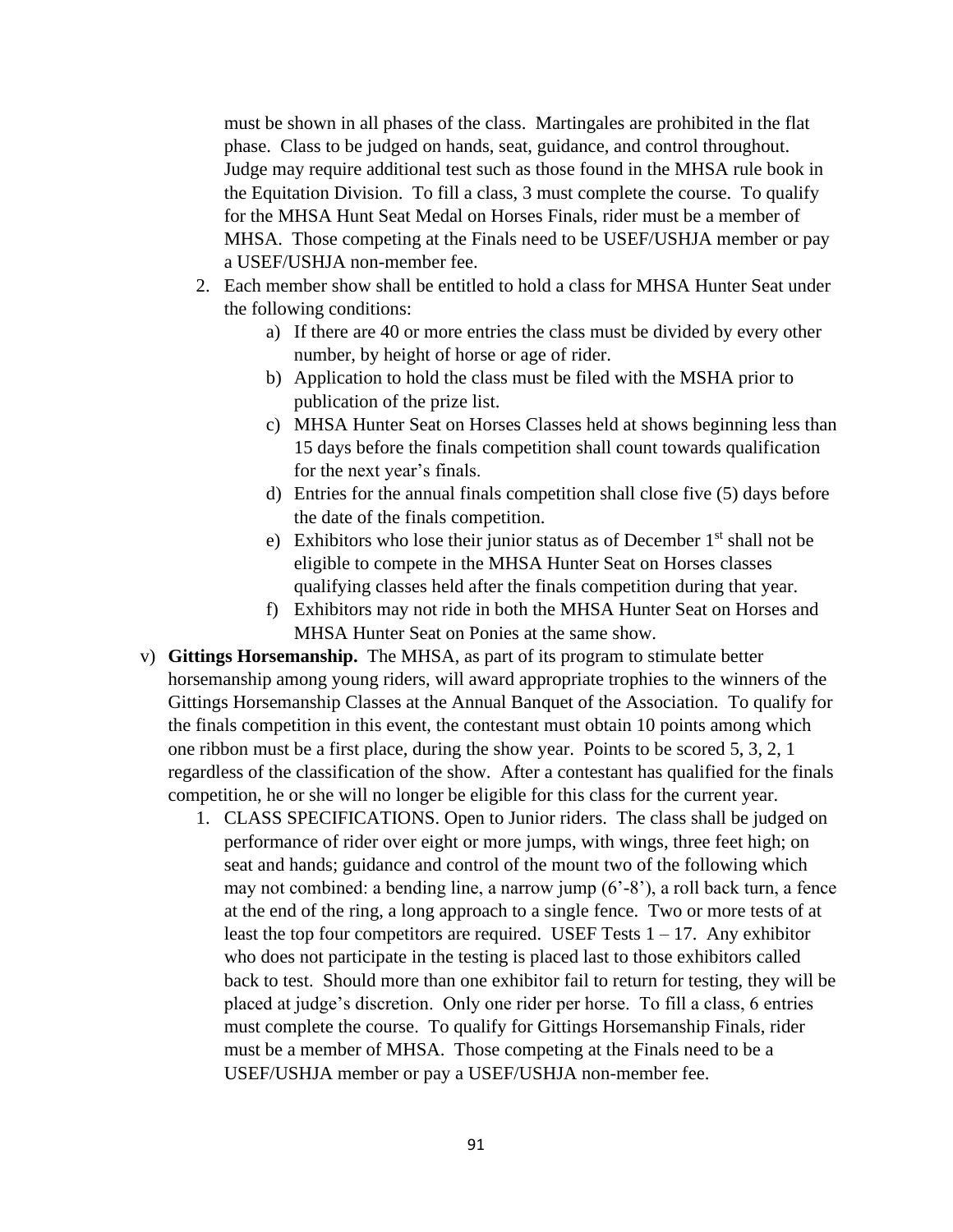- 2. Each Member Show shall be entitled to hold Gittings Horsemanship classes under the following conditions:
	- a) If there are 40 or more entries, the class must be divided by every other number.
	- b) Once qualified for the finals competition, the contestant shall be ineligible for further competition in the class for the current year.
	- c) The results of each class, including the name and address of the contestants, shall be recorded on the appropriate form and mailed to the Association's Secretary within seven days of the date of the showing of the class.
	- d) Gittings classes held at shows beginning less than 15 days before the Gittings Finals competition shall count towards qualification for the next year's finals.
	- e) Entries for the annual finals competition shall close five (5) days before the date of the finals competition.
	- f) Exhibitors who lose their Junior status as for December  $1<sup>st</sup>$  shall not be eligible to compete in Gittings qualifying classes held after the finals competition during the year. However, these exhibitors are eligible to receive a Gittings award earned prior to the finals competition.
	- g) Horse shows offering junior hunter, children's hunter and pony hunter divisions or sections on separate days may offer two Gittings Horsemanship classes provided they are held on different days. Riders may elect to ride either a horse or pony but may participate in only one Gittings Horsemanship per show.
	- h) Application to hold the class must be filed with the MHSA prior to publication of the prize list.
	- i) The Gittings class cannot be combined with any other division, class or MHSA Medal classes.

# w) **MHSA Adult Amateur Hunter Seat Equitation.**

1. Class Specifications. Open to Senior Amateur riders on a horse. To jump 8 or more hunter type fences 3' in height. The course must contain and oxer, combination, at least one change of direction and two of the following which may not be combined: a bending line, a narrow jump (6'-8'), a roll back turn, a fence at the end of the ring, or a long approach to a single fence. The judges will then select at least one fourth of the class, but not less than six contestants, if available, to show at the walk, trot, and canter. The same horse must be shown in all phases of the class. Martingales are prohibited in the flat phase. Class to be judged on hands, seat, guidance, and control throughout. Judge may require additional tests such as those found in the MHSA Rule book in the Equitation division. To fill a class, 3 entries must complete the course. Riders may not show in any classes where fences exceed 3'3". To qualify for the MHSA Adult Amateur Hunt Seat Medal Finals need to be a USEF/USHJA member or pay a USEF/USHJA nonmember fee.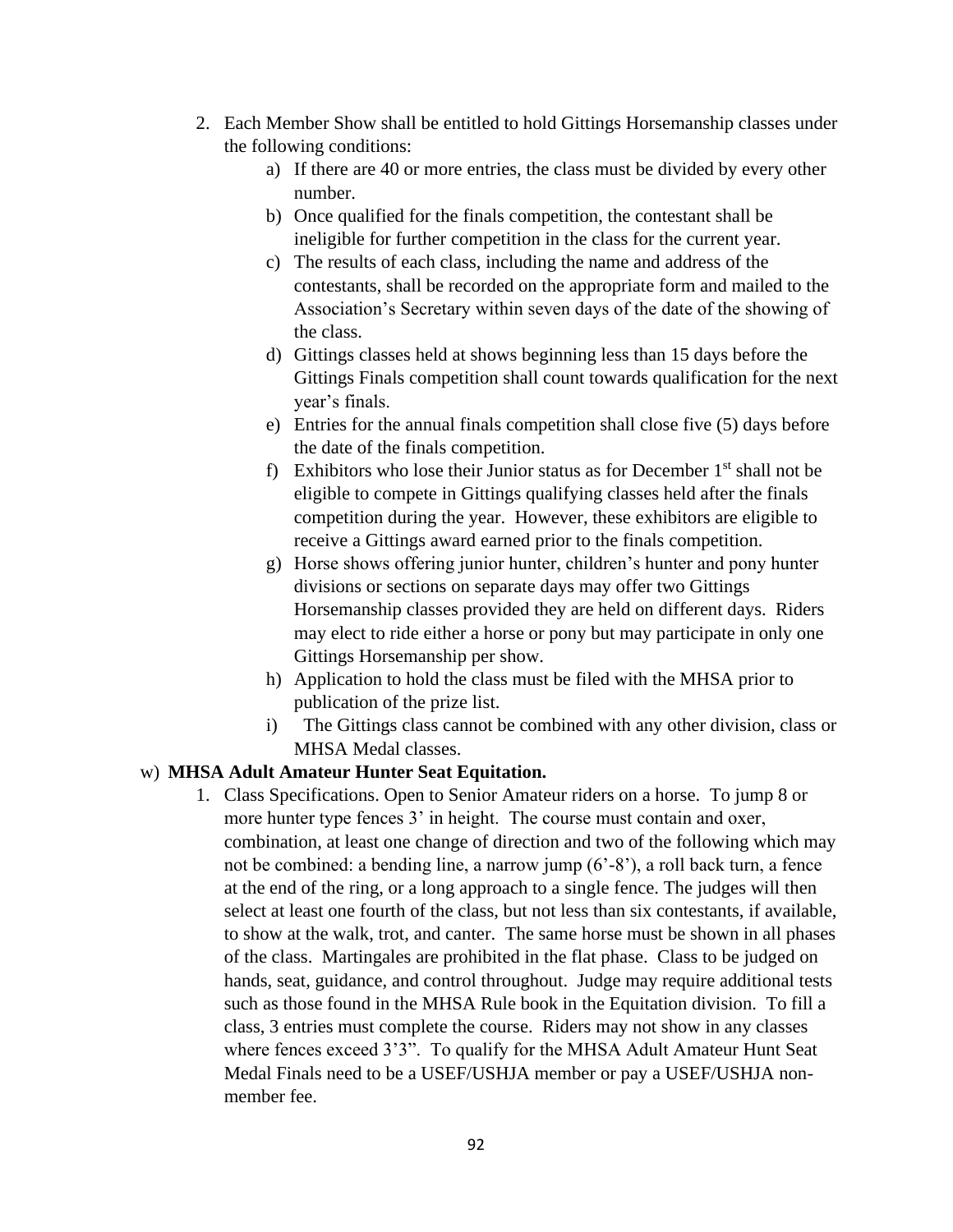- 2. Each member show shall be entitled to hold a class for the MHSA Adult Amateur Hunt Seat Equitation under the following conditions:
	- i. If there are 40 or more entries the class must be divided by every other number, by height or horse or age of rider.
	- ii. To qualify for the final competition in this event the contestant must be in the top 25 to qualify. Points to be scored 10-6-4-2-1-.5, adding one point for each entry in the class, regardless of the classification of the show.
	- iii. MHSA Adult Amateur Hunter Seat Equitation classes held at shows beginning less than 15 days before the finals competition shall count toward qualification for the next year's finals.
	- iv. Entries for the annual finals competition shall close five (5) days before the date of the finals competition.
- x) **MHSA Low Children's Medal.** To qualify for the finals competition the top 20 riders that accept their invitation and properly enter will be eligible to compete. Points are to be scored 5-3-2-1, regardless of the classification of the show. The rider must be a Junior Member to receive points. Rider is not eligible to also compete in any other Equitation Finals in the same competition year except MHSA Children's Pony Medal.
	- 1. Class Specifications. Open to junior exhibitors that have not reached  $18<sup>th</sup>$ birthday as of December  $1<sup>st</sup>$  of the current competition year. The class shall be judged on hands, seat, guidance, and control throughout over eight or more fences. The course must contain an oxer, at least one change of direction and two of the following which may not be combined: a bending line, a narrow jump (8'), a roll back turn, a fence at the end of the ring, or a long approach to a single fence. Fence height shall be 2'6". To fill a class, 3 must complete the course. In the event there are less than four entries in either the Low Children's Medal or the Low Adult Amateur Medal, these classes may be combined. Riders may not compete in classes where fences exceed 2'6" at the same show.
	- 2. Each member show shall be entitled to hold a class for the MHSA Low Children's Hunt Seat Equitation under the following conditions:
		- i. May be combined with Low Adult Medal if fewer than four entries.
		- ii. MHSA Low Children's classes held at show beginning less than 15 days before the finals competition shall count toward qualification for the next year's finals.
		- iii. Entries for the annual finals competition shall close five days before the date of the finals.
- y) **MHSA Low Adult Amateur Medal**. To qualify for the finals competition the top 20 riders that accept their invitation and properly enter will be eligible to compete. Points are to be scored 5-3-2-1, regardless of the classification of the show. The rider must be a Senior Amateur Member to receive points. Rider is not eligible to also compete in any other Equitation Finals in the same competition year.
	- 1. Class Specification. Open to Senior Amateur members of the MHSA. Members competing in classes restricted to amateurs must meet the requirements of USEF RULE GR1306. Your signature as rider on the entry blank and annual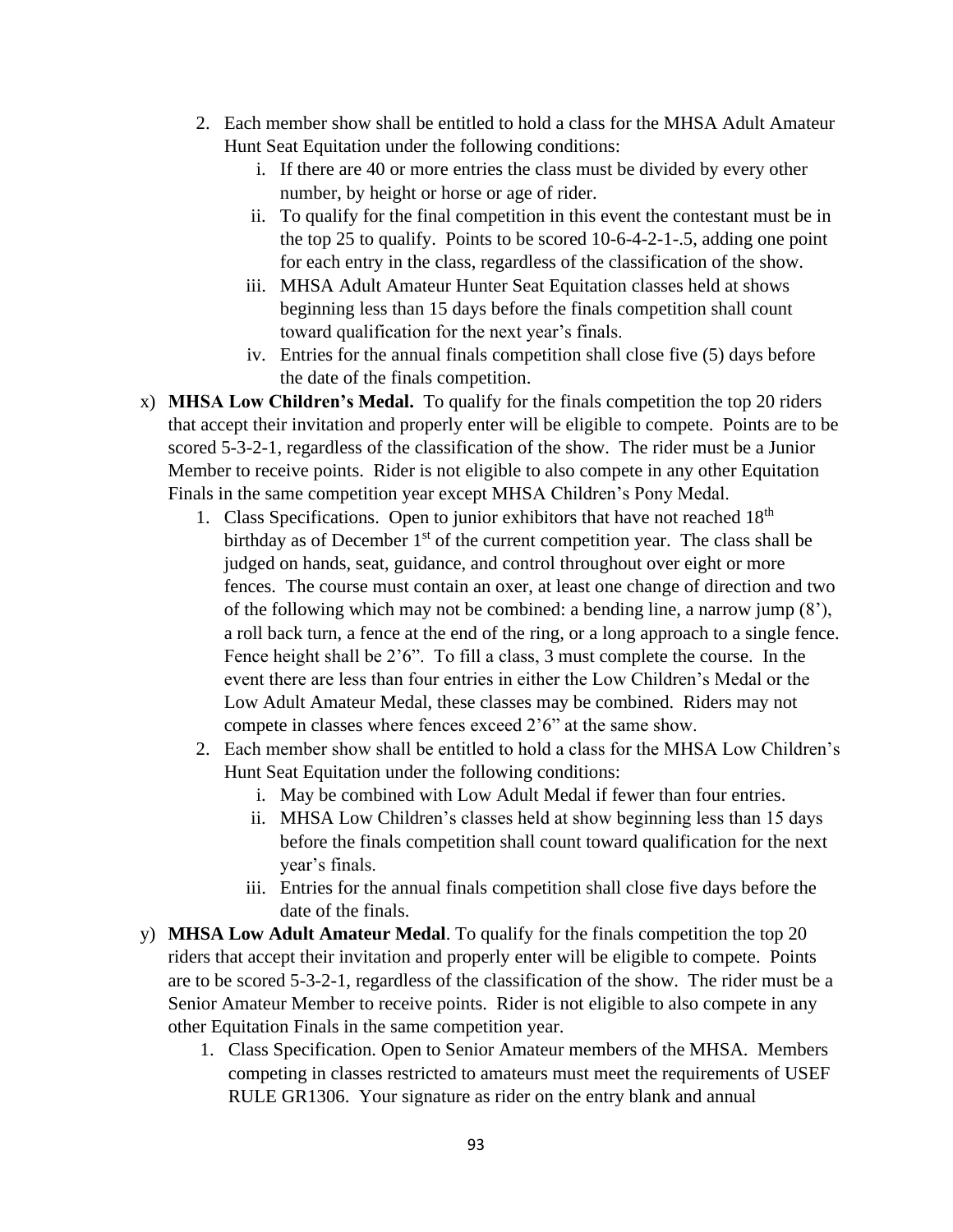membership form will verify that you understand and are in compliance with the rule. The class shall be judged on hands, seat, guidance, and control throughout over eight or more fences. The course must contain an oxer, at least one change of direction and two of the following which may not be combined: a bending line, a narrow jump (8'), a roll back turn, a fence at the end of the ring, or a long approach to a single fence. Fence height shall be 2'6". To fill a class, 3 must complete the course. In the event there are less than four entries in either the Low Children's Medal or the Low Adult Amateur Medal, these classes may be combined. Riders may not compete in classes where fences exceed 2'6" at the same show.

- 2. Each member show shall be entitled to hold a class for the MHSA Low Adult Medal under the following conditions:
	- a. May be combined with Low Children's Medal if fewer than four entries.
	- b. MHSA Low Adult Medal classes held at shows beginning less than 15 days before the finals competition shall count toward qualification for the next year's finals.
	- c. Entries for the annual finals competition shall close five days before the date of the finals.

# z) **MHSA Low Children's Medal Finals**

- 1. General. To be held near the end of the show year at a show or other location designated by the MHSA. The judge or judges will be approved by the MHSA. A member is only eligible to win this medal three times before they are no longer allowed to compete in the class. No rider may take part in both the MHSA Low Children's medal and the MHSA Gittings Finals in the same year nor the Low Children's Medal and the MHSA Hunt Seat Equitation Finals in the same year. To qualify for the MHSA Low Children's Medal Finals, rider must be a member of MHSA. Top 20 riders to be invited to the finals.
- 2. Judging Procedures. All contestants are required to perform over at least 8 fences with or without wings. Riders will be eliminated after two refusals. The top twelve (12) will be asked to back for the flat phase. To be judged on hands, seat, guidance, and control of horse. The flat phase of those riders selected to show under saddle shall count 50%. Only 1 rider per horse. Martingales are prohibited in the flat phase. After the flat phase, the judge(s) will choose a minimum of  $4$ riders for further testing over fences (USEF tests  $1 - 17$  –Refer to EQ113).
- 3. Specifications. The contestant must ride a horse and jump at least 8 fences of hunter type with or without wings. The course must contain an oxer, at least one change of direction, and two of the following which may not be combined: a bending line, a narrow jump (6'-8'), a roll back turn, a fence at the end of the ring, or a long approach to a single fence. No in and out can be used. Jumps to be 2'6". The same horse must be shown in the Finals in the same tack in which said horse began the finals except for martingales which will not be allowed in the flat phase. The top twelve (12) will be asked back for the flat phase.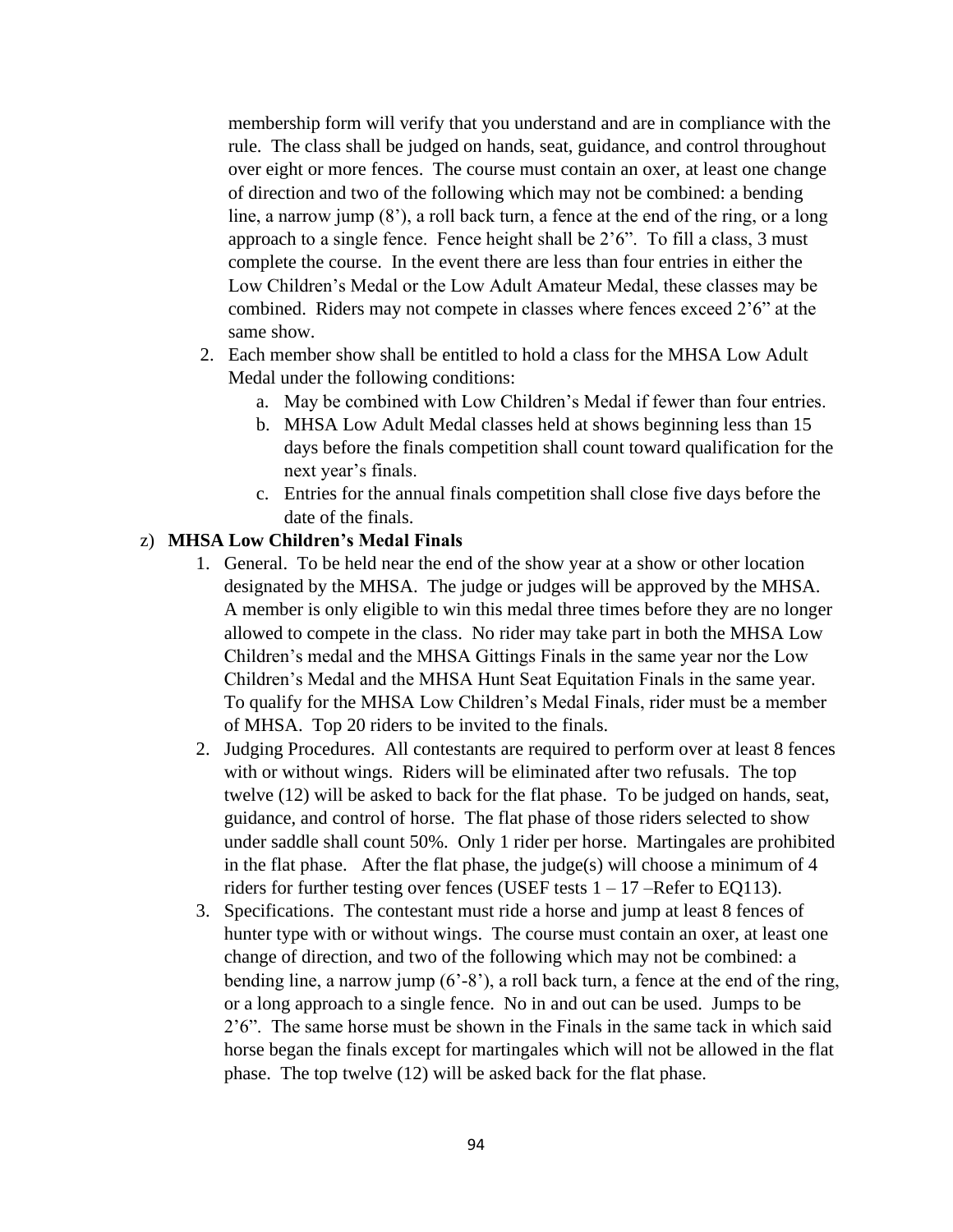#### aa) **MHSA Low Adult Medal Finals.**

- 1. General. To be held near the end of the show year at a show or other location designated by the MHSA. The judge or judges will be approved by the MHSA. No rider may take part in both the MHSA Low Adult medal and the MHSA Adult Amateur Medal Finals in the same year. To qualify for the MHSA Low Adult Medal Finals, rider must be a member of MHSA. Top 20 riders to be invited to the finals. There are no restrictions on Low Adult Amateurs competing in future events.
- 2. Judging Procedures. All contestants are required to perform over at least 8 fences with or without wings. Riders will be eliminated after two refusals. The top twelve (12) will be asked to back for the flat phase. To be judged on hands, seat, guidance, and control of horse. The flat phase of those riders selected to show under saddle shall count 50%. Only 1 rider per horse. Martingales are prohibited in the flat phase. After the flat phase, the judge(s) will choose a minimum of  $4$ riders for further testing over fences (USEF tests  $1 - 17$  –Refer to EQ113).
- 3. Specifications. The contestant must ride a horse and jump at least 8 fences of hunter type with or without wings. The course must contain an oxer, at least one change of direction, and two of the following which may not be combined: a bending line, a narrow jump (6'-8'), a roll back turn, a fence at the end of the ring, or a long approach to a single fence. No in and out can be used. Jumps to be 2'6". The same horse must be shown in the Finals in the same tack in which said horse began the finals except for martingales which will not be allowed in the flat phase. The top twelve (12) will be asked back for the flat phase.
- bb)**The MHSA Regional Derby** is open to any horse or pony registered at the hosting horse show. In order to receive MHSA Division points, horses/ponies and owners must be actively recorded and registered with MHSA. Riders must fill out the official MHSA Declaration Form in the horse show office to declare which MHSA division they would like to earn pointstowards. Heights are offered are 2', 2'6" and 3', rider's discretion. HOWEVER, to earn MHSA Regional Points, a horse/pony must jump the equivalent of their rated section. 2' option for Low Pony, Small/Medium Pony, 2'6" option for Large Pony, Low Children's Horse, Low Adult, Thoroughbred, and Low Hunter. 3' option for Working Hunter, Thoroughbred Hunter, Children's Hunter and Adult Amateur Hunter. The class will be held in a two-round format. The judge will utilize the open numerical system to score competitors in the Classic Hunter Round (first round) on performance, hunter pace, jumping style, quality and substance, and movement. The 12 highest-scoring horseand-rider combinations after the first round are eligible to return for the second round. In the second round, the Handy Hunter Round, the judge's score will be weighted by handiness and overall brilliance of pace. The pair with the highest tworound score is declared the class winner.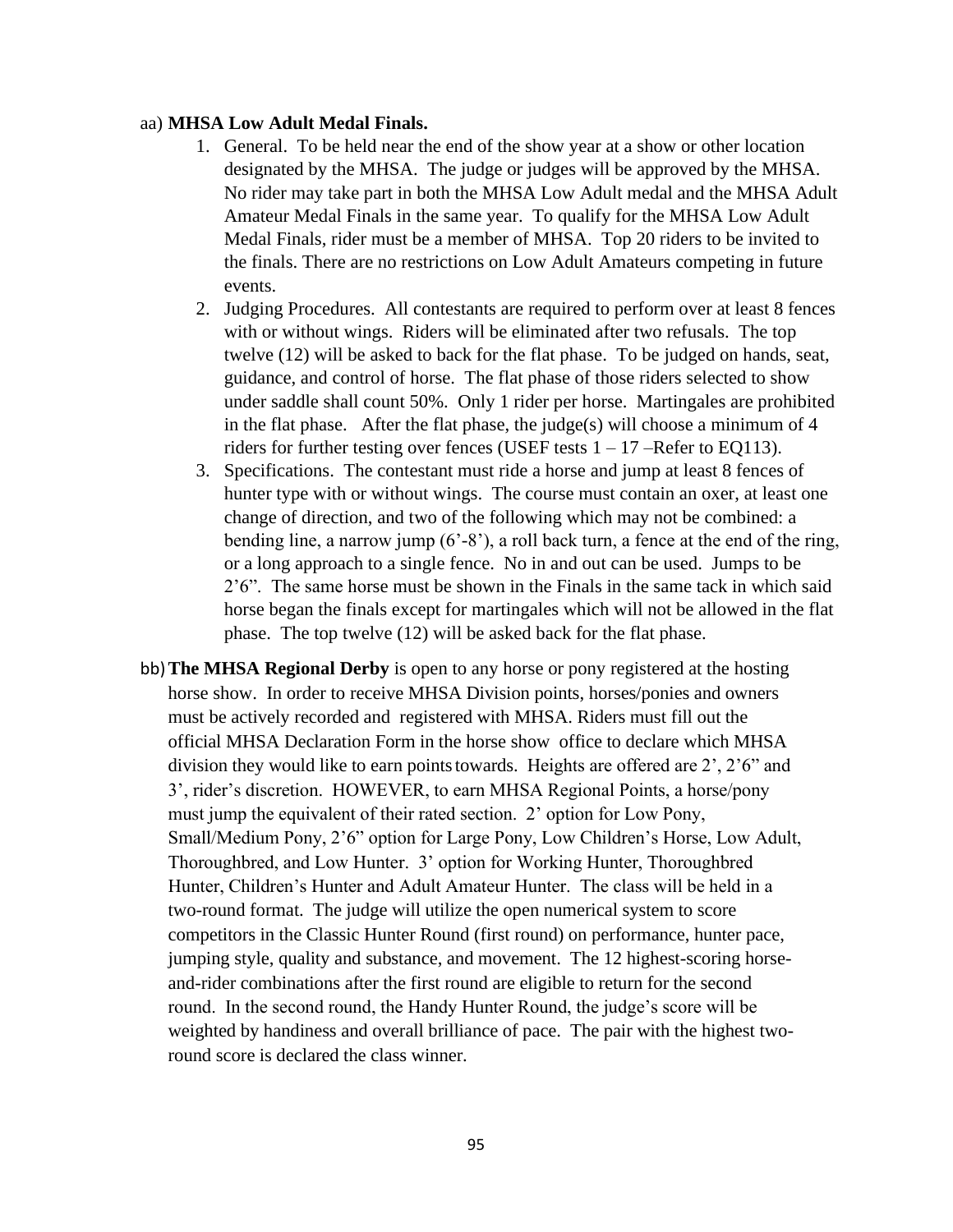| Derby Placing    | Points Awarded |
|------------------|----------------|
| 1 <sup>st</sup>  | 50             |
| 2 <sup>nd</sup>  | 40             |
| 3 <sup>rd</sup>  | 35             |
| 4 <sup>th</sup>  | 30             |
| 5 <sup>th</sup>  | 25             |
| 6 <sup>th</sup>  | 20             |
| 7 <sup>th</sup>  | 15             |
| 8 <sup>th</sup>  | 10             |
| 9 <sup>th</sup>  | 7              |
| $10^{\text{th}}$ | 5              |
| $11^{\text{th}}$ | 3              |
| $12^{th}$        | $\overline{2}$ |
|                  |                |

Points will be awarded as follows for the MHSA Regional Program:

The host horse show will pay MHSA \$5 per entry in the class, whether they are a MHSA member or not.

Jumper Specifications:

- **1. Children's/Adult Amateur Jumper.** Open to junior exhibitors who have not reached their 18<sup>th</sup> birthday by December 1<sup>st</sup> of the current competition year and Senior Amateur exhibitors who have reached their  $18<sup>th</sup>$  birthday by December  $1<sup>st</sup>$ of the current competition year. Members competing in classes restricted to amateurs must meet the requirements of USEF RULE GR1306. Your signature as rider on the entry blank and annual membership form will verify that you understand and are in compliance with the rule. Open to horses and ponies. The rider is not eligible to compete in any jumper classes at the same show above 1.10m. Fence height to be set at 3' (1.0m).
- 1. **Open Jumper.** Open to junior, senior amateur, and senior exhibitors. Open to horses and ponies. Fence height to be set at 2'6".

#### **Section 2. Horse Show Requirements**

a) Competition applications and dues must be received by the MHSA office sixty (60) days prior to the competition date or that competition will NOT be cognized. Only those competition dates that have been paid will be recognized by the MHSA and listed on the horse show calendar. Competition dues are \$100 per show, per competition day. Competition managers must be current MHSA members. A MHSA show member may cancel a Regional Show by providing MHSA with written notice of cancellation. If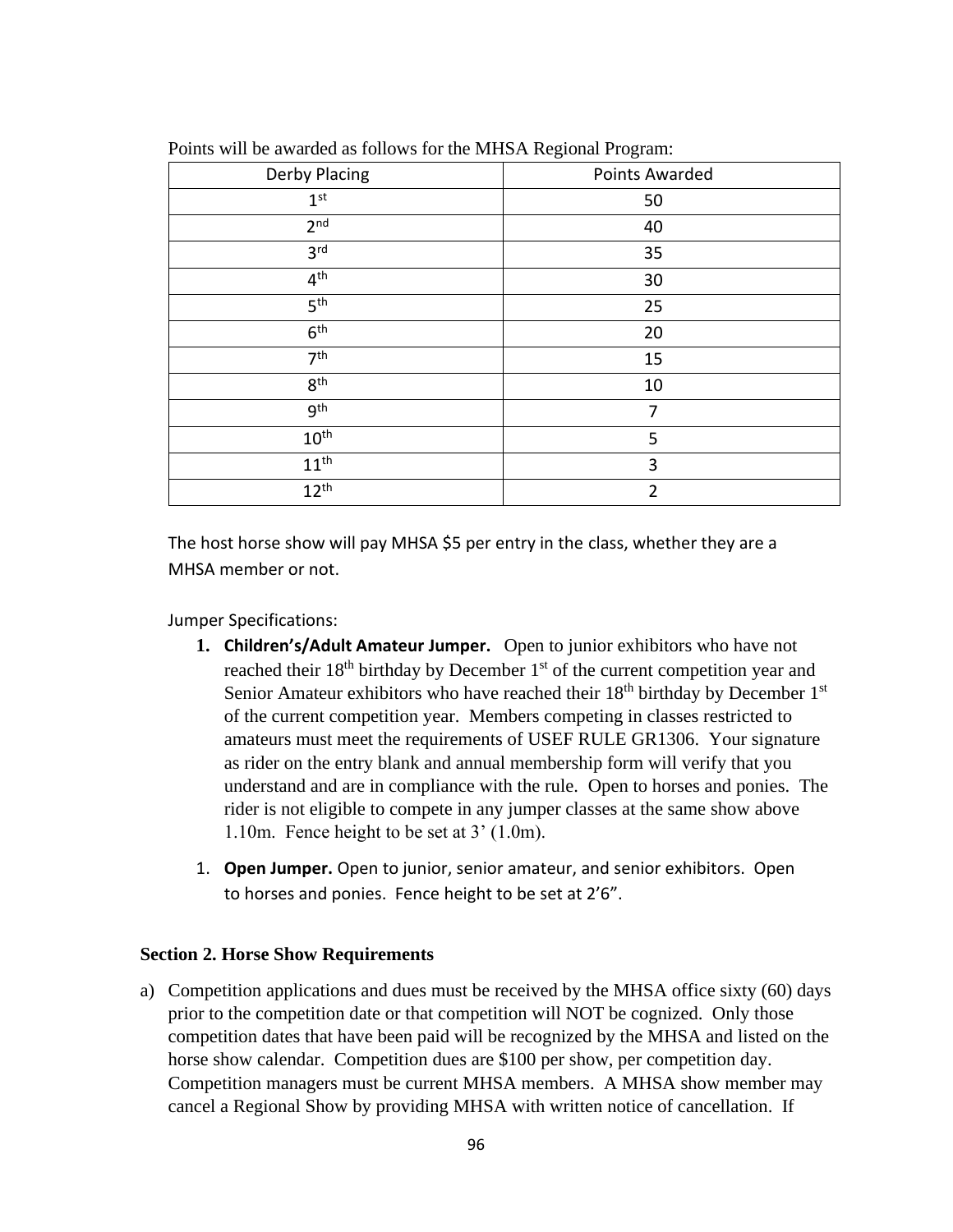notice is received at least 60 days prior to the first day of the show, 75% of the dues will be refunded. If less than 60 days' notice is given, no refund will be granted, and all dues paid for the show shall be forfeited. If the cancellation is due to severe weather or other acts of God, the dues paid will be refunded, less a \$25 office fee. Any other dues, fees, fines, or indebtedness owing to the MHSA is not affected by this provision.

- b) Competition application and payments for Regional Shows re-applying for the same date must received 90 days prior to the competition date. Applications and payments not received within 90 days of the start of the competition may risk losing their previous date. Regional competitions needing to request a bye-year may do so by sending a written request to the MHSA (via email or mail) no later than 60 days prior to the start of the competition. A competition may only request one bye year. Payment of \$100 payable to the MHSA is required to hold the date for one MHSA calendar year.
- c) All horse shows that want to be MHSA Regional recognized are required to provide the Maryland Horse Shows Association a Certificate of Insurance naming the MHSA as additional insured for each horse show date. The insurance should be a minimum of \$1 million per occurrence/\$2 million aggregate.
- d) In order to be approved MHSA Regional Horse Show, management must provide the MHSA office with a current prize list sixty (60) days prior to the competition date, so the prize list can be reviewed and approved. If the competition's prize list is not received in the office at least sixty (60) days prior to the competition date, a \$50 fine will be imposed. Any revisions, corrections, or additions to the prize list must be resubmitted prior to the competition date for final approval. The MHSA Executive Committee specifically reserves the right to withhold prize list and show approval if a prize list is not in the complete compliance with all MHSA Regional rules and regulations. The MHSA is not responsible for the final content of any prize list.
- e) A horse show must offer at least six (6) Regional Divisions in order to be recognized as a MHSA Regional Horse Show.
- f) MHSA Regional Horse Show competition dates will not be awarded to USEF rated horse shows except by special permission of the Executive Committee. The Executive Committee specially reserves the right to award all MHSA Regional Horse Show competitions dates. The Executive Committee shall have the authority to take away or not grant Regional recognition, if in its judgement a show or shows do not maintain a reasonable standard of conduct or safety and/or are not in or do not represent the best interest of the program. No more than two Regional Shows per weekend day will be approved. (Exception: Eastern Shore). Shows held on the same date must be located a minimum of 30 miles apart "as the crow flies".
- g) With the exception of the Regional Championship horse show, no other MHSA Regional rated horse show may have a pre-entry only requirement.
- h) Each Regional horse show must have an Emergency Medical Technician (EMT) on the horse show grounds during all riding activities.
- i) Regional Horse Show Judge Requirements. Every person who judges a MHSA Regional Horse Show must have a MHSA judges card (with current MHSA membership) or USEF judges card. It is the responsibility of the show management to verify its judge's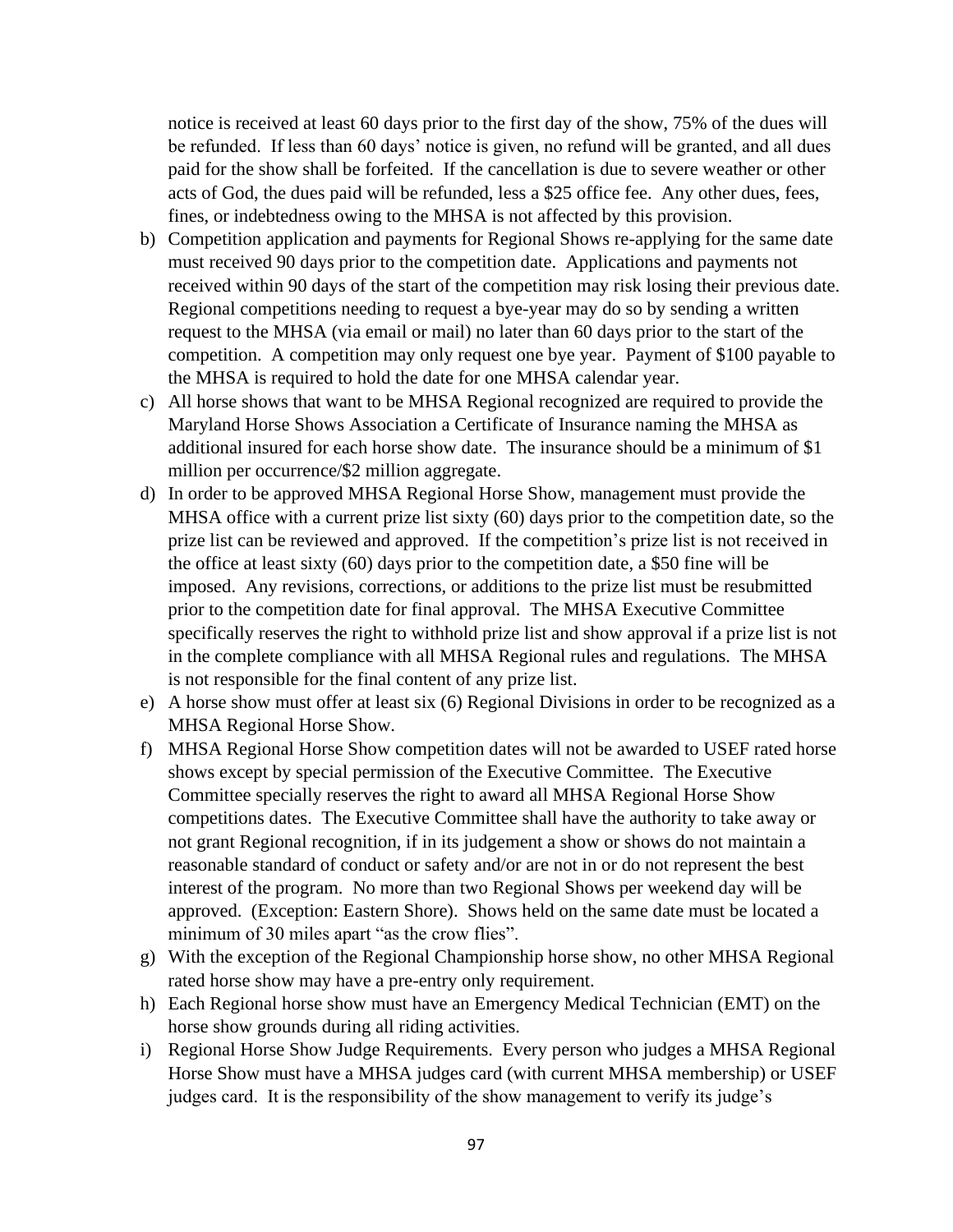membership and to be responsible for his or her membership. It's up to the show manager to verify that the judge is licensed with either MHSA or USEF. Failure to hire an approved judge and/or submit membership fees with the show results could result in a withdrawal of show approval and/or loss of future dates. Special exception to the judge's membership rule may be achieved by submitting a written request with the proposed judge's name and qualifications to the MHSA Executive Committee for its approval, via the MHSA office at least two weeks prior to the horse show date. Judges must have an MHSA 'R', USEF 'R', or USEF 'r' to judge the MHSA medal classes (Gittings, MHSA Children's Pony Medal, MHSA Hunt Seat on Horses, MHSA Pony Medal, MHSA Adult Medal).

- j) Regional Horse Show Steward Requirements. It is the responsibility of show management to verify its steward's membership and to be responsible for his or her membership. It's up to the show manager to verify that the steward is licensed with either MHSA or USEF. Failure to hire an approved steward and/or submit membership fees with the show results could result in a withdrawal of show approve and/or loss of future dates. MHSA Regional Program Horse Shows must have an MHSA or USEF licensed steward. See also Rule XII, Part I, Section 6.
- k) The phone number for the on-call veterinarian must be on display in the horse show office.
- l) In accordance with USEF GR845, the MHSA has adopted the following health protocol for all Regional shows effective 4/25/17. MHSA/USEF Rated shows are already covered by this same protocol.

## **USEF GR845 Equine Vaccination Rule**

- 1. At Federation licensed competitions horses, more than 7 months of age, entering the grounds must be accompanied by documentation of Equine Influenza Virus and Equine Herpes Virus (Rhinopneumonitis) vaccinations within six months prior to entering the stables. Horses not in compliance with this rule may be required to leave the competition grounds upon request by Competition Management. Documentation should consist of one of the following methods mentioned below. The frequency of vaccine administration should be per the vaccine manufacturers' or veterinarian's recommendations. It is recommended that vaccines are administered by or under the direction of a veterinarian.
- 2. In the case of vaccines administered by a veterinarian, the exhibitor, upon request by Competition Management, must provide documentation from the veterinarian documenting that the horse in question received the vaccinations, name of the vaccines and date of vaccine administration.
- 3. In the case of vaccines administered by a person other than a veterinarian, the exhibitor, upon request by Competition Management, must provide a receipt of the vaccine purchase which is signed by the owner, or agent with care, custody, and control of the horse; name, serial number and expiration date of the vaccine; and date of vaccine administration.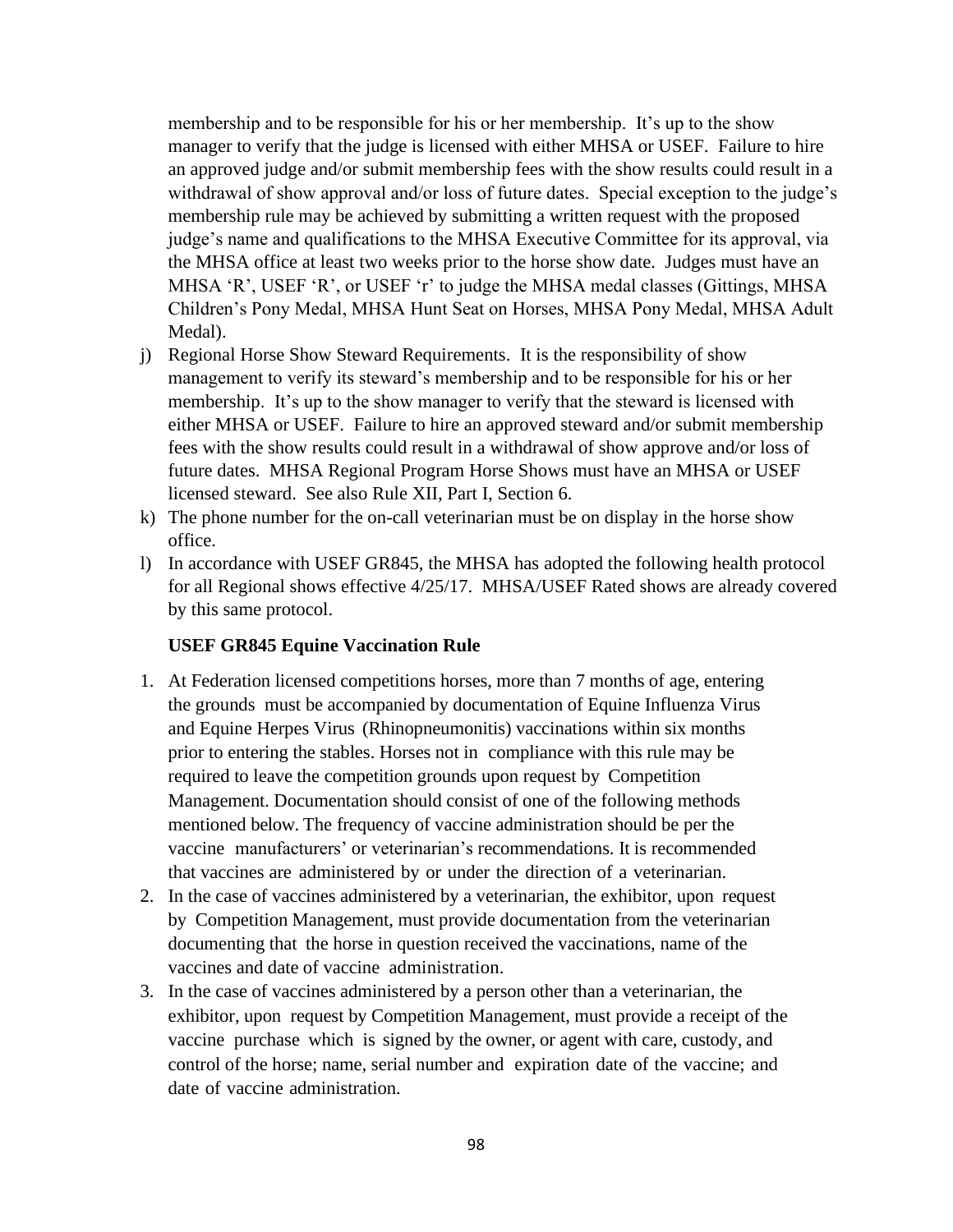- 4. In the case of a horse that is unable to receive either of the vaccinations due to a history of adverse reactions, the exhibitor, upon request by Competition Management, must provide a letter from the veterinarian on official letterhead stating that the horse in question cannot be vaccinated due to medical concerns and a log of temperatures taken twice daily for the seven days prior to entering the competition grounds. These horses must also have their temperature taken and logged twice daily while on the competition grounds. The log of temperatures should be provided to the Competition Management, steward, or technical delegate when requested.
- 5. Competition Management may not amend or enhance vaccination requirements without prior approval of the Veterinary Committee.

## **Section 3. Reporting Show Results**

- 1. Show results must be received in the MHSA office within fourteen (14) days of the competition date. If the show results are later than the fourteen (14) day deadline, the show will incur a \$100 penalty. If the results are late for more than three times, that horse show will no longer be recognized by the MHSA. All shows that are late they must pay the penalty and send the results within thirty (30) days from the competition date in order to continue being recognized by the MHSA for the remainder of the show year and the following show year. The results must be sent electronically in the USEF or ShowPro format.
- 2. The MHSA office must be notified immediately if a horse show is either cancelled or rescheduled. Failure to notify the MHSA office of any cancellations and/or date changed will result in the competition dues being forfeited. The procedure and rules regarding refunds for horse shows that are cancelled can be found on page 19 of Rule book in Section 6.
- 3. The MHSA requires all MHSA Regional horse shows to keep on file the judge's cards and results for every recognized horse show for one full year from the date of the show.
- 4. Show results will only be accepted by the MHSA office in a computer format that the current MHSA point program, "OrgPro" is compatible. It is the responsibility of show management to verify its software program is an accepted program. Failure to comply could result in a withdrawal of show approval and or loss of future dates.

## **Section 4. Annual High Score Awards**

To be eligible for an Annual High Score award, a horse or pony must be recorded with the MHSA and its owner must be an Individual Member in good standing. No points will be credited toward the Annual High Score Award before the horse or pony is recorded and its owner becomes an individual member. No points acquired by a horse or pony will be credited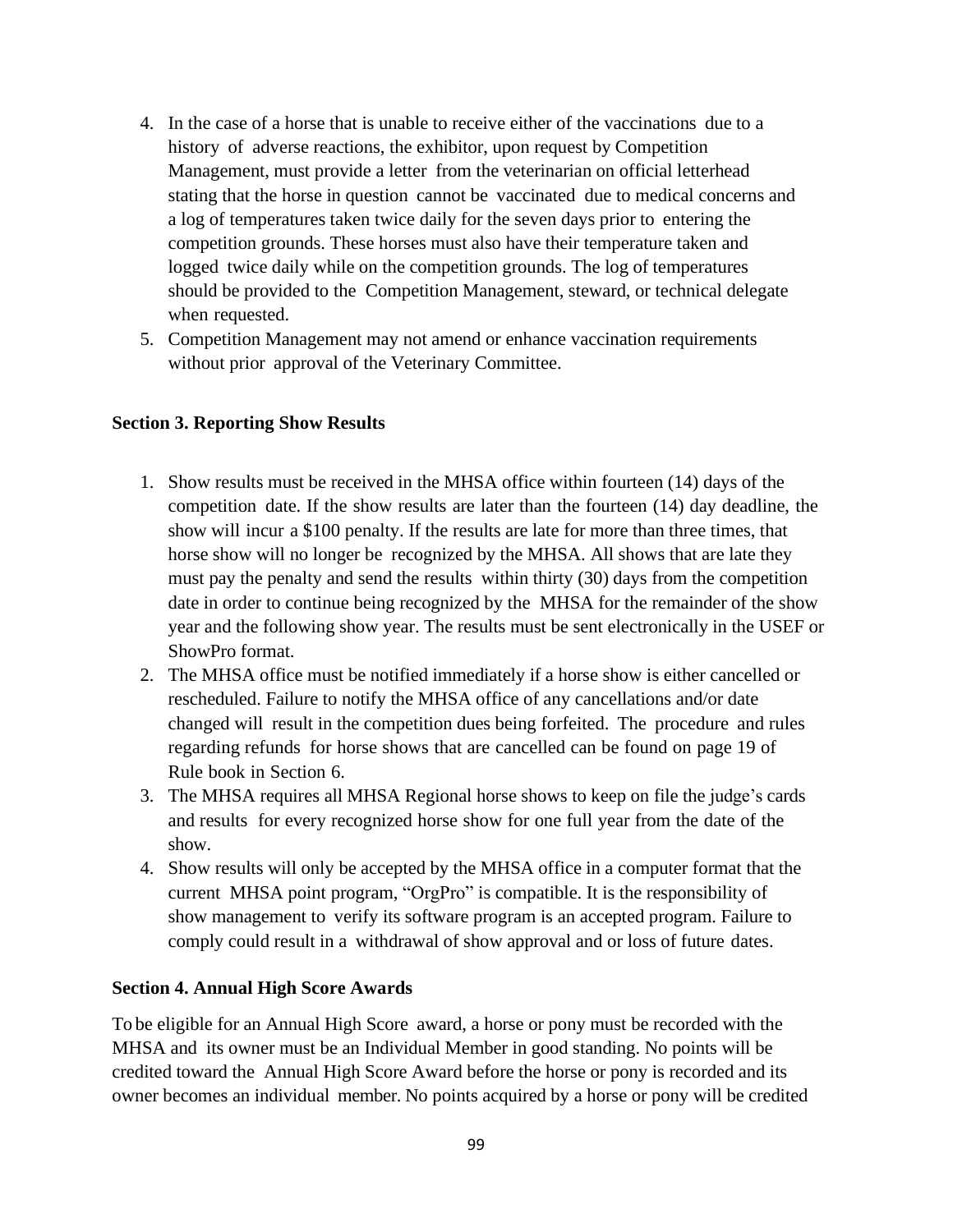toward the Annual High Score Award during any period of time which the owner is an Individual Member not in good standing.

Annual High Score Awards will be offered in the following divisions:

- a. Children's Hunter
- b. Adult Amateur Hunter
- c. High Children's/High Adult Hunter
- d. Low Children's Hunter Horse
- e. Low Adult Amateur Hunter
- f. Small/Medium Pony Hunter
- g. Large Pony Hunter
- h. Low Children's Pony Hunter
- i. Low Hunter
- j. Working Hunter
- k. Thoroughbred Hunter
- l. Short Stirrup Hunter
- m. Short Stirrup Equitation (merit)
- n. Mini Stirrup Equitation (merit)
- o. Long Stirrup Equitation (merit)
- p. Lead Line Equitation (merit)
- q. Pleasure Horse
- r. Pleasure Pony
- s. Junior Equitation
- t. Adult Equitation
- u. Children's/Adult Jumper
- v. Open Jumper

Winners shall be those horses or ponies which score the highest number of points in their classifications at MHSA Regional Horse Shows from December 1<sup>st</sup> of the prior year through October 31<sup>th</sup> of the current year, except that all points won at any show which begins prior to October  $31<sup>th</sup>$  shall count for the show year in which such show began.

No credit will be given in classes if less than three entries have shown and placed. Exception: in Hunter Classes, a minimum of three entries must have completed (per HU120) to receive full points. If a minimum of 3 entries compete (per HU119), but only two entries complete (per HU120), half points will be awarded (GR1113).

Credit will be given according to the current point system.

Points in all classes will be scored as follows except MHSA Adult Amateur Hunt Seat Equitation, MHSA Children's Pony Medal, Gittings Horsmanship, MHSA Low Children's Hunt Seat Equitation, MHSA Low Adult Amateur Hunt Seat Equitation, Junior Equitation, Adult Equitation, Short Stirrup Equitation, Long Stirrup Equitation, and Mini Stirrup Equitation and HunterClassics.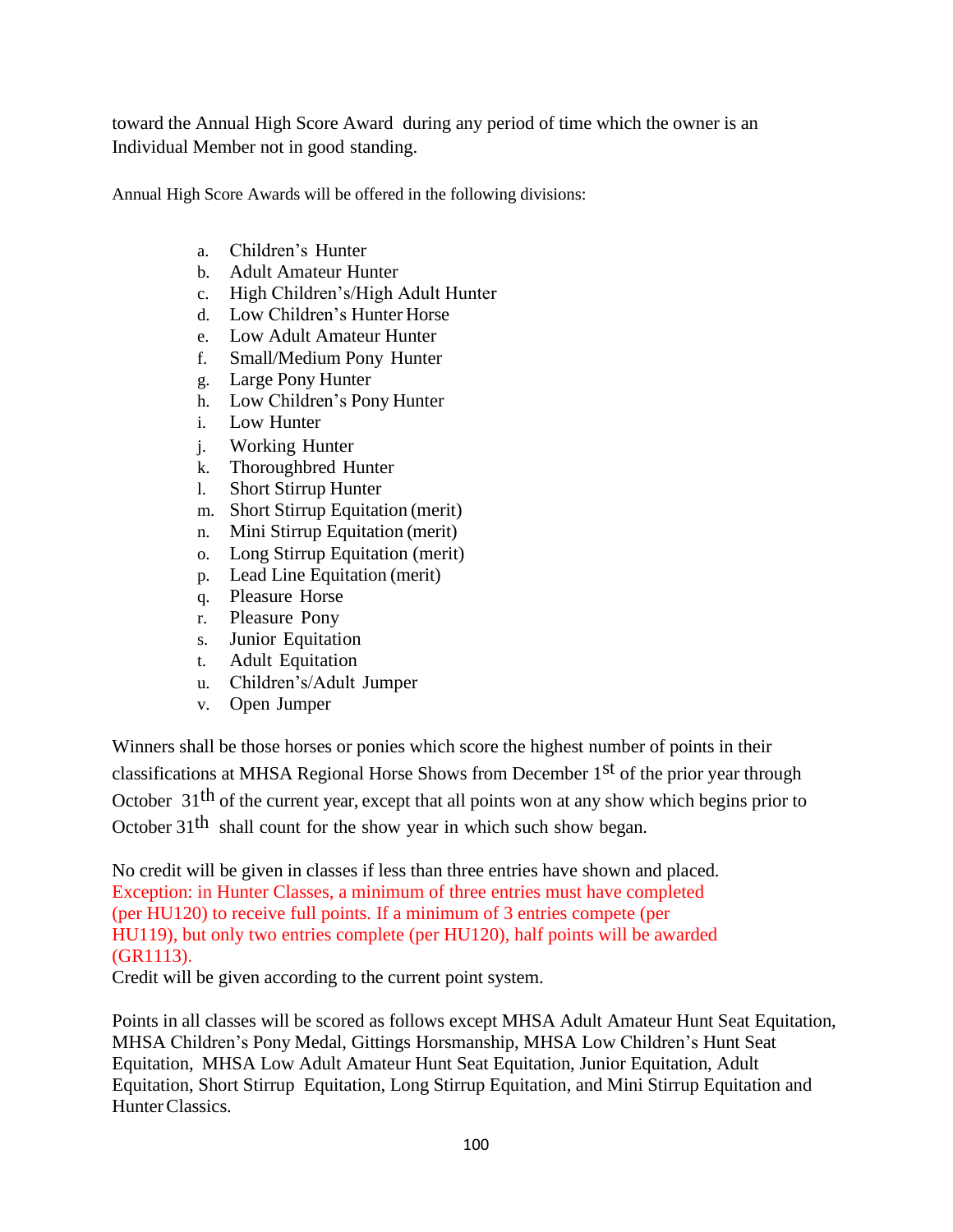In the Hunter/Jumper divisions, points are determined by both the rating of the competition as well as the number of horses shown. The number of entries for the Hunter Division is determined by the number of entries shown in the first performance class of the section, except in sections where individual classes may be entered in which case the number of entries will be determined by the number of entries that competed in each individual class (HU135). Points are calculated utilizing a combination of base points and adding one point for each entry shown in the first performance class of each section.

| <b>MHSA Regional Point Chart</b> |  |
|----------------------------------|--|
|----------------------------------|--|

| <b>Placing</b>          | <b>Points</b> |
|-------------------------|---------------|
| Champion                | 2.0 times     |
| <b>Reserve Champion</b> | 1.2 times     |
| 1 st                    | 10            |
| 2 <sup>nd</sup>         |               |
| 3 <sup>rd</sup>         |               |
| 4 <sup>th</sup>         |               |
| 5 <sup>th</sup>         |               |
| 6 <sup>th</sup>         | 1.5           |
| 7th                     |               |
| 8 <sup>th</sup>         |               |

Double points will be awarded at the annual MHSA Regional Championship Horse Show.

## **MHSA Regional Classic Points**

| <b>Placing</b>  | <b>Points</b> |
|-----------------|---------------|
| 1 st            | 20            |
| $\gamma$ nd     |               |
| 2rd             | ↤             |
| Ath             |               |
| cth             |               |
| ∠tr             |               |
| $\tau$ th       |               |
| R <sup>th</sup> |               |

## **Section 5. MHSA Regional Special Awards Specifications**

Challenge Trophies. See USEF GR805 + HU156

a) A challenge trophy is a trophy, donated to or offered by a show or the MHSA which must be won a specified number of times under specific conditions. When originally placed in competition it becomes the property of the show committee, or the MHSA as the case may be, and cannot be withdrawn by the donor.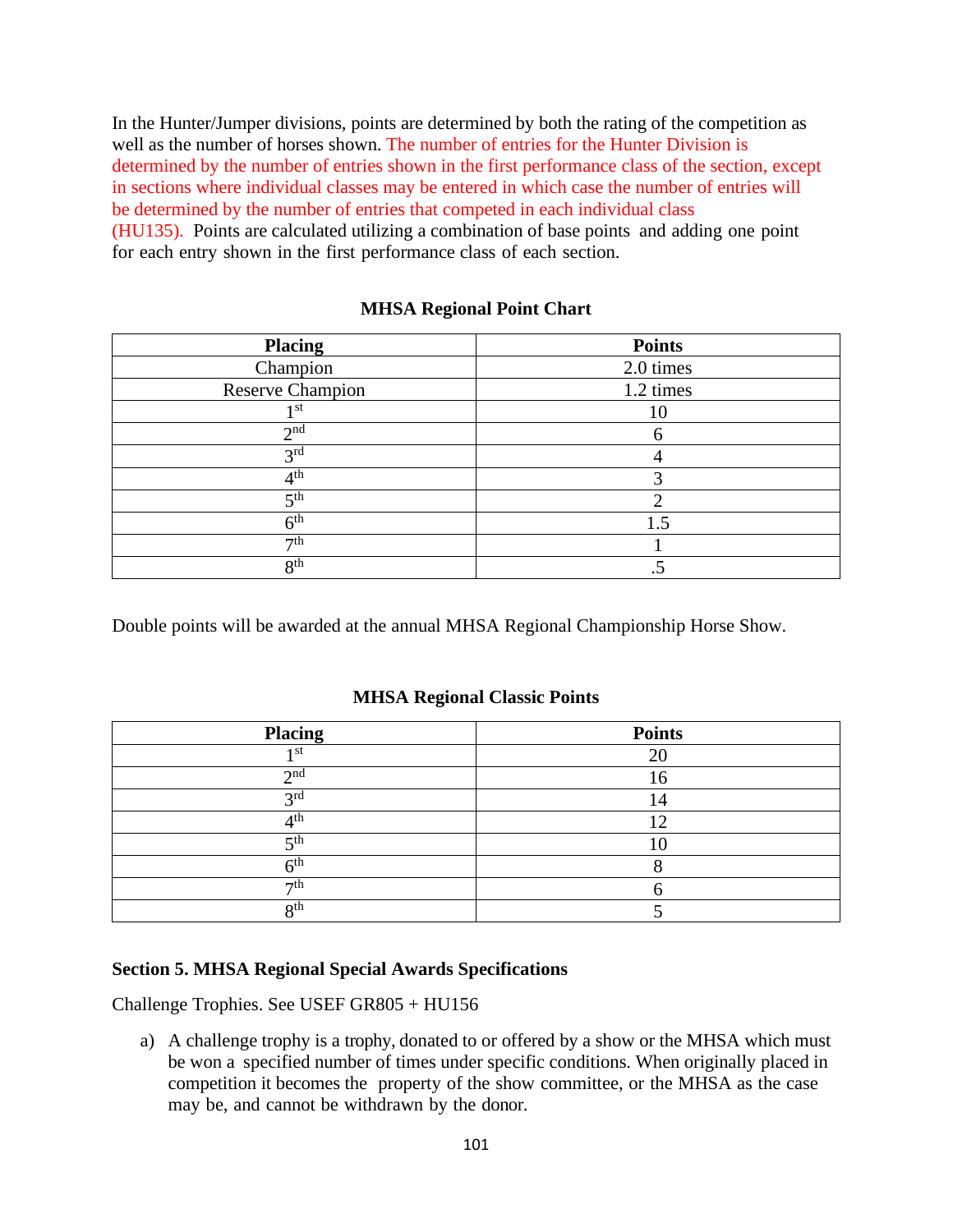- b) Should a show or class be discontinued, or not held for a period of time, or cease to be a member of the Association, any un-retired challenge trophies offered at such show must be returned at the expiration of ten months to and become the property of the Association, to be awarded for further competition in a like class at another Member Show.
- c) Parties interested in donating a trophy to the MHSA must submit a written proposal to the MHSA Board of Directors. The trophy must be a Challenge trophy, unless otherwise approved by the Board of Directors. Trophy must be made of sterling silver, pewter, crystal or bronze, unless otherwise approved by the Board of Directors. A picture of the trophy should be sent to the MHSA for approval; picture can be sent via email or postal mail.
- d) Parties interested in donating a trophy to the MHSA Regional Program must submit a written proposal to the MHSA Regional Committee. The trophy must be a Challenge trophy and it must be made of sterling silver, pewter, crystal, or bronze. All trophies must be able to be engraved. A picture of the trophy must be sent to the MHSA Regional Committee for approval. The cost of the proposed trophy and the initial engraving shall be paid by the person or party donating said trophy.

All Regional Program Trophies will be engraved each year before the following year's banquet.

# **Section 6. MHSA Regional Special Awards**

- a) **The "Waps Rip Rap" Challenge Trophy**, donated by Miles River Farm. To be awarded annually to the member owner of the horse recorded with the Association that acquires the highest number of points in the Pleasure Horse Division. This trophy must be won three times by the same owner for permanent possession.
- b) **The "Autumn Grove Stables Pleasure Pony" Perpetual Trophy**, donated by Autumn Grove Stables. To be awarded annually by the pony recorded with the Association who acquires the most points in the Pleasure Pony Division. To be won three times by the same owner for permanent possession
- c) **The MHSA Pony of the YearTrophy**, donated by BEST Horse Shows. To be awarded annually to the owner member who is a legal resident of Maryland to the most outstanding pony shown during the year at MHSA Regional shows.
- d) **The MHSA Horse of the Year Trophy**, donated by Endeavor Farm. To be awarded annually to the owner member who is a legal resident of Maryland to the most outstanding horse shown during the year at MHSA Regional shows
- e) **The "Just By Chance Farm" Challenge Trophy**, donated by Annie Renzetti. To be awarded annually to the owner member who acquires the most points in the Child/Adult Jumper division. To be won three times by the same owner for permanent possession.

## **Section 7. MHSA Regional Retired Special Awards**

a) **The "Miles River Moon Dance" Challenge Trophy**, donated by the Langfitt Family. To be awarded annually by the pony recorded with the Association who acquires the most points in the Pleasure Pony Division. To be won three times by the same owner for permanent possession

## **Section 8. MHSA Regional Championship Horse Show**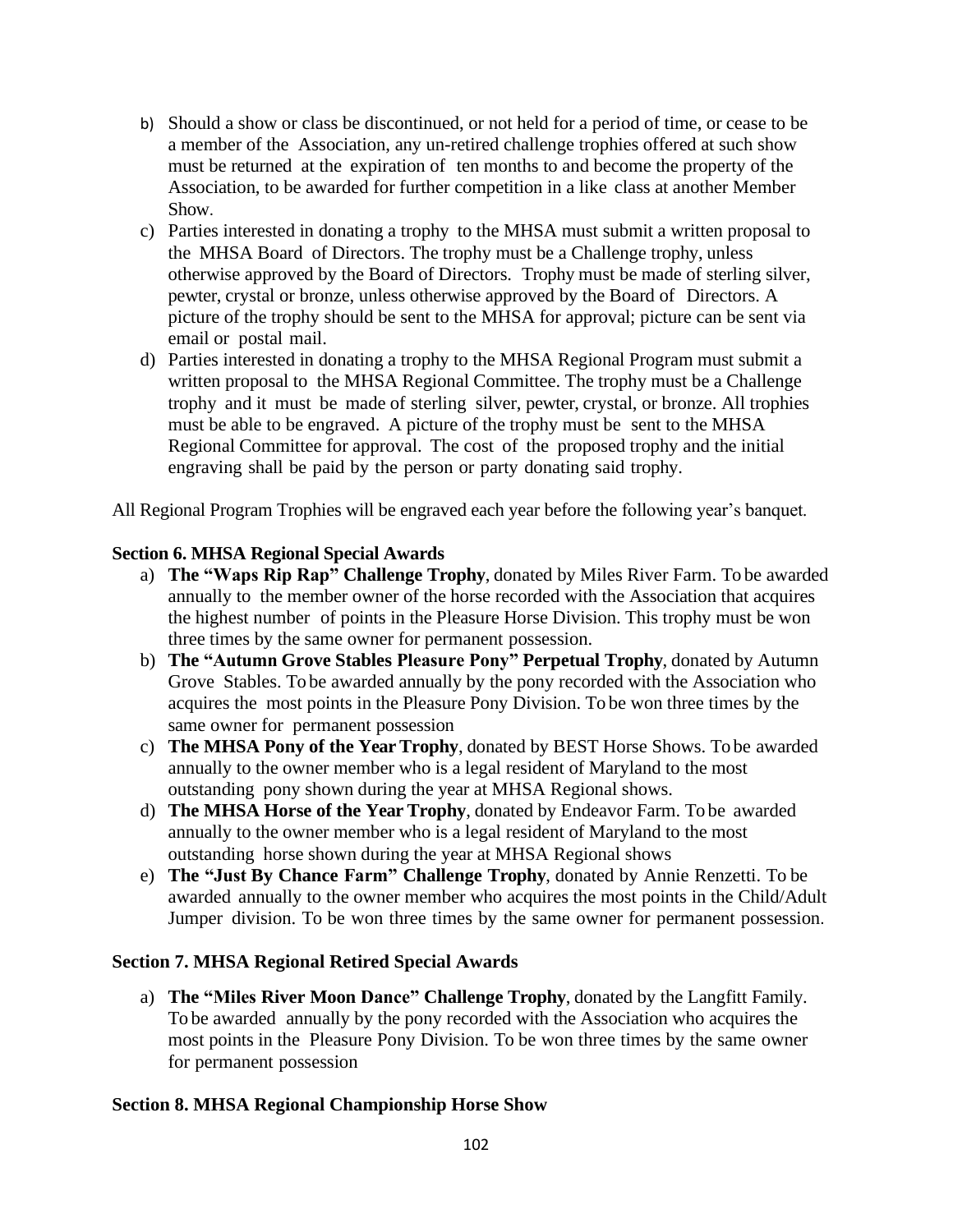The MHSA Regional Program will host a year-end championship at the end of each year.

Qualifications:

- a) A horse/pony/rider must have shown at least twice in MHSA Regional Division that they wish to qualify for, as well as be in the top 20 and invited to participate in the final championship horse show.
- b) The same horse/pony and rider combination that competes at any of the fall indoor shows such as Pennsylvania National, Washington International (except Local Hunters) or The National Horse Show is not eligible to compete at the MHSA Regional Championship Horse Show.
- c) The qualifying date for the MHSA Regional Championship Show is to be 21 days (3 weeks) from the start of the show. Any shows that occur between the qualifying date and October 31st will count towards the following year.
- d) All riders competing in the MHSA Regional Championship horse show must be current members of the MHSA.

# **Section 7. Amateur Certification Protest Procedures**

Members competing in classes restricted to amateurs must meet the requirements of USEF Rule GR1306. A protest concerning the amateur status of a Senior MHSA member may be made by an exhibitor, a trainer, a Senior MHSA member, or the parent of a junior exhibitor or junior MHSA member.

The protest must:

- a) Be in writing.
- b) Be signed by the protestor.
- c) Be addressed to the MHSA Enforcement Committee with a postmark no later than 3 days after the completion of the horse show where the alleged violation occurred.
- d) Contain the full name and address of the Senior MHSA member who allegedly violated the MHSA amateur status rule and contain a complete and definite statement including the precise details to support the protest of the non-amateur status of a Senior MHSA member. Please note that the protestor must be prepared to substantiate the protest by personal testimony at a hearing or by sworn statements, witnesses, or other evidence.
- e) Be accompanied by a deposit of \$100, made out to the Maryland Horse Shows Association.
- f) A protest which does not conform to the requirements of this section shall be ineffective. A deposit with a protest shall be refunded upon the finding that the protest does not conform to the requirements of this section.

# **Rule XXIV**

# **YELLOW WARNING CARD – STEWARD AND COMPETITION OFFICIALS**

## **Section 1: Yellow Warning Card**